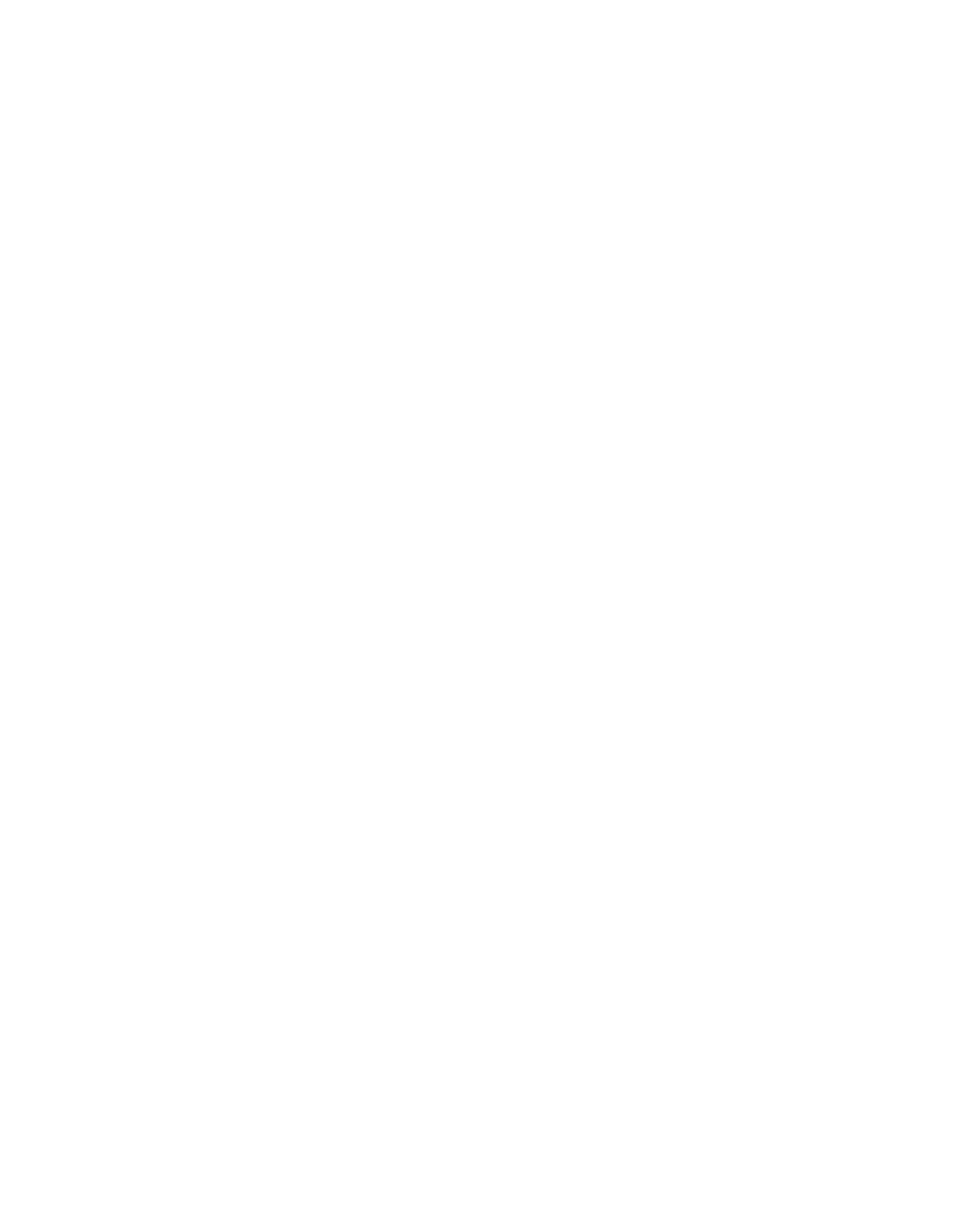# **Contents**

| How resources, datasets, and policies are used in data protection  10      |  |
|----------------------------------------------------------------------------|--|
|                                                                            |  |
|                                                                            |  |
|                                                                            |  |
| Storage types supported by SnapCenter Plug-in for Microsoft SQL Server  14 |  |
| Storage types supported by SnapCenter Plug-in for Oracle Database  15      |  |
|                                                                            |  |
|                                                                            |  |
|                                                                            |  |
|                                                                            |  |
|                                                                            |  |
|                                                                            |  |
|                                                                            |  |
|                                                                            |  |
|                                                                            |  |
|                                                                            |  |
|                                                                            |  |
|                                                                            |  |
|                                                                            |  |
|                                                                            |  |
|                                                                            |  |
|                                                                            |  |
|                                                                            |  |
|                                                                            |  |
|                                                                            |  |
|                                                                            |  |
|                                                                            |  |
|                                                                            |  |
|                                                                            |  |
|                                                                            |  |
| Adding hosts and installing plug-in packages on remote hosts  42           |  |
|                                                                            |  |
| Monitoring SnapCenter plug-in package installation status  47              |  |
|                                                                            |  |
|                                                                            |  |
|                                                                            |  |
|                                                                            |  |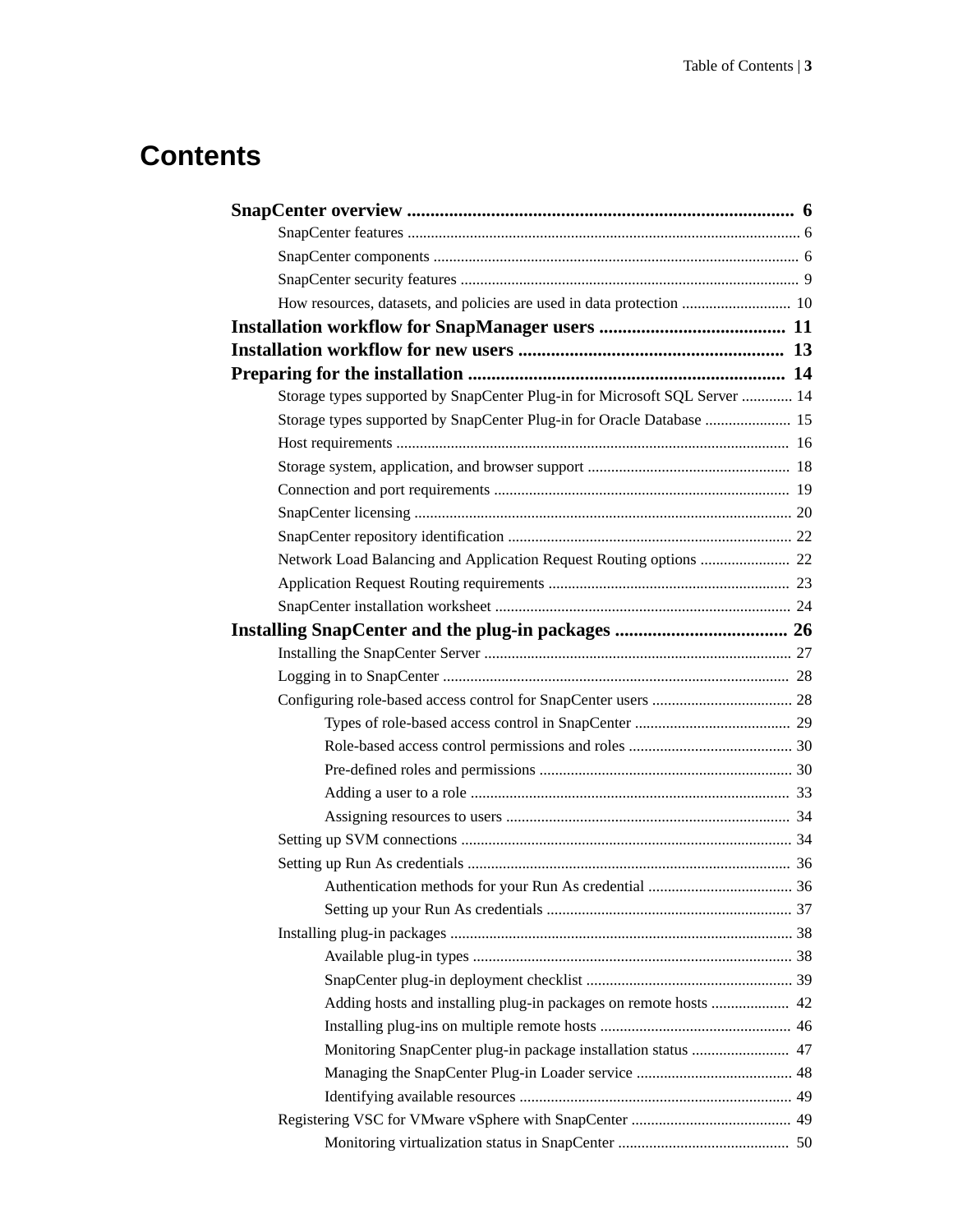| Configuring the host log directory and verification server for SQL Server  51  |  |
|--------------------------------------------------------------------------------|--|
|                                                                                |  |
|                                                                                |  |
|                                                                                |  |
|                                                                                |  |
|                                                                                |  |
|                                                                                |  |
|                                                                                |  |
|                                                                                |  |
|                                                                                |  |
|                                                                                |  |
| Using the SnapCenter Plug-in for Microsoft Windows in VMware environments  65  |  |
|                                                                                |  |
|                                                                                |  |
|                                                                                |  |
|                                                                                |  |
| Preparing storage systems for SnapMirror and SnapVault                         |  |
|                                                                                |  |
|                                                                                |  |
|                                                                                |  |
|                                                                                |  |
|                                                                                |  |
|                                                                                |  |
|                                                                                |  |
|                                                                                |  |
|                                                                                |  |
|                                                                                |  |
|                                                                                |  |
|                                                                                |  |
|                                                                                |  |
|                                                                                |  |
| Uninstalling SnapCenter Plug-in for Microsoft SQL Server using SnapCenter      |  |
|                                                                                |  |
|                                                                                |  |
|                                                                                |  |
| Features enabled on your Windows host during installation  83                  |  |
|                                                                                |  |
|                                                                                |  |
|                                                                                |  |
|                                                                                |  |
| SnapCenter Plug-ins Package for Linux installation fails due to incorrect Java |  |
| SnapCenter Plug-ins Package for Linux installation fails due to improper       |  |
|                                                                                |  |
|                                                                                |  |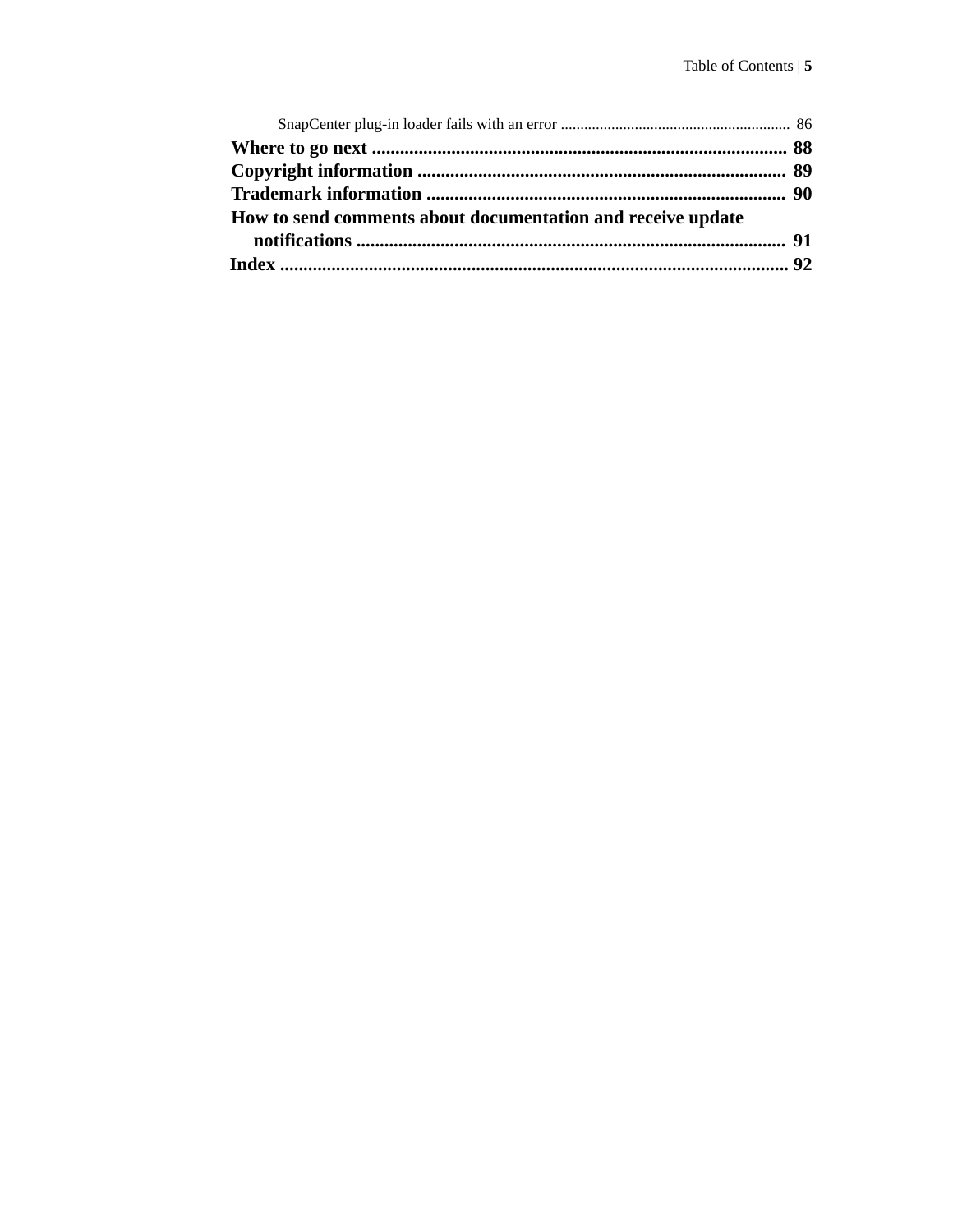# <span id="page-5-0"></span>**SnapCenter overview**

SnapCenter is a unified, scalable platform for application-consistent data protection. SnapCenter provides centralized control and oversight, while delegating the ability for users to manage application-specific backup, restore, and clone jobs. With SnapCenter, database and storage administrators learn a single tool to manage backup, restore, and cloning operations for a variety of applications and databases.

SnapCenter manages data across endpoints in the NetApp Data Fabric. You can use SnapCenter to replicate data between on-premise environments, between on-premise environments and the cloud, and between private, hybrid, or public clouds.

## **SnapCenter features**

SnapCenter enables you to create application-consistent Snapshot copies and to perform data protection jobs, including Snapshot copy-based backup, clone, restore, and backup verification jobs. SnapCenter creates a centralized management environment, while using role-based access control (RBAC) to delegate data protection and management capabilities to individual application users across your SnapCenter Server and Windows or Linux hosts.

SnapCenter includes the following key features:

- A unified and scalable platform across applications and database environments, powered by SnapCenter Server
- Consistency of features and procedures across plug-ins and environments, supported by the SnapCenter user interface
- Role-based access control (RBAC) for security and centralized role delegation
- Application-consistent Snapshot copy management, restore, clone, and backup verification support from both primary and secondary destinations (SnapMirror and SnapVault)
- Remote package installation from the SnapCenter graphical user interface
- Nondisruptive, remote upgrades
- A dedicated SnapCenter repository that provides faster data retrieval
- High availability and load balancing implemented using Microsoft Windows Network Load Balancing (NLB) and Application Request Routing (ARR), with support for horizontal scaling
- Centralized scheduling and policy management to support backup and clone operations
- Centralized reporting, monitoring, and Dashboard views

### **SnapCenter components**

SnapCenter consists of the SnapCenter Server, the SnapCenter Plug-ins Package for Windows, and the SnapCenter Plug-ins Package for Linux. Each of these packages contain plug-ins to SnapCenter. SnapCenter also interacts with Virtual Storage Console for VMware vSphere (VSC) to provide support for database backup, restore, recovery, and cloning on raw device mappings (RDMs) and virtual machine disks (VMDKs). When you are installing and configuring SnapCenter, it is helpful to understand its components.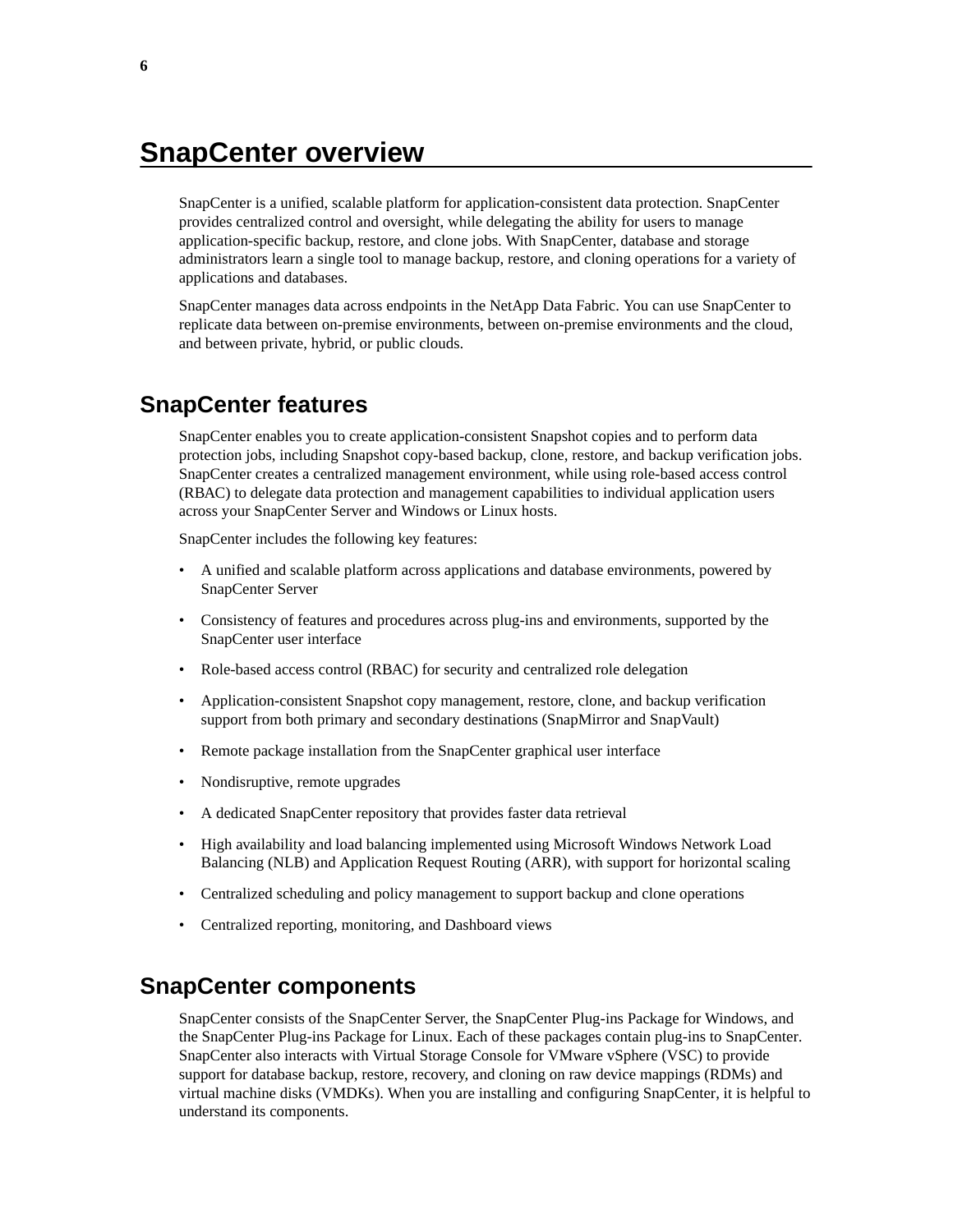

### **SnapCenter Server**

The SnapCenter Server includes a web server, a centralized HTML5-based user interface, PowerShell cmdlets, APIs, and the SnapCenter repository. SnapCenter enables load balancing, high availability, and horizontal scaling across multiple SnapCenter Servers within a single user interface. You can accomplish high availability by using Network Load Balancing (NLB) and Application Request Routing (ARR) with SnapCenter. For larger environments with thousands of hosts, adding multiple SnapCenter Servers can help balance the load.

The SnapCenter platform is based on a multitiered architecture that includes a centralized management server (SnapCenter Server) and a SnapCenter host agent (SMCore):

- If you are using the SnapCenter Plug-ins Package for Windows, the SMCore runs on the SnapCenter Server and Windows plug-in host. The SnapCenter Server communicates with the Windows plug-ins through the SMCore.
- If you are using the SnapCenter Plug-ins Package for Linux, the SMCore running on the SnapCenter Server host communicates with the SnapCenter Plug-in Loader (SPL) running on the Linux host to perform different data protection operations.

SnapCenter enables centralized application resource management and easy data protection job execution through the use of datasets and policy management (including scheduling and retention settings). SnapCenter provides unified reporting through the use of a Dashboard, multiple reporting options, job monitoring, and log and event viewers.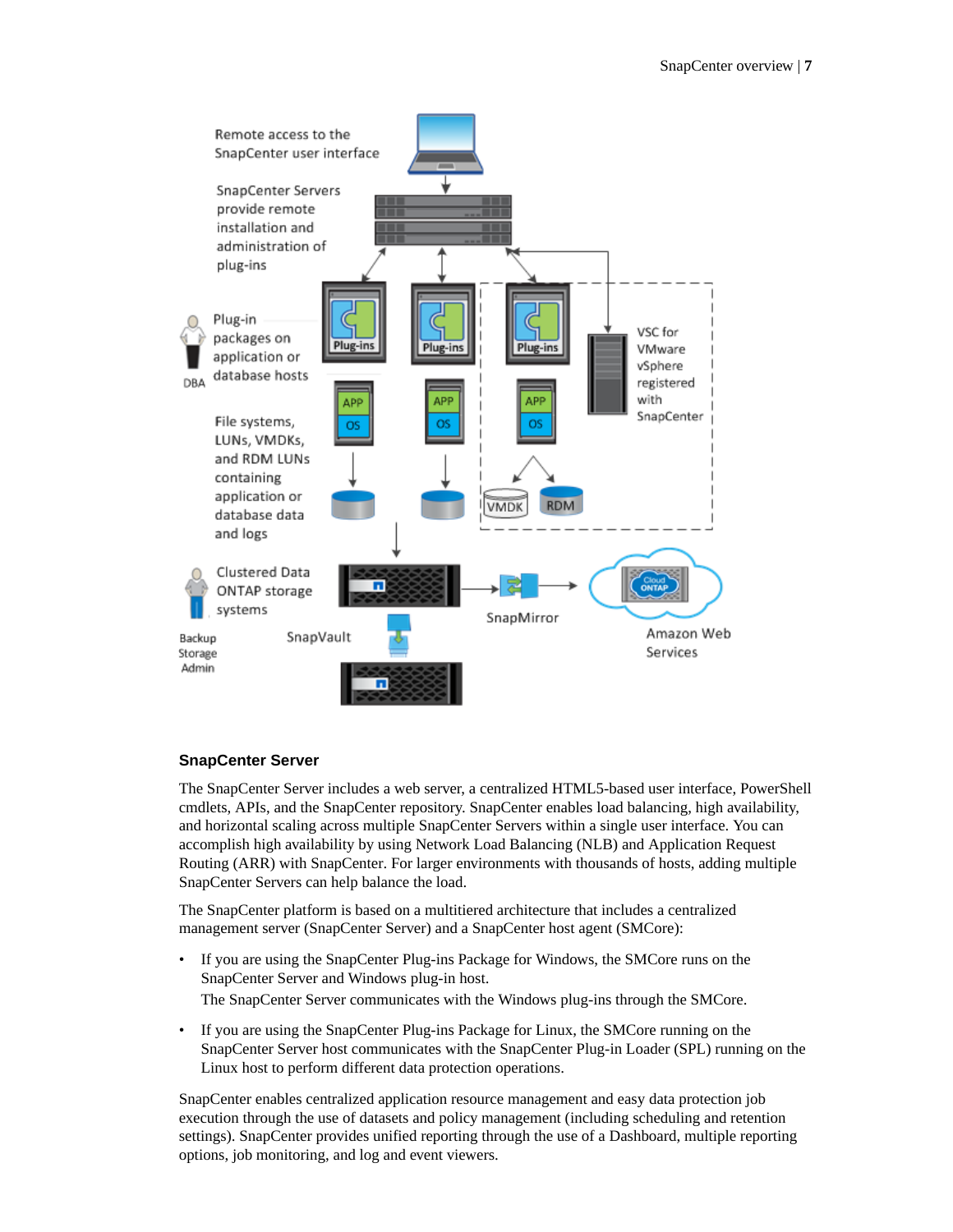Information about SnapCenter operations is stored in the SnapCenter repository.

#### **SnapCenter Plug-ins Package for Windows**

This installation package includes the following plug-ins:

#### **SnapCenter Plug-in for Microsoft SQL Server**

The Plug-in for SQL Server is a host-side component of the NetApp storage solution offering application-aware backup management of Microsoft SQL Server databases. With the plug-in installed on your SQL Server host, SnapCenter automates Microsoft SQL Server database backup, restore, and clone operations.

If you want to perform data protection operations on SQL Servers that are on VMDKs or RDMs, you must register VSC with SnapCenter using the SnapCenter Add Hosts wizard or the VSC Configure SnapCenter Server dialog box.

#### **SnapCenter Plug-in for Microsoft Windows**

The Plug-in for Windows provides storage provisioning, Snapshot copy consistency, and space reclamation for Windows hosts. With the plug-in installed on your Windows host, you can use SnapCenter to create and resize disks, initiate iSCSI sessions, manage igroups, and manage SMB shares. The Plug-in for Windows is a required component of the Plug-in for SQL Server workflows.

Support is provided for provisioning SMB shares only. You cannot use SnapCenter to back up SQL Server databases on SMB shares.

Some features are not supported on all operating systems. See information about host requirements in the installation prerequisites.

#### **SnapCenter Plug-ins Package for Linux**

This installation package includes the following plug-ins:

#### **SnapCenter Plug-in for Oracle Database**

The Plug-in for Oracle is a host-side component of the NetApp integrated storage solution offering application-aware backup management of Oracle databases. With the Plug-in for Oracle installed on your Oracle host, SnapCenter automates backup, restore, recovery, verify, mount, unmount, and clone operations.

If you want to perform data protection operations on Oracle databases that are on VMDKs or RDMs, you must register VSC with SnapCenter using the SnapCenter Add Hosts wizard or the VSC Configure SnapCenter Server dialog box.

**Note:** You can use the Plug-in for Oracle to manage Oracle databases for SAP as well. However, SAP BR\*Tools integration is not supported.

#### **SnapCenter Plug-in for UNIX**

The Plug-in for UNIX handles the underlying host storage stack and enables you to perform backup, restore, clone, mount, and unmount operations on Oracle databases that are running on a Linux host by working in conjunction with the Plug-in for Oracle. The Plug-in for UNIX supports the Network File System (NFS) and storage area network (SAN) protocols on a storage system that is running clustered Data ONTAP.

#### **Virtual Storage Console for VMware vSphere**

Virtual Storage Console for VMware vSphere (VSC) is a vCenter Server plug-in that provides endto-end lifecycle management for virtual machines in VMware environments using NetApp storage systems. Integrating SnapCenter with VSC enables SnapCenter to perform backup, clone, and restore operations on database environments (SQL Server or Oracle database) that are backed by VMware datastores, VMDKs, or RDMs.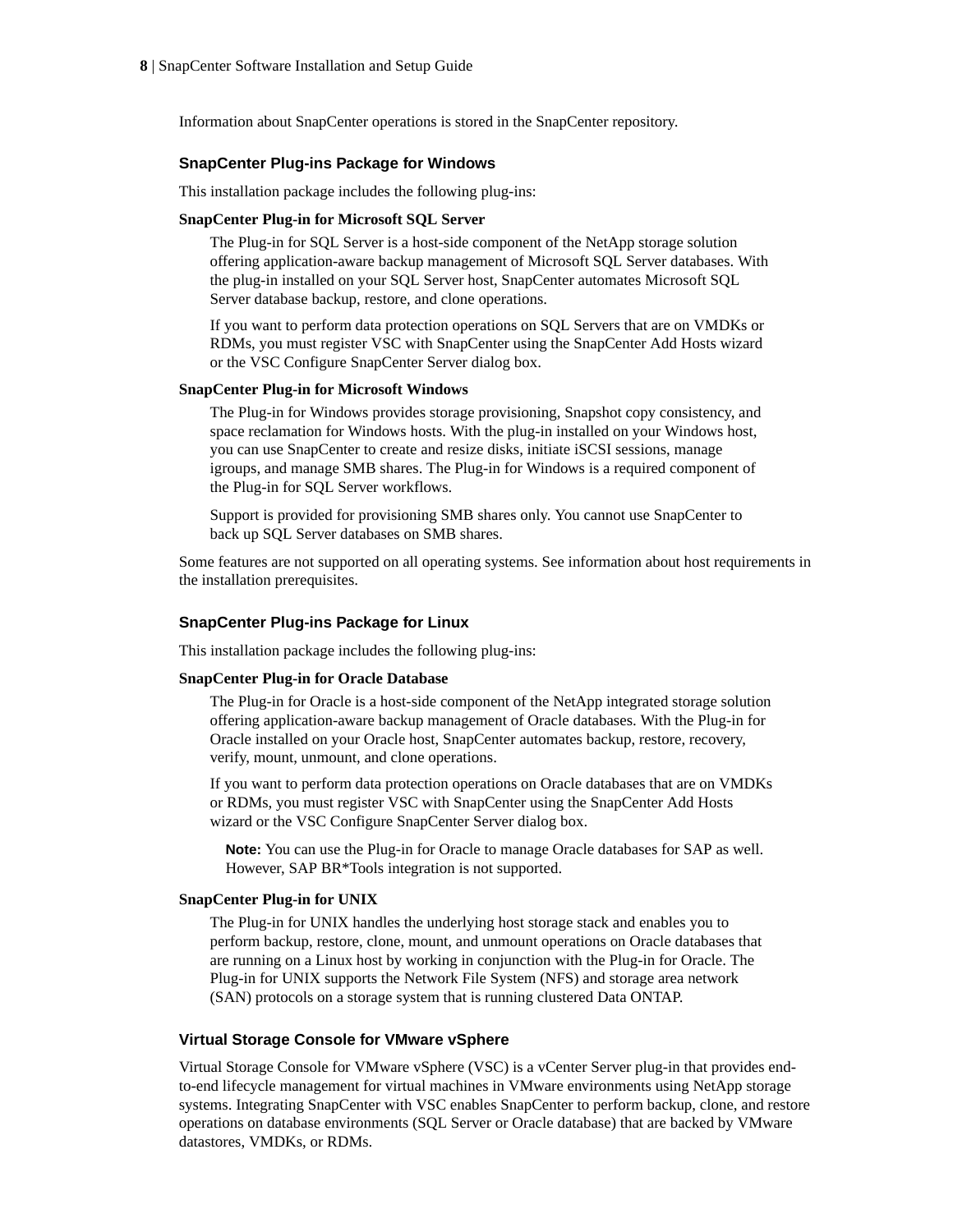<span id="page-8-0"></span>VSC uses SnapCenter to perform backup, restore, and clone operations for storage systems running clustered Data ONTAP 8.2.2 or later. Integrating VSC with SnapCenter enables VSC backup and recovery to use the SnapCenter database to store metadata. This greatly increases the scalability of VSC. This integration also enables the use of backup policies, enabling you to create and reuse policies in VSC, even across multiple VSC environments.

You must register VSC with SnapCenter using the SnapCenter Add Hosts wizard or the VSC Configure SnapCenter Server dialog box.

If you used VSC to create policies and datasets and registered VSC with SnapCenter, you can view these policies and datasets in SnapCenter. You can also view VSC-based backup, clone, and restore operations in the SnapCenter Jobs view.

VSC is not included in the SnapCenter installation.

**Note:** You need not register VSC with SnapCenter if you are using Plug-in for SQL Server (and your SQL Server environment uses an iSCSI initiator) or Plug-in for Oracle (and your Oracle environment uses NFS or an iSCSI initiator). If you do not register VSC with SnapCenter, a message appears in the SnapCenter Hosts view that indicates you should configure the hypervisor. For these conditions, you do not need to configure the hypervisor.

#### **Related references**

[Host requirements](#page-15-0) on page 16

### **SnapCenter security features**

SnapCenter employs strict security and authentication features.

SnapCenter includes the following security features:

- All communication to SnapCenter uses HTTP over SSL (HTTPS).
- All credentials in SnapCenter are protected using Advanced Encryption Standard (AES) encryption.
- SnapCenter uses security algorithms that are compliant with the Federal Information Processing Standard (FIPS).
- SnapCenter is installed inside your company's firewall to enable access to the SnapCenter Server and to enable communication between the SnapCenter Server and the plug-ins.
- SnapCenter API and operation access uses tokens, which expire after 24 hours. Tokens are also encrypted with AES encryption.
- SnapCenter integrates with Windows Active Directory for login and role-based access control (RBAC) that govern access permissions.
- SnapCenter PowerShell cmdlets are session secured.
- After a default period of 20 minutes of inactivity, SnapCenter prevents access to features and you must log in again.

If you have SnapCenter operations that take longer than 20 minutes to complete, you can change the default log out period by using the Windows Internet Information Services (IIS) Manager to change the SnapCenter session state for the ASP.NET\_SessionId, located under Cookie Settings.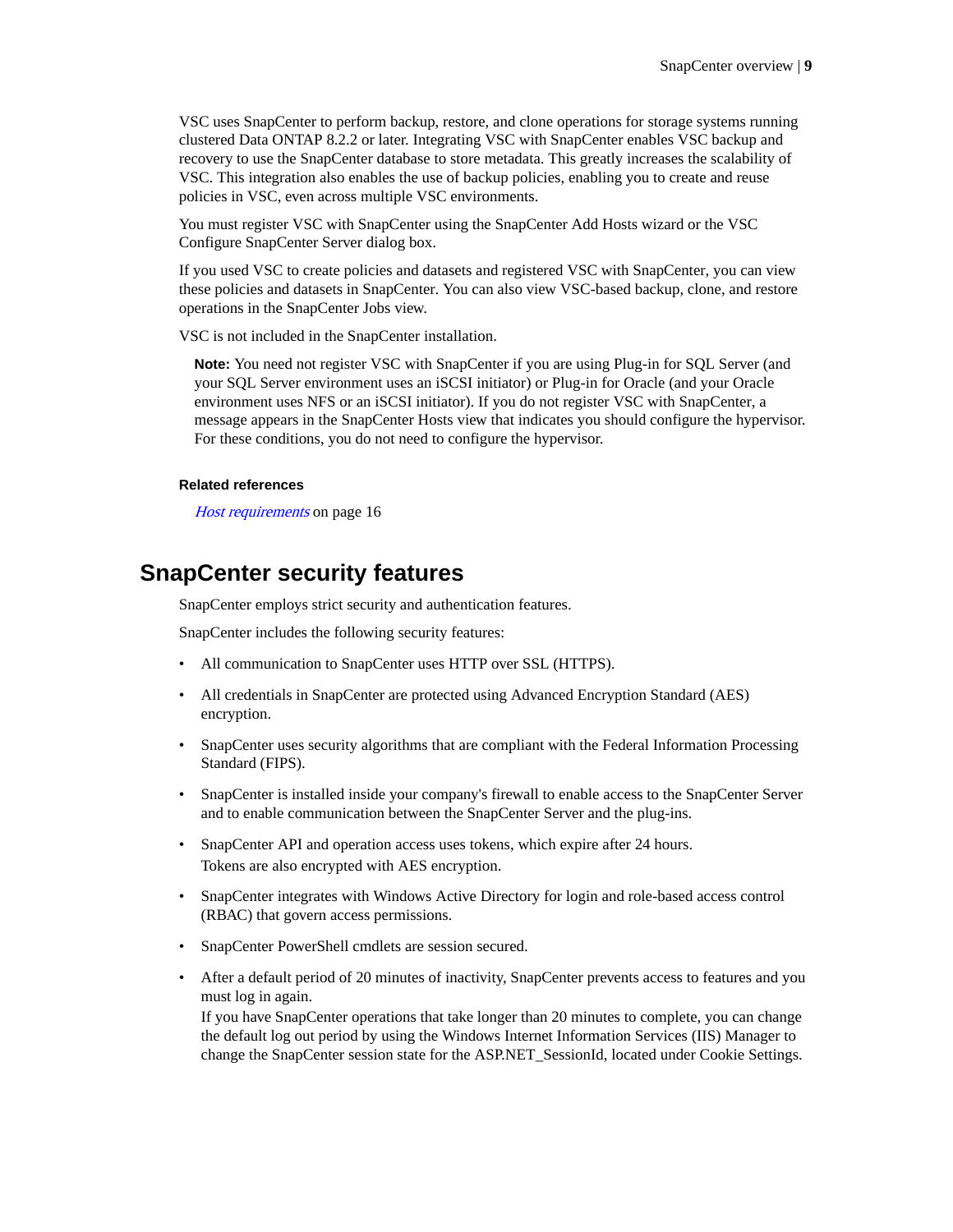## <span id="page-9-0"></span>**How resources, datasets, and policies are used in data protection**

Before you use SnapCenter, it is helpful to understand basic concepts related to the backup, clone, and restore operations you want to perform. You interact with resources, datasets, and policies for different operations.

- Resources are typically databases that you back up or clone. However, depending on your environment, resources might be database instances, Microsoft SQL server availability groups, Oracle databases, Oracle RAC databases, or anything that you want to back up or clone.
- A SnapCenter dataset is a collection of resources on a host or cluster. When you perform an operation on a dataset, you perform that operation on the *resources* defined in the dataset.
- The policies specify the schedule, copy retention, replication, scripts, and other characteristics of data protection operations.

You select the policy when you perform the operation.

Think of a dataset as defining *what* you want to protect and a policy as defining *how* you want to protect it. If you are backing up all databases of a host, for example, you might create a dataset that includes all the databases in the host. You could then attach two policies to the dataset: one that performs a full backup daily and another that performs transaction log (for SQL) or archive log backups (for Oracle database) hourly.

The following image illustrates the relationship between resources, datasets, and policies:

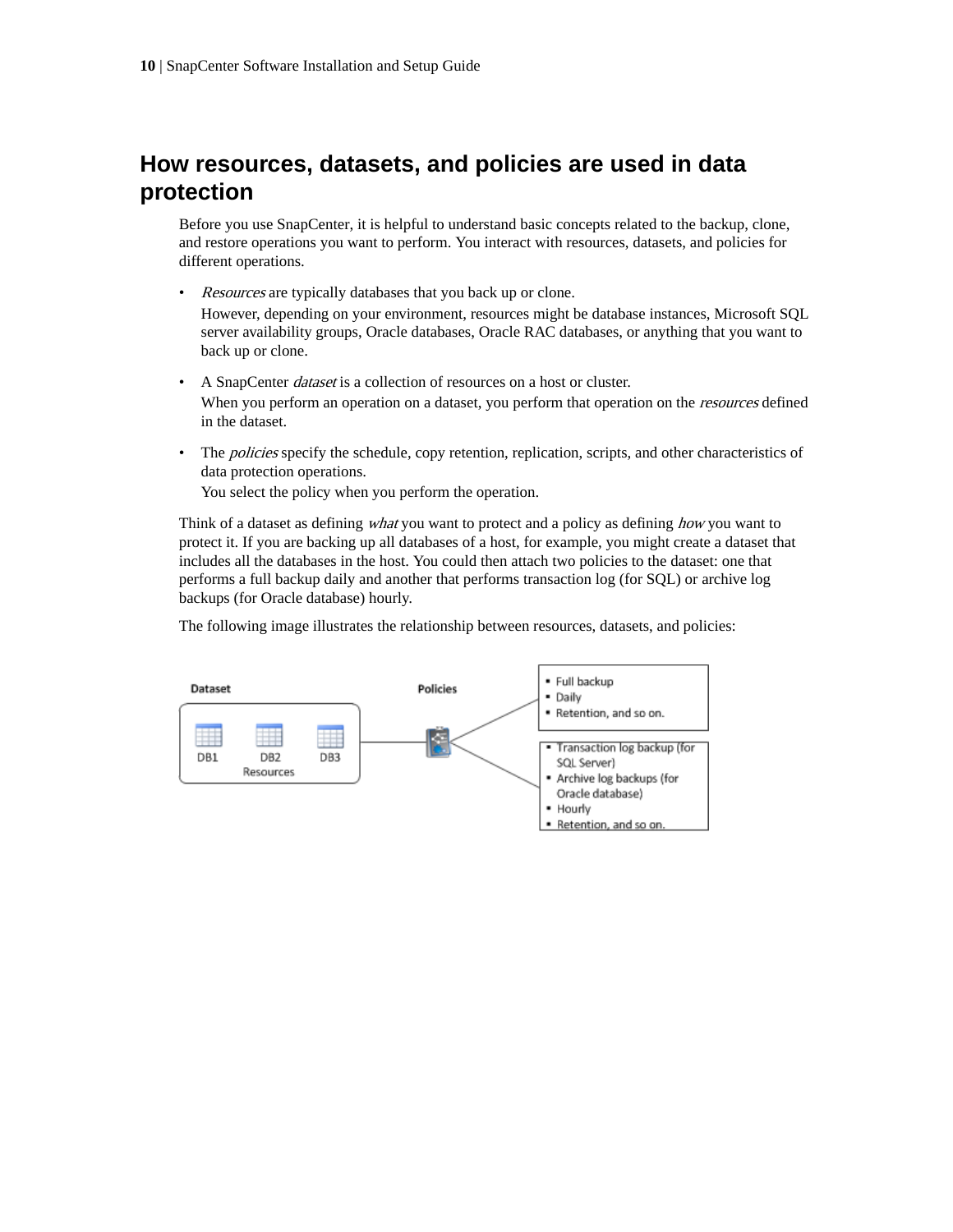# <span id="page-10-0"></span>**Installation workflow for SnapManager users**

If you are coming to SnapCenter from a NetApp SnapManager product, you have already set up storage layouts, defined replication relationships, and configured backup jobs. After you install and configure SnapCenter, you can use the SnapCenter migration feature to migrate from your SnapManager environment to SnapCenter.

**Note:** SnapCenter does not support Data ONTAP running in 7-Mode. You can use the 7-Mode Transition Tool to migrate data and configurations stored on a system running in 7-Mode to a clustered Data ONTAP system. For details, see [NetApp Documentation: 7-Mode Transition Tool](http://mysupport.netapp.com/documentation/productlibrary/index.html?productID=61584).



Some features are available only with specific operating systems. See host requirements information.

#### **Related references**

[Host requirements](#page-15-0) on page 16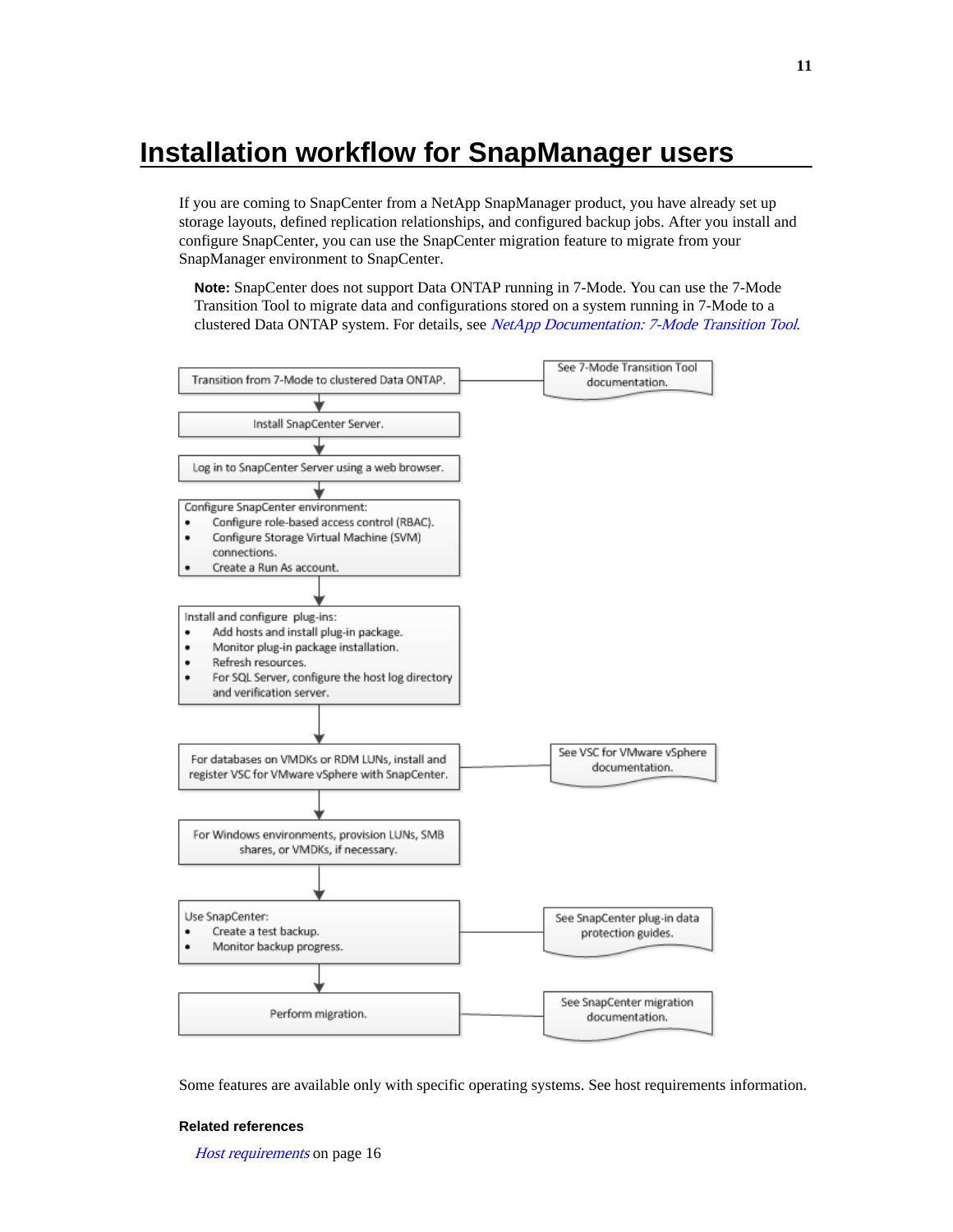#### **Related information**

[NetApp Documentation: Virtual Storage Console for VMware vSphere](http://mysupport.netapp.com/documentation/productlibrary/index.html?productID=30048) [SnapCenter Software 1.1 Data Protection Guide for Microsoft SQL Server](https://library.netapp.com/ecm/ecm_download_file/ECMLP2440325) [SnapCenter Software 1.1 SnapManager Migration Guide](https://library.netapp.com/ecm/ecm_download_file/ECMLP2440302) [SnapCenter Software 1.1 Data Protection Guide for Oracle Databases](https://library.netapp.com/ecm/ecm_download_file/ECMLP2440314) [NetApp Documentation: 7-Mode Transition Tool](http://mysupport.netapp.com/documentation/productlibrary/index.html?productID=61584)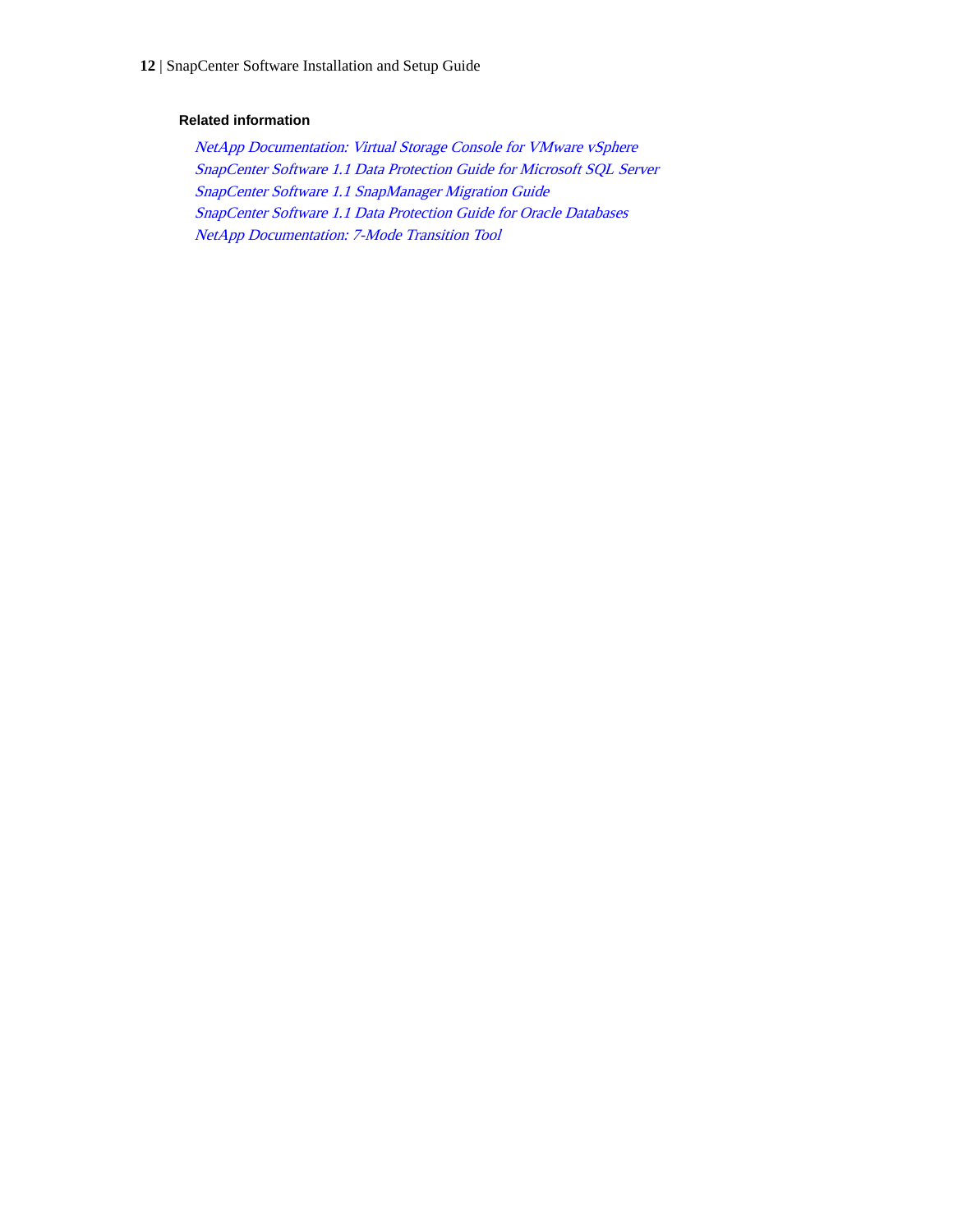# <span id="page-12-0"></span>**Installation workflow for new users**

If you are new to SnapCenter and have never used a NetApp SnapManager product, you need to install and configure the server and packages, provision storage, and set up replication relationships before you can create backups.



Some features are available only with specific operating systems. See host requirements information.

#### **Related references**

[Host requirements](#page-15-0) on page 16

#### **Related information**

[NetApp Documentation: Virtual Storage Console for VMware vSphere](http://mysupport.netapp.com/documentation/productlibrary/index.html?productID=30048) [SnapCenter Software 1.1 Data Protection Guide for Microsoft SQL Server](https://library.netapp.com/ecm/ecm_download_file/ECMLP2440325) [SnapCenter Software 1.1 Data Protection Guide for Oracle Databases](https://library.netapp.com/ecm/ecm_download_file/ECMLP2440314)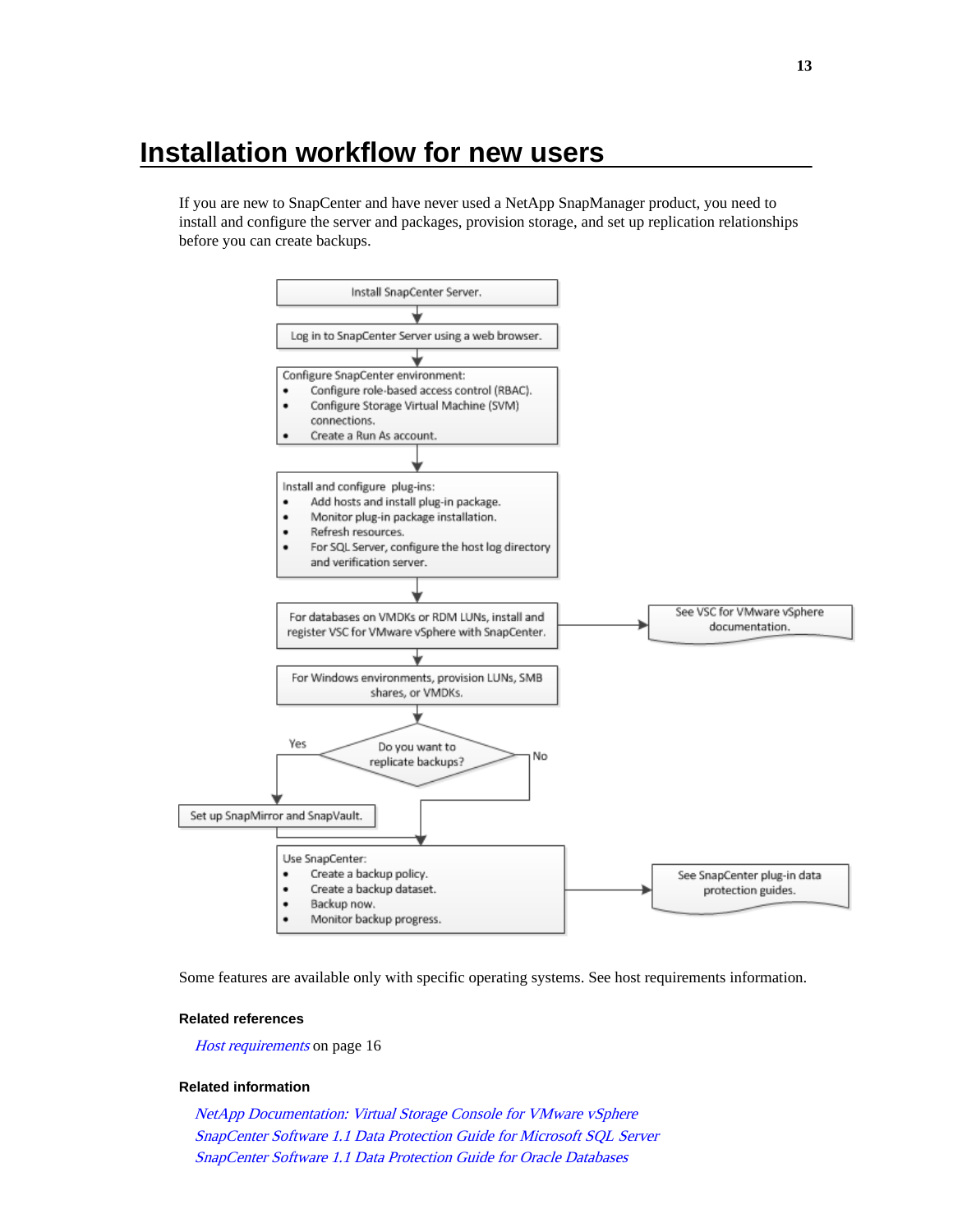# <span id="page-13-0"></span>**Preparing for the installation**

You should be aware of several prerequisites before installing SnapCenter.

- Supported storage types
- Host requirements
- Supported storage systems, applications, and browsers
- Connection and port requirements
- SnapCenter licensing
- Type of database to use during installation
- Use of Microsoft Network Load Balancing and Application Request Routing features

You might benefit from using a SnapCenter installation worksheet.

#### **Related concepts**

[SnapCenter repository identification](#page-21-0) on page 22 [Network Load Balancing and Application Request Routing options](#page-21-0) on page 22 [Minimum vCenter privileges required for SnapCenter RDM operations](#page-65-0) on page 66

#### **Related references**

[Host requirements](#page-15-0) on page 16 [Storage system, application, and browser support](#page-17-0) on page 18 [Connection and port requirements](#page-18-0) on page 19 [SnapCenter licensing](#page-19-0) on page 20 [SnapCenter installation worksheet](#page-23-0) on page 24

## **Storage types supported by SnapCenter Plug-in for Microsoft SQL Server**

SnapCenter supports a wide range of storage types on both physical machines and virtual machines. You must verify whether support is available for your storage type before installing the package for your SQL Server host.

| <b>Machine</b>  | <b>Storage type</b>                                                     | <b>Provision using</b>                                                | <b>Support notes</b>                                                                                    |
|-----------------|-------------------------------------------------------------------------|-----------------------------------------------------------------------|---------------------------------------------------------------------------------------------------------|
| Physical server | FC-connected LUNs                                                       | SnapCenter graphical<br>user interface (GUI)<br>or PowerShell cmdlets | See note on provisioning<br>support.*                                                                   |
|                 | iSCSI-connected<br><b>LUNs</b>                                          | SnapCenter GUI or<br>PowerShell cmdlets                               | See note on provisioning<br>support.*                                                                   |
|                 | SMB3 (CIFS) shares<br>residing on a Storage<br>Virtual Machine<br>(SVM) | SnapCenter GUI or<br>PowerShell cmdlets                               | Support for provisioning<br>only.* You cannot use<br>SnapCenter to back up<br>databases on SMB3 shares. |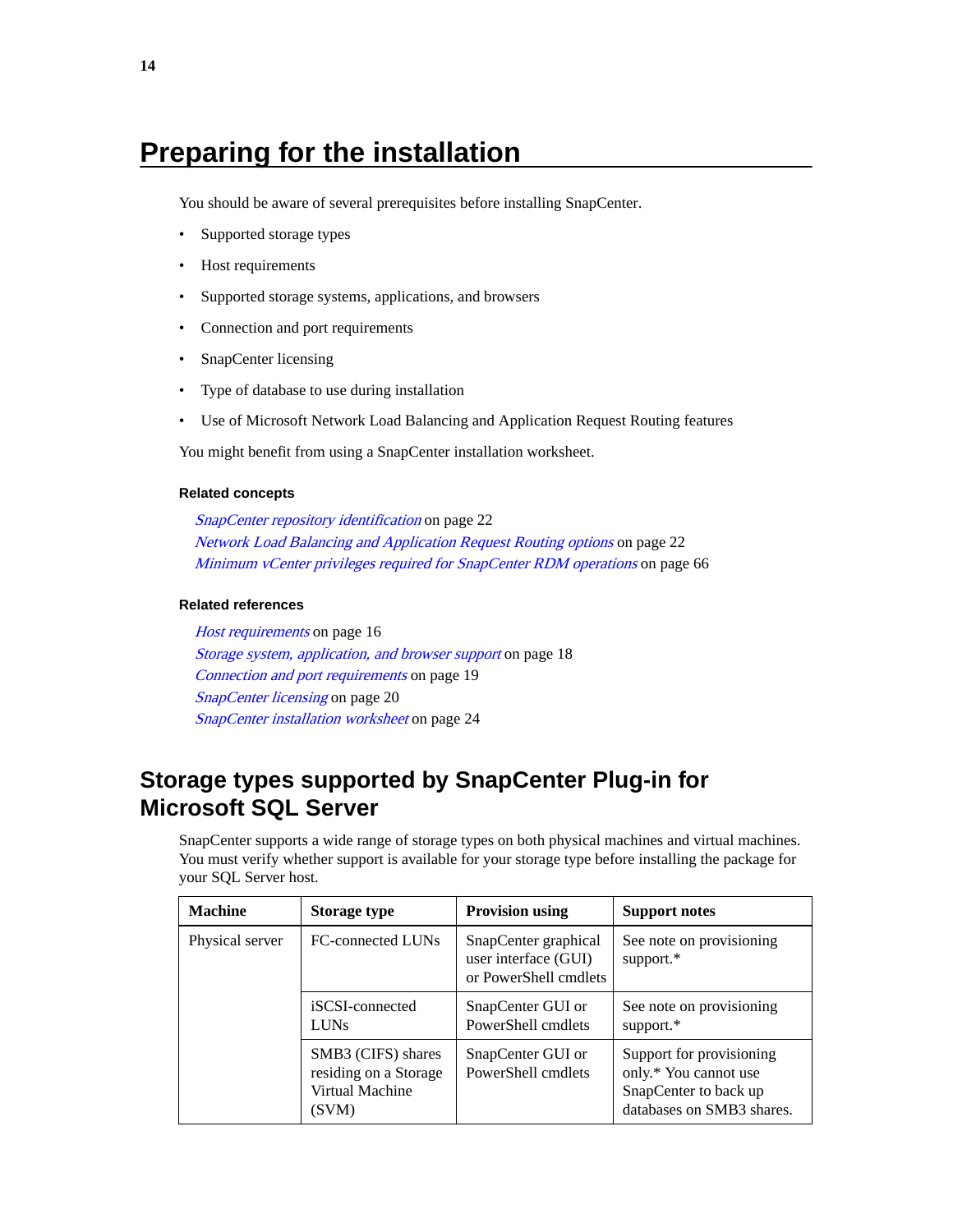<span id="page-14-0"></span>

| <b>Machine</b>   | <b>Storage type</b>                                                                      | <b>Provision using</b>                               | <b>Support notes</b>                                                                                                                                              |
|------------------|------------------------------------------------------------------------------------------|------------------------------------------------------|-------------------------------------------------------------------------------------------------------------------------------------------------------------------|
| <b>VMware VM</b> | <b>RDM LUNs</b><br>connected by an FC<br>or iSCSI HBA                                    | PowerShell cmdlets                                   | You must register Virtual<br>Storage Console (VSC) for<br>VMware vSphere with<br>SnapCenter before you can<br>use SnapCenter to back up<br>databases on RDM LUNs. |
|                  | <b>iSCSI LUNs</b><br>connected directly to<br>the guest system by<br>the iSCSI initiator | SnapCenter GUI or<br>PowerShell cmdlets              | See note on provisioning<br>support.*                                                                                                                             |
|                  | Virtual Machine File<br>Sytems (VMFS) on<br><b>VMFS or NFS</b><br>datastores             | VMware vSphere or<br>VSC cloning utility             | You must register Virtual<br>Storage Console (VSC) for<br>VMware vSphere with<br>SnapCenter before you can<br>use SnapCenter to back up<br>databases on VMDKs.    |
|                  | A guest system<br>connected to SMB3<br>shares residing on an<br><b>SVM</b>               | SnapCenter GUI or<br>PowerShell cmdlets              | Support for provisioning<br>only.* You cannot use<br>SnapCenter to back up<br>databases on SMB shares.                                                            |
| Hyper-V VM       | Virtual FC (vFC)<br>LUNs connected by a<br>virtual Fibre Channel<br>Switch               | SnapCenter GUI or<br>PowerShell cmdlets              | You must use Hyper-V<br>Manager to provision Virtual<br>FC (vFC) LUNs connected<br>by a virtual Fibre Channel<br>Switch.                                          |
|                  | <b>iSCSI LUNs</b><br>connected directly to<br>the guest system by<br>the iSCSI initiator | SnapCenter GUI or<br>PowerShell cmdlets              | See note on provisioning<br>support.*                                                                                                                             |
|                  | A guest system<br>connected to SMB3<br>shares residing on an<br><b>SVM</b>               | SnapCenter GUI or<br>PowerShell cmdlets              | Support for provisioning<br>only.* You cannot use<br>SnapCenter to back up<br>databases on SMB shares.                                                            |
|                  |                                                                                          | are provisioned on NetApp storage are not supported. | <b>Note:</b> Hyper-V pass through disks and backing up databases on $VHD(x)$ that                                                                                 |

\*SnapCenter provisioning support is available only on Windows 2012 or 2012 R2. Support for data protection operations (not provisioning support) is available on Windows Server 2008 R2 SP1.

# **Storage types supported by SnapCenter Plug-in for Oracle Database**

SnapCenter supports a wide range of storage types on both physical and virtual machines. You must verify the support for your storage type before installing the SnapCenter Plug-ins Package for Linux.

Provisioning using SnapCenter is not supported for SnapCenter Plug-ins Package for Linux.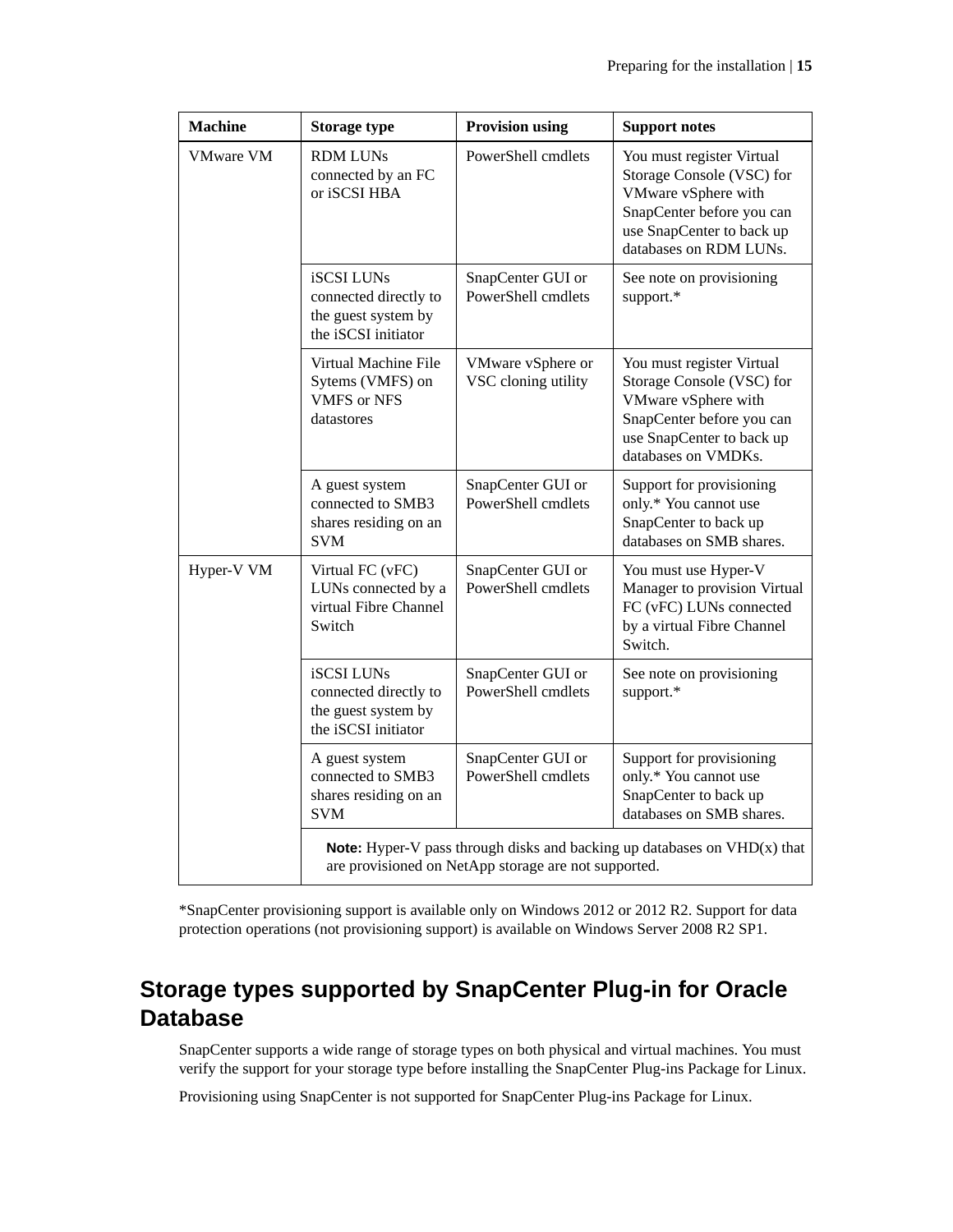<span id="page-15-0"></span>

| <b>Machine</b>    | <b>Storage type</b>                                                                   | <b>Support notes</b>                                                                                                                 |
|-------------------|---------------------------------------------------------------------------------------|--------------------------------------------------------------------------------------------------------------------------------------|
| Physical server   | FC-connected LUNs                                                                     |                                                                                                                                      |
|                   | iSCSI-connected LUNs                                                                  |                                                                                                                                      |
|                   | NFS-connected volumes                                                                 |                                                                                                                                      |
| <b>VMware ESX</b> | RDM LUNs connected by an<br>FC or iSCSI HBA                                           | You must register Virtual Storage<br>Console (VSC) with SnapCenter before<br>you use SnapCenter to back up<br>databases on RDM LUNs. |
|                   | <b>iSCSI</b> LUNs connected<br>directly to the guest system by<br>the iSCSI initiator |                                                                                                                                      |
|                   | VMDKs on VMFS or NFS<br>datastores                                                    | You must register VSC with<br>SnapCenter before you use SnapCenter<br>to back up databases on VMDKs.                                 |
|                   | NFS volumes connected<br>directly to the guest system                                 |                                                                                                                                      |

## **Host requirements**

Before you begin the SnapCenter installation, you should be familiar with the installation package space requirements and some basic host system requirements.

#### **Domain requirements**

The SnapCenter Server must be installed on a server in the same domain as the Microsoft SQL database hosts or on servers in trusted domains.

After SnapCenter Server is installed, you must not change the domain in which the SnapCenter host is located. If you remove SnapCenter Server from the domain it was in when SnapCenter Server was installed and then try to uninstall SnapCenter Server, the uninstall operation fails.

**Note:** Data protection using SnapCenter requires a two-way trust relationship between the SnapCenter Server domain and the SQL server domain. The SnapCenter Server domain and the SQL server domain must have a trust relationship between the two domains using the Microsoft Active Directory Domains and Trusts snap-in. While domain trusts, multidomain forests, and cross-domain trusts are supported, cross-forest domains are not.

See Microsoft documentation about Active Directory Domains and Trusts at [https://](https://technet.microsoft.com/en-us/library/cc770299.aspx) [technet.microsoft.com/en-us/library/cc770299.aspx](https://technet.microsoft.com/en-us/library/cc770299.aspx).

For installation, you must have domain user rights with local administrator credentials.

#### **Installation package space requirements**

After installation, SnapCenter components require the following space:

| <b>Requirements</b>                     | <b>Space needed</b>                                      |
|-----------------------------------------|----------------------------------------------------------|
| SnapCenter with SQL Server Express      | 600 MB (depends on data stored in SQL Server<br>Express) |
| SnapCenter without SOL Server Express   | 200 MB                                                   |
| SnapCenter Plug-ins Package for Windows | 200 MB                                                   |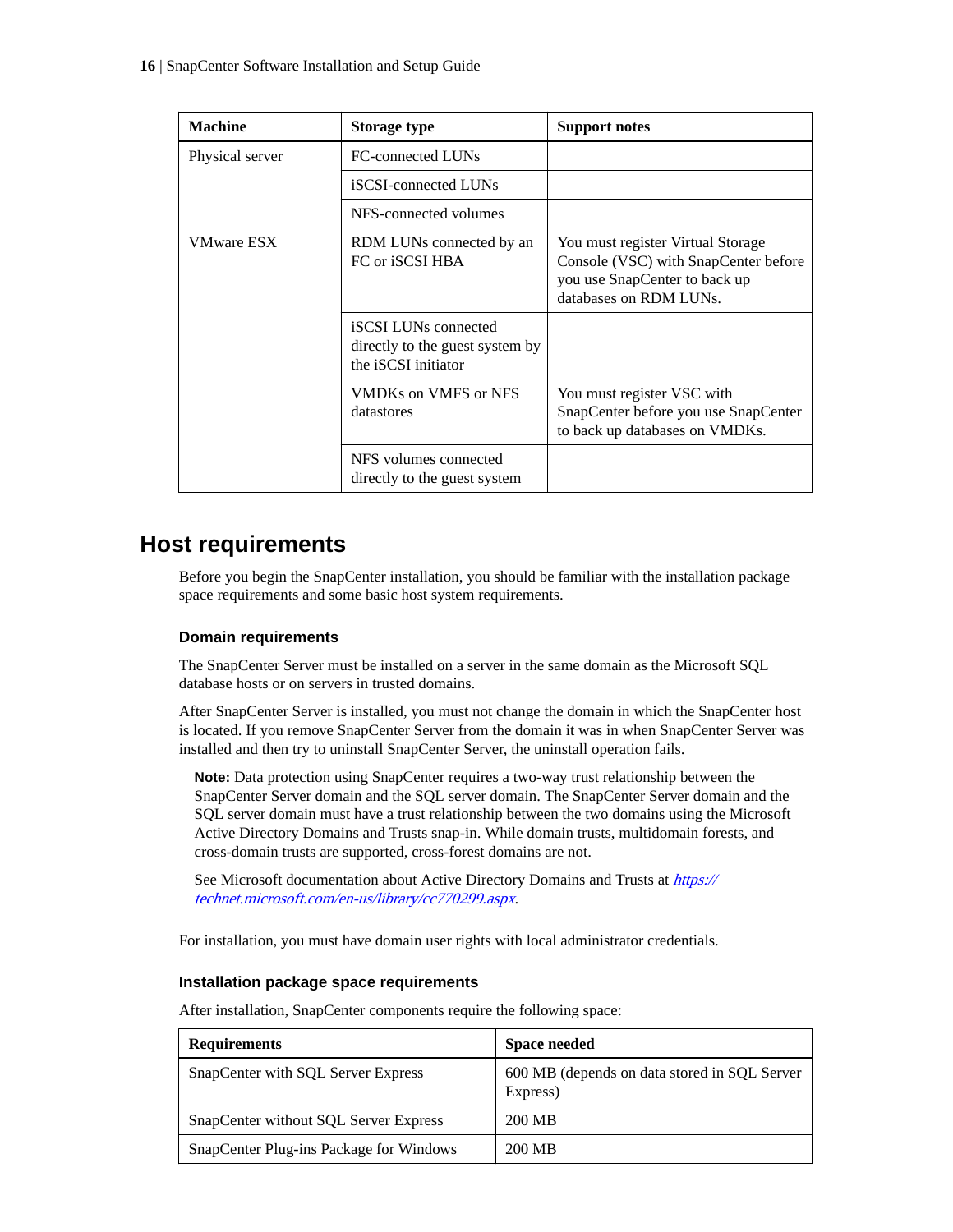| <b>Requirements</b>                   | <b>Space needed</b> |
|---------------------------------------|---------------------|
| SnapCenter Plug-ins Package for Linux | 100 MB              |

#### **SnapCenter Server host system sizing requirements**

The SnapCenter host requires the following:

- Minimum RAM: 8 GB
- Minimum CPU: 4 CPUs
- Minimum SnapCenter repository sizing requirements: 10 GB

### **Plug-in host system requirements**

If you are installing the SnapCenter Plug-ins Package for Linux, the Linux host requires the following:

- Minimum RAM: 4 GB
- Minimum space to store logs: 5 GB

If you are installing the SnapCenter Plug-ins Package for Windows, the Windows host requires a minimum of 4 GB RAM.

#### **Supported operating systems**

All supported Windows operating systems are 64-bit only.

Ensure that you enable the Windows update feature so that the latest updates or hotfixes are installed automatically on your system.

| Component                                  | <b>Supported host systems</b>                                                                                                                                                                                                                                                                                                          |
|--------------------------------------------|----------------------------------------------------------------------------------------------------------------------------------------------------------------------------------------------------------------------------------------------------------------------------------------------------------------------------------------|
| SnapCenter Server                          | Windows Server 2012 DCE<br>Windows Server 2012 R2 DCE<br>$\bullet$<br>Windows Server 2012 SE<br>٠<br>Windows Server 2012 R2 SE<br>٠                                                                                                                                                                                                    |
| SnapCenter Plug-ins Package for<br>Windows | Windows Server 2012 R2<br>Windows Server 2012<br>٠<br>Windows Server 2008 R2 SP1 (host provisioning<br>٠<br>operations not supported; support for data protection<br>operations only)                                                                                                                                                  |
| SnapCenter Plug-ins Package for<br>Linux   | Red Hat Enterprise Linux (RHEL) 6.6, 6.7, 7.0, and<br>٠<br>7.1<br>Oracle Linux 6.6, 6.7, 7.0, and 7.1<br>٠<br>If you are using Oracle database on LVM in Oracle<br>Linux or RHEL 6.6 or 7.0 operating systems, install<br>the latest version of Logical Volume Management<br>(LVM).<br>SUSE Linux Enterprise Server (SLES) 11 SP3<br>٠ |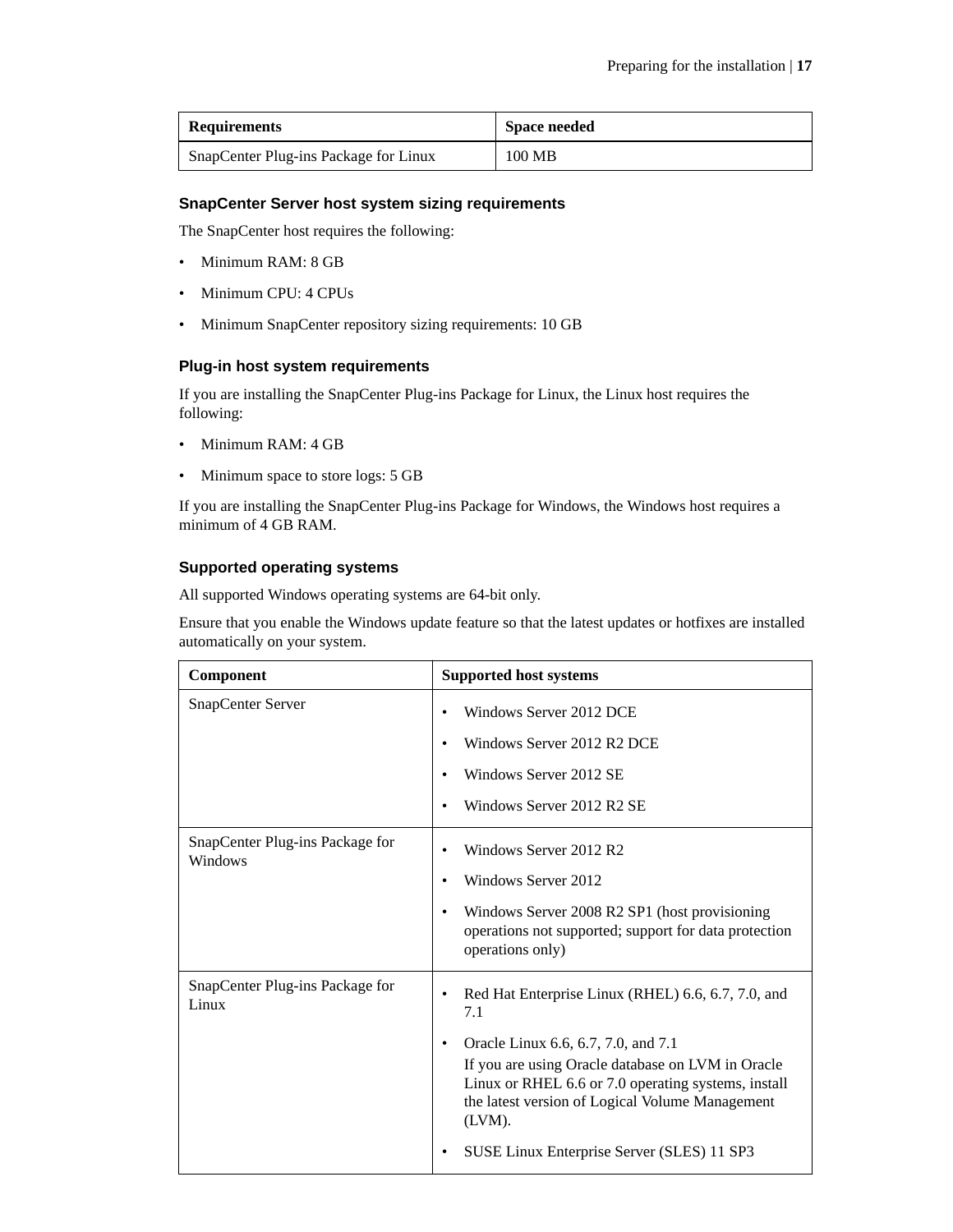#### <span id="page-17-0"></span>**Required Microsoft Windows operating system updates**

Microsoft has identified an HTTP security vulnerability in their Windows operating systems that requires the installation of KB3042553-x64.

<https://support.microsoft.com/en-us/kb/3042553>

#### **Additional requirements for hosts that SnapCenter Server manages**

For hosts with Windows Server 2008 R2 SP1, the installation for SnapCenter Plug-in for Microsoft Windows does not include some required components. You must ensure that the following requirements are installed on the host, or manually install them:

- .NET 4.5.2
- WMF 4.0
- PowerShell 4.0

### **Storage system, application, and browser support**

It is essential that you check the Interoperability Matrix on the NetApp Support Site for all the latest interoperability information. It is helpful to understand the basic storage system, application, and browser support before you begin your installation.

The following information shows the currently supported configurations. For the latest information, see the Interoperability Matrix.

#### **Supported clustered Data ONTAP versions**

SnapCenter requires clustered Data ONTAP 8.2.2 and later.

|  |  |  |  |  | <b>Supported SQL Server versions</b> |
|--|--|--|--|--|--------------------------------------|
|--|--|--|--|--|--------------------------------------|

| <b>SnapCenter Server repository</b> | <b>Plug-in for SQL Server data protection jobs</b> |
|-------------------------------------|----------------------------------------------------|
| SOL Server 2014                     | SQL Server 2014 SP1                                |
| SQL Server 2012 SP2                 | SQL Server 2012 SP2                                |
|                                     | SOL Server 2008 R2 SP3                             |
|                                     | SOL Server 2008 SP4                                |

#### **Supported SQL Express version**

The SnapCenter executable includes SQL Server 2012 Express. In addition, SnapCenter supports SQL Express 2008R2 and 2014.

#### **Supported Oracle Database versions**

The supported Oracle Database versions are Oracle 11g (11.2.0.4) and Oracle 12c (12.1.0.2).

#### **VSC for VMware vSphere requirements**

SnapCenter 1.1 requires Virtual Storage Console 6.2 for VMware vSphere in the following environments:

• Your host is running in a virtual machine, and you plan to use SnapCenter to back up SQL or Oracle databases on VMDKs or RDMs.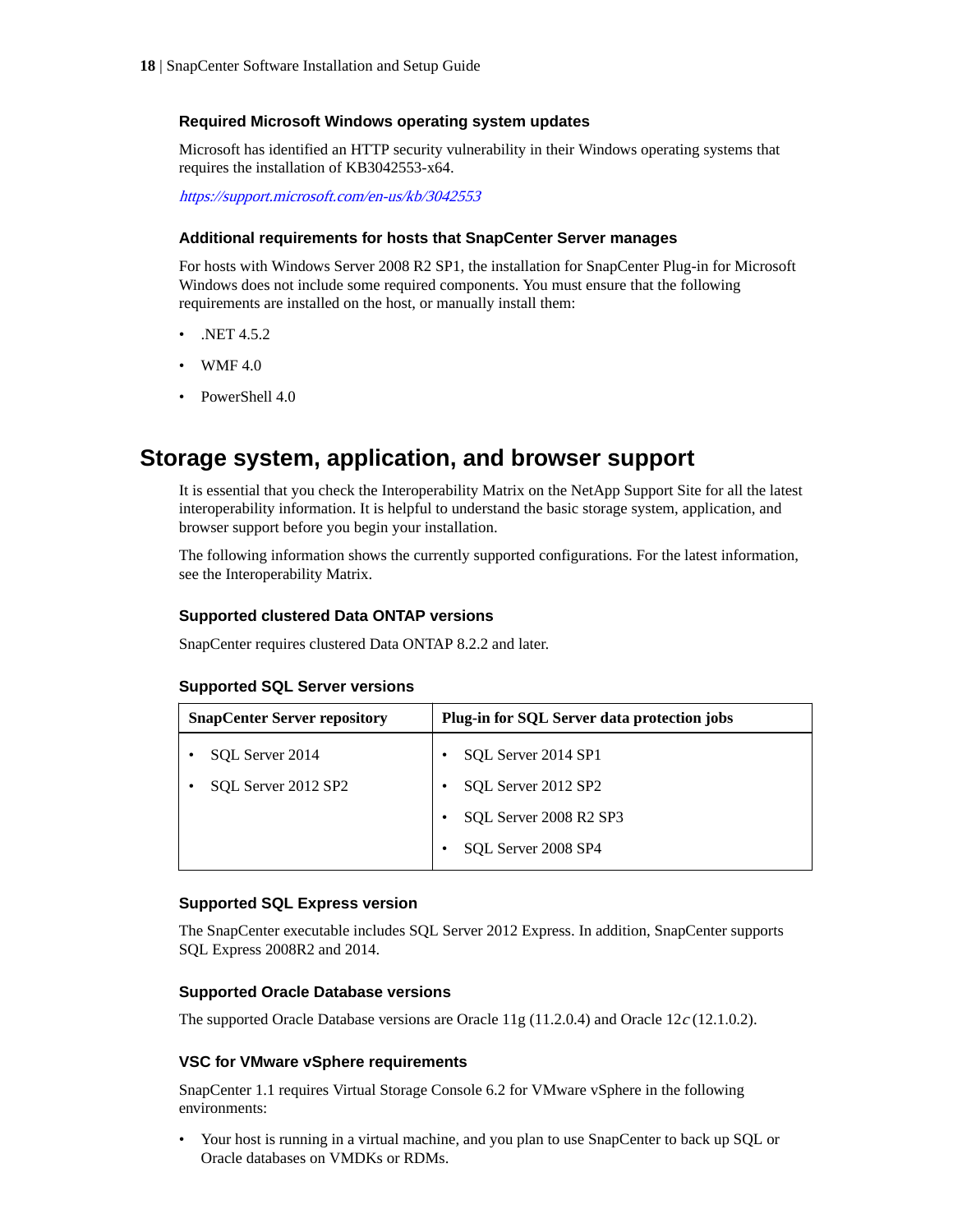<span id="page-18-0"></span>**Note:** You do not need to register VSC with SnapCenter if you are using either Plug-in for SQL Server and your SQL Server environment used an iSCSI initiator or Plug-in for Oracle and your Oracle environment uses NFS or an iSCSI initiator.

• You are a VSC user with storage systems running clustered Data ONTAP 8.2.2 or later, and you want to use SnapCenter features when performing backup and restore operations.

**Note:** Specific versions of VSC support specific versions of SnapCenter. For example, VSC 6.2 for VMware vSphere does not maintain backward compatibility with SnapCenter 1.0. When setting up your environment, you should always check the Interoperability Matrix to verify that you are installing compatible versions of VSC and SnapCenter.

You cannot install VSC using SnapCenter. The VSC documentation contains instructions for installing VSC, and the Interoperability Matrix contains information about VSC requirements.

#### **Supported browsers**

- Chrome version 43 or later
- Internet Explorer 10.0 and 11.0 or later
	- Only default-level security is supported. Making changes to Internet Explorer security settings results in significant browser display issues.
	- Internet Explorer compatibility view must be disabled.

#### **Related information**

[NetApp Interoperability Matrix Tool](http://mysupport.netapp.com/matrix) [NetApp Documentation: Virtual Storage Console for VMware vSphere](http://mysupport.netapp.com/documentation/productlibrary/index.html?productID=30048)

## **Connection and port requirements**

Connections and ports must meet minimum requirements before you can install SnapCenter.

SnapCenter uses the following default ports; you can select a custom port when you install:

| Type of port                                    | Default port                                                            |
|-------------------------------------------------|-------------------------------------------------------------------------|
| SnapCenter HTTPS port                           | 8146 (HTTPS) as in the URL https://server:8146                          |
|                                                 | You can configure this port during the SnapCenter installation process. |
| <b>SMCore HTTP communication</b>                | 8145 (HTTP), bidirectional                                              |
| port                                            | You can modify this port number when you install the plug-in.           |
| SnapCenter Plug-ins Package for<br>Windows port | 8145 (HTTP), bidirectional                                              |
|                                                 | You can modify this port number when you install the plug-in.           |
| SnapCenter Plug-ins Package for                 | 8145 (HTTPS), bidirectional                                             |
| Linux port                                      | You can modify this port number when you install the plug-in.           |
| Virtual Storage Console for                     | 8146 (HTTPS), bidirectional                                             |
| VMware vSphere port                             | You can modify this port number when you install the plug-in.           |

Consider the following requirements:

• Firewalls, proxies, or other network devices should not interfere with connections.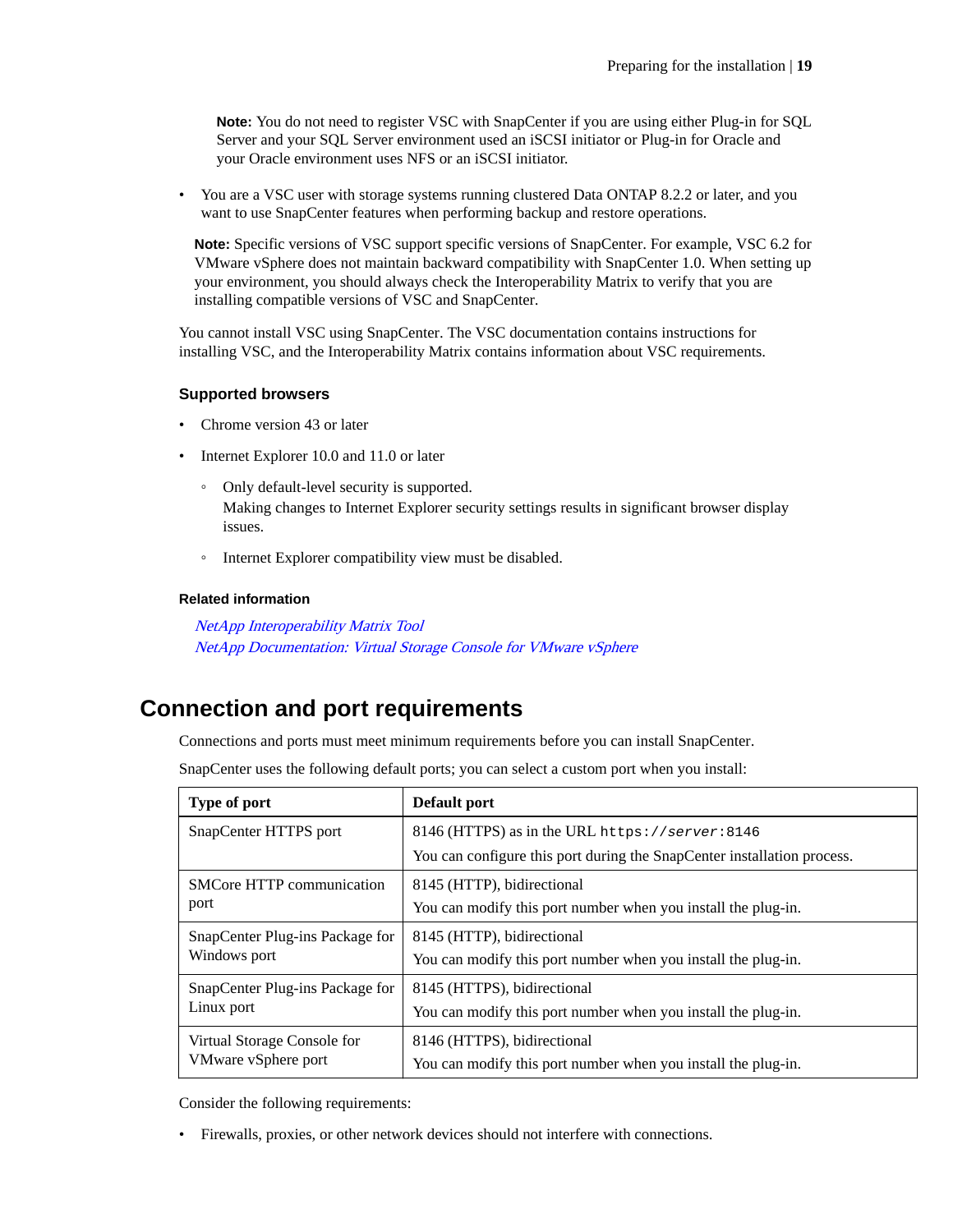<span id="page-19-0"></span>• If you specify a custom port when you install, you must add a firewall rule on the plug-in host for that port for the SnapCenter plug-in loader (SPL).

You cannot modify the port number after you install. To change a port number after installation, you must uninstall and install again.

# **SnapCenter licensing**

SnapCenter requires plug-in package licenses and several storage system licenses to enable SnapCenter operations. The SnapCenter and plug-in licenses are available in two licensing models: per-host licensing, in which the license resides on each host, and per-storage system licensing, in which the license resides on the storage system.

| License                                                                      | <b>Description</b>                                                                                                                                                                                                                                                                           | <b>Where required</b>                                                                                                                                                                           |
|------------------------------------------------------------------------------|----------------------------------------------------------------------------------------------------------------------------------------------------------------------------------------------------------------------------------------------------------------------------------------------|-------------------------------------------------------------------------------------------------------------------------------------------------------------------------------------------------|
| SnapCenter<br>Plug-in for<br>Microsoft SQL<br>Server (per host)              | A host-side license for a specific SQL<br>Server host. Licenses are required<br>only for SQL Server production hosts<br>on which the SnapCenter plug-in is<br>installed and for the optional<br>verification server. No SnapCenter<br>plug-in license is required for the<br>storage system. | On the SnapCenter application host.<br>A SnapCenter license is not required<br>on source (primary) and destination<br>(secondary) storage systems when<br>using per-server licensing.           |
| SnapCenter<br>Plug-in for<br>Microsoft SQL<br>Server (per<br>storage system) | A storage-side license that supports<br>any number of SQL Server hosts.<br>Required only if you are not using a<br>per-server license on the SQL host.<br>Trial licenses are available for per-<br>storage system licensing only.                                                            | On source and destination storage<br>systems.                                                                                                                                                   |
| SnapCenter<br>Plug-in for<br>Microsoft<br>Windows (per<br>host)              | A license that enables you to execute<br>the Plug-in for Windows on any<br>Windows host system.                                                                                                                                                                                              | You can execute SnapCenter Plug-in<br>for Microsoft Windows host-side<br>operations when you have one of the<br>following license configurations:<br>Per-host license<br>Storage system license |
| SnapCenter<br>Plug-in for<br>Microsoft<br>Windows (per<br>storage system)    | A license that enables you to execute<br>Plug-in for Windows operations only<br>on a storage system.                                                                                                                                                                                         | On source and destination storage<br>systems.                                                                                                                                                   |
| SnapCenter<br>Plug-in for<br><b>Oracle Database</b><br>(per host)            | A host-side license for a specific<br>Oracle Database host. Licenses are<br>required only for database hosts on<br>which the Plug-in for Oracle is<br>installed. No Plug-in for Oracle<br>license is required for the storage<br>system.                                                     | On the SnapCenter application host.<br>A SnapCenter license is not required<br>on source (primary) and destination<br>(secondary) storage systems when<br>using per-server licensing.           |

Licenses from previous versions of SnapManager and SnapDrive products are accepted.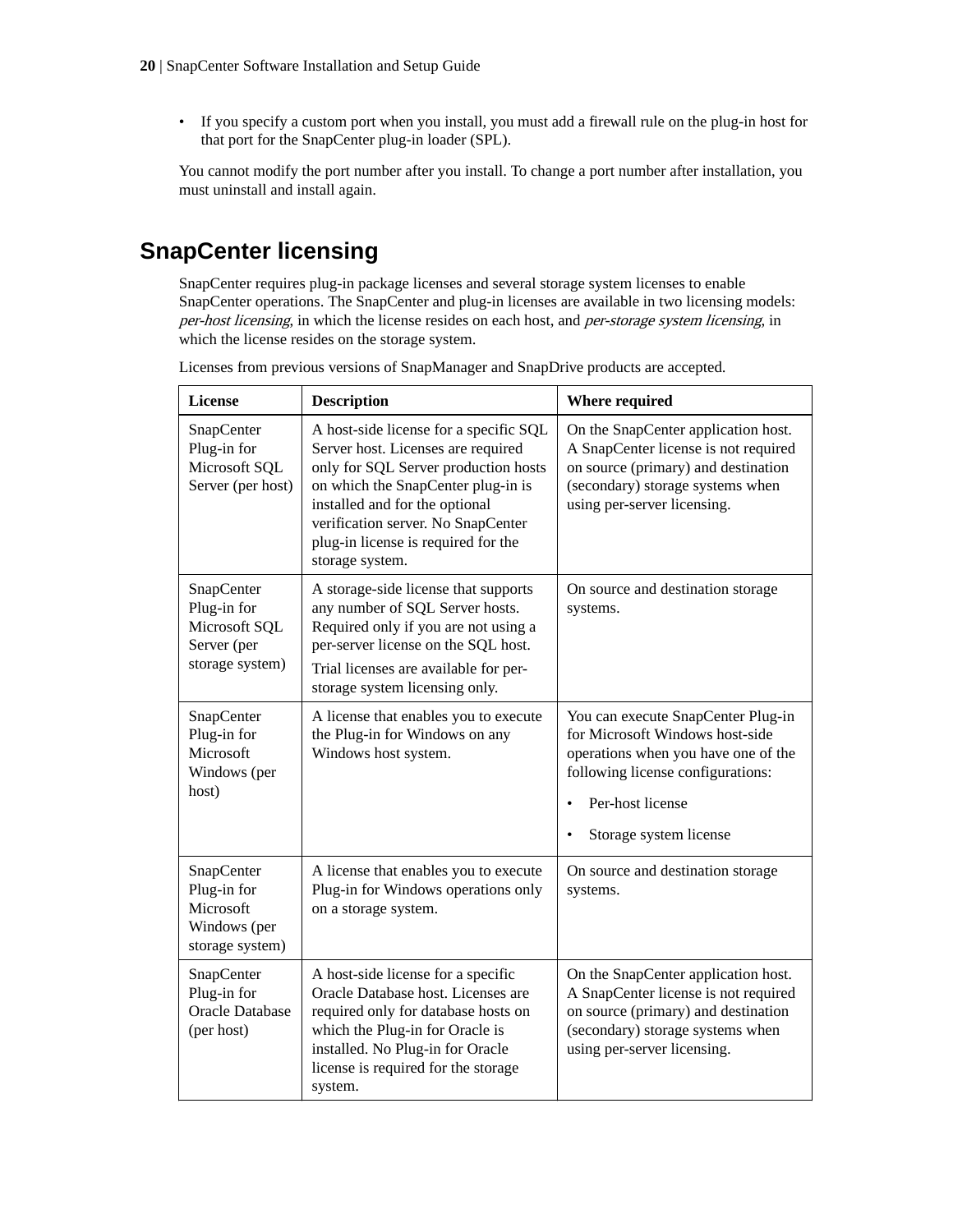| <b>License</b>                                                                 | <b>Description</b>                                                                                                                                           | <b>Where required</b>                                                                                                                                                                                                                                        |
|--------------------------------------------------------------------------------|--------------------------------------------------------------------------------------------------------------------------------------------------------------|--------------------------------------------------------------------------------------------------------------------------------------------------------------------------------------------------------------------------------------------------------------|
| SnapCenter<br>Plug-in for<br><b>Oracle Database</b><br>(per storage<br>system) | A storage-side license that supports<br>any number of database hosts.<br>Required only if you are not using a<br>per-server license on the database<br>host. | On source and destination storage<br>systems.                                                                                                                                                                                                                |
| SnapCenter<br>Plug-in for<br>UNIX (per host)                                   | A license that enables you to execute<br>the Plug-in for UNIX on Linux host<br>system.                                                                       | You can execute Plug-in for UNIX<br>host-side operations when you have<br>one of the following license<br>configurations:<br>Per-host license<br>Storage system license                                                                                      |
| SnapCenter<br>Plug-in for<br>UNIX (per<br>storage system)                      | A license that enables you to execute<br>Plug-in for UNIX operations only on<br>a storage system.                                                            | On source and destination storage<br>systems.                                                                                                                                                                                                                |
| SnapRestore                                                                    | A required license that enables<br>SnapCenter to restore and verify<br>backup sets.                                                                          | On source storage systems.<br>Required on SnapVault destination<br>systems to perform remote<br>verification and to restore from a<br>backup.<br>Required on SnapMirror destination<br>systems to perform remote<br>verification.                            |
| FlexClone                                                                      | A required license for cloning<br>databases.<br>Not required for restore and<br>verification operations.                                                     | On primary and secondary storage<br>systems.<br>Required on SnapVault destination<br>systems when creating clones from<br>secondary vault backup.<br>Required on SnapMirror destination<br>systems when creating clones from<br>secondary SnapMirror backup. |
| SnapMirror                                                                     | An optional license for mirroring<br>backup sets to a destination storage<br>system.                                                                         | On source and destination storage<br>systems.                                                                                                                                                                                                                |
| SnapVault                                                                      | An optional license for archiving<br>backup sets to a destination storage<br>system.                                                                         | On source and destination storage<br>systems.                                                                                                                                                                                                                |
| SnapManager for<br>Virtual<br>Infrastructure<br>(SMVI)                         | A required license if you are using<br>Virtual Storage Console for VMware<br>vSphere and SnapCenter.                                                         | On source and destination storage<br>systems.                                                                                                                                                                                                                |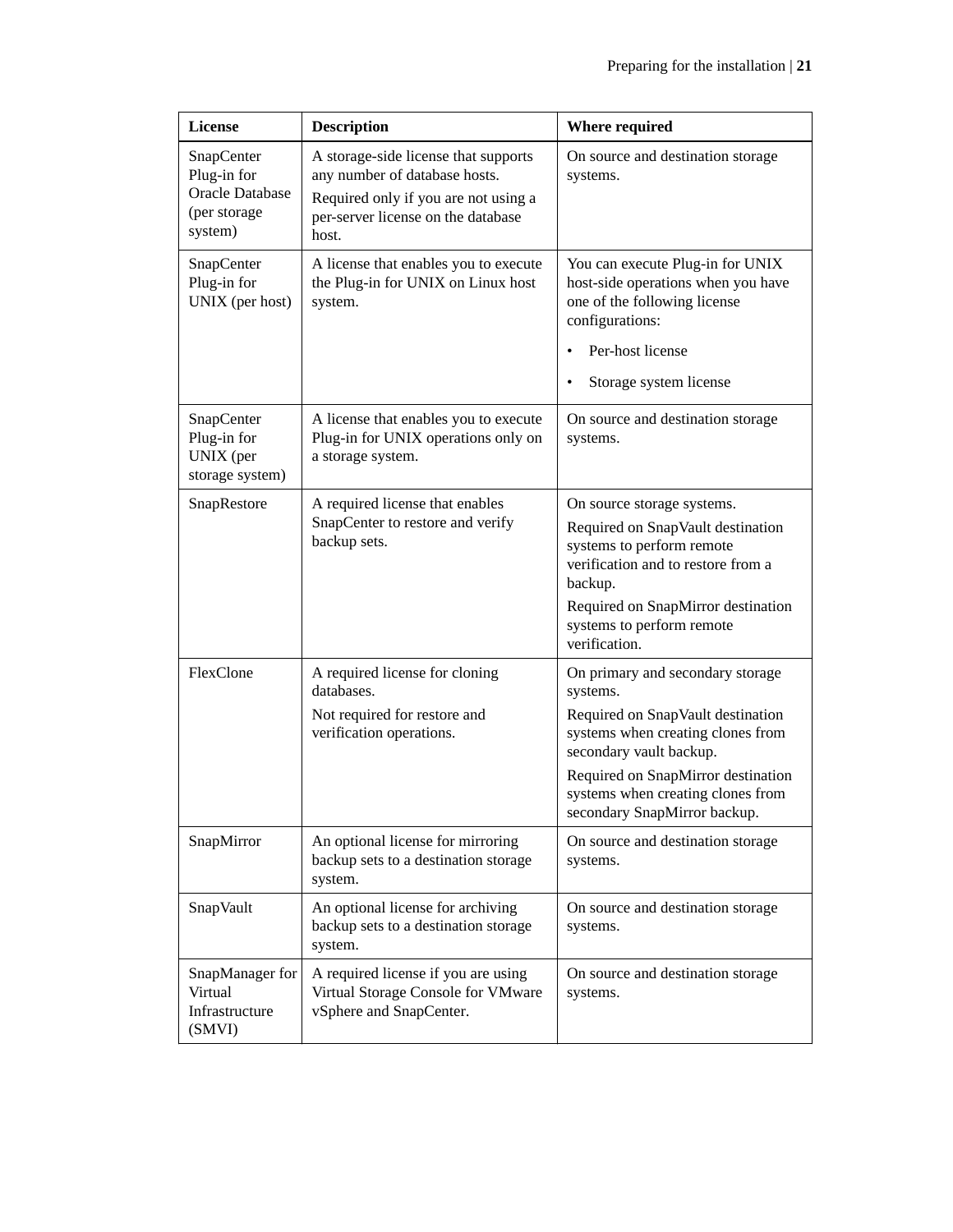<span id="page-21-0"></span>

| <b>License</b> | <b>Description</b>                                                                                                                                                                                         | Where required                                                                                                                  |
|----------------|------------------------------------------------------------------------------------------------------------------------------------------------------------------------------------------------------------|---------------------------------------------------------------------------------------------------------------------------------|
| Protocols      | The following licenses are required:<br>For LUNs, the iSCSI or FC license<br>For SMB shares, the CIFS license<br>For NFS-type VMDKs, the NFS<br>license<br>For VMFS-type VMDKs, the<br>iSCSI or FC license | On source storage systems. Required<br>on SnapMirror destination systems to<br>serve data if a source volume is<br>unavailable. |

# **SnapCenter repository identification**

The SnapCenter repository, sometimes referred to as the *NSM database*, stores information and metadata for every aspect of SnapCenter. When you install SnapCenter, you can choose either your existing dedicated SQL Server database or a SQL Server Express database (an existing version or one installed during the SnapCenter installation). You should understand your database needs before installing SnapCenter. After you identify the SnapCenter repository, you cannot change to another repository without first uninstalling SnapCenter.

- If you are using SnapCenter in a production environment, you should use SQL Server as the SnapCenter repository, configured with SQL Failover Cluster Instance (FCI) to provide high availability.
- If you want to use SnapCenter in a proof-of-concept or nonproduction environment, you can use SQL Server Express, which is packaged with SnapCenter. You must install it only on the SnapCenter Server. SQL Server Express is supported only on the host on which the SnapCenter Server is installed.

The SnapCenter repository stores information and metadata about the following general areas:

- Backup, clone, restore, and verification metadata
- Reporting, job, and event information
- Host and plug-in information
- Role, user, and permission details
- Storage system connection information

The SQL Server cannot be installed on an SMB share.

SnapCenter can back up its own repository using its repository management features.

# **Network Load Balancing and Application Request Routing options**

Network Load Balancing (NLB) and Application Request Routing (ARR) are Microsoft features that together provide a unified high-availability and load-balancing configuration. When you install SnapCenter, you have the option to configure NLB and ARR. You should understand these options in advance of installation. To use NLB and ARR in SnapCenter, you must choose the option during installation; you cannot configure this later manually.

If you are using SnapCenter in a production environment and plan to deploy the user interface over multiple SnapCenter server hosts, you should configure SnapCenter with both ARR and NLB.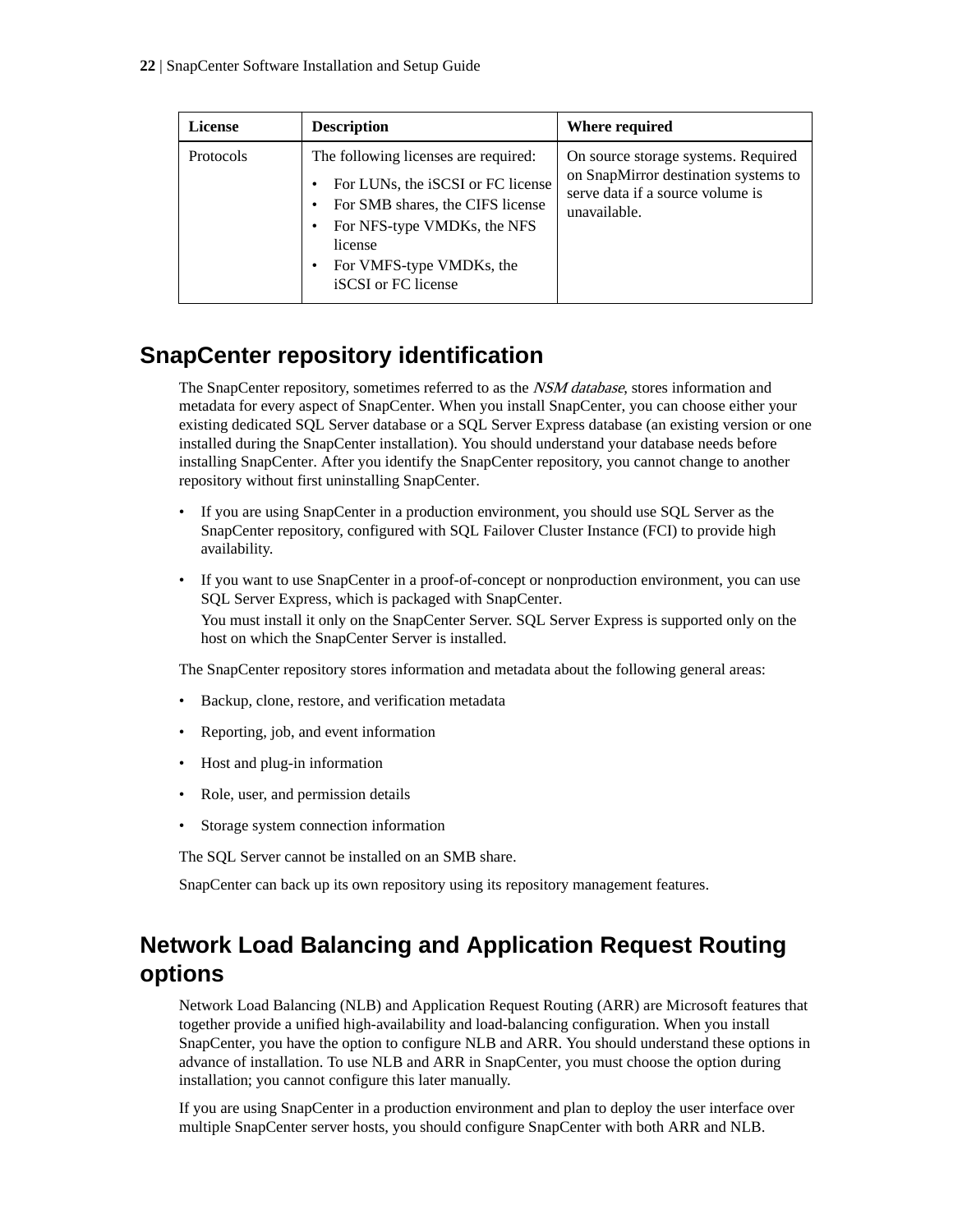<span id="page-22-0"></span>To better understand the NLB high-availability capabilities, see the following Microsoft documentation:

• [Network Load Balancing](https://technet.microsoft.com/en-us/library/cc770558.aspx)

To better understand ARR, see the following Microsoft documentation:

- [Application Request Routing Version 2 Overview](http://www.iis.net/learn/extensions/planning-for-arr/application-request-routing-version-2-overview)
- [Application Request Routing download](http://www.iis.net/downloads/microsoft/application-request-routing)
- [Deployment Recommendations for Application Request Routing](http://www.iis.net/learn/extensions/installing-application-request-routing-%28arr%29/deployment-recommendations-for-application-request-routing)

SnapCenter requires a SQL Server (not SQL Express) database for all NLB deployments. You must use the same SQL Server database from all NLB nodes.

When implementing NLB in a SnapCenter environment, your network adapter and NLB cluster must have the same IP setting and Dynamic Host Configuration Protocol (DHCP) must be disabled on the network adapter. To configure NLB, you must have a dedicated IP address (virtual IP) that will be exposed from all NLB nodes. For example, if you select IPv4 virtual IP, all adapters on all nodes designated for NLB must support IPv4 format. The same applies for IPv6: all adapters and cluster IP must have IPv6 support. Additionally, when you add an SVM to an NLB configuration, each node in the NLB configuration must resolve to the same name or FQDN.

When SnapCenter is installed on an cluster that uses the Microsoft Distributed Transaction Coordinator (MS DTC) service, you must add a firewall exception for the service. If a firewall exception for MS DTC is not added on NLB cluster nodes, dataset creation and host removal operations fail.

For details about viewing NLB and ARR status in SnapCenter, see SnapCenter administration documentation.

#### **Related information**

[SnapCenter Software 1.1 Administration Guide](https://library.netapp.com/ecm/ecm_download_file/ECMLP2439718)

### **Application Request Routing requirements**

Application Request Routing (ARR) requires specific IIS features and configuration. You should understand the basics of how ARR works and how you can set it up to support SnapCenter.

It is a best practice to install ARR and its required modules before you install SnapCenter, and then allow SnapCenter to configure ARR during installation.

If you are using SnapCenter with ARR, each plug-in host must be able to communicate with SnapCenter using the Network Load Balancing (NLB) IP address.

If you do not see the SnapCenter UI when you browse to https://NLB IP Address:8146 in Internet Explorer (IE), you must add the NLB IP address as a trusted site in IE on each plug-in host, **or** you must disable IE Enhanced Security on each plug-in host.

[NetApp KB Article 2025082: SnapCenter in an HA configuration with Application Request Routing](https://kb.netapp.com/support/index?page=content&id=2025082) [enabled](https://kb.netapp.com/support/index?page=content&id=2025082).

ARR requires the following additional IIS features:

- URL Rewrite
- Web Farm Framework 2.x
- External Cache module

Additionally, ARR requires the following system configuration: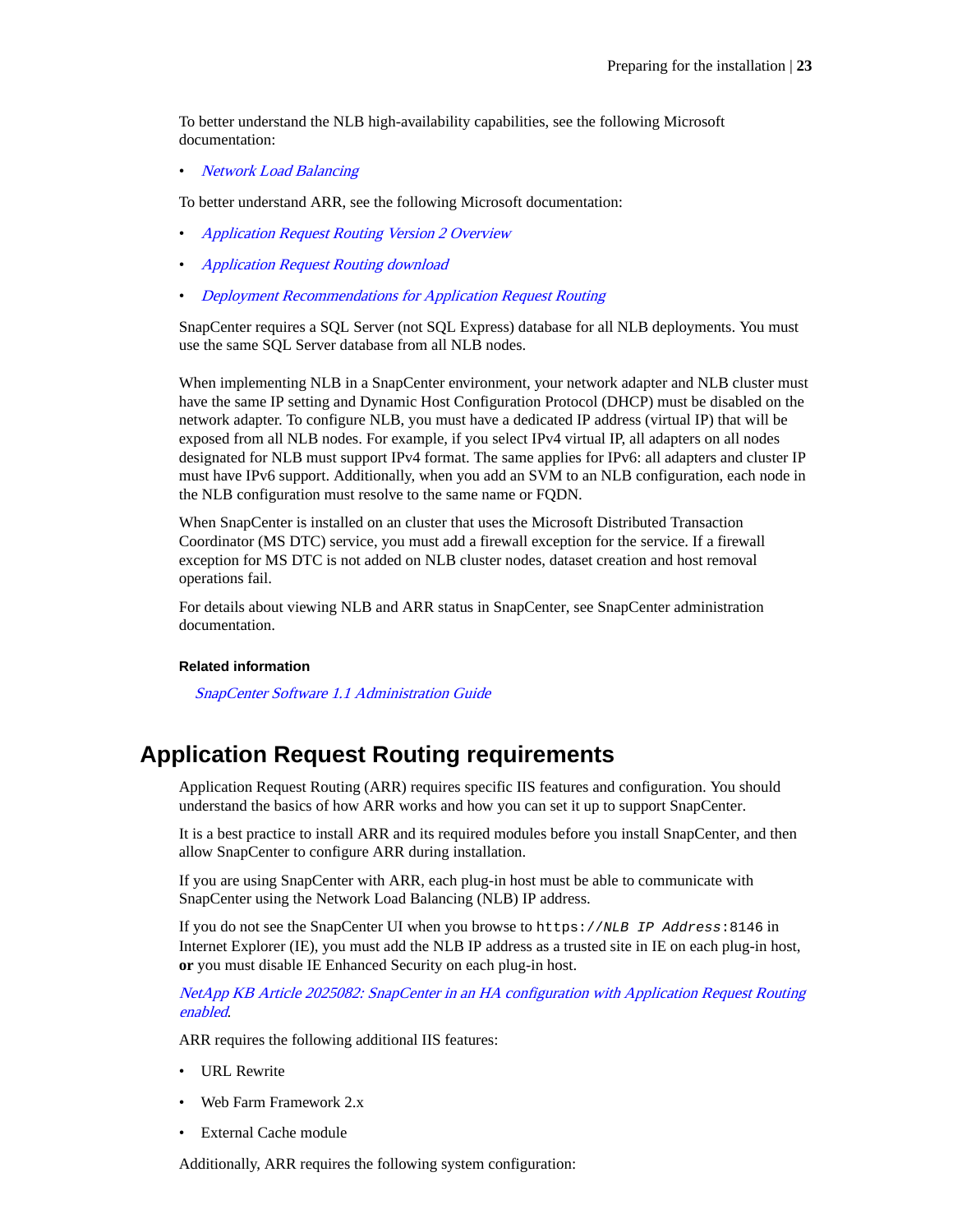- <span id="page-23-0"></span>**24** | SnapCenter Software Installation and Setup Guide
	- .NET 3.5

For more information, see the following Microsoft documentation:

- [Microsoft Web Farm Framework 2.x](http://www.iis.net/downloads/microsoft/web-farm-framework)
- [Application Request Routing Version 2 Overview](http://www.iis.net/learn/extensions/planning-for-arr/application-request-routing-version-2-overview)
- [Application Request Routing download](http://www.iis.net/downloads/microsoft/application-request-routing)
- [Deployment Recommendations for Application Request Routing](http://www.iis.net/learn/extensions/installing-application-request-routing-%28arr%29/deployment-recommendations-for-application-request-routing)

# **SnapCenter installation worksheet**

As you prepare to install SnapCenter, you can simplify the installation process by collecting the required information in advance.

| <b>Required information</b>                 | <b>Your value</b>                                                                                                                                                                                                                  |
|---------------------------------------------|------------------------------------------------------------------------------------------------------------------------------------------------------------------------------------------------------------------------------------|
| <b>Application Request Routing</b><br>(ARR) | You must decide whether you want to enable and install ARR.                                                                                                                                                                        |
| <b>Network Load Balancing</b><br>(NLB)      | If you want to enable NLB, you must know whether you want to<br>create a NLB cluster or join an existing one.                                                                                                                      |
|                                             | If you want to create a NLB cluster, obtain the following<br>information:                                                                                                                                                          |
|                                             | Cluster name:                                                                                                                                                                                                                      |
|                                             | Cluster primary IP:                                                                                                                                                                                                                |
|                                             | Interface name:                                                                                                                                                                                                                    |
|                                             | If you want to join an existing NLB cluster, obtain the following<br>information:                                                                                                                                                  |
|                                             | NLB node IP:                                                                                                                                                                                                                       |
|                                             | Interface name:                                                                                                                                                                                                                    |
|                                             | You can preconfigure NLB before installing SnapCenter.                                                                                                                                                                             |
| Credentials                                 | You must know the credentials that you want to use to log in to<br>SnapCenter as the administrator. You need a domain user with<br>local administrator permissions:                                                                |
|                                             | Account (Domain\User):                                                                                                                                                                                                             |
|                                             | Password:                                                                                                                                                                                                                          |
|                                             | If you have entered a certificate in this system's Personal store,<br>you must also enter its friendly name to secure the SnapCenter<br>web site. If you omit the Certificate Friendly Name, a self-signed<br>certificate is used: |
|                                             | Certificate Friendly Name:                                                                                                                                                                                                         |
| Ports                                       | SnapCenter HTTPS port: 8146 (default)<br>$\bullet$                                                                                                                                                                                 |
|                                             | SMCore HTTP communication port: 8145 (default)                                                                                                                                                                                     |
|                                             | For additional details, see connection and port requirements.                                                                                                                                                                      |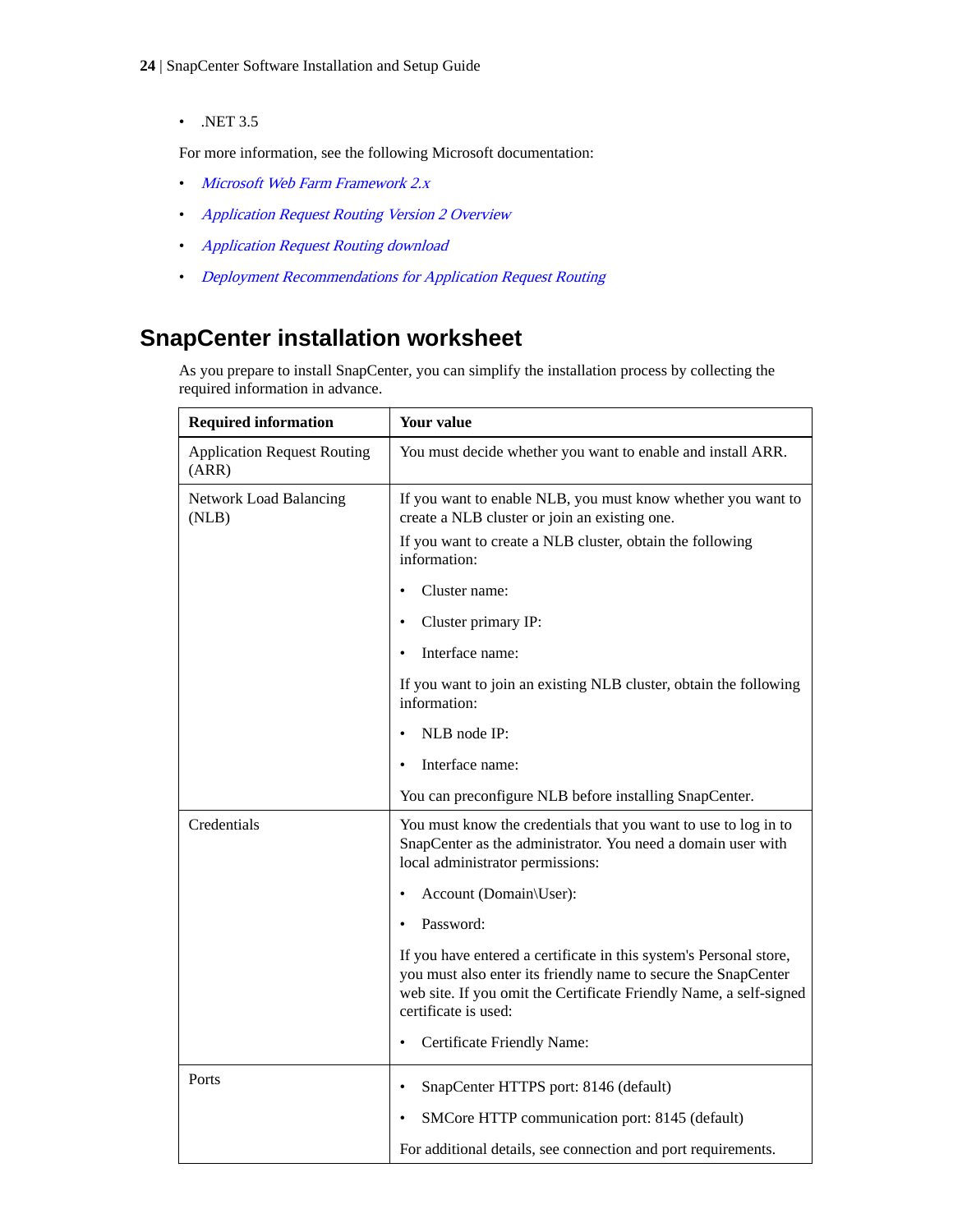| <b>Required information</b> | Your value                                                                                                                                                                                                                             |  |
|-----------------------------|----------------------------------------------------------------------------------------------------------------------------------------------------------------------------------------------------------------------------------------|--|
| <b>SQL</b> Server database  | You must provide a SQL Server database to store SnapCenter<br>data by using an existing SQL Server or SQL Server Express (an<br>existing version or one installed during the SnapCenter<br>installation):<br>SQL Server database:<br>٠ |  |
| <b>SQL</b> Server settings  | If you are using SQL Server, you must specify the following<br>SQL Server settings:                                                                                                                                                    |  |
|                             | Database server:<br>Specify "server\instance" or "server" if the instance is the<br>default.                                                                                                                                           |  |
|                             | Authentication mode:                                                                                                                                                                                                                   |  |
|                             | User name:                                                                                                                                                                                                                             |  |
|                             | Password:                                                                                                                                                                                                                              |  |

### **Related references**

[Connection and port requirements](#page-18-0) on page 19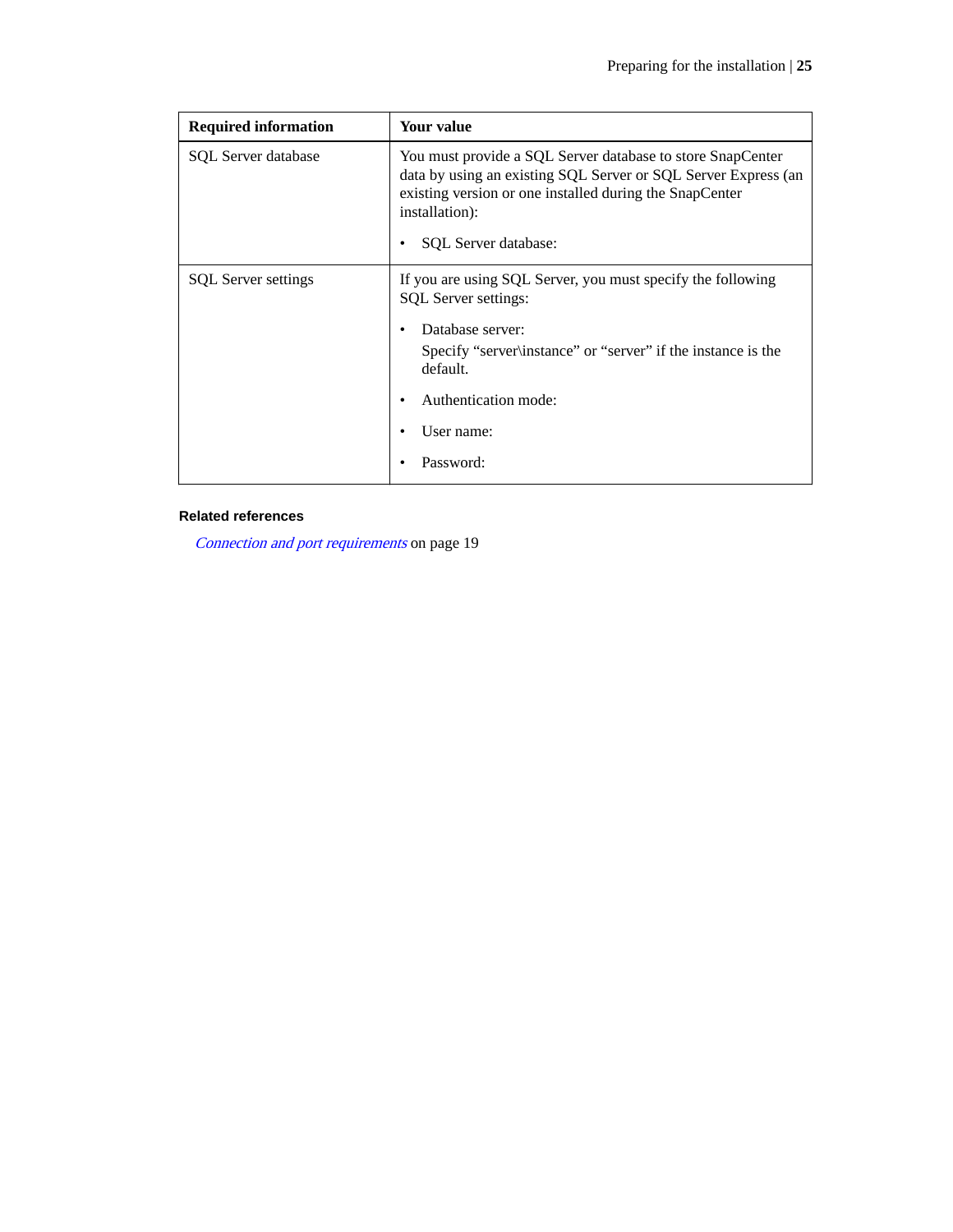# <span id="page-25-0"></span>**Installing SnapCenter and the plug-in packages**

You must follow this order when installing SnapCenter and the plug-in packages: install SnapCenter, log in, perform configuration tasks, and then add the hosts and deploy plug-in packages, and, if needed, register Virtual Storage Console for VMware vSphere with SnapCenter.

The SnapCenter installation and configuration requires multiple tasks in a specific order.

You can perform several installation and configuration procedures by using PowerShell cmdlets. For details, use the SnapCenter cmdlet help or see the cmdlet reference information.

#### **Steps**

**1.** [Installing the SnapCenter Server](#page-26-0) on page 27

After you have completed the installation prerequisites and filled in the SnapCenter installation worksheet, you can use the InstallShield wizard to install the SnapCenter Server.

**2.** [Logging in to SnapCenter](#page-27-0) on page 28

Through SnapCenter role-based access control, users or groups are assigned roles and resources. When you log in to the SnapCenter graphical user interface, you log in with an Active Directory account.

**3.** [Configuring role-based access control for SnapCenter users](#page-27-0) on page 28

SnapCenter role-based access control enables you to delegate control of SnapCenter resources to different users or groups of users. You can create and modify roles, and add resource access to users at any time, but when you are setting up SnapCenter for the first time, you should at least add Active Directory users to roles, and then add resource access to users.

**4.** [Setting up SVM connections](#page-33-0) on page 34

Before you can perform backup, restore, clone, and provisioning operations with SnapCenter, you must set up the Storage Virtual Machine (SVM) connections that give SnapCenter access to clustered Data ONTAP storage.

**5.** [Setting up Run As credentials](#page-35-0) on page 36

To execute jobs on a specific database instance, you must set up Run As credentials with the correct authentication method. Run As account credentials authenticate users so they can perform SnapCenter operations, including Windows scheduling and Linux account access.

- **6.** [Installing plug-in packages](#page-37-0) on page 38 You must register hosts with SnapCenter and install the plug-in packages on the managed host by using the SnapCenter graphical user interface (GUI) or PowerShell cmdlet.
- **7.** [Registering VSC for VMware vSphere with SnapCenter](#page-48-0) on page 49

Registering Virtual Storage Console for VMware vSphere with SnapCenter adds the VSC host to SnapCenter and enables SnapCenter to communicate with VMware vSphere. You can use either the SnapCenter Add Host wizard or the VSC GUI to register VSC with SnapCenter. You can register multiple instances of VSC with a single instance of SnapCenter.

**8.** [Configuring the host log directory and verification server for SQL Server](#page-50-0) on page 51

After you install SnapCenter plug-in packages, you should configure the host log directory before you perform your first backup job. The host log directory is the location that you specify to store the transaction log backup files (.trb files) that enable you to perform up-to-the-minute restore operations. You might also want to configure a verification server so that you can perform backup or clone verification jobs.

#### **Related information**

[SnapCenter Software 1.1 Windows Cmdlet Reference Guide](https://library.netapp.com/ecm/ecm_download_file/ECMLP2440057) [SnapCenter Software 1.1 Linux Command Reference Guide](https://library.netapp.com/ecm/ecm_download_file/ECMLP2440332)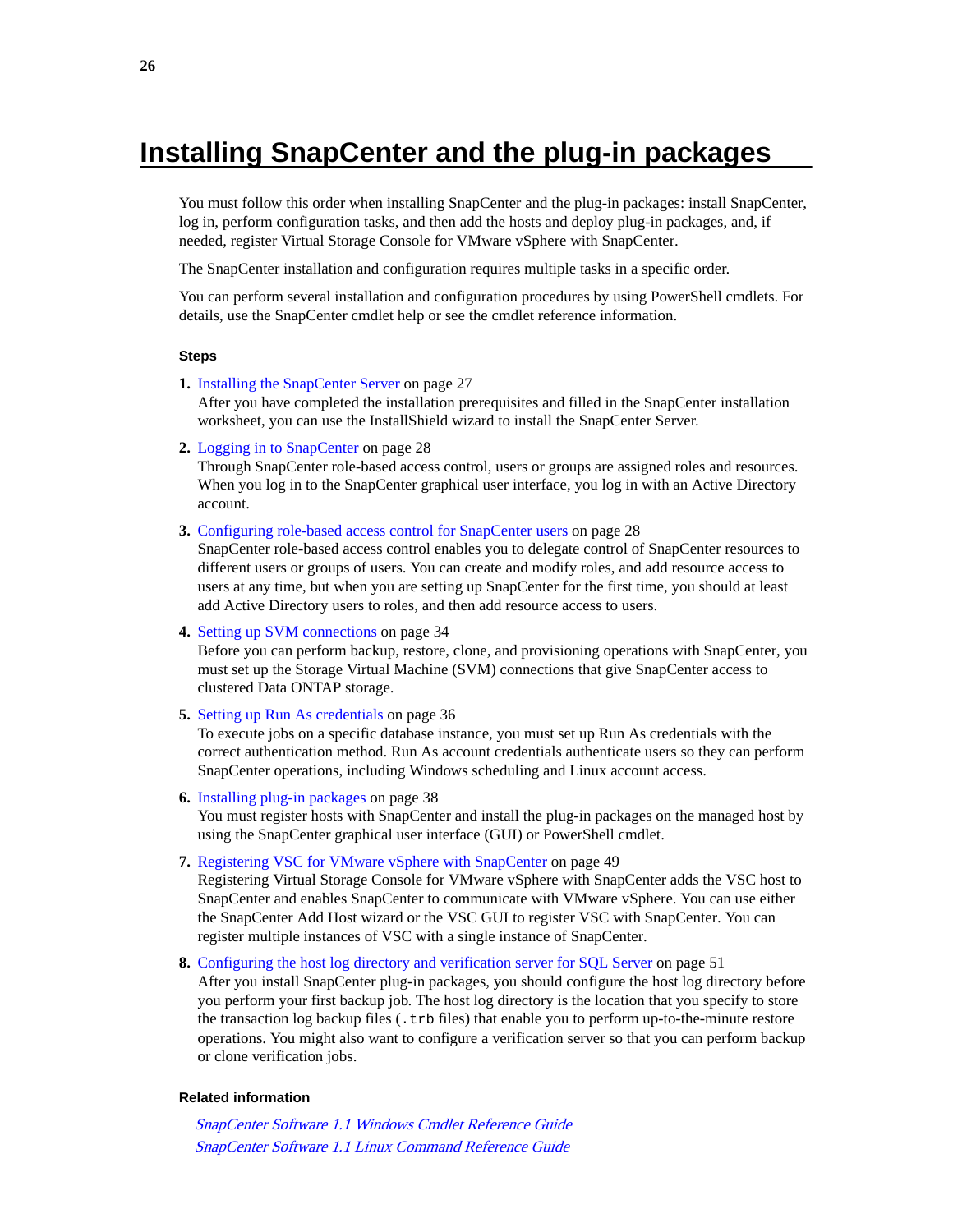### <span id="page-26-0"></span>**Installing the SnapCenter Server**

After you have completed the installation prerequisites and filled in the SnapCenter installation worksheet, you can use the InstallShield wizard to install the SnapCenter Server.

#### **Before you begin**

- You must have completed filling the installation worksheet.
- You must have installed Microsoft SQL Server 2008 R2 or later or Microsoft SQL Express Server to create the SnapCenter repository database.
- Your SnapCenter host system must be up to date with Windows updates with no pending system restarts.
- You must have enabled Windows installer debugging. See the Microsoft web site for information about enabling and disabling Windows Installer logging.
- The SnapCenter Server must be installed on a server that is part of a domain.
- A two-way trust relationship between the SnapCenter Server domain and the plug-in domain using the Microsoft Active Directory Domains and Trusts snap-in must have been established. While domain trusts, multidomain forests, and cross-domain trusts are supported, cross-forest domains are not supported.

See Microsoft documentation about Active Directory Domains and Trusts at [https://](https://technet.microsoft.com/en-us/library/cc770299.aspx) [technet.microsoft.com/en-us/library/cc770299.aspx](https://technet.microsoft.com/en-us/library/cc770299.aspx).

• You must have added the account that you want to use to install the SnapCenter Server to the administrator group of the remote SQL server database (SnapCenter repository).

#### **Steps**

- **1.** Download the SnapCenter Server installation package from the NetApp Support Site at [mysupport.netapp.com](http://mysupport.netapp.com/).
- **2.** Install the SnapCenter Server by performing one of the following methods:
	- Double-click the downloaded .exe file to launch the SnapCenter Server installer. Proceed through the wizard by entering the information that you gathered in the SnapCenter installation worksheet.
	- From a Windows command prompt on the local host, change to the directory where you downloaded the installer and run the .exe file.

If you encounter installation issues, run the installation using a command prompt and generate a log file:

#### **SnapCenterversion.exe/debuglogDirPath\LogFileName**

The debuglog parameter generates a log file that checks the installation against SnapCenter prerequisites.

If necessary, you can find additional troubleshooting information in the log file for the Plug-in for Windows package. Log files for the package are listed (oldest first) in the %Temp% folder.

#### **Related references**

[SnapCenter installation worksheet](#page-23-0) on page 24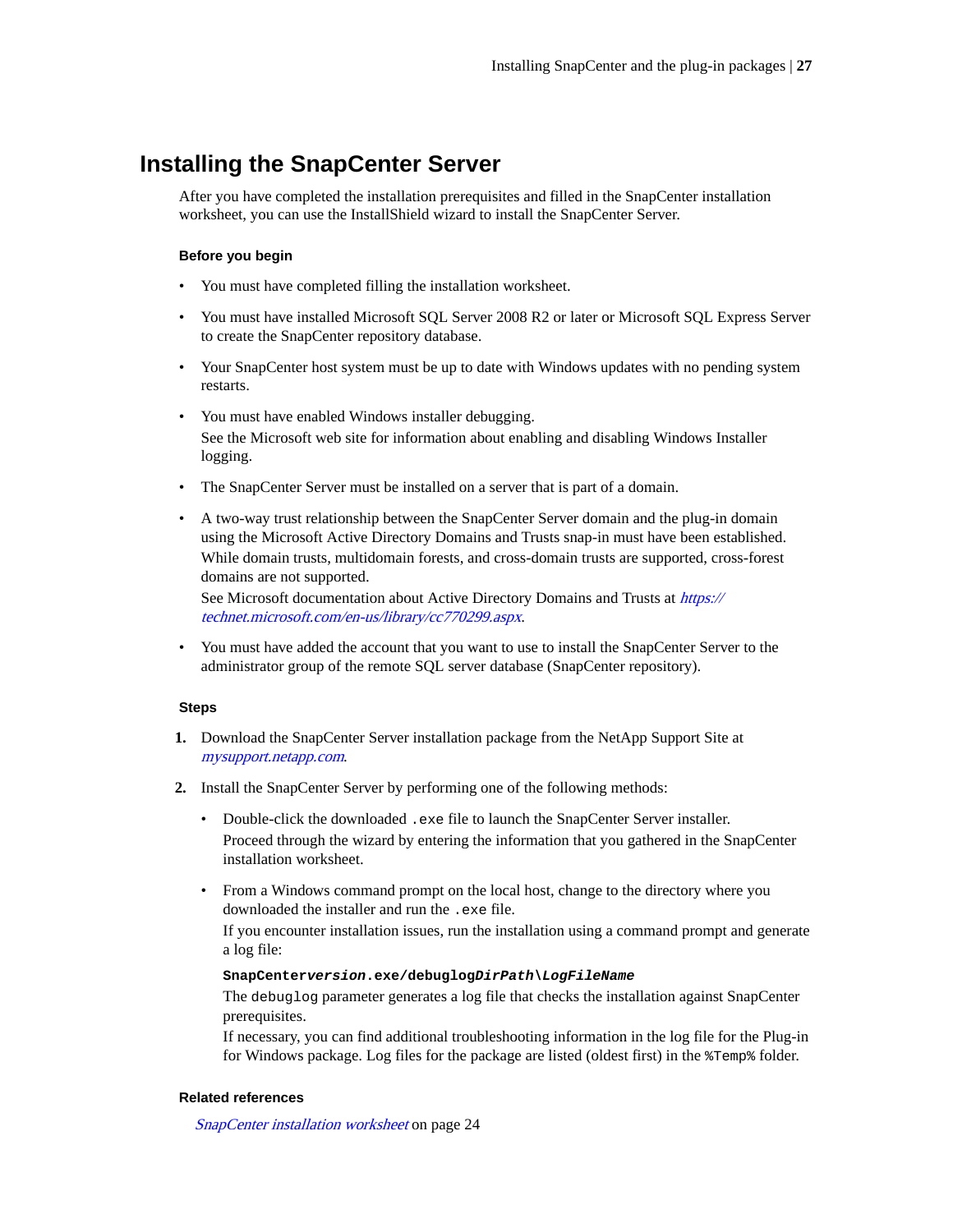## <span id="page-27-0"></span>**Logging in to SnapCenter**

Through SnapCenter role-based access control, users or groups are assigned roles and resources. When you log in to the SnapCenter graphical user interface, you log in with an Active Directory account.

#### **About this task**

The SnapCenter graphical user interface (GUI) URL is configured based on information you provide during installation. It is useful to know where to find it after you complete the SnapCenter installation.

During the installation, the SnapCenter Server Install wizard creates a shortcut and places it on your local host desktop. Additionally, at the end of the installation, the Install wizard provides the SnapCenter URL, which you can copy if you want to log in from a remote system.

The default GUI URL is a secure connection to port 8146 on the server where the SnapCenter Server is installed (https://server:8146). If you provided a different server port during the SnapCenter installation, that port is used instead.

For Network Load Balance (NLB) deployment, you must access SnapCenter using the NLB cluster IP (https://NLB\_Cluster\_IP:8146).

In addition to using the SnapCenter GUI, you can use either PowerShell cmdlets to script configuration, backup, restore, verification, and clone operations for Microsoft SQL databases or use the SnapCenter command line interface (CLI ), sccli, to script configuration, backup, restore, verification, mount, unmount, and clone operations for Oracle database. For details, see the SnapCenter cmdlet or SnapCenter CLI documentation.

#### **Steps**

- **1.** Launch SnapCenter from the shortcut located on your local host desktop, from the URL provided at the end of the installation, or from the URL provided to you by your SnapCenter administrator.
- **2.** Choose which user you want to log in as:

| If you want to                            | Do the following                                                                                           |
|-------------------------------------------|------------------------------------------------------------------------------------------------------------|
| Log in as the SnapCenter<br>administrator | Enter the domain user with local administrator credentials provided<br>during the SnapCenter installation. |
| Log in as a SnapCenter user               | Enter your user credentials:                                                                               |
|                                           | Domain\UserName                                                                                            |

**3.** If you are assigned more than one role, from the Role box, select the role you want to use for this login session.

Your current user and associated role are shown in the upper right of SnapCenter.

#### **Related information**

[SnapCenter Software 1.1 Windows Cmdlet Reference Guide](https://library.netapp.com/ecm/ecm_download_file/ECMLP2440057) [SnapCenter Software 1.1 Linux Command Reference Guide](https://library.netapp.com/ecm/ecm_download_file/ECMLP2440332)

## **Configuring role-based access control for SnapCenter users**

SnapCenter role-based access control enables you to delegate control of SnapCenter resources to different users or groups of users. You can create and modify roles, and add resource access to users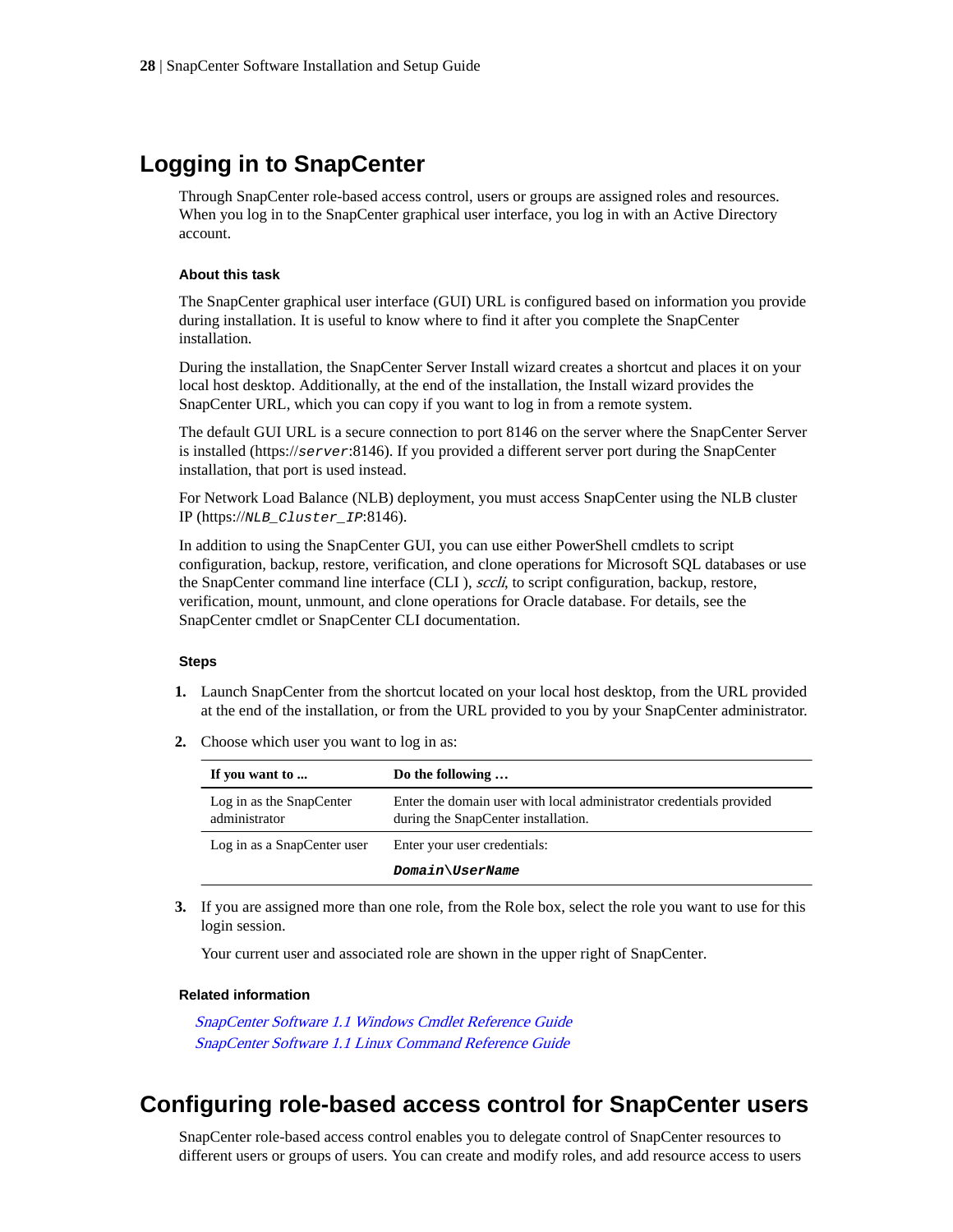<span id="page-28-0"></span>at any time, but when you are setting up SnapCenter for the first time, you should at least add Active Directory users to roles, and then add resource access to users.

Note that user accounts are not created using SnapCenter, but are created in Active Directory in the operating system or database.

### **Types of role-based access control in SnapCenter**

SnapCenter role-based access control (RBAC) enables the SnapCenter administrator to create roles and set access permissions. This centrally managed access empowers application administrators to work securely within delegated environments. Configuring SnapCenter RBAC is a simple process, but it is important to understand the RBAC components and configure them correctly to ensure that all users are able to access SnapCenter.

SnapCenter uses the following types of role-based access control:

- SnapCenter RBAC
- Application-level RBAC
- Clustered Data ONTAP permissions

#### **SnapCenter RBAC**

#### **Roles and permissions**

SnapCenter ships with several predefined roles with permissions already assigned. You can add users or groups of users to these existing roles. You can also create new roles and manage permissions and users. You can grant permissions to both roles and resources. You cannot change the permissions of the SnapCenterAdmin role.

You can assign RBAC permissions to users and groups within the same forest and to users belonging to different forests. You cannot assign RBAC permissions to users belonging to nested groups across forests.

#### **Authentication**

Users are required to provide authentication during login, through the graphical user interface (GUI) or using PowerShell cmdlets. If users are members of more than one role, after entering login credentials, they are prompted to specify the role they want to use.

#### **Application-level RBAC**

SnapCenter uses Run As credentials to ensure that authorized SnapCenter users also have application-level permissions.

For example, if you want to perform Snapshot copy and data protection operations in a SQL Server environment, you must set Run As credentials with the proper Windows or SQL credentials. The SnapCenter Server authenticates the credentials set using either method.

Similarly, if you want to perform data protection operations on an Oracle database and if the operating system (OS) authentication is disabled in the database host, you must set Run As credentials with the Oracle database or Oracle ASM credentials. The SnapCenter Server authenticates the credentials set using one of these methods depending on the operation being performed.

#### **Clustered Data ONTAP permissions**

You should ensure that you have vsadmin account permissions.

If you are configuring SnapCenter with Virtual Storage Console, you must create a Virtual Storage Console user.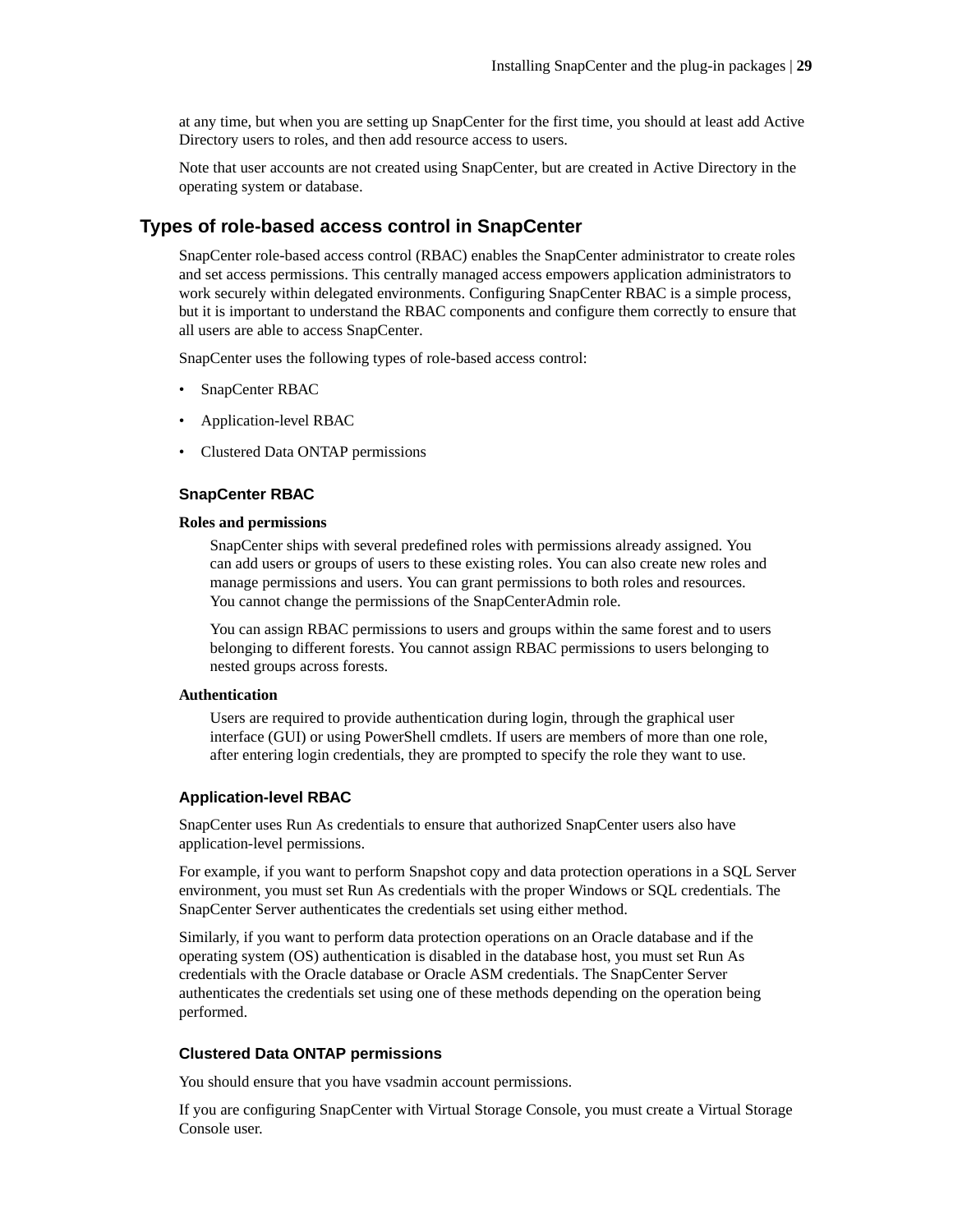#### <span id="page-29-0"></span>**Related information**

[NetApp Documentation: Virtual Storage Console for VMware vSphere](http://mysupport.netapp.com/documentation/productlibrary/index.html?productID=30048)

### **Role-based access control permissions and roles**

SnapCenter role-based access control (RBAC) enables you to create roles and add permissions to those roles, and then assign users or groups of users to the roles. This enables SnapCenter administrators to create a centrally managed environment, while application administrators can manage data protection jobs. SnapCenter ships with some predefined roles and permissions.

#### **SnapCenter roles**

SnapCenter ships with the following predefined roles. You can either assign users and groups to these roles or create new ones.

- App Backup and Clone Admin
- Backup and Clone Viewer
- Infrastructure Admin
- SnapCenterAdmin

#### **SnapCenter permissions**

SnapCenter provides the following permissions:

- Dataset
- Policy
- Backup
- Host
- Storage Connection
- Clone
- Provision (only for Microsoft SQL database)
- Dashboard
- Reports
- Restore
- Discovery

Plug-in privileges are required from the administrator for non-administrators to perform discovery operation.

• Plug-in Install\Uninstall

**Note:** When you enable Plug-in Installation permissions, you must also modify the Host permission to enable reads and updates.

- Migration
- Mount (only for Oracle database)
- Unmount (only for Oracle database)

### **Pre-defined roles and permissions**

SnapCenter ships with pre-defined roles, each with a set of permissions already enabled. When setting up and administering role-based access control (RBAC), you can either use these pre-defined roles or create new ones. Before adding users to these pre-defined roles, it is helpful to understand which permissions are enabled and which permissions are not enabled.

SnapCenter includes the following pre-defined roles:

- SnapCenter Admin role
- Backup and Clone Viewer role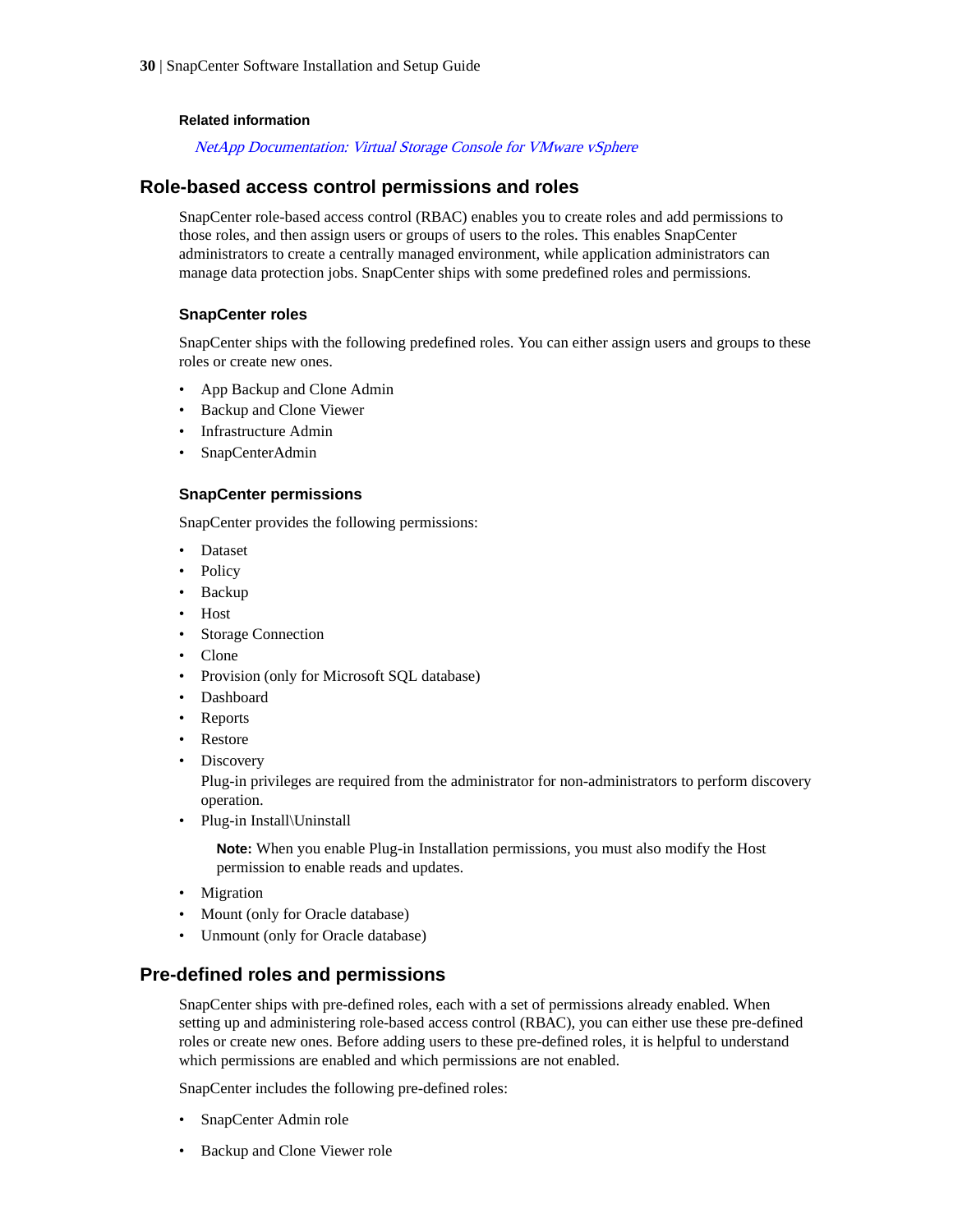- App Backup and Clone Admin role
- Infrastructure Admin role

When you add a user to a role, you must assign either the StorageConnection permission to enable Storage Virtual Machine (SVM) communication, or assign an SVM to the user to enable permission to use the SVM. The StorageConnection permission enables users to create SVMs.

For example, a user with the SnapCenter Admin role can create SVMs and assign them to a user with the App Backup and Clone Admin role, which by default does not have permission to create or edit SVMs. Without an SVM connection, users cannot complete any backup, clone, or restore operations.

#### **SnapCenter Admin role**

The SnapCenter Admin role has all permissions enabled. You cannot modify the permissions for this role. You can add users and groups to the role or remove them.

#### **Backup and Clone Viewer role**

The Backup and Clone Viewer role has read-only view of all permissions. This role also has permissions enabled for discovery, reporting, and access to the Dashboard.

| <b>Permissions</b>   | <b>Enabled</b>           | <b>Create</b>            | <b>Read</b>              | <b>Update</b>            | <b>Delete</b>            |
|----------------------|--------------------------|--------------------------|--------------------------|--------------------------|--------------------------|
| Dashboard            | Yes                      | Not<br>applicable        | Not<br>applicable        | <b>Not</b><br>applicable | Not<br>applicable        |
| Host                 | <b>Not</b><br>applicable | N <sub>o</sub>           | Yes                      | N <sub>o</sub>           | N <sub>o</sub>           |
| Provision            | Not<br>applicable        | N <sub>o</sub>           | Yes                      | N <sub>o</sub>           | N <sub>o</sub>           |
| Discovery            | Yes                      | <b>Not</b><br>applicable | Not<br>applicable        | Not<br>applicable        | <b>Not</b><br>applicable |
| Backup               | Not<br>applicable        | No                       | Yes                      | N <sub>o</sub>           | No                       |
| Restore              | No                       | <b>Not</b><br>applicable | <b>Not</b><br>applicable | <b>Not</b><br>applicable | <b>Not</b><br>applicable |
| Clone                | Not<br>applicable        | No                       | Yes                      | No                       | N <sub>o</sub>           |
| Dataset              | <b>Not</b><br>applicable | N <sub>o</sub>           | Yes                      | N <sub>o</sub>           | N <sub>o</sub>           |
| Policy               | <b>Not</b><br>applicable | N <sub>o</sub>           | Yes                      | N <sub>o</sub>           | N <sub>o</sub>           |
| Reports              | Yes                      | <b>Not</b><br>applicable | <b>Not</b><br>applicable | <b>Not</b><br>applicable | <b>Not</b><br>applicable |
| StorageConnection    | Not<br>applicable        | N <sub>o</sub>           | Yes                      | No                       | N <sub>o</sub>           |
| Plug-in Installation | N <sub>o</sub>           | <b>Not</b><br>applicable | <b>Not</b><br>applicable | <b>Not</b><br>applicable | <b>Not</b><br>applicable |
| Migration            | No                       | <b>Not</b><br>applicable | Not<br>applicable        | Not<br>applicable        | Not<br>applicable        |
| Mount                | Yes                      | Not<br>applicable        | Not<br>applicable        | Not<br>applicable        | Not<br>applicable        |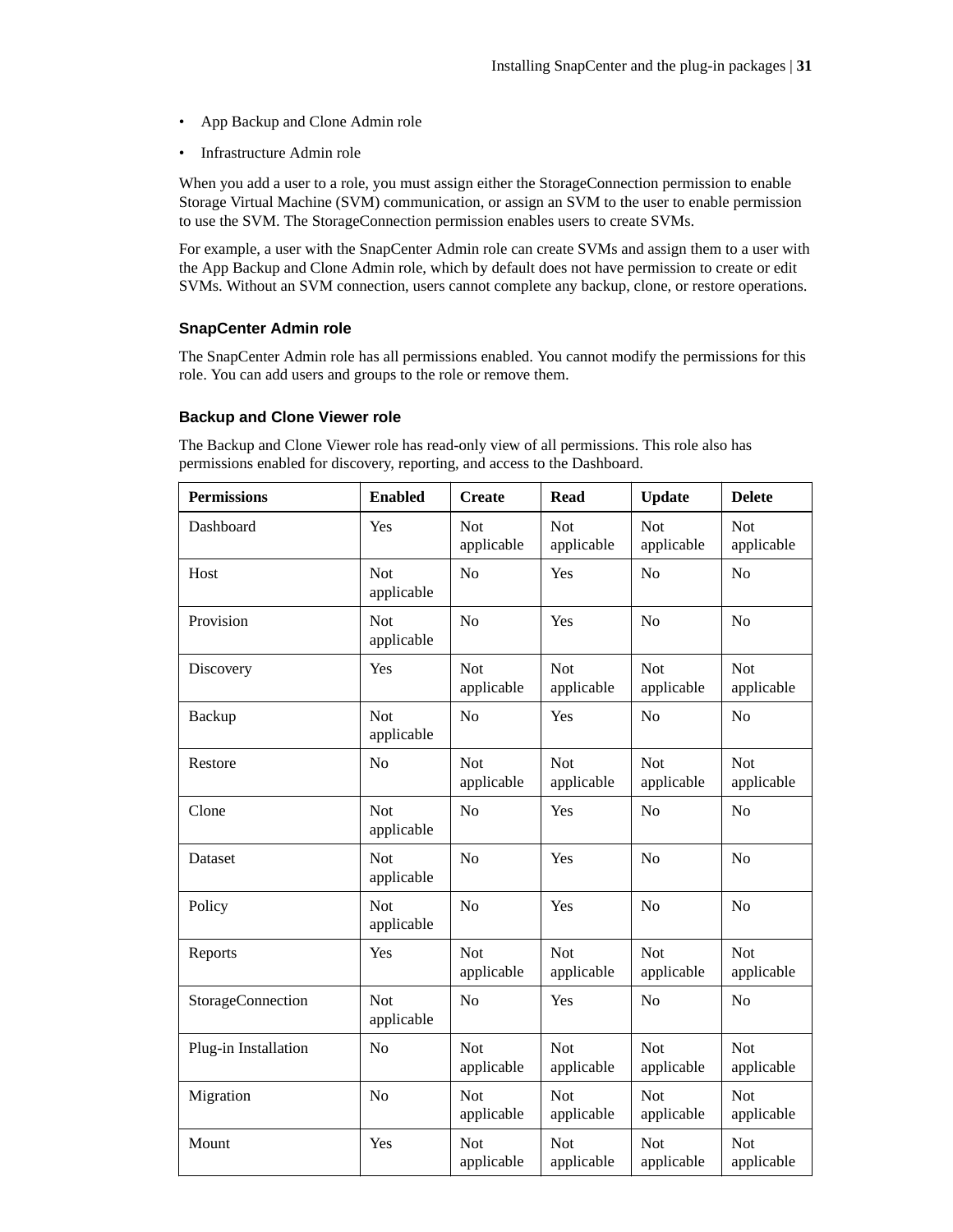| <b>Permissions</b> | <b>Enabled</b> | <b>Create</b>     | Read                     | <b>Update</b>     | <b>Delete</b>            |
|--------------------|----------------|-------------------|--------------------------|-------------------|--------------------------|
| Jnmount            | <b>Yes</b>     | Not<br>applicable | <b>Not</b><br>applicable | Not<br>applicable | <b>Not</b><br>applicable |

### **App Backup and Clone Admin role**

The App Backup and Clone Admin role has the permissions required to perform administrative actions for application backups and clone-related tasks. This role does not have permissions for host management, provisioning, storage connection management, or remote installation.

| <b>Permissions</b>   | <b>Enabled</b>           | <b>Create</b>            | <b>Read</b>              | <b>Update</b>            | <b>Delete</b>            |
|----------------------|--------------------------|--------------------------|--------------------------|--------------------------|--------------------------|
| Dashboard            | Yes                      | <b>Not</b><br>applicable | <b>Not</b><br>applicable | <b>Not</b><br>applicable | <b>Not</b><br>applicable |
| Host                 | <b>Not</b><br>applicable | Yes                      | Yes                      | Yes                      | Yes                      |
| Provision            | <b>Not</b><br>applicable | No                       | Yes                      | N <sub>o</sub>           | N <sub>o</sub>           |
| Discovery            | Yes                      | <b>Not</b><br>applicable | <b>Not</b><br>applicable | <b>Not</b><br>applicable | <b>Not</b><br>applicable |
| Backup               | <b>Not</b><br>applicable | Yes                      | Yes                      | Yes                      | Yes                      |
| Restore              | Yes                      | Not<br>applicable        | Not<br>applicable        | Not<br>applicable        | <b>Not</b><br>applicable |
| Clone                | Not<br>applicable        | Yes                      | Yes                      | Yes                      | Yes                      |
| Dataset              | <b>Not</b><br>applicable | Yes                      | Yes                      | Yes                      | Yes                      |
| Policy               | <b>Not</b><br>applicable | Yes                      | Yes                      | Yes                      | Yes                      |
| Reports              | Yes                      | Not<br>applicable        | Not<br>applicable        | Not<br>applicable        | <b>Not</b><br>applicable |
| StorageConnection    | Not<br>applicable        | N <sub>o</sub>           | Yes                      | No                       | N <sub>o</sub>           |
| Plug-in Installation | No                       | <b>Not</b><br>applicable | <b>Not</b><br>applicable | <b>Not</b><br>applicable | <b>Not</b><br>applicable |
| Migration            | N <sub>o</sub>           | Not<br>applicable        | Not<br>applicable        | <b>Not</b><br>applicable | Not<br>applicable        |
| Mount                | Yes                      | <b>Not</b><br>applicable | <b>Not</b><br>applicable | <b>Not</b><br>applicable | <b>Not</b><br>applicable |
| Unmount              | Yes                      | <b>Not</b><br>applicable | <b>Not</b><br>applicable | <b>Not</b><br>applicable | Not<br>applicable        |

### **Infrastructure Admin role**

The Infrastructure Admin role has permissions enabled for host management, storage management, provisioning, discovery, remote installation reports, and access to the Dashboard.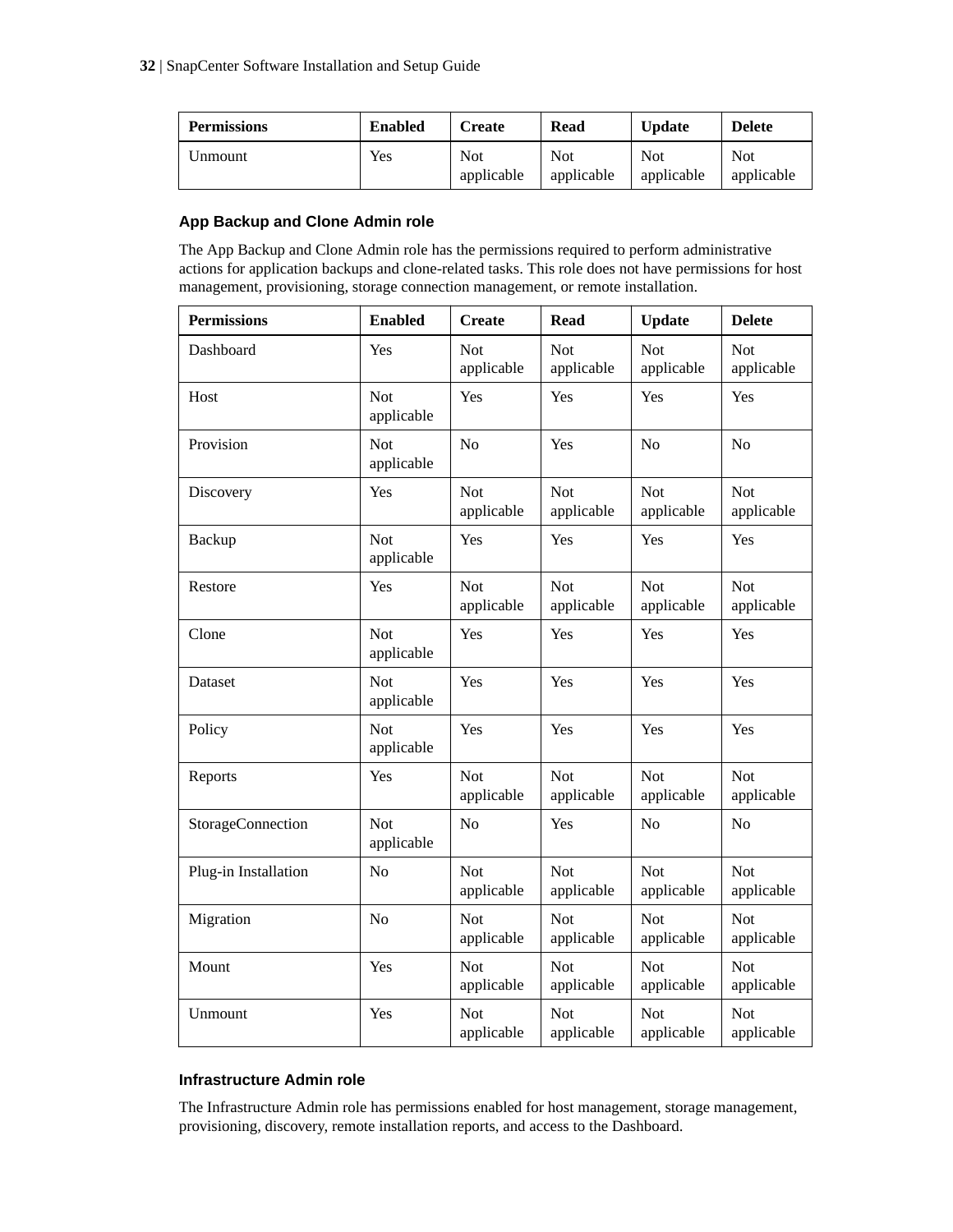<span id="page-32-0"></span>

| <b>Permissions</b>   | <b>Enabled</b>           | <b>Create</b>            | <b>Read</b>              | <b>Update</b>            | <b>Delete</b>            |
|----------------------|--------------------------|--------------------------|--------------------------|--------------------------|--------------------------|
| Dashboard            | Yes                      | Not<br>applicable        | <b>Not</b><br>applicable | Not<br>applicable        | Not<br>applicable        |
| Host                 | Not<br>applicable        | Yes                      | Yes                      | Yes                      | Yes                      |
| Provision            | Not<br>applicable        | Yes                      | Yes                      | Yes                      | Yes                      |
| Discovery            | Yes                      | <b>Not</b><br>applicable | <b>Not</b><br>applicable | <b>Not</b><br>applicable | Not<br>applicable        |
| Backup               | Not<br>applicable        | No                       | Yes                      | N <sub>o</sub>           | N <sub>o</sub>           |
| Restore              | No                       | Not<br>applicable        | <b>Not</b><br>applicable | Not<br>applicable        | Not<br>applicable        |
| Clone                | Not<br>applicable        | No                       | Yes                      | No                       | No                       |
| Dataset              | Not<br>applicable        | No                       | Yes                      | N <sub>o</sub>           | N <sub>o</sub>           |
| Policy               | <b>Not</b><br>applicable | No                       | Yes                      | N <sub>o</sub>           | N <sub>o</sub>           |
| Reports              | Yes                      | Not<br>applicable        | <b>Not</b><br>applicable | <b>Not</b><br>applicable | Not<br>applicable        |
| StorageConnection    | <b>Not</b><br>applicable | Yes                      | Yes                      | Yes                      | Yes                      |
| Plug-in Installation | Yes                      | <b>Not</b><br>applicable | <b>Not</b><br>applicable | Not<br>applicable        | <b>Not</b><br>applicable |
| Migration            | N <sub>o</sub>           | Not<br>applicable        | <b>Not</b><br>applicable | Not<br>applicable        | Not<br>applicable        |
| Mount                | N <sub>o</sub>           | <b>Not</b><br>applicable | <b>Not</b><br>applicable | <b>Not</b><br>applicable | Not<br>applicable        |
| Unmount              | No                       | Not<br>applicable        | <b>Not</b><br>applicable | <b>Not</b><br>applicable | Not<br>applicable        |

### **Adding a user to a role**

To configure role-based access control for SnapCenter users, you can add users or groups to a role. The role determines the options that SnapCenter users can access.

#### **Before you begin**

You must have logged in as the SnapCenterAdmin role.

#### **About this task**

SnapCenter includes several predefined roles. You can either add users to these roles or create new roles.

#### **Steps**

**1.** From the SnapCenter left navigation pane, click **Administration**.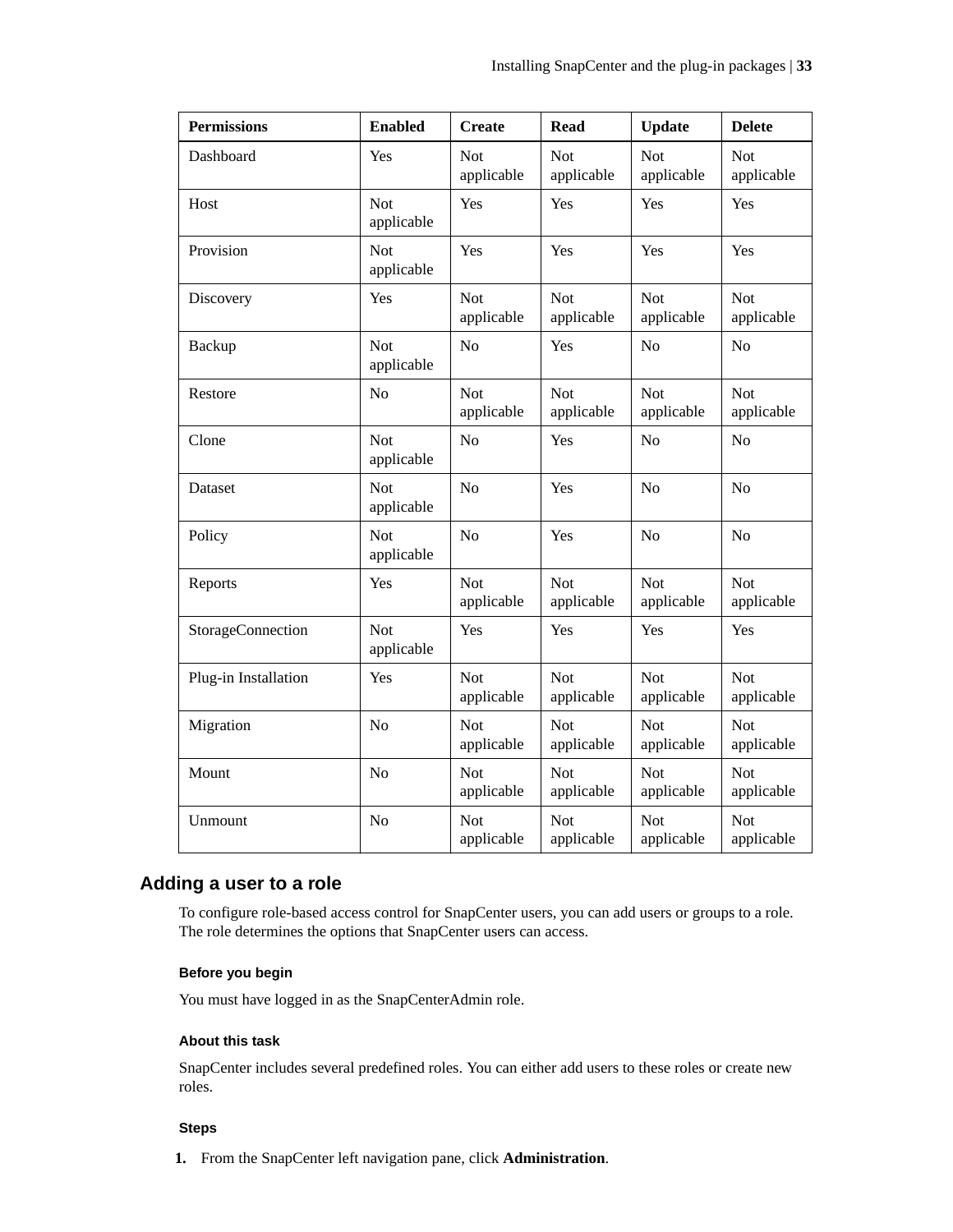- <span id="page-33-0"></span>**2.** From the **Roles** page, select the role to which you want to add the user.
- **3.** Click **Modify**.
- **4.** Click **Next** until you reach the **Users/Groups** page of the wizard.
- **5.** In the **Users/Groups** page, specify the domain to which the user belongs.
- **6.** In the **user or group name** field, enter a user or group name and click **Add**. Repeat to add additional users or groups to the selected role.
- **7.** Click **Next** to view the summary, and then click **Finish**.

#### **Assigning resources to users**

Setting up role-based access control (RBAC) for users is a two-step process. After you add a user or group to a role that contains the appropriate permissions, you must assign resources to that user. This enables users to perform the actions for which they have permissions on the resources that are assigned to them.

#### **About this task**

You can add resources to users even if the user is not part of a role. This helps you add users; however, you must add the user to a role at some point to take advantage of role-based access control efficiencies.

If you are planning to replicate Snapshot copies to a mirror or vault, you must assign the SVM for both the source and destination volume to the user performing the operation.

#### **Steps**

- **1.** From the SnapCenter left navigation pane, click **Administration**.
- **2.** Click **Resources**.
- **3.** From the **Resources type** field, select the type of resource you want to assign.
- **4.** In the **Resource name** table, highlight the resource you want to assign and click **Assign**.
- **5.** Provide the domain name to which the resource belongs.
- **6.** Choose whether you want to assign resources to a user or a group.
- **7.** Enter the user or group name and click **Add**.

If you are not sure about the name, use a more advanced search by clicking the **Search users or group** heading, typing a partial name, and clicking **Search**.

- **8.** Repeat this procedure until each user or group has all the required resources.
- **9.** Click **OK** to save your changes.

### **Setting up SVM connections**

Before you can perform backup, restore, clone, and provisioning operations with SnapCenter, you must set up the Storage Virtual Machine (SVM) connections that give SnapCenter access to clustered Data ONTAP storage.

#### **Before you begin**

If you are installing SnapCenter Plug-in for Microsoft Windows on a SQL Server host, that installation must have completed before you add an SVM.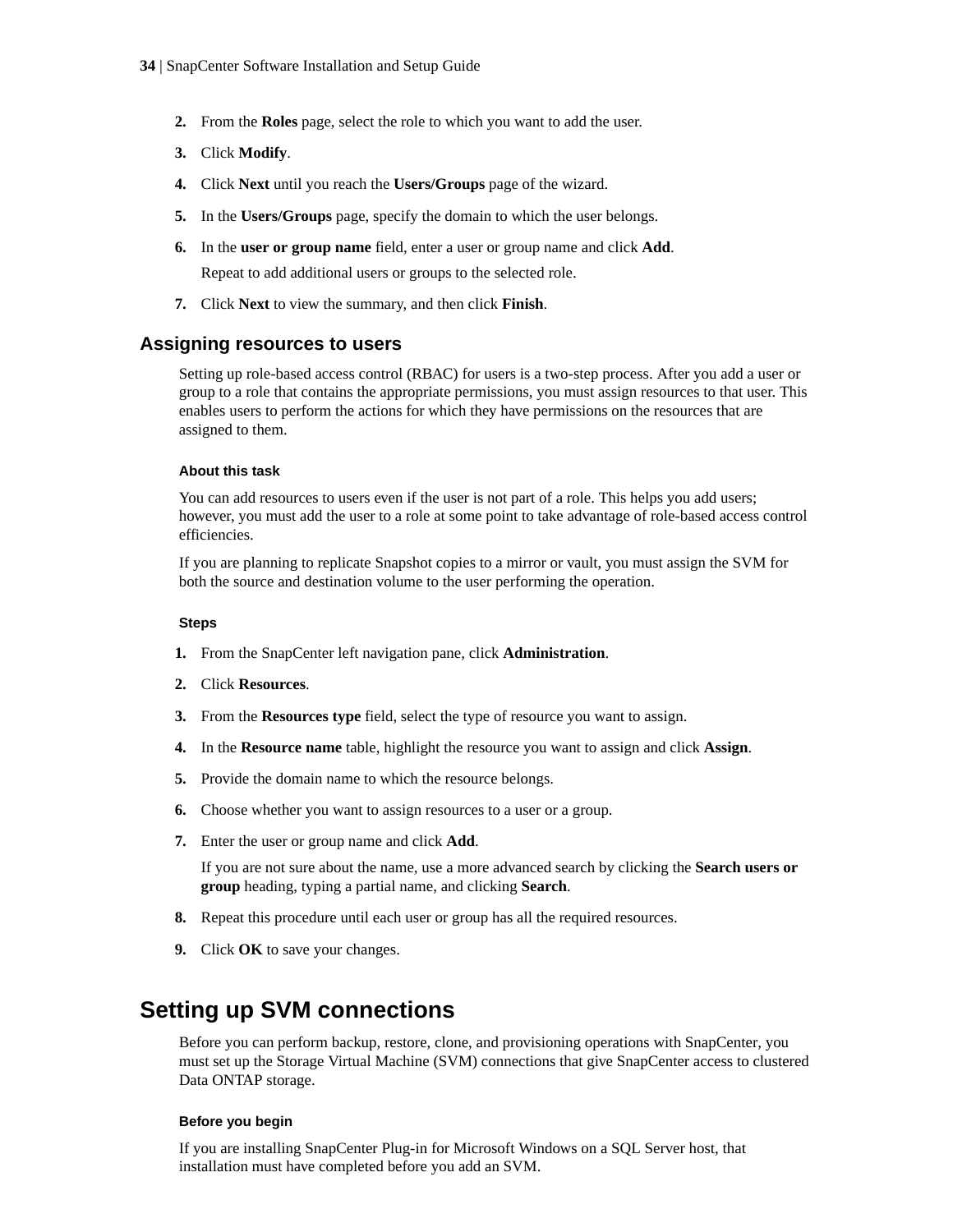#### **About this task**

If you are planning to replicate Snapshot copies to a SnapMirror or SnapVault destination, make sure to set up SVM connections for the destination volume as well as the source volume.

#### **Steps**

 $\sim$ 

- **1.** In the left navigation pane, click **Settings**.
- **2.** In the **Storage Virtual Machine** page, click **New** to display the **New SVM Connection** wizard.

| <b>SVM</b>           | name or IP                               | Provide information for the SVM you want to add. |
|----------------------|------------------------------------------|--------------------------------------------------|
|                      |                                          |                                                  |
| User name            | SVM user name                            |                                                  |
| Password             | SVM password                             |                                                  |
| Protocol             | <b>HTTPS</b><br>$\overline{\phantom{a}}$ |                                                  |
| Port                 | 443                                      |                                                  |
| Timeout              | 60<br>seconds                            |                                                  |
| Preferred IP address |                                          | 0                                                |

**3.** Provide the following SVM information:

| For this field     | Do this                                                                                                                                                                                                           |  |
|--------------------|-------------------------------------------------------------------------------------------------------------------------------------------------------------------------------------------------------------------|--|
| <b>SVM</b>         | Enter the SVM name or IP address.                                                                                                                                                                                 |  |
|                    | <b>Note:</b> SVM names, not including the domain name, must be 15<br>characters or less. To create SVMs with names with more than<br>15 characters, you can use the Add-SmStorageConnection<br>PowerShell cmdlet. |  |
| User name/Password | Enter the SVM credentials used to access the storage system.                                                                                                                                                      |  |
| Protocol           | Select the protocol used for connection to the SVM that was<br>configured during SVM setup, typically HTTPS.                                                                                                      |  |
| Port               | Enter the port that the storage system accepts.<br>The defaults typically work.                                                                                                                                   |  |
| Timeout            | Enter the time in seconds that should elapse before communication<br>attempts are halted. The default value is 60 seconds.                                                                                        |  |

If you have questions about these values, consult your storage administrator.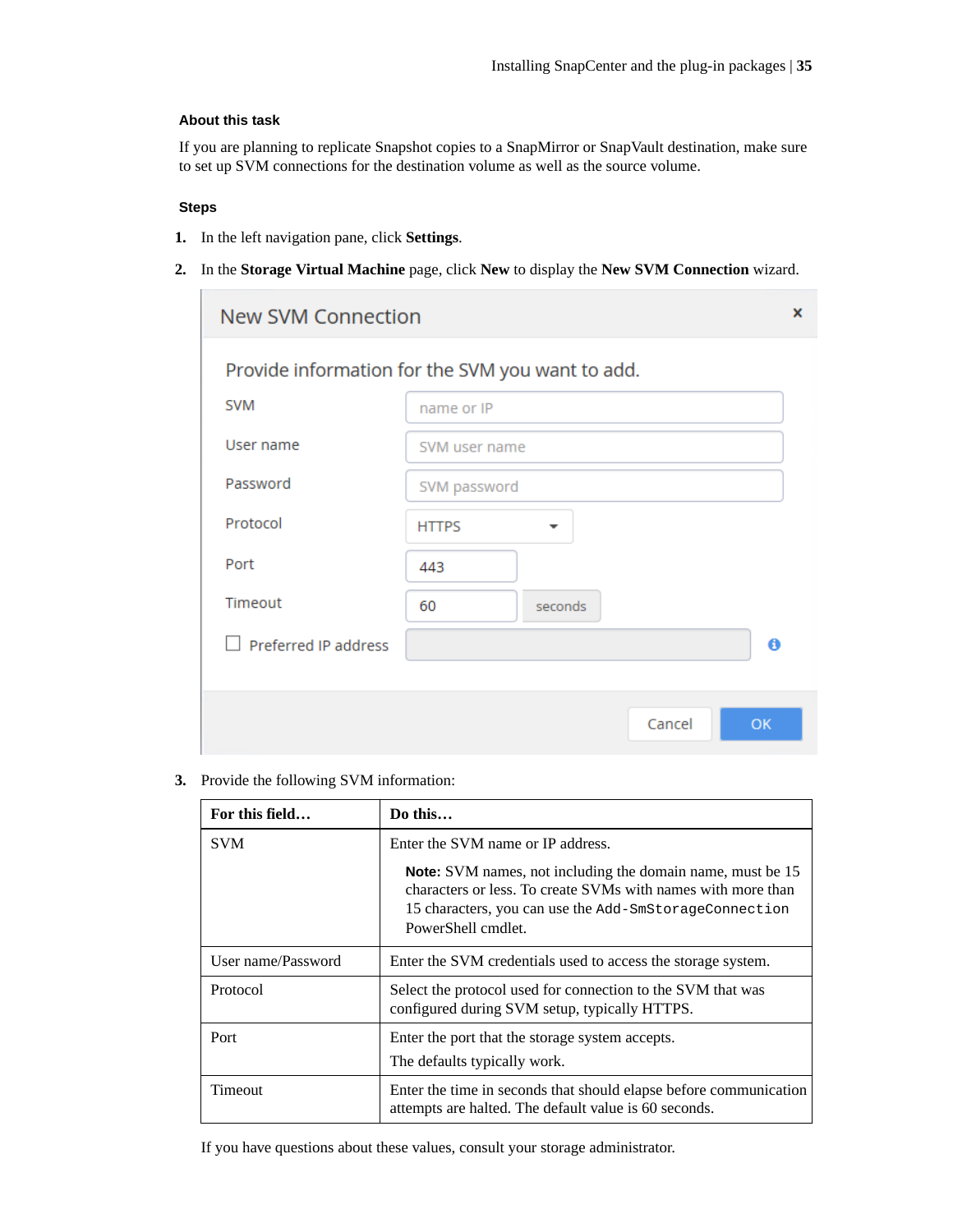<span id="page-35-0"></span>**4.** Optional: If the SVM has multiple management interfaces, select the **Preferred IP address** check box and enter the preferred IP address for SVM connections.

**Note:** If you have more than one iSCSI or FCP session configured per SVM connected to the host, then use the host device for multipathing rather than using the native device. For more information see [Clustered Data ONTAP 8.3 Cluster Management Using OnCommand System](https://library.netapp.com/ecm/ecm_download_file/ECMLP2348041) [Manager](https://library.netapp.com/ecm/ecm_download_file/ECMLP2348041). While performing a restore, clone, mount, or backup verification operation, if the storage system and the host has iSCSI and FCP configured together, then FCP will be preferred.

**5.** Click **OK**.

## **Setting up Run As credentials**

To execute jobs on a specific database instance, you must set up Run As credentials with the correct authentication method. Run As account credentials authenticate users so they can perform SnapCenter operations, including Windows scheduling and Linux account access.

### **Authentication methods for your Run As credential**

The Run As credential uses different authentication methods depending on the application or environment. The Run As credentials authenticate users so they can perform SnapCenter operations.

#### **Windows authentication**

The Windows authentication method authenticates against Active Directory. For Windows authentication, Active Directory is set up outside of SnapCenter. SnapCenter authenticates with no additional configuration. You need a Windows Run As credential to perform tasks such as adding hosts, installing plug-in packages, and scheduling jobs.

#### **SQL Server authentication**

The SQL authentication method authenticates against a SQL Server instance. This means that a SQL Server instance must be discovered in SnapCenter. Therefore, before adding a SQL Run As credential, you must add a host, install plug-in packages, and refresh resources. You need SQL Server authentication for performing operations such as scheduling or discovering resources.

#### **Linux authentication**

The Linux authentication method authenticates against a Linux host. You need Linux authentication during the initial step of adding the Linux host and installing the SnapCenter Plug-ins Package for Linux remotely from the SnapCenter GUI.

#### **Oracle database authentication**

The Oracle database authentication method authenticates against an Oracle database. You need an Oracle database authentication to perform operations on the Oracle database if the operating system (OS) authentication is disabled on the database host. Therefore, before adding a Oracle database Run As credential, you must create an Oracle user in the Oracle database with sysdba privileges.

#### **Oracle ASM authentication**

The Oracle ASM authentication method authenticates against an Oracle Automatic Storage Management (ASM) instance. If you are required to access the Oracle ASM instance and if the operating system (OS) authentication is disabled on the database host, you need an Oracle ASM authentication. Therefore, before adding an Oracle ASM Run As credential, you must create an Oracle user in the ASM instance.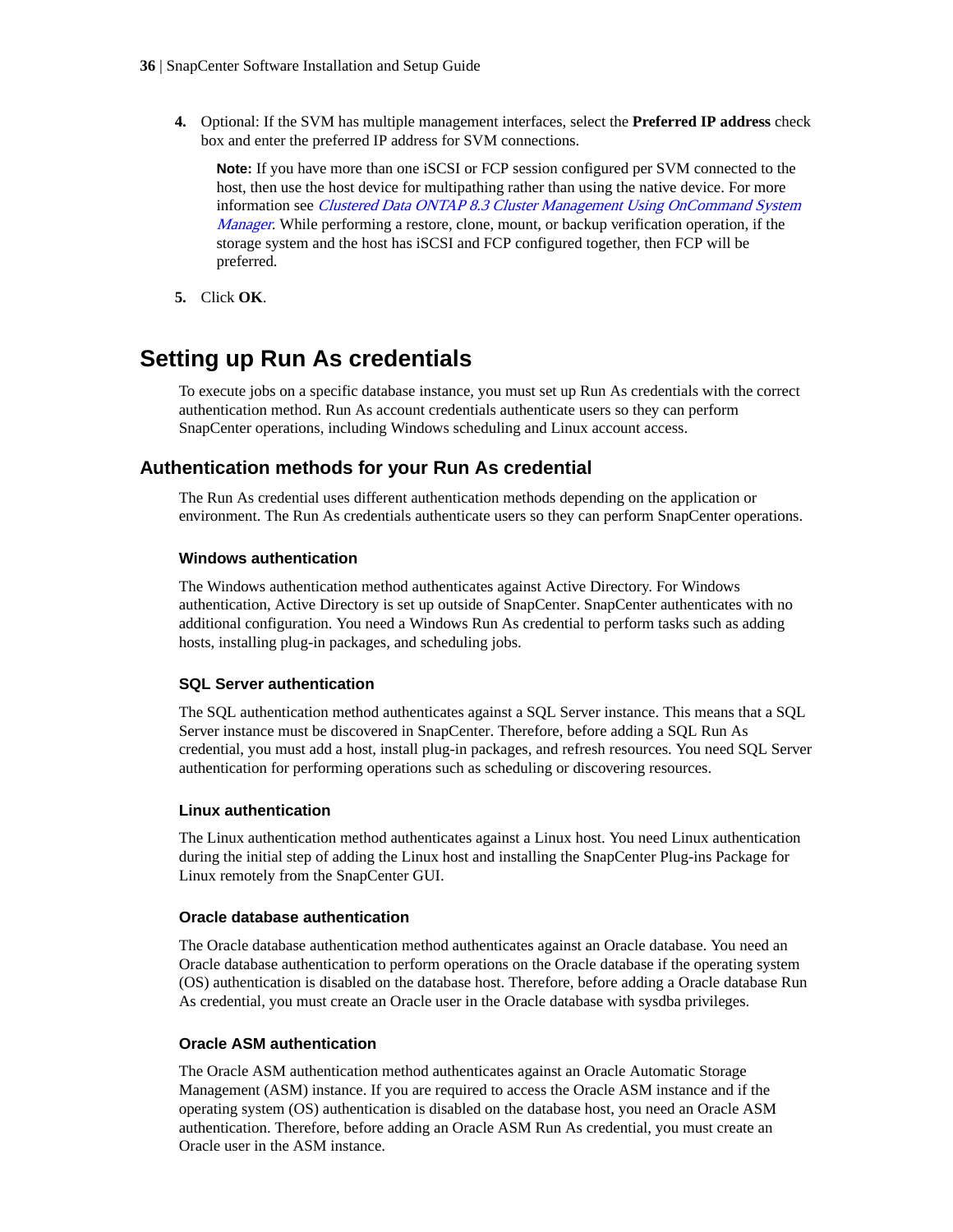$\mathbf{x}$ 

### <span id="page-36-0"></span>**Related tasks**

Setting up your Run As credentials on page 37

### **Setting up your Run As credentials**

The Run As credentials enable you to set up the authorizations that are used to authenticate users for any SnapCenter operations.

### **About this task**

Although you can create the Run As account for Linux after deploying hosts and installing plug-ins, you should create Run As accounts before deploying hosts and installing any plug-ins.

If you are on the Windows host, you should set up the Run As account with administrator privileges, including administrator rights on the remote host because some actions require administrator privileges. If you are on the Linux host, you must set up the Run As account for the root user or for a user with root user privileges.

If you are deploying SnapCenter Plug-in for Microsoft SQL Server, you must set up a Run As credential for a user with SQL Server sysadmin permissions.

### **Steps**

- **1.** In the left navigation pane, click **Settings.**
- **2.** Click **Run As Credentials**.
- **3.** Click **New**.

|  |  |  | Run As Credentials |  |  |  |
|--|--|--|--------------------|--|--|--|
|--|--|--|--------------------|--|--|--|

Provide information for the Run As Credentials you want to add

| Run As name                | name             |   |    |
|----------------------------|------------------|---|----|
| User name                  | User name        |   |    |
| Password                   | password         |   |    |
| <b>Authentication Mode</b> | Nothing selected | × |    |
|                            | Windows          |   |    |
|                            | SQL              |   |    |
|                            | Linux            |   |    |
|                            | Oracle Database  |   |    |
|                            | Oracle ASM       |   | ОK |

**4.** In the **Run As Credentials** page, do the following:

| For this field | Do this                              |
|----------------|--------------------------------------|
| Run As name    | Enter a name for the Run As account. |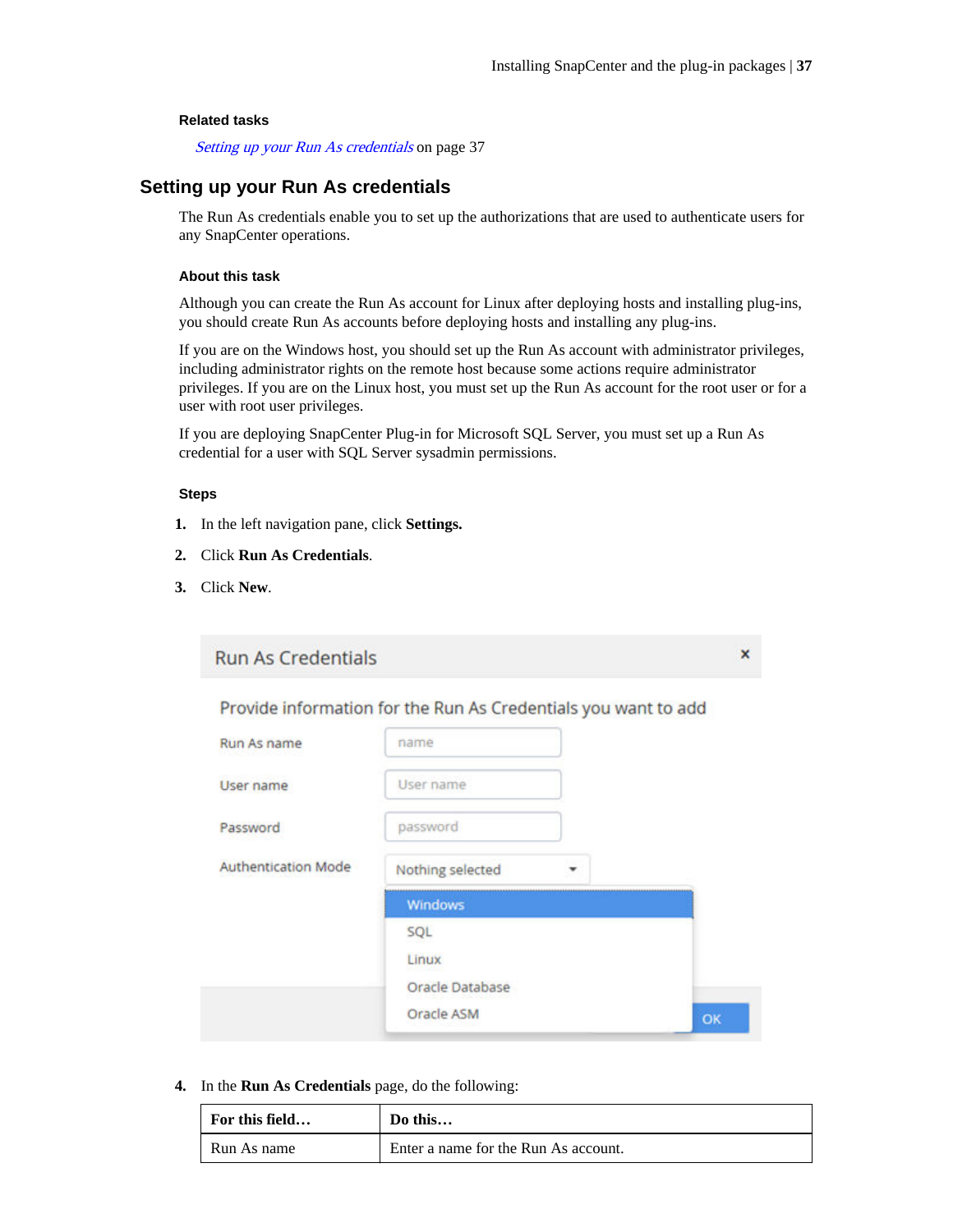| For this field             | Do this                                                                                                                                                                                                       |
|----------------------------|---------------------------------------------------------------------------------------------------------------------------------------------------------------------------------------------------------------|
| User name/Password         | Enter the user name and password used for authentication.                                                                                                                                                     |
| <b>Authentication Mode</b> | Select the authentication mode that you want to use.<br>If you have selected the SQL authentication mode, you must also<br>specify the SQL server instance and the host where the SQL<br>instance is located. |

### **5.** Click **OK**.

### **Related concepts**

[Authentication methods for your Run As credential](#page-35-0) on page 36

# **Installing plug-in packages**

You must register hosts with SnapCenter and install the plug-in packages on the managed host by using the SnapCenter graphical user interface (GUI) or PowerShell cmdlet.

### **Available plug-in types**

Different plug-in types are available for you to install, depending on your data protection goals.

### **SnapCenter Plug-ins Package for Windows**

This installation package includes the following plug-ins:

### **SnapCenter Plug-in for Microsoft SQL Server**

The Plug-in for SQL Server is a host-side component of the NetApp integrated storage solution offering application-aware backup management of Microsoft SQL Server databases. With the Plug-in for SQL Server installed in your environment, SnapCenter automates Microsoft SQL Server database backup, restore, and cloning operations.

To install SnapCenter Plug-in for Microsoft SQL Server, you must have a user with sysadmin permissions on the SQL Server.

### **SnapCenter Plug-in for Microsoft Windows**

The Plug-in for Windows provides storage provisioning for Windows hosts, Snapshot copy consistency, and space reclamation. With the plug-in installed in your environment, you can use SnapCenter to create and resize disks, initiate iSCSI sessions, manage igroups, and manage SMB shares. The Plug-in for Windows is a required component of the Plug-in for SQL Server workflows.

Support is provided for provisioning SMB shares only. You cannot use SnapCenter to back up databases on SMB shares.

You should install the Plug-in for Windows if your data protection goals include these operations:

- Using the Plug-in for SQL Server The Plug-in for Windows is required to support most Plug-in for SQL Server operations.
- Performing host provisioning operations

**Note:** Provisioning operations are not supported on Windows 2008 R2 servers.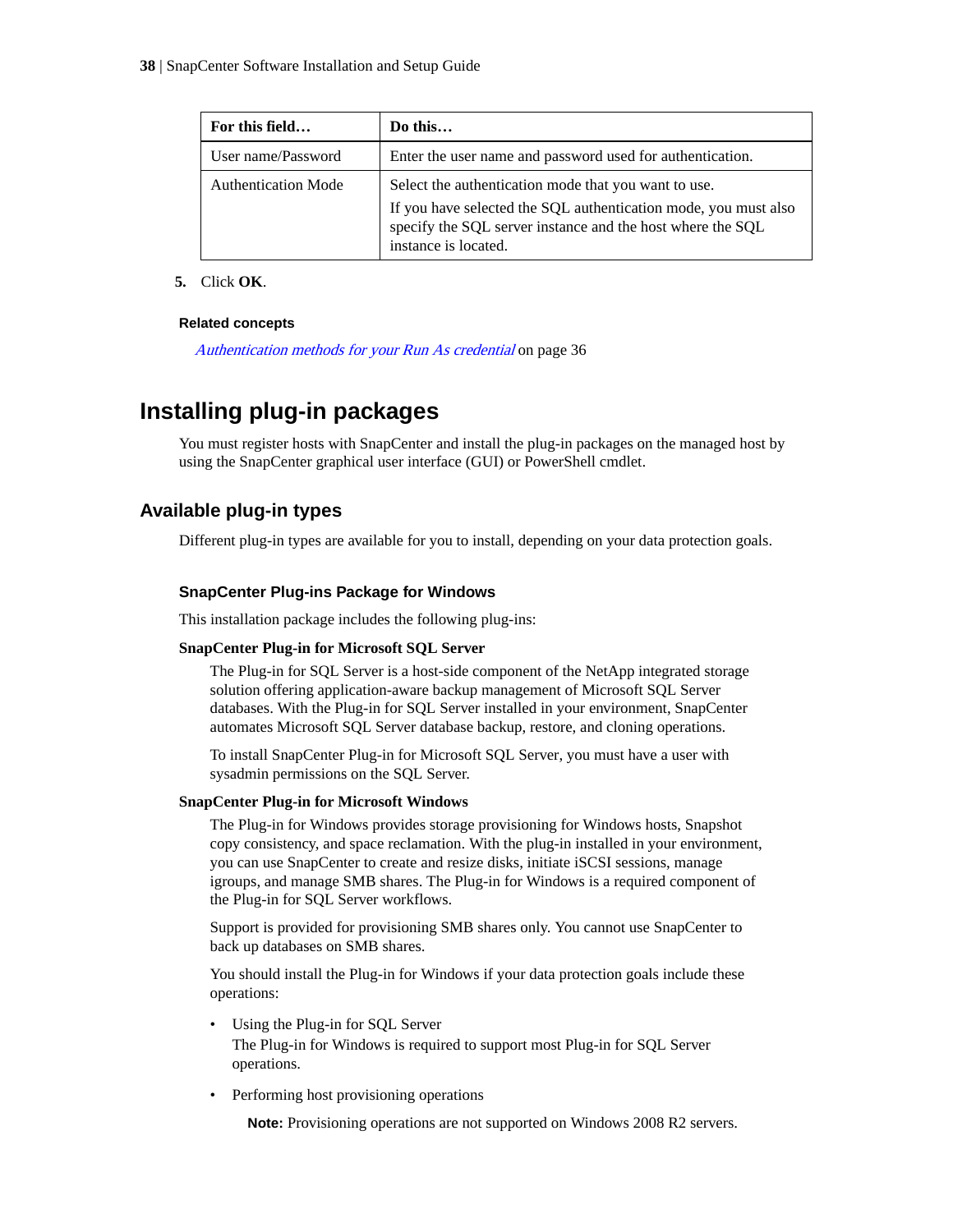You do not have to be a domain administrator to install Plug-in for Windows on a host in a Windows failover cluster. You can install it as a domain user with local administrative rights.

### **SnapCenter Plug-ins Package for Linux**

This installation package includes the following plug-ins:

### **SnapCenter Plug-in for Oracle Database**

The Plug-in for Oracle is a host-side component of the NetApp integrated storage solution offering application-aware backup management of Oracle databases. With the Plug-in for Oracle installed on your Oracle host, SnapCenter automates backup, restore, recovery, verify, mount, unmount, and clone operations.

If you want to perform data protection operations on Oracle databases that are on VMDKs or RDMs, you must register VSC with SnapCenter, using either the SnapCenter Add Hosts wizard or the VSC Configure SnapCenter Server dialog box.

**Note:** You can use the Plug-in for Oracle to manage Oracle databases for SAP as well. However, SAP BR\*Tools integration is not supported.

### **SnapCenter Plug-in for UNIX**

The Plug-in for UNIX handles the underlying host storage stack and enables you to perform backup, restore, clone, mount, and unmount operations on Oracle databases that are running on a Linux host, by working in conjunction with the Plug-in for Oracle. The Plug-in for UNIX supports the Network File System (NFS) and storage area network (SAN) protocols on a storage system that is running clustered Data ONTAP.

### **SnapCenter plug-in deployment checklist**

Several steps are required to deploy and configure the SnapCenter plug-ins packages. While the procedures for performing these tasks include more detail, you might find it helpful to use the abbreviated checklists.

- Actions you should complete before deploying plug-in packages on page 39
- [Actions you should complete while deploying plug-in packages](#page-39-0) on page 40
- [Actions you should complete to configure a backup for a newly added host](#page-40-0) on page 41

If one person is deploying the plug-in packages and performing all tasks, that person user should be assigned to the SnapCenter Admin role to perform all these actions. However, if you want others to perform various tasks, you must assign roles to other users. When you are setting up SnapCenter for the first time, you must at least add users to roles, and then add resource access to those users.

For details, see information about configuring role-based access control (RBAC).

| <b>Actions</b>                         | <b>Steps</b>                                                    | <b>Notes</b>                                                         | Complete? |
|----------------------------------------|-----------------------------------------------------------------|----------------------------------------------------------------------|-----------|
| <b>Add Storage Virtual</b><br>Machines | Select Settings ><br><b>Storage Virtual</b><br><b>Machines.</b> | Add a connection for each<br>SVM that backs storage<br>for the host. |           |
|                                        | Click New to add an<br>SVM.                                     |                                                                      |           |

### **Actions you should complete before deploying plug-in packages**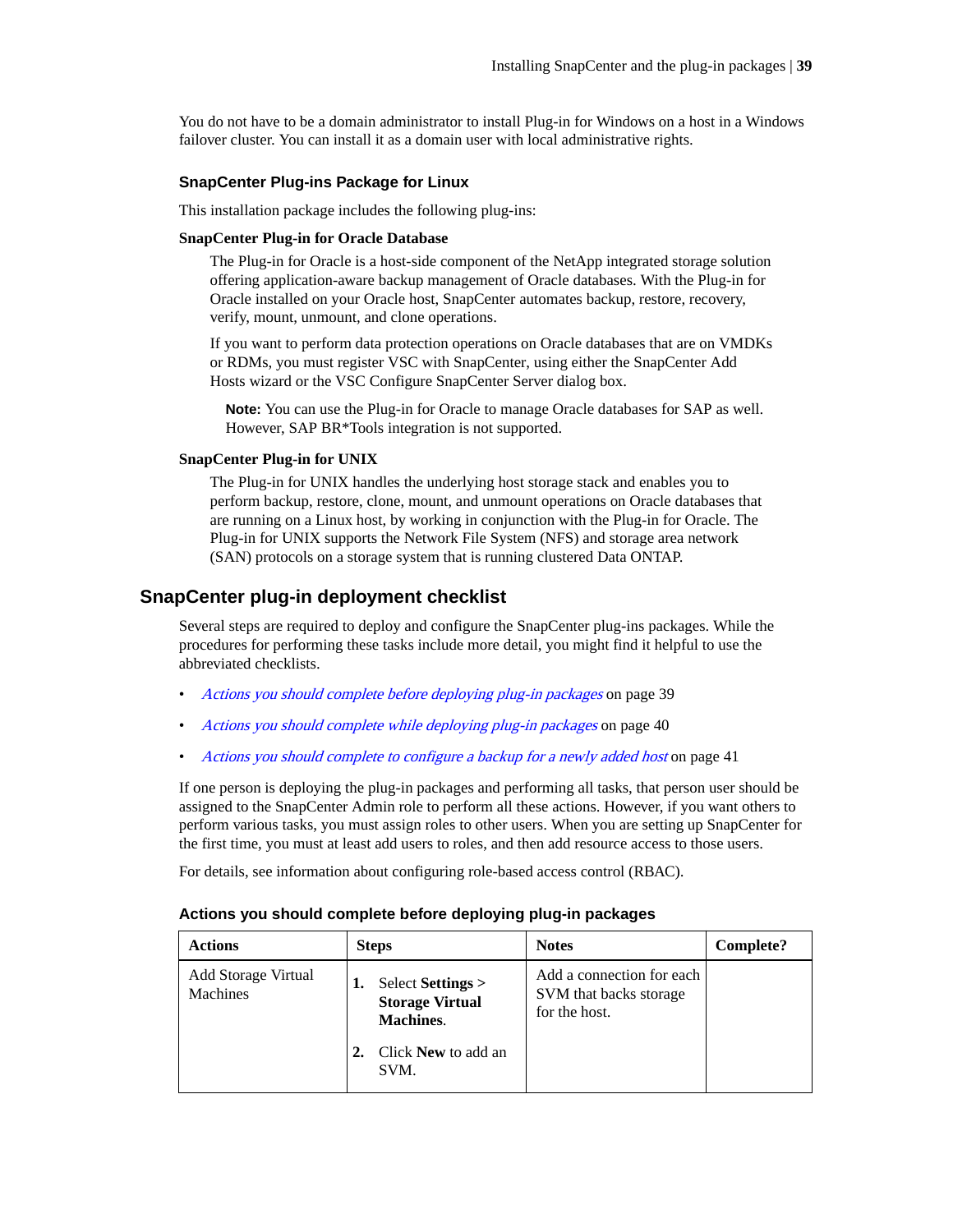<span id="page-39-0"></span>

| <b>Actions</b>         |    | <b>Steps</b>                                 | <b>Notes</b>                                                                                                      | <b>Complete?</b> |
|------------------------|----|----------------------------------------------|-------------------------------------------------------------------------------------------------------------------|------------------|
| Add Run As credentials | 1. | Select Settings $>$ Run<br>As Credentials.   | If you are planning to use<br>SQL authentication,<br>instead of completing this                                   |                  |
|                        | 2. | Click <b>New</b> to add a<br>Run As account. | step now, complete this<br>step later, after you add a<br>host and discover<br>resources.<br>If you are deploying |                  |
|                        |    |                                              | SnapCenter Plug-in for<br>Microsoft SQL Server,<br>and you are installing<br>using Windows                        |                  |
|                        |    |                                              | authentication, the user<br>must have sysadmin<br>permissions on the SQL<br>Server.                               |                  |

### **Actions you should complete while deploying plug-in packages**

Before you complete actions in this checklist, you must complete the actions required before deploying SnapCenter.

| <b>Actions</b>                                    | <b>Steps</b>                                                                                                                                            | <b>Notes</b>                                                                                                                                                                                                                                                                                                                                                                                                                        | Complete? |
|---------------------------------------------------|---------------------------------------------------------------------------------------------------------------------------------------------------------|-------------------------------------------------------------------------------------------------------------------------------------------------------------------------------------------------------------------------------------------------------------------------------------------------------------------------------------------------------------------------------------------------------------------------------------|-----------|
| Add host and deploy<br>plug-in packages           | Select Hosts ><br>1.<br><b>Managed Hosts &gt;</b><br>Add.<br>2.<br>Complete the wizard<br>to initiate plug-in<br>package deployment.                    | You add a host or a<br>cluster that has many<br>nodes and deploy the<br>plug-in package one host<br>at a time. To deploy<br>multiple hosts using a<br>PowerShell cmdlet, see<br>information about<br>installing multiple hosts.<br>If you add a cluster<br>(Windows Server Failover<br>Clustering (WSFC) or<br>Oracle real application<br>clusters (RAC)),<br>SnapCenter performs a<br>remote installation on all<br>cluster nodes. |           |
| Monitor plug-in<br>package installation<br>status | Select <b>Monitor</b> ><br>1.<br>Jobs.<br>2.<br>Wait until the plug-in<br>package installation<br>job finishes, which<br>might take several<br>minutes. | After this process<br>finishes, the plug-in<br>package is installed on the<br>remote host.                                                                                                                                                                                                                                                                                                                                          |           |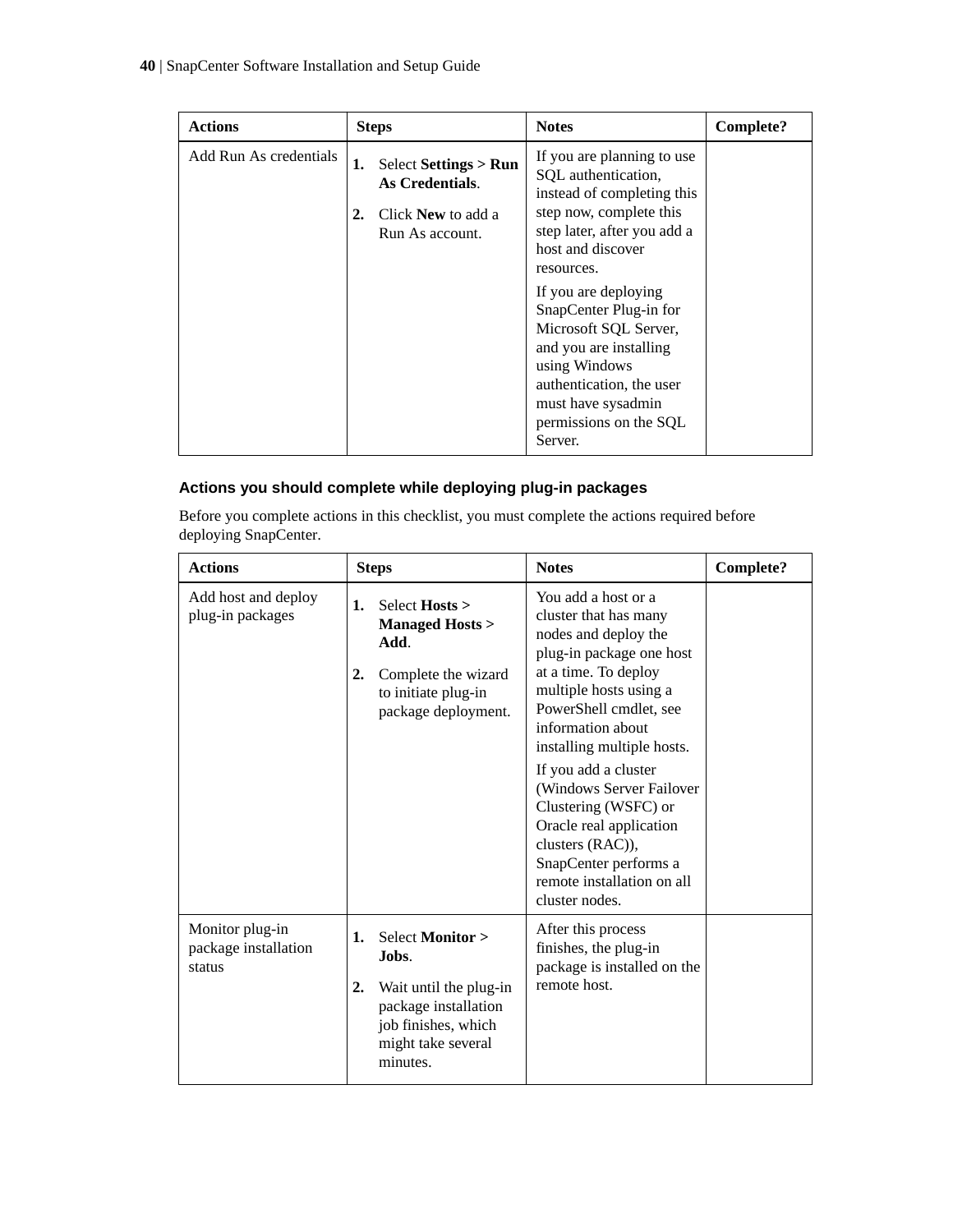<span id="page-40-0"></span>

| <b>Actions</b>                                                                                                         | <b>Steps</b>                                                                                                                                                                   | <b>Notes</b>                                                                                                              | <b>Complete?</b> |
|------------------------------------------------------------------------------------------------------------------------|--------------------------------------------------------------------------------------------------------------------------------------------------------------------------------|---------------------------------------------------------------------------------------------------------------------------|------------------|
| Refresh resources                                                                                                      | Select Inventory.<br>1.<br>2.<br>Select the application<br>(Oracle Database or<br>SQL Server) that you<br>want to manage.                                                      | This validates that the<br>plug-in packages were<br>deployed successfully and<br>that SnapCenter can<br>detect resources. |                  |
|                                                                                                                        | Select the newly<br>3.<br>added host from the<br>Host drop-down box<br>and click Refresh<br>Resources.                                                                         |                                                                                                                           |                  |
|                                                                                                                        | If you are using<br>4.<br>SnapCenter Plug-in<br>for Microsoft SQL<br>Server, change the<br><b>Resource Type to</b><br>review instances,<br>databases, and more<br>on the host. |                                                                                                                           |                  |
| Configure the plug-in<br>log directory and<br>verification server (only<br>if you are using Plug-in<br>for SQL Server) | Select Hosts ><br>1.<br><b>Managed Hosts.</b><br>Select the host and<br>2.<br>click Configure Plug-<br>in.                                                                     | The log directory shows<br>only NetApp LUNs.                                                                              |                  |
|                                                                                                                        | Complete the wizard.<br>3.                                                                                                                                                     |                                                                                                                           |                  |

## **Actions you should complete to configure a backup for a newly added host**

| <b>Actions</b>          | <b>Steps</b>                                                                            | <b>Notes</b>                       | <b>Complete?</b> |
|-------------------------|-----------------------------------------------------------------------------------------|------------------------------------|------------------|
| Create a backup policy  | Select Policies $>$ New.<br>1.<br>Click <b>Backup</b> and<br>2.<br>complete the wizard. | You can use an existing<br>policy. |                  |
| Create a backup dataset | 1.<br>Select Datasets $>$<br>New > Backup<br>Dataset.                                   |                                    |                  |
|                         | Complete the wizard,<br>2.<br>selecting databases<br>from the newly added<br>host.      |                                    |                  |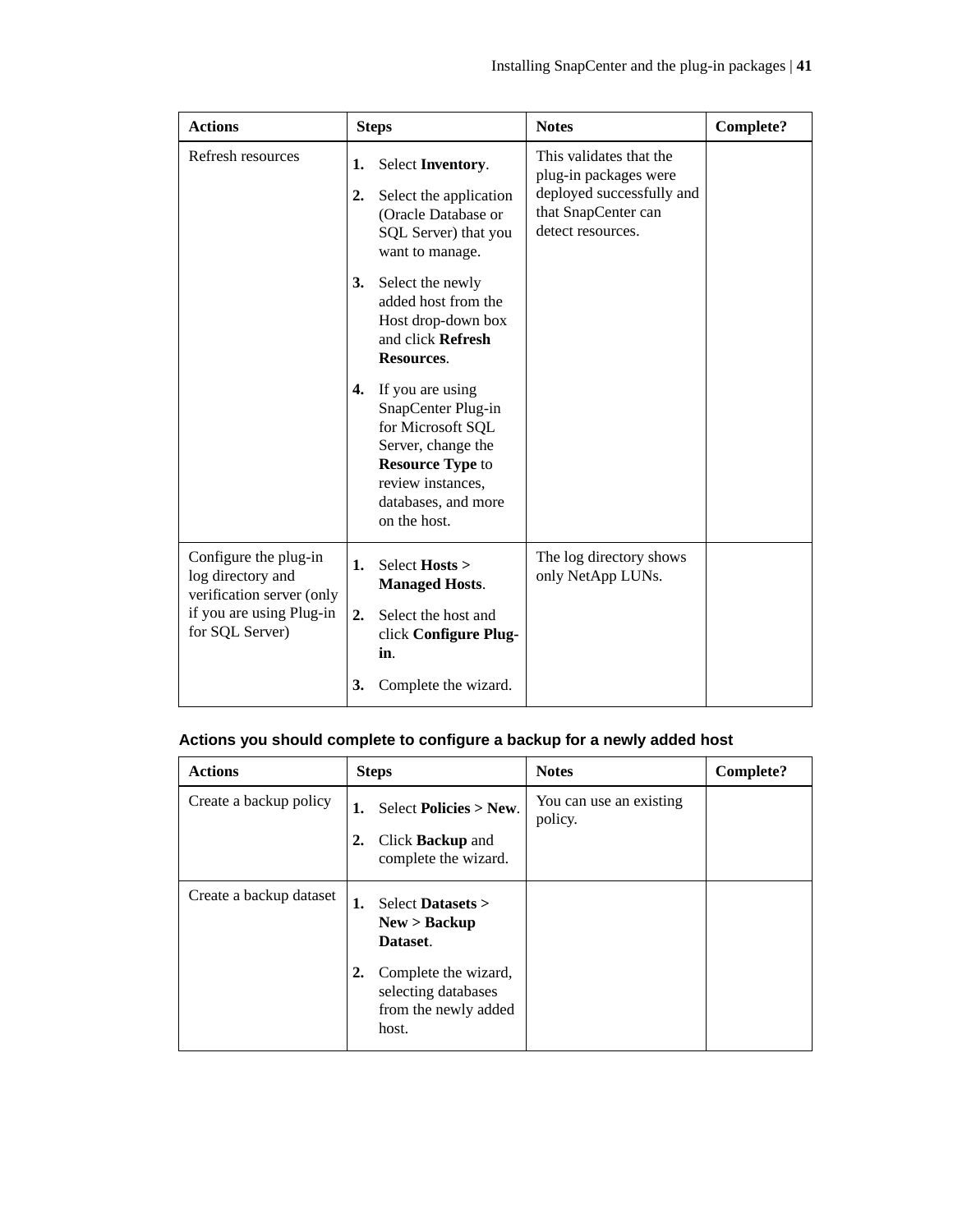| <b>Actions</b>             | <b>Steps</b>                                                                                                                                      | <b>Notes</b> | <b>Complete?</b> |
|----------------------------|---------------------------------------------------------------------------------------------------------------------------------------------------|--------------|------------------|
| Backup now                 | <b>Select Datasets.</b><br>1.                                                                                                                     |              |                  |
|                            | Select the newly<br>2.<br>added dataset and<br>click Backup Now.<br>Select a policy from<br>3.<br>the drop-down list and<br>click <b>Backup</b> . |              |                  |
| Monitor backup<br>progress | <b>Select Monitor &gt;</b><br>1.<br>Jobs.                                                                                                         |              |                  |
|                            | Monitor the backup<br>2.<br>job for completion.                                                                                                   |              |                  |

### **Related tasks**

[Installing plug-ins on multiple remote hosts](#page-45-0) on page 46

### **Adding hosts and installing plug-in packages on remote hosts**

You must use the Add Host wizard to add the host and then install the plug-ins packages. The plugins are automatically installed on the remote hosts. You can add a host and install plug-in packages either for an individual host or a cluster.

### **Before you begin**

- You must have set up the Run As credentials for Windows or Linux host, depending on the type of the host you want to add.
- For Windows hosts:
	- You must have a domain user with local administrator privileges with local login permissions on the remote host.
	- You must have uninstalled SnapDrive for Windows 7.x or earlier if you are installing SnapCenter Plug-in for Microsoft Windows.
	- If you are installing SnapCenter Plug-in for Microsoft SQL Server, you must have a user with sysadmin permissions on the SQL Server. SnapCenter Plug-in for Microsoft SQL Server uses Microsoft VDI Framework, which requires sysadmin access. [Microsoft Support Article 2926557: SQL Server VDI backup and restore operations require](http://support.microsoft.com/kb/2926557/) [Sysadmin privileges](http://support.microsoft.com/kb/2926557/)
	- If SnapManager for Microsoft SQL Server is installed, you must have stopped or disabled the service and schedules. If you plan to migrate backup or clone jobs into SnapCenter, do not uninstall SnapManager for Microsoft SQL Server.
	- Data protection using SnapCenter requires a two-way trust relationship between the SnapCenter Server domain and the plug-in domain using the Microsoft Active Directory Domains and Trusts snap-in.

Although domain trusts, multidomain forests, and cross-domain trusts are supported, crossforest domains are not.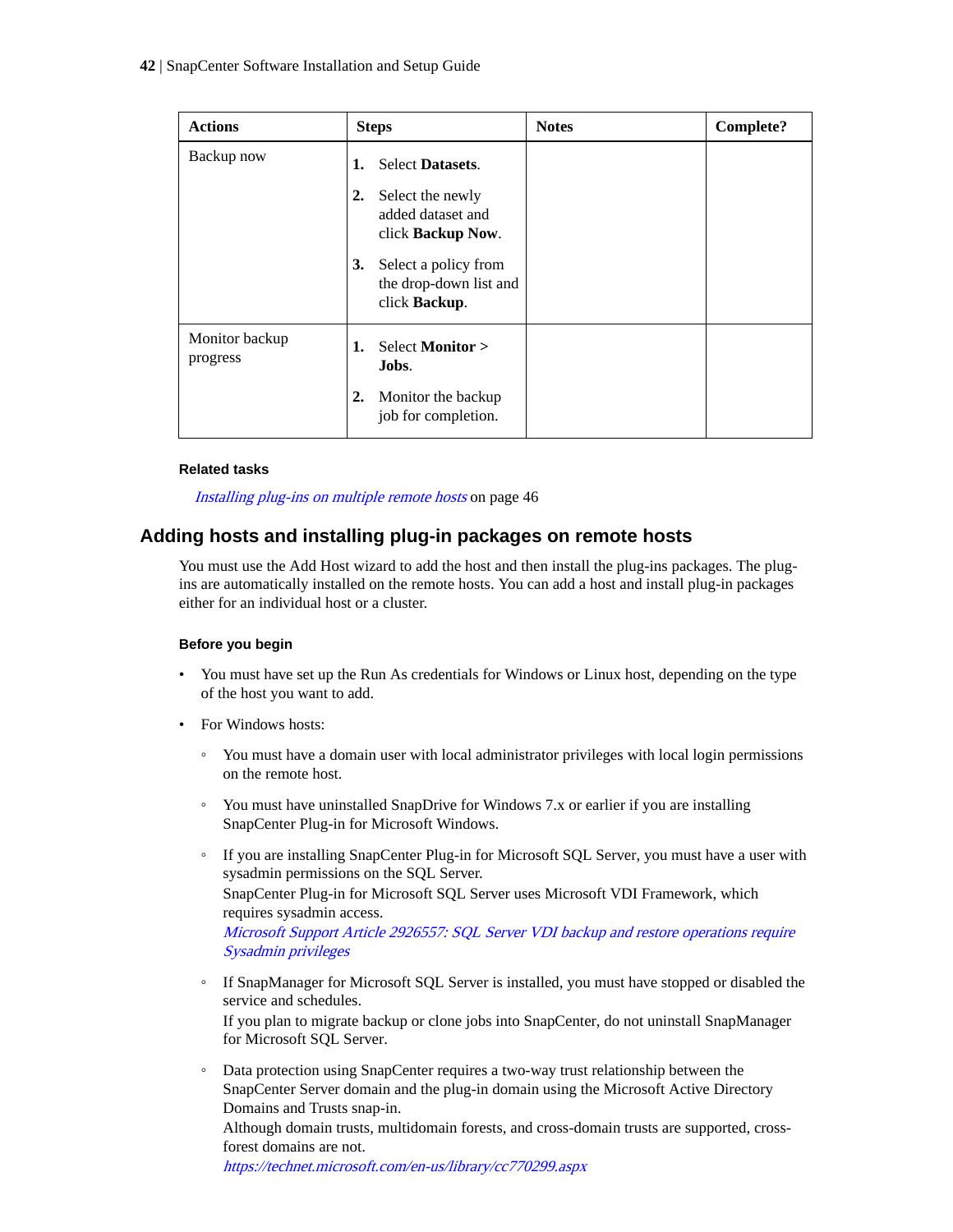- For Linux hosts:
	- You must have enabled the password-based SSH connection for the root user.
	- You must have installed Java 1.7 or Java 1.8 on your Linux host.
- For VSC:
	- You must have installed Virtual Storage Console for VMware vSphere if you want to use SnapCenter to add a vSphere host for managing applications residing on virtual machine disk file (VMDK) or raw device mapping (RDM) configurations.

### **About this task**

You can choose one of the following types of hosts:

- Windows host
- Linux host
- vSphere host

When you add a vSphere host using the Add Host wizard, SnapCenter automatically registers with VSC. If you used the VSC GUI to perform the VSC-SnapCenter registration for this host, you do not need to use the Add Host wizard.

For information about using the VSC GUI, see the VSC documentation.

If you install plug-ins on a cluster (WSFC or Oracle RAC), they are installed on all members of the cluster.

Most of the fields on these wizard pages are self-explanatory. The following information describes fields for which you might need guidance.

**Note:** You need not register VSC with SnapCenter if you are using Plug-in for SQL Server (and your SQL Server environment uses an iSCSI initiator) or Plug-in for Oracle (and your Oracle environment uses NFS or an iSCSI initiator). If you do not register VSC with SnapCenter, a message appears in the SnapCenter Hosts view that indicates you should configure the hypervisor. For these conditions, you do not need to configure the hypervisor.

- **1.** In the left navigation pane, click **Hosts**.
- **2.** Verify that the **Managed Hosts** tab is selected.
- **3.** Click **Add**: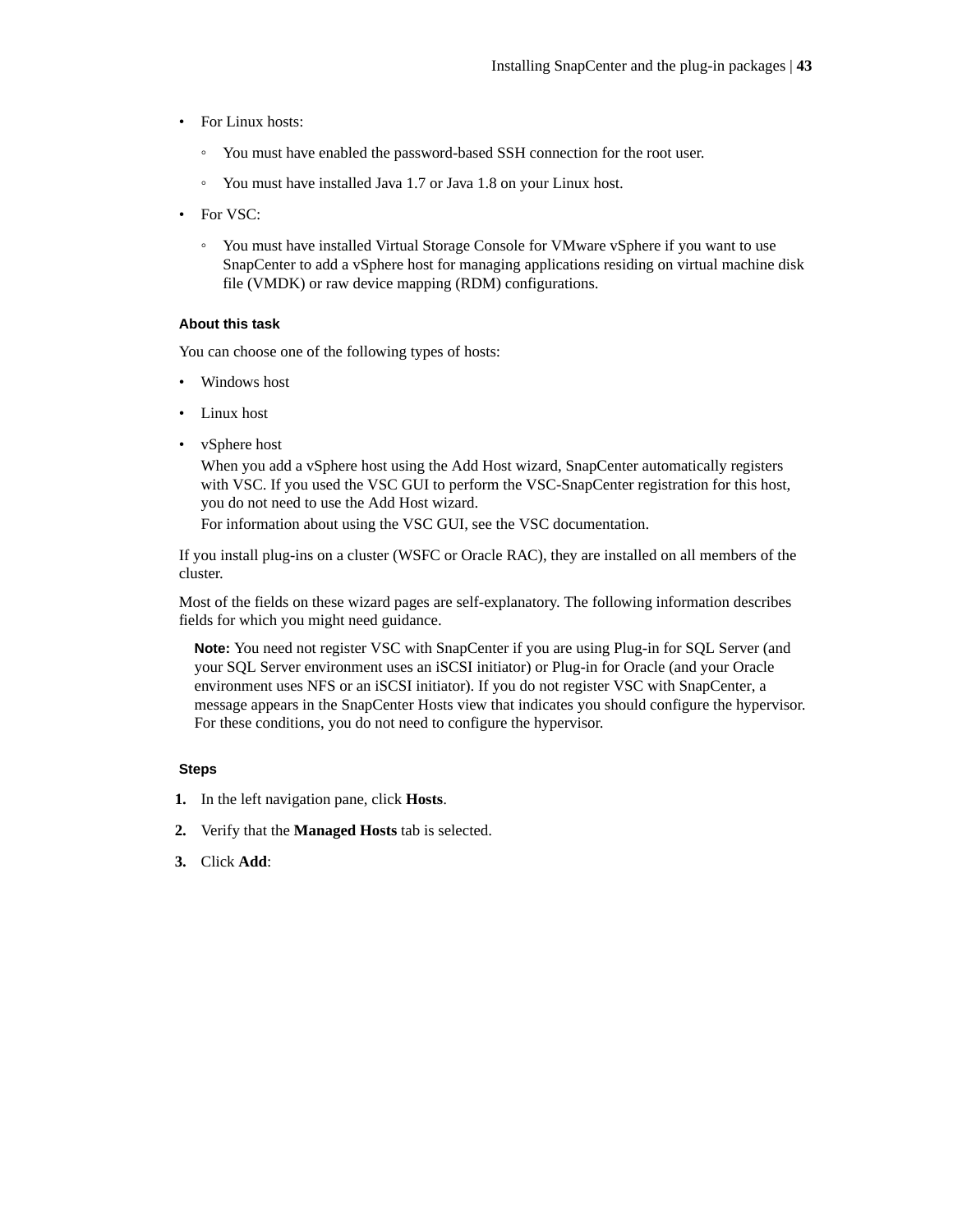### **44** | SnapCenter Software Installation and Setup Guide

| <b>Add Host</b>     |                                                            |                          |           |                  | $\pmb{\times}$ |
|---------------------|------------------------------------------------------------|--------------------------|-----------|------------------|----------------|
| 1 Host              | <b>Provide host information</b>                            |                          |           |                  |                |
| 2 Discover plug-ins | Host name                                                  | Host or cluster name     |           |                  |                |
| 3 Plug-ins          | Type                                                       | Windows                  | $\bullet$ |                  |                |
|                     | Run As name                                                | Rootuser<br>$\mathbf{v}$ | $\bullet$ |                  |                |
| 4 Summary           | Port                                                       | 8145                     |           |                  |                |
|                     | $\blacksquare$ Add all hosts in the cluster $\blacksquare$ |                          |           |                  |                |
|                     |                                                            |                          |           | Next<br>Previous |                |

### **4.** In the **Host** page, do the following:

| For this field | Do this                                                                                                                                     |
|----------------|---------------------------------------------------------------------------------------------------------------------------------------------|
| Host name      | Enter the fully qualified domain name (FQDN) or the IP address<br>of the host.                                                              |
|                | SnapCenter depends on the proper configuration of the DNS. You<br>should always use fully qualified domain name (FQDN) as the<br>host name. |
|                | You can enter one of the following:                                                                                                         |
|                | IP address or FQDN of the stand-alone host                                                                                                  |
|                | IP address or FQDN of the Windows Server Failover<br>Clustering (WSFC)                                                                      |
|                | IP address or FQDN of any node in the Oracle Real<br>Application Clusters (RAC) environment<br>Node VIP or scan IP is not supported.        |
|                | If you are adding a host using SnapCenter and it is part of a<br>subdomain, you must provide the FQDN.                                      |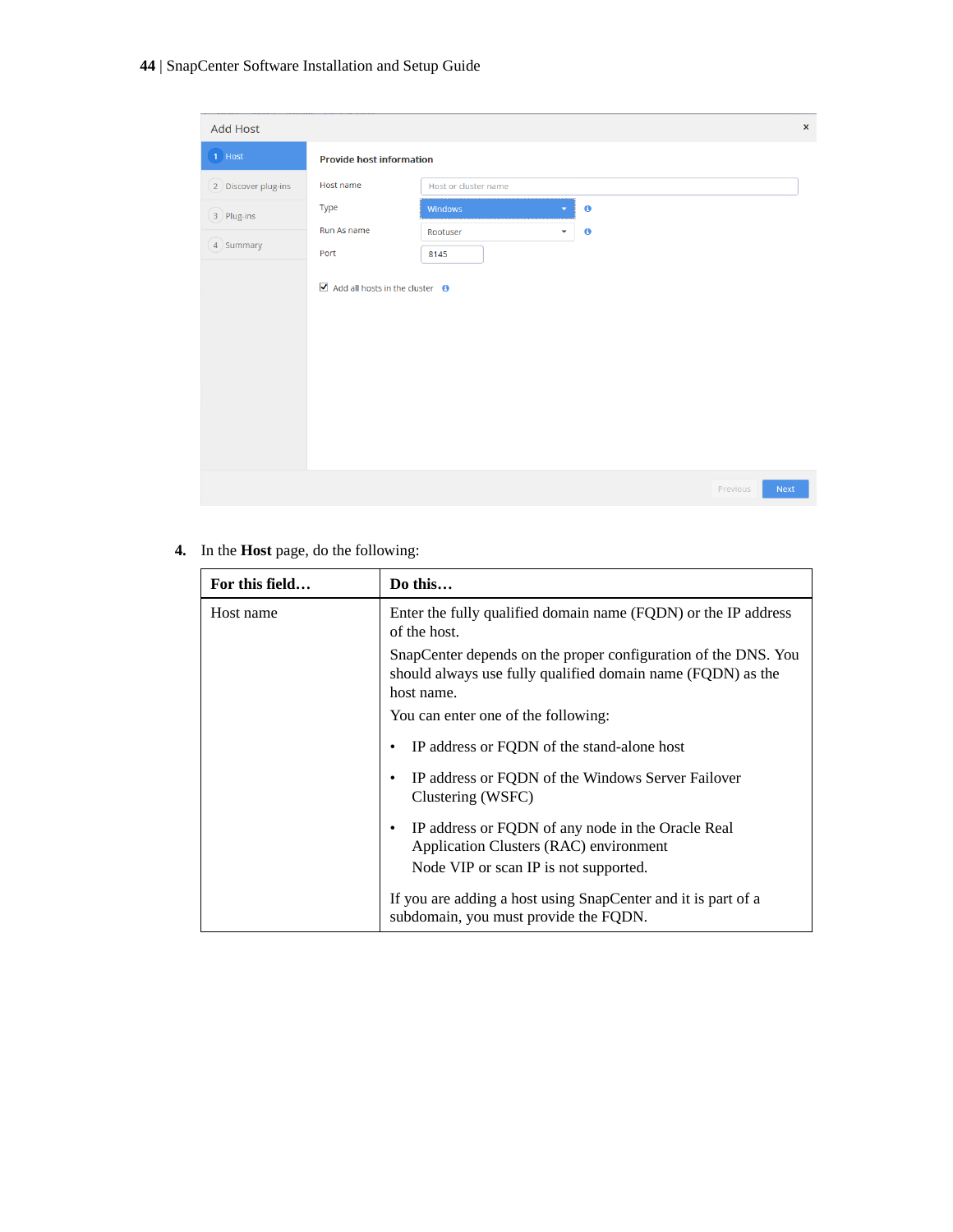| For this field                  | Do this                                                                                                                                                                                                                                                                                                                                                                                                                                                                                                                                                                                            |
|---------------------------------|----------------------------------------------------------------------------------------------------------------------------------------------------------------------------------------------------------------------------------------------------------------------------------------------------------------------------------------------------------------------------------------------------------------------------------------------------------------------------------------------------------------------------------------------------------------------------------------------------|
| <b>Type</b>                     | Select Windows, Linux, or vSphere.                                                                                                                                                                                                                                                                                                                                                                                                                                                                                                                                                                 |
|                                 | If you select vSphere, SnapCenter automatically registers the host<br>with VSC. Doing so enables the SnapCenter Server to<br>communicate with VMware vSphere.                                                                                                                                                                                                                                                                                                                                                                                                                                      |
|                                 | Note: Unless you are using an iSCSI initiator for SnapCenter<br>Plug-in for Microsoft SQL Server or using an iSCSI initiator or<br>an NFS environment for SnapCenter Plug-in for Oracle<br>Database, you must register SnapCenter with VSC when you<br>are running the plug-in in a VMware vSphere environment and<br>want to use SQL databases on VMDKs or RDM LUNs. If you<br>do not register SnapCenter with VSC, you cannot restore your<br>backups. If you use the Add Host wizard to register SnapCenter<br>with VSC, you do <i>not</i> need to repeat the registration using the<br>VSC GUL |
| Run As name                     | Select the Run As credential that you created.                                                                                                                                                                                                                                                                                                                                                                                                                                                                                                                                                     |
|                                 | The credential must have administrative rights on the remote host.<br>For details, see information about creating a Run As credential.                                                                                                                                                                                                                                                                                                                                                                                                                                                             |
| Port                            | Either retain the default port number or enter the port number.                                                                                                                                                                                                                                                                                                                                                                                                                                                                                                                                    |
|                                 | The default port number is 8145.                                                                                                                                                                                                                                                                                                                                                                                                                                                                                                                                                                   |
| Add all hosts in the<br>cluster | Select this to add all the cluster nodes in an Oracle RAC or WSFC.                                                                                                                                                                                                                                                                                                                                                                                                                                                                                                                                 |

**5.** In the **Discover plug-ins** page, review the plug-in packages on the host.

For new deployments, no plug-in packages are listed.

**6.** In the **Plug-in** page, select the plug-in package and enter the plug-in ports, license type, and installation path.

Ensure that you choose the correct license type, either per storage system or per host (license required on each managed host). Otherwise, data protection operations might not succeed.

For SnapCenter Plug-ins Package for Windows, the default path is C:\Program Files\NetApp \SnapCenter. However, if you want, you can customize the default path.

For SnapCenter Plug-ins Package for Linux, the default path is /opt/NetApp/snapcenter.

**Note:** You cannot change the path for Linux.

**7.** Review the summary, and then click **Finish**.

### **After you finish**

After you finish, you should monitor the installation progress.

If you are installing SnapCenter Plug-ins Package for Linux, installation specific log files are available at /var/opt/snapcenter/logs.

**Note:** If the firewall is enabled on the Linux host, the SnapCenter Plug-ins Package for Linux is installed successfully but in the Managed Hosts page, the host status is displayed as down and the overall status is displayed as stopped.

### **Related concepts**

[Configuring role-based access control for SnapCenter users](#page-27-0) on page 28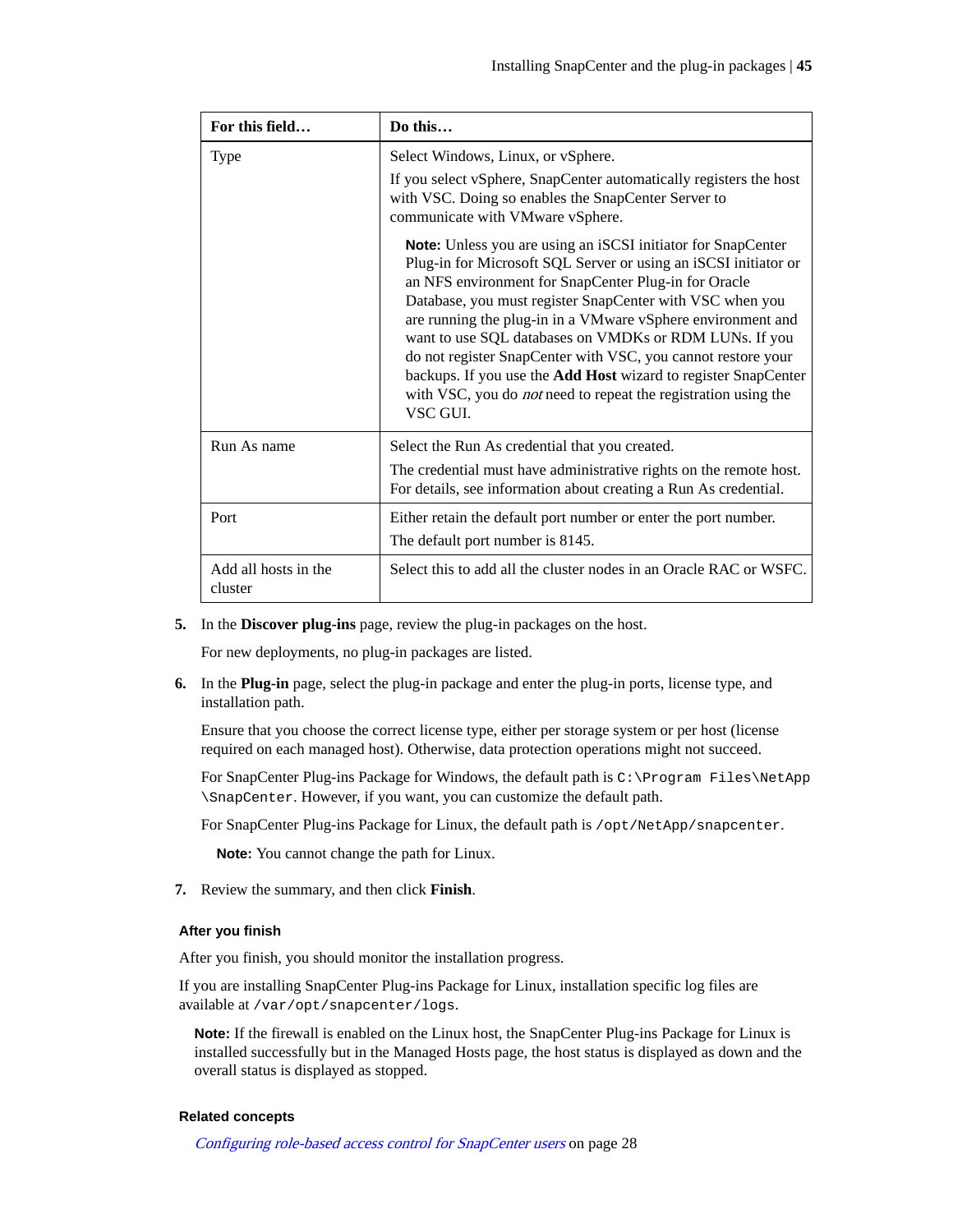<span id="page-45-0"></span>SnapCenter role-based access control enables you to delegate control of SnapCenter resources to different users or groups of users. You can create and modify roles, and add resource access to users at any time, but when you are setting up SnapCenter for the first time, you should at least add Active Directory users to roles, and then add resource access to users.

#### **Related tasks**

[Setting up your Run As credentials](#page-36-0) on page 37

[Registering VSC for VMware vSphere with SnapCenter](#page-48-0) on page 49

Registering Virtual Storage Console for VMware vSphere with SnapCenter adds the VSC host to SnapCenter and enables SnapCenter to communicate with VMware vSphere. You can use either the SnapCenter Add Host wizard or the VSC GUI to register VSC with SnapCenter. You can register multiple instances of VSC with a single instance of SnapCenter.

### **Related references**

[SnapCenter licensing](#page-19-0) on page 20

### **Installing plug-ins on multiple remote hosts**

If you want to install SnapCenter plug-in packages on multiple hosts at one time, you can do so by using the Install-SmHostPackage cmdlet.

### **Before you begin**

You must have logged in to SnapCenter as a domain user with local administrator rights on each host on which you want to install plug-ins.

#### **Steps**

- **1.** Launch PowerShell.
- **2.** From the SnapCenter Server command prompt , enter the following and enter your credentials: **Open-SMConnection**
- **3.** From the command prompt, enter the following:

**Install-SmHostPackage**

### **Example**

```
Install-SmHostPackage -HostNames @("10.231.72.165","10.231.72.99") 
-ApplicationCode SCO -ApplicationLicenseType Storage 
-FilesystemCode SCU -FilesystemLicenseType Storage -RunAsName 
SmoPlugin
```
The following prompts are displayed:

### **hostnames**

Specifies the list of hosts on which you want to install the available plug-ins. If possible, use the fully qualified domain name (FQDN) because SnapCenter relies on the proper DNS configuration. You must separate host names with a comma. Using quotations is recommended.

### **ApplicationCode**

Specifies the code for one or more plug-ins in the packages that you want to install. The following values are valid:

- MSFT\_SQL
- SCO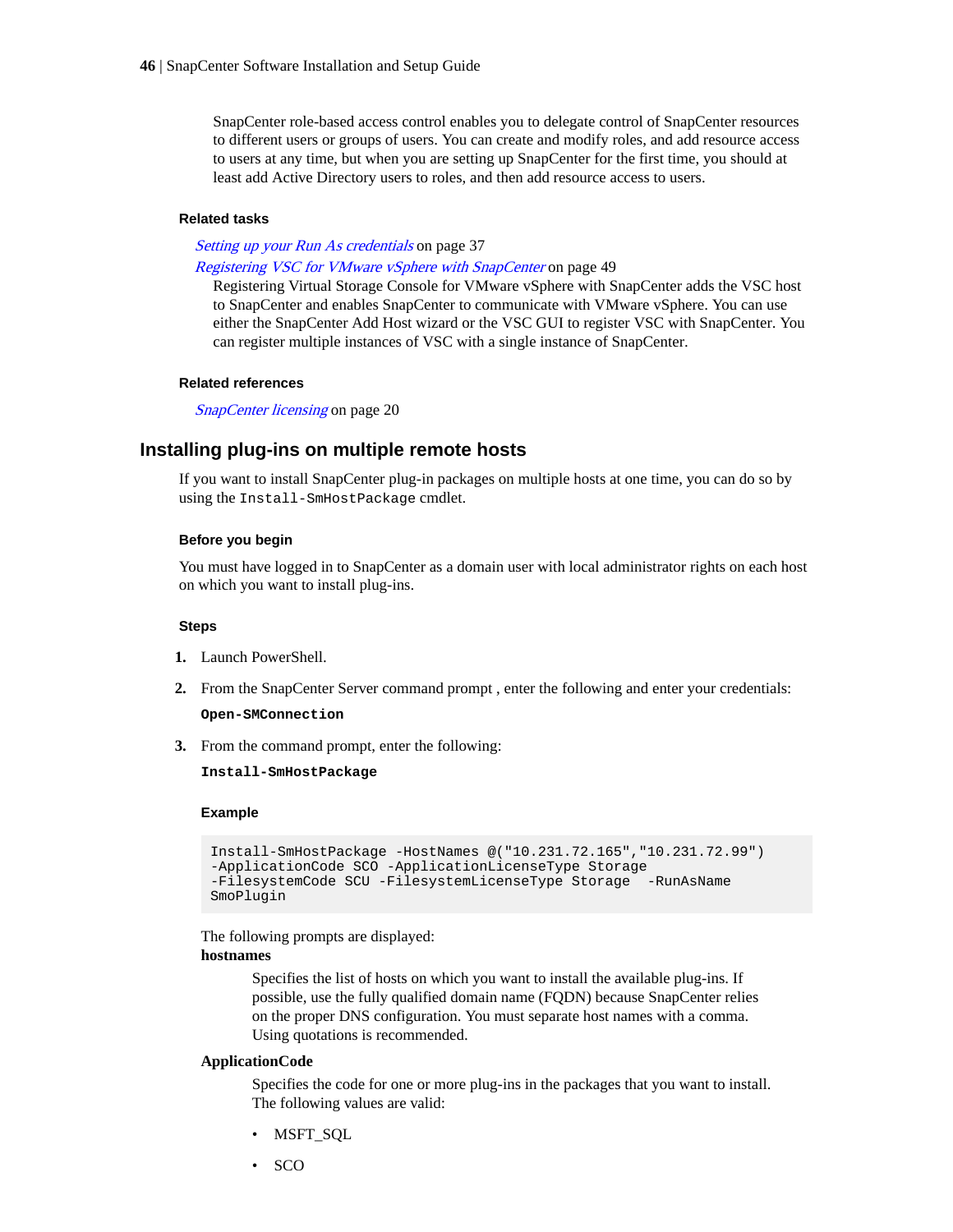### **FilesystemCode**

Specifies the code for one or more plug-in packages that you want to install. The following values are valid:

- SCW
- SCU
- **4.** Enter your Run As account name for remote installation.

### **Monitoring SnapCenter plug-in package installation status**

You can monitor the progress of SnapCenter plug-in package installation by using the Jobs page. You might want to check the progress of installation to determine when it is complete or if there is an issue.

### **About this task**

The following icons appear on the Jobs page and indicate the state of the operation:

- In progress
- Completed successfully
- Failed
- Completed with warnings or could not start due to warnings
- Queued

- **1.** In the left navigation pane, click **Monitor**.
- **2.** In the top navigation bar, click **Jobs**.
- **3.** In the **Jobs** page, to filter the list so that only plug-in installation operations are listed, do the following:
	- a. Click **Filter**.
	- b. Specify the start and end date.
	- c. From the Type drop-down menu, select **Plug-in installation**.
	- d. From the Status drop-down menu, select the installation status.
	- e. Click  $\checkmark$ .
- **4.** Select the installation job and click **Details** to view the job details.
- **5.** In the **Job Details** page, click **View logs**.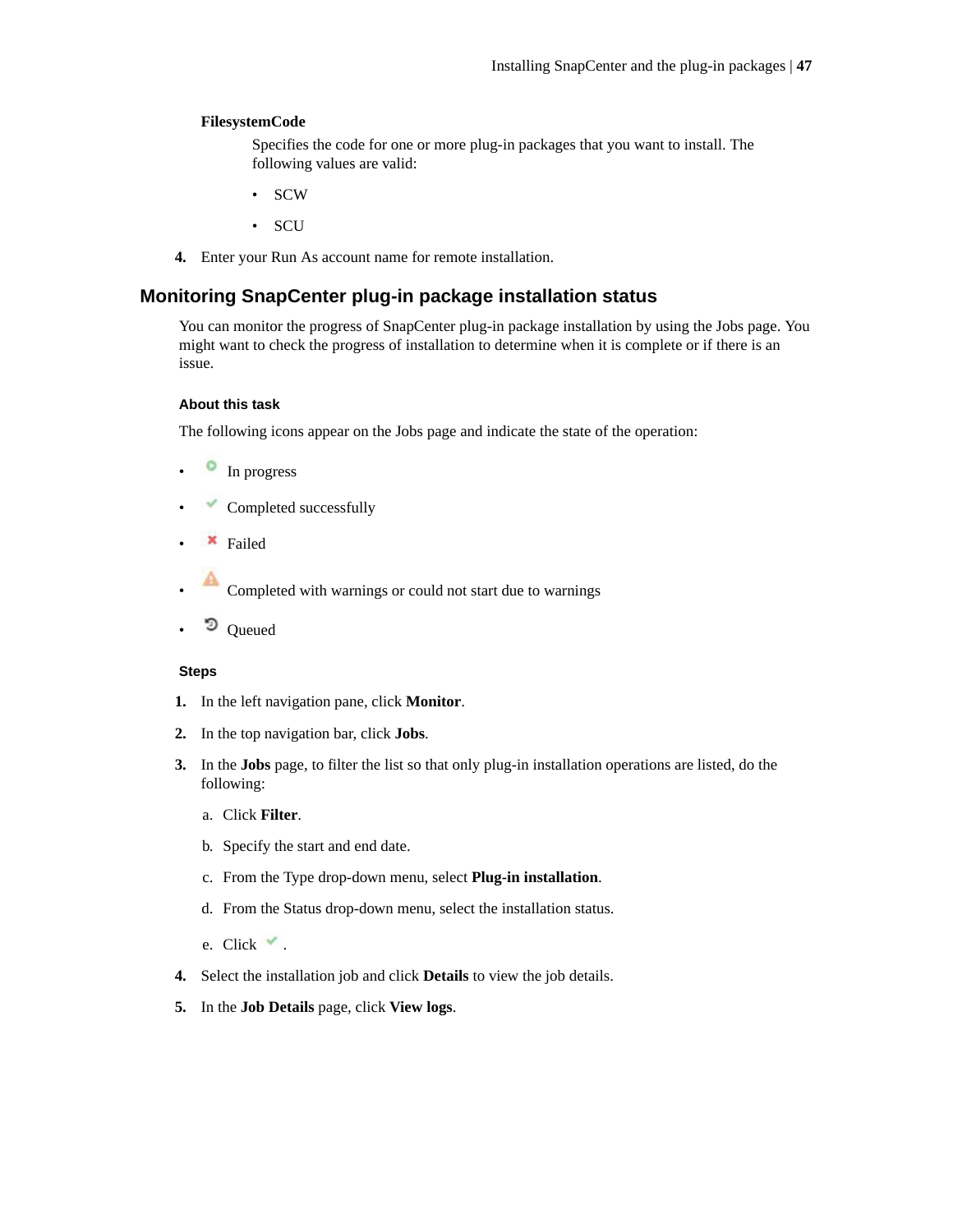### **Managing the SnapCenter Plug-in Loader service**

The SnapCenter Plug-in Loader (SPL) service loads the plug-in package for Linux to interact with the SnapCenter Server.

### **About this task**

After installing the SnapCenter Plug-ins Package for Linux, the SnapCenter Plug-in Loader service is started automatically. However, you can also manually start, stop, and find the status of the services. When you restart the Linux host, the SPL service is started automatically.

The spl.properties located at /var/opt/snapcenter/spl/etc/ contains the following parameters and the default values are assigned to these parameters.

| <b>Parameter name</b>      | <b>Description</b>                                                                          |
|----------------------------|---------------------------------------------------------------------------------------------|
| SPL_PORT                   | Displays the port number on which SnapCenter<br>Plug-in Loader (SPL) service is running.    |
|                            | You can add the value if the default value is<br>missing.                                   |
|                            | Note: You should not change value after<br>installing the plug-ins for Linux.               |
| SPL PROTOCOL               | Displays the protocol supported by SPL.                                                     |
|                            | Only https protocol is supported. You can add<br>the value if the default value is missing. |
| SPL_KEYSTORE_PATH          | Displays the absolute path of the keystore file.                                            |
| SPL KEYSTORE PASS          | Displays the password of the keystore file.                                                 |
|                            | You can change this value only if you change<br>the password or create a new keystore file. |
| SNAPCENTER_SERVER_HOST     | Displays IP address or host name of the<br>SnapCenter Server.                               |
| SNAPCENTER_SERVER_PROTOCOL | Displays the protocol supported by SnapCenter<br>Server.                                    |
|                            | Only https protocol is supported. You can add<br>the value if the default value is missing. |
| SNAPCENTER_SERVER_PORT     | Displays the port number on which SnapCenter<br>Server is running.                          |
| <b>LOG_LEVEL</b>           | Displays the log levels supported.                                                          |
|                            | The possible values are INFO, DEBUG,<br>TRACE, ERROR, FATAL, and WARN.                      |

If any of these parameters are not assigned the default value and you want to assign the value or you want to change the value, you can modify the spl.properties file. You can also verify the spl.properties file and edit it to troubleshoot any issues related to the values assigned to the parameters. After you modify the spl.properties file, you must restart the SPL service.

### **Step**

- **1.** Do one of the following:
	- Start the SPL service by entering the following command: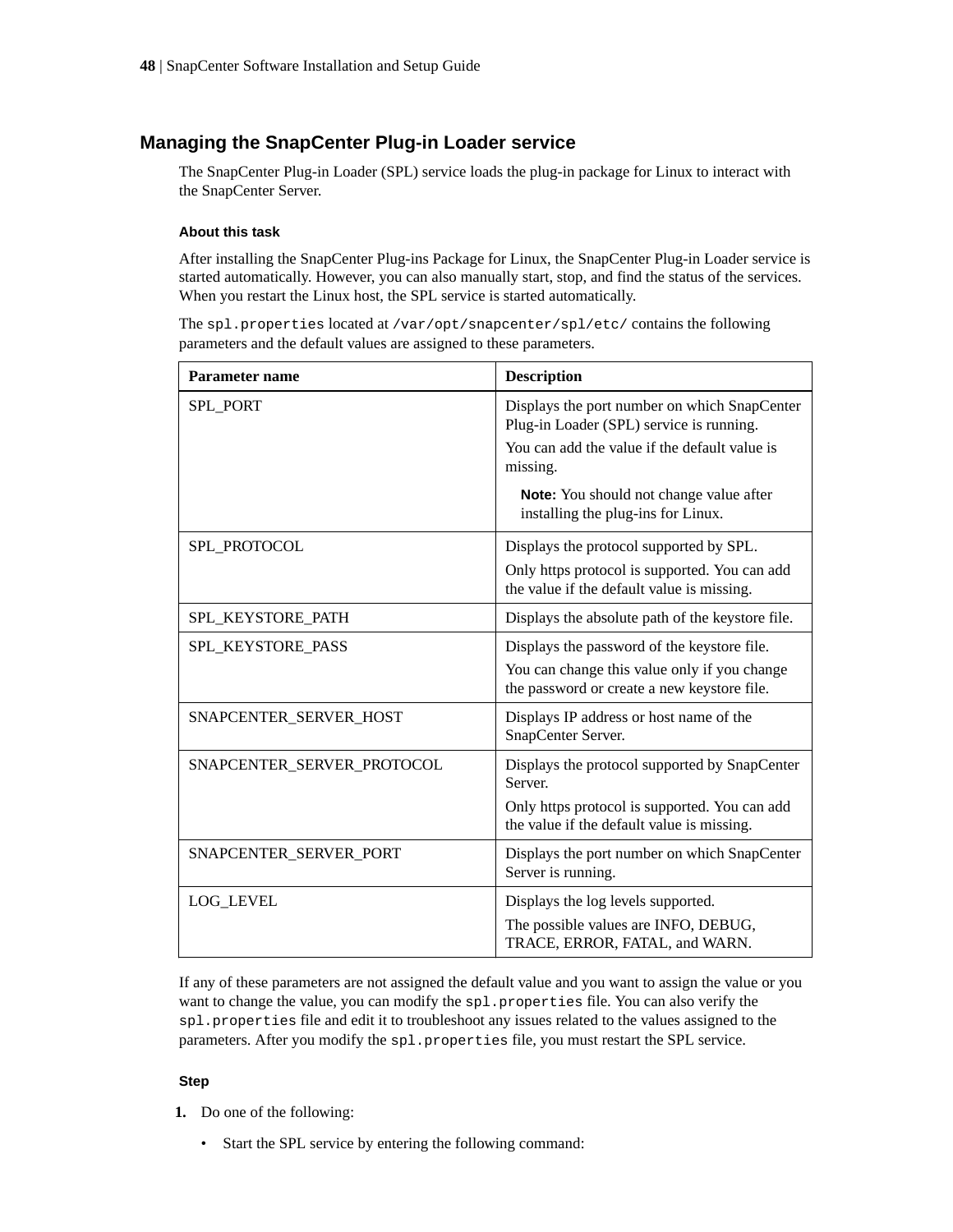<span id="page-48-0"></span>**/opt/NetApp/snapcenter/spl/bin/spl start** You must always start the service as a root user.

• Stop the SPL service by entering the following command:

**/opt/NetApp/snapcenter/spl/bin/spl stop**

**Note:** You can use -force option with the stop command to terminate the SPL service. Stopping the SPL forcefully should be used with caution as forcefully stopping the service also terminates the existing operations.

• Find the status of the SPL service by entering the following command:

**/opt/NetApp/snapcenter/spl/bin/spl status**

### **Identifying available resources**

Resources are the databases and similar components that are maintained by the plug-ins you have installed. You can add those resources to datasets to perform data protection jobs, but first you must identify available resources. Identifying resources also verifies that the installation of plug-in packages is completed successfully.

### **Steps**

- **1.** In the left navigation pane, click **Inventory**.
- **2.** Select the application (Oracle Database or SQL Server) that you want to manage.
- **3.** To filter the resources, select the host from the **Host** drop-down menu.

If you have installed SnapCenter Plug-ins Package for Windows, you can also filter the resources based on the resource types such as database, instance, and availability group.

**4.** Click **Refresh Resources**.

The new resources added to the SnapCenter inventory are displayed.

## **Registering VSC for VMware vSphere with SnapCenter**

Registering Virtual Storage Console for VMware vSphere with SnapCenter adds the VSC host to SnapCenter and enables SnapCenter to communicate with VMware vSphere. You can use either the SnapCenter Add Host wizard or the VSC GUI to register VSC with SnapCenter. You can register multiple instances of VSC with a single instance of SnapCenter.

### **Before you begin**

- You must have VSC installed and running. You cannot install VSC using SnapCenter. The VSC documentation contains instructions for installing and configuring VSC.
- **Recommended:** You should have installed VSC and SnapCenter on separate hosts, not the same host.
- Your storage systems must be running clustered Data ONTAP 8.2.2 or later.
- For SnapCenter 1.1, you must be running Virtual Storage Console 6.2 for VMware vSphere.

### **About this task**

There are two situations where you should register VSC with SnapCenter:

• You are running the Windows and Linux plug-in packages in a VMware vSphere environment and need to back up SQL databases or Oracle databases on VMDKs or RDMs.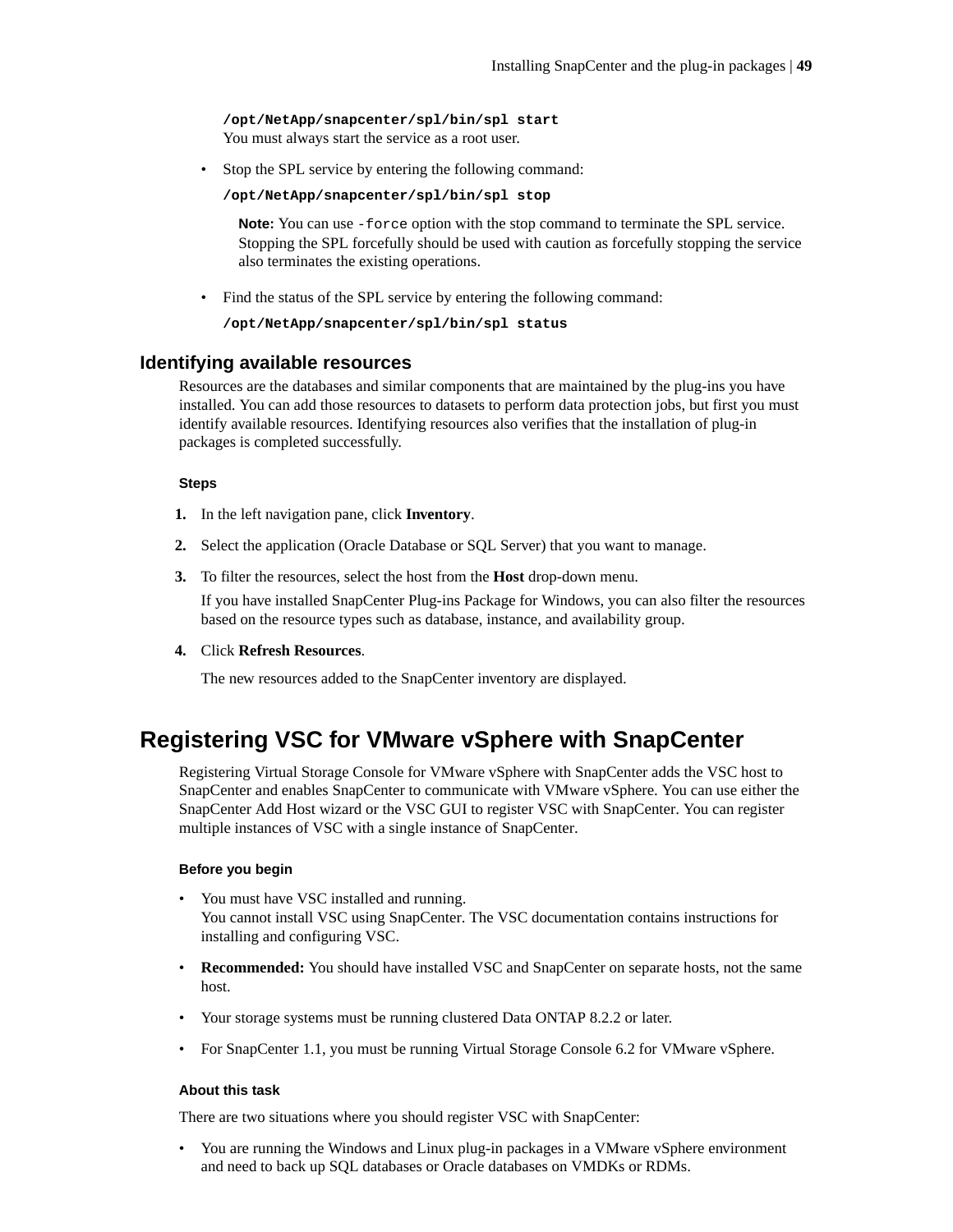SnapCenter manages these backups; however, it needs to be able to communicate with VSC to access vSphere. If you do not register these products, you cannot perform backup, restore, and clone operations of your applications on VMware vSphere.

• You are a VSC user and your storage systems are running clustered Data ONTAP 8.2.2 or later. When you register VSC with SnapCenter, VSC automatically uses SnapCenter to perform the backup, clone, and restore operations for those storage systems. The SnapCenter integration enables VSC to perform operations such as policy-based backups; however, the fact that VSC is using SnapCenter is transparent to you.

If you used VSC to create policies and datasets and registered VSC with SnapCenter, you can view these policies and datasets in SnapCenter. You can also view VSC-based backup, clone, and restore operations in the SnapCenter Jobs view.

If you do not register VSC with SnapCenter, VSC uses its backup and restore features.

**Note:** You do not need to register VSC with SnapCenter if you are using either the Plug-in for SQL Server (and your SQL Server environment uses an iSCSI initiator) or Plug-in for Oracle (and your Oracle environment uses NFS or an iSCSI initiator). In this case, SnapCenter displays a "configure hypervisor" message, which is appropriate.

You can register SnapCenter with VSC from the SnapCenter GUI or the VSC GUI. You only need to register once; you do **not** need to register from each GUI.

When the AutoSupport option is enabled in the **VSC Configuration > Backup and Recovery Configuration** option, backup jobs created before enabling AutoSupport at the VSC level are not logged in AutoSupport. However, backup jobs created after enabling AutoSupport at the VSC level are logged.

### **Step**

**1.** Register VSC with SnapCenter.

| If you are the           | Do this                                                                                            |
|--------------------------|----------------------------------------------------------------------------------------------------|
| SnapCenter administrator | From the SnapCenter GUI, start the Add Host wizard.<br>a.                                          |
|                          | Select the Host type <b>vSphere</b> from the drop-down list.<br>b.                                 |
|                          | Complete the rest of the steps in the Add Host wizard.<br>c.                                       |
|                          | When you add a vSphere host, SnapCenter automatically registers with<br>VSC.                       |
| VSC administrator        | From the VSC GUI, select <b>Configuration &gt; Configure SnapCenter</b><br>a.<br><b>Server</b>     |
|                          | Complete the information in the Configure SnapCenter Server dialog<br>b.<br>box.                   |
|                          | For details about using the VSC GUI to register VSC with SnapCenter,<br>see the VSC documentation. |

#### **Related information**

[NetApp Documentation: Virtual Storage Console for VMware vSphere](http://mysupport.netapp.com/documentation/productlibrary/index.html?productID=30048)

### **Monitoring virtualization status in SnapCenter**

If you have a virtualized environment, you might want to determine whether an application host is registered with Virtual Storage Console for VMware vSphere (VSC). If you want to back up SQL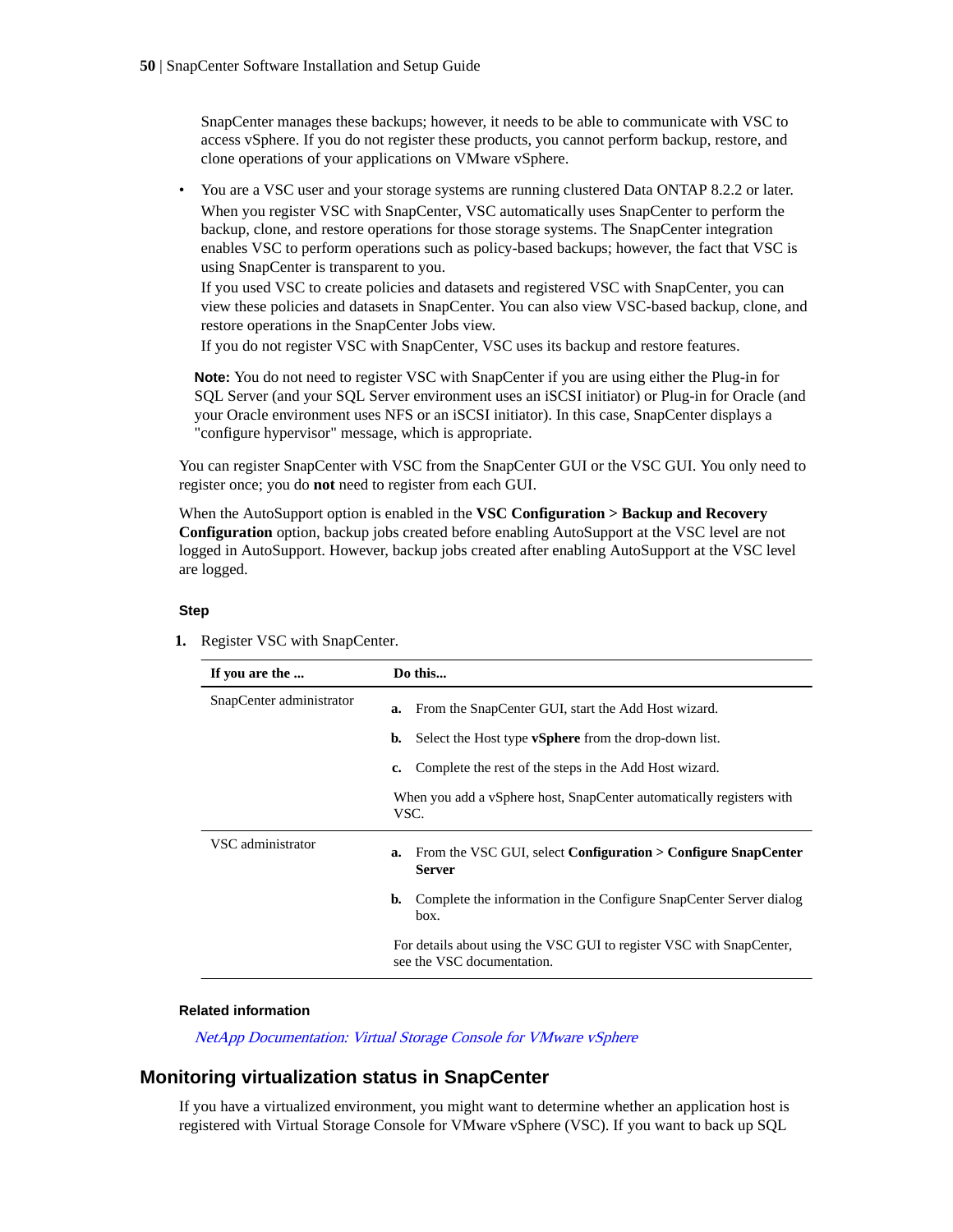databases or Oracle databases on VMDKs or RDMs, you must register VSC with SnapCenter. If you do not, you cannot restore your backups. Monitoring that status can help you plan.

### **Steps**

- **1.** From the left navigation pane, click **Hosts**.
- **2.** On the **Managed Hosts** page, select a host, and then click **Details**.
- **3.** In the **Host Details** window, note the information for Virtualization host configured state, which indicates whether an application host is registered with VSC:

#### **Configured**

The application host is set up on VSC to work with SnapCenter.

### **Not Configured**

The application host is *not* set up on VSC to work with SnapCenter. This status is displayed even if you are connecting iSCSI directly into a VM, even though configuring with vSphere is not required.

#### **Not Applicable**

The application host is a physical or hypervisor host.

#### **Related tasks**

### [Registering VSC for VMware vSphere with SnapCenter](#page-48-0) on page 49

Registering Virtual Storage Console for VMware vSphere with SnapCenter adds the VSC host to SnapCenter and enables SnapCenter to communicate with VMware vSphere. You can use either the SnapCenter Add Host wizard or the VSC GUI to register VSC with SnapCenter. You can register multiple instances of VSC with a single instance of SnapCenter.

## **Configuring the host log directory and verification server for SQL Server**

After you install SnapCenter plug-in packages, you should configure the host log directory before you perform your first backup job. The host log directory is the location that you specify to store the transaction log backup files (.trb files) that enable you to perform up-to-the-minute restore operations. You might also want to configure a verification server so that you can perform backup or clone verification jobs.

#### **Before you begin**

You must refresh resources from the Inventory page before configuring the plug-in. Refreshing the resources discovers SQL instances and databases.

You can use the Configure Plug-in wizard to specify the location of the host log directory and a verification server. SnapCenter detects NetApp volumes that can host the log directory.

You can set up one log directory per host. You cannot set up a log directory per instance.

If your environment includes a Windows cluster, you must configure a host log for each host. For an SQL cluster, you must set a host log for the Failover Cluster Instance (FCI).

### **About this task**

#### **Steps**

**1.** From the left navigation pane, click **Hosts**.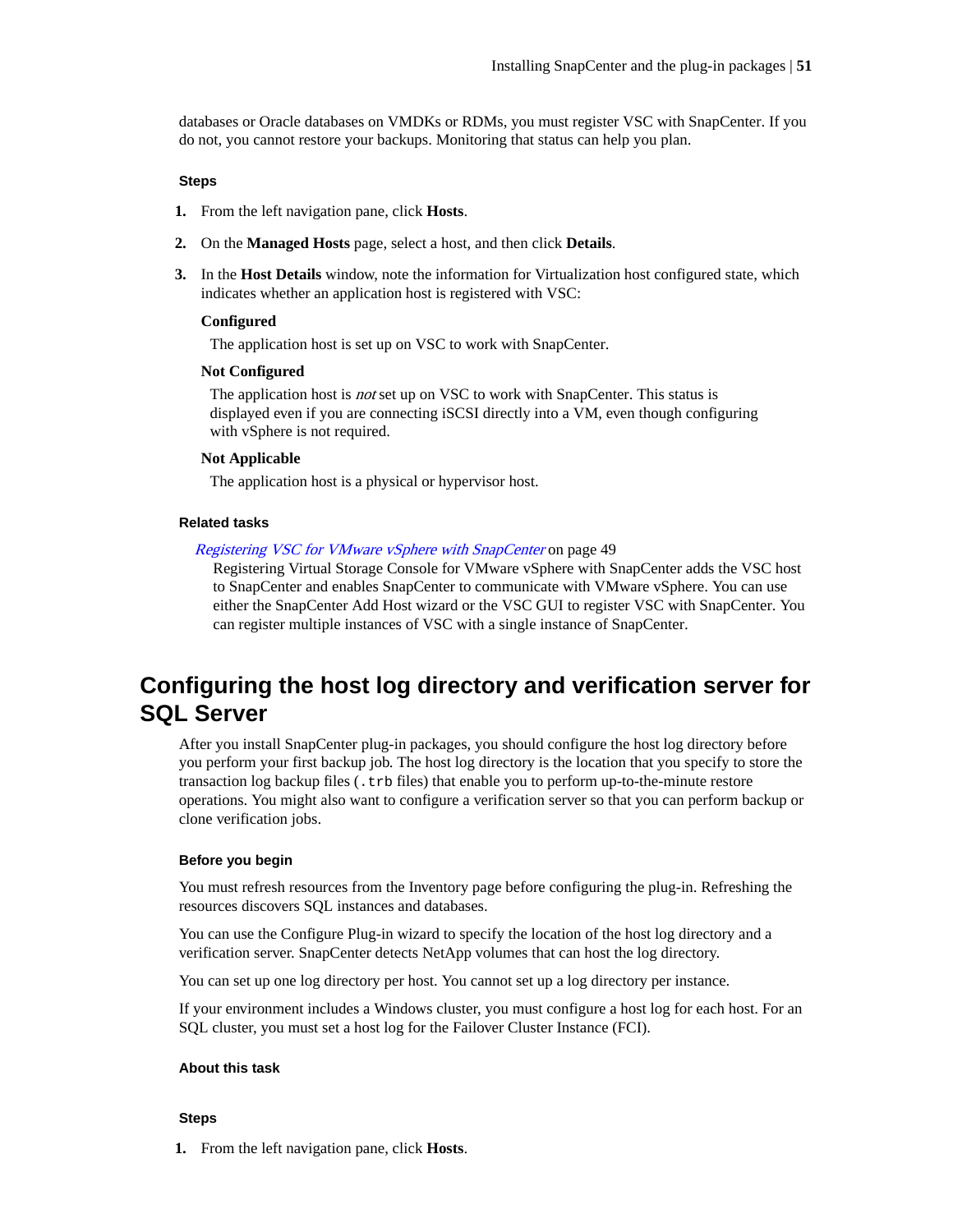- **2.** From the **Managed Hosts** page, select a host, and click **Configure Plug-in** to open the **Configure SnapCenter Plug-in** wizard.
- **3.** If the application host is running on a virtual machine (VM), and SnapCenter has not been registered with Virtual Storage Console for VMware vSphere, and the **Host Setup** page appears, choose one of the following options:

### • **I am using a VM in a VMDK or RDM environment**

Choose this option if you plan to use SnapCenter to back up SQL databases on VMDKs or RDMs. A message appears, indicating that you must register SnapCenter with Virtual Storage Console for VMware vSphere before continuing.

**Important:** If you do not register, you will not be able to restore your backups. You can use either the SnapCenter Add Host wizard or the VSC GUI to perform the registration.

### • **I am using a VM with iSCSI direct attached disks only**

Choose this option if your VM uses an iSCSI initiator. You can proceed to the next page with your existing host configuration.

**4.** On the **Configure host log directory** page, click **Browse** and complete the following steps:

Configure the log backup directory for newcluqat.smsqlqa2.gdl.englab.netapp.com

Configure host log directory

| Host                                 | cluqat3.smsqlqa2.gdl.englab.netapp.com - |                |                 |
|--------------------------------------|------------------------------------------|----------------|-----------------|
| <b>Host log directory</b>            | dedicated disk directory path            | <b>E Apply</b> | <b>B</b> Browse |
| Configure FCI instance log directory |                                          |                |                 |
| <b>FCI instance</b>                  | newnet<br>۰                              |                |                 |
| FCI log directory                    | LA                                       | <b>E Apply</b> | <b>B</b> Browse |

Only NetApp LUNs (drives) are listed for selection. SnapCenter backs up and replicates the host log directory.

- a. Select the drive letter or mount point on the host where the host log will be stored.
- b. Choose a subdirectory, if required.
- c. Click **Next**.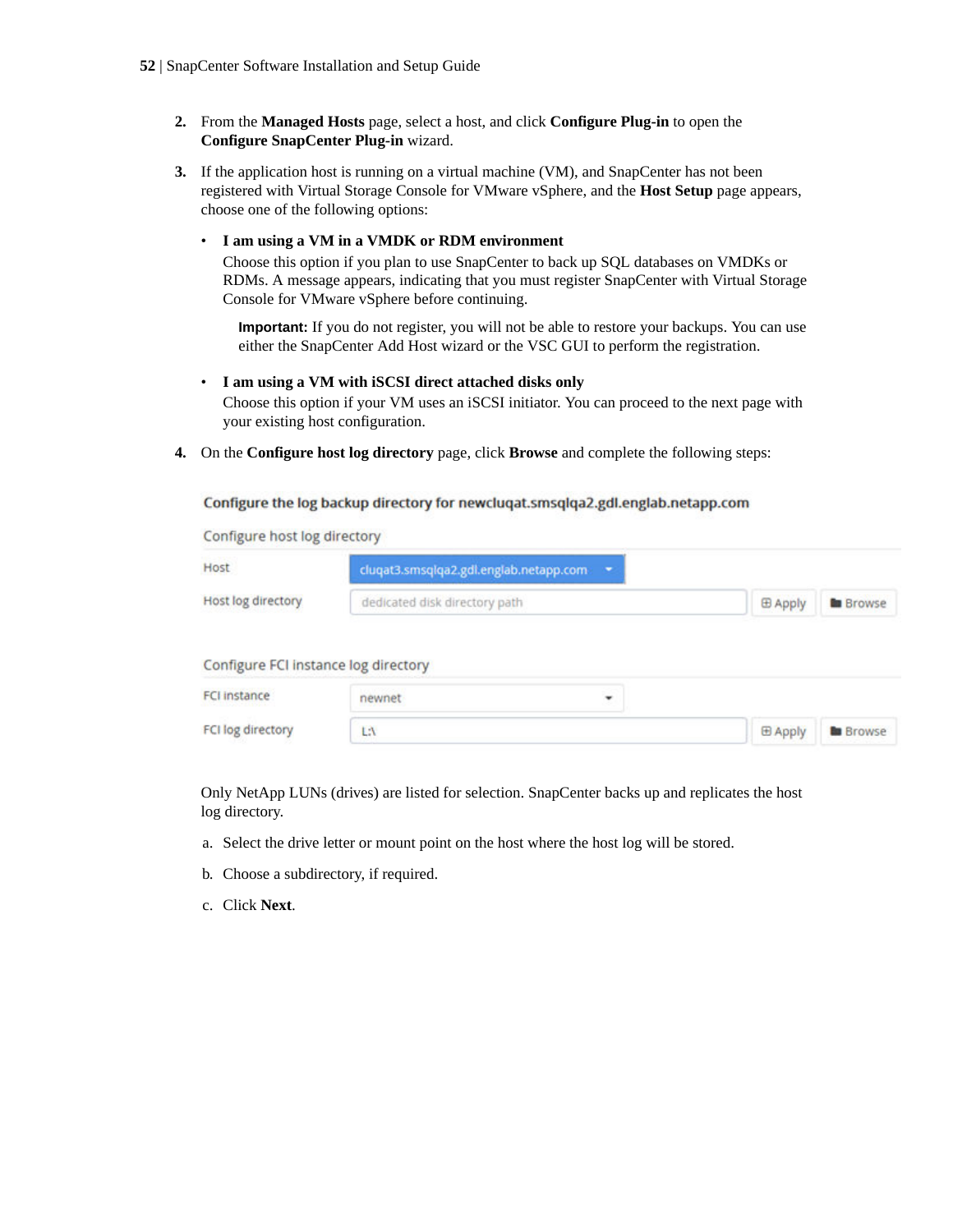#### **Configure verification server**

Set up SQL Server instance on newcluqat.smsqlqa2.gdl.englab.netapp.com as a verification server

| Choose SQL Server instance                  |                                     |          |  |  |
|---------------------------------------------|-------------------------------------|----------|--|--|
| Host                                        | newcluqat.smsqlqa2.gdl.englab.net = |          |  |  |
| SQL Server instance                         | newnet                              | ٠        |  |  |
| Update credential for newnet                |                                     |          |  |  |
| <b>Run As</b>                               | Choose<br>σ                         |          |  |  |
| Maximum job counts                          | $\overline{1}$                      |          |  |  |
| Choose mount point                          |                                     |          |  |  |
| Auto assign mount point                     |                                     |          |  |  |
| ○ Auto assign volume mount point under path |                                     | C:\MntPt |  |  |
| <b>音 Delete</b><br>$+$ Apply                |                                     |          |  |  |

- **5.** If you want to configure a verification server, on the **Verification Server** page, select the **Setup a SQL Server instance** check box, and complete the following steps:
	- a. Select the SQL host and instance that you want to use for verification.
	- b. Select the appropriate **Run As** credential to perform the operation.
	- c. Choose the maximum job count and mount point options.
	- d. Click **Apply**, and then click **Next**.
- **6.** Review your settings, and click **Finish**.

### **Related tasks**

[Identifying available resources](#page-48-0) on page 49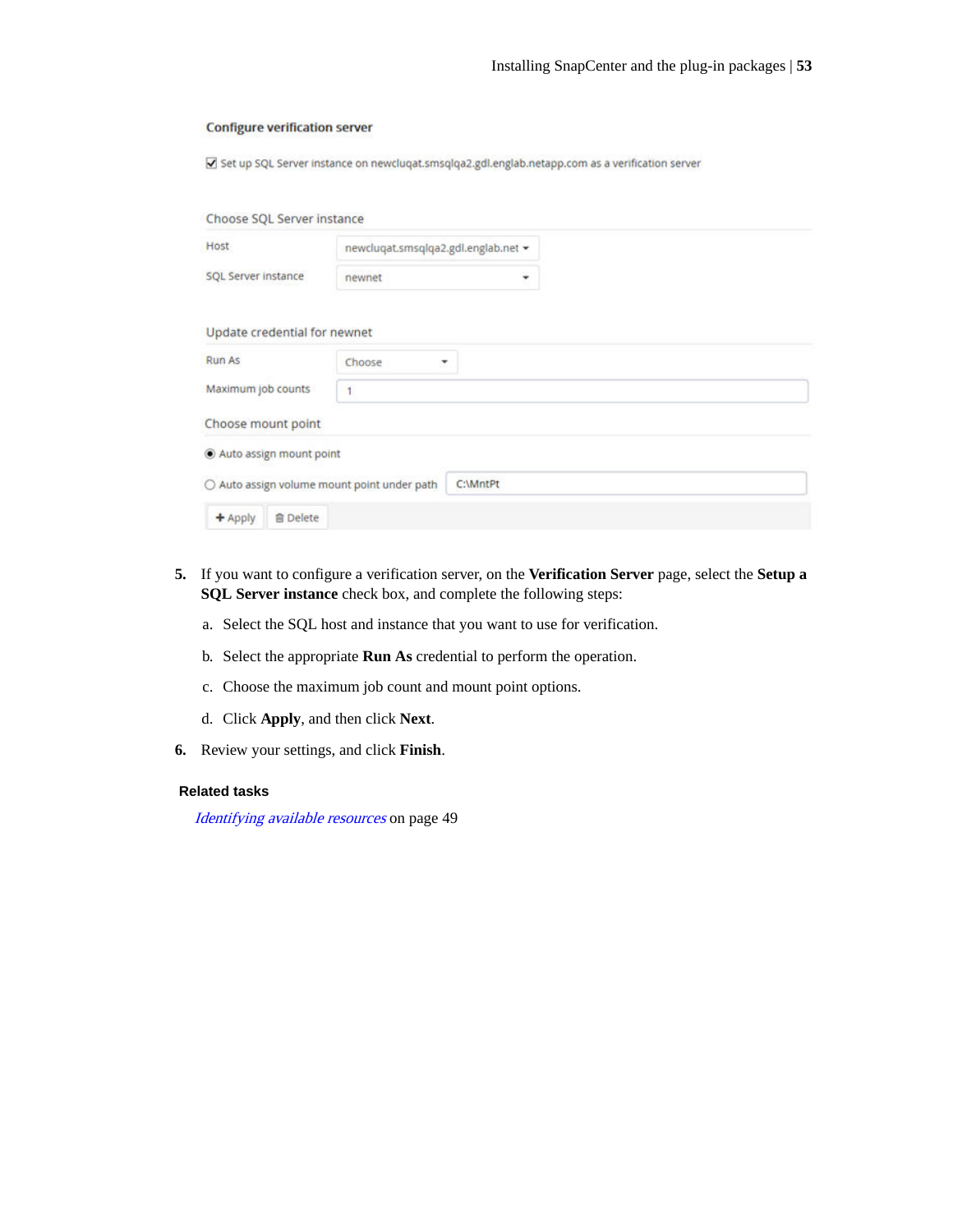# <span id="page-53-0"></span>**Provisioning storage on Windows hosts**

You can use SnapCenter to assign NetApp storage to Windows Server 2012 and 2012 R2 hosts. Provisioning Windows hosts with SnapCenter ensures that the backups you create are application consistent. You must have installed and configured the SnapCenter Plug-ins Package for Windows.

SnapCenter does not support provisioning of Windows Server 2008 R2 hosts. Only SnapCenter data protection operations are supported. For detailed information about this limitation, see the the SnapCenter Software Release Notes.

#### [SnapCenter Software 1.1 Release Notes](https://library.netapp.com/ecm/ecm_download_file/ECMLP2439715)

If you are coming to SnapCenter from a NetApp SnapManager product and are satisfied with how your hosts are provisioned, you can skip this provisioning information

## **Configuring LUN storage**

You can use SnapCenter to configure an FC-connected or iSCSI-connected LUN. You can also use SnapCenter to connect an existing LUN to a Windows host.

LUNs are the basic unit of storage in a SAN configuration. The Windows host sees LUNs on your system as virtual disks. For more information, see the *[Clustered Data ONTAP 8.3 SAN](https://library.netapp.com/ecm/ecm_download_file/ECMP12458217)* [Configuration Guide](https://library.netapp.com/ecm/ecm_download_file/ECMP12458217).

### **Establishing an iSCSI session**

If you are using iSCSI to connect to a LUN, you must establish an iSCSI session before you create the LUN to enable communication.

### **Before you begin**

- You must have defined the storage system node as an iSCSI target. [Data ONTAP DSM 4.1 For Windows MPIO Installation and Administration Guide](https://library.netapp.com/ecm/ecm_download_file/ECMP1307349)
- You must have started the iSCSI service on the storage system. [Clustered Data ONTAP 8.3 SAN Administration Guide](https://library.netapp.com/ecm/ecm_download_file/ECMLP2348030)

### **About this task**

You can establish an iSCSI session only between the same IP versions: either IPv6 to IPv6 or IPv4 to IPv4.

You can use a link-local IPv6 address for iSCSI session management and for communication between a host and a target only when both are in the same subnet.

If you change the name of an iSCSI initiator, access to iSCSI targets is affected. After changing the name, you might require to reconfigure the targets accessed by the initiator so that they can recognize the new name. You must ensure to restart the host after changing the name of an iSCSI initiator.

- **1.** In the SnapCenter navigation pane, click **Hosts**.
- **2.** On the **Hosts** page, click **iSCSI Session**.
- **3.** From the **Storage Virtual Machine** drop-down list, select the Storage Virtual Machine (SVM) for the iSCSI target.
- **4.** From the **Host** drop-down list, select the host for the session.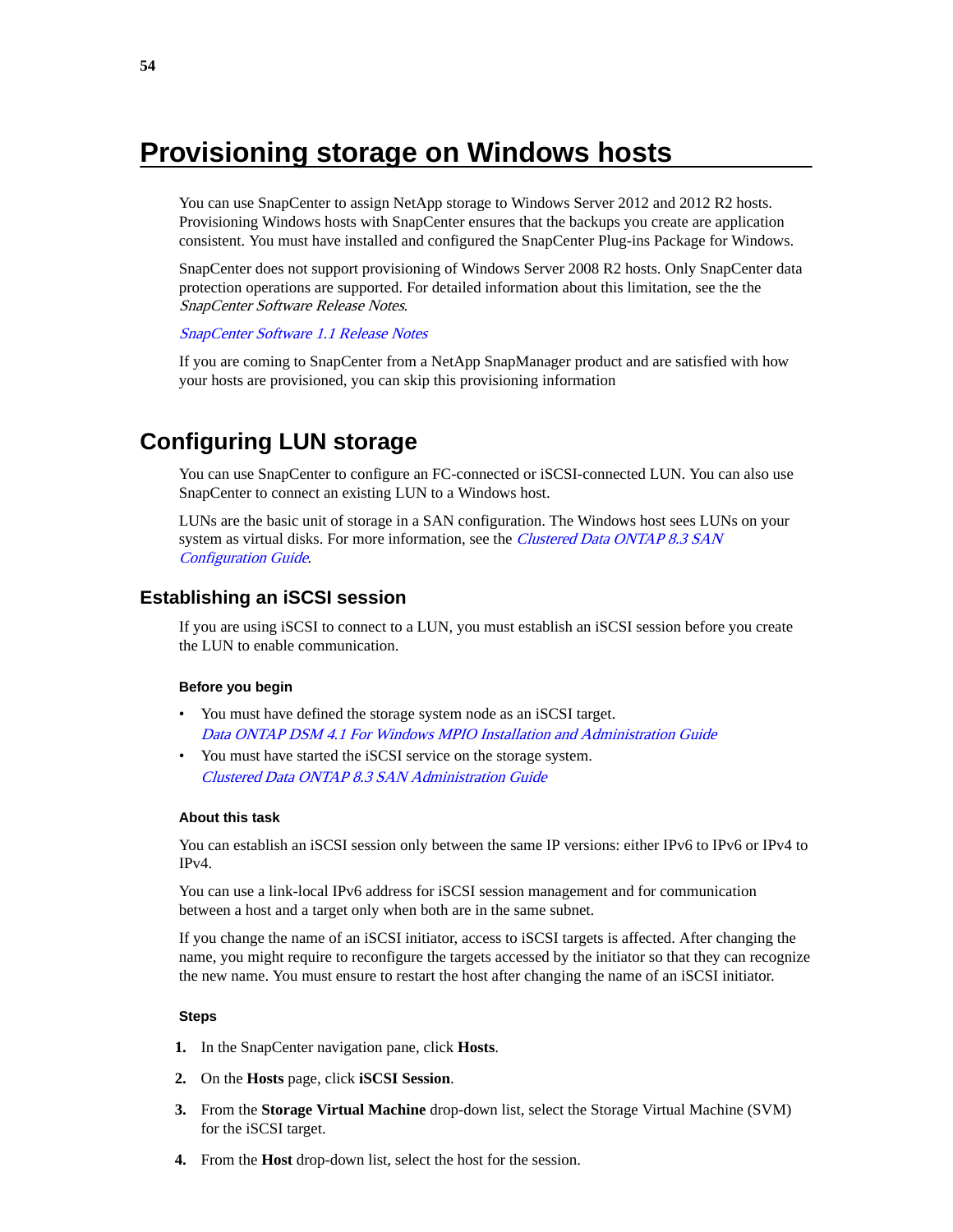### **5.** Click **Establish Session**.

The Establish Session wizard is displayed.

**6.** In the **Establish Session** wizard, identify the target:

| In this field            | Enter                                                                                    |
|--------------------------|------------------------------------------------------------------------------------------|
| Target node name         | The node name of the <i>iSCSI</i> target                                                 |
|                          | If there is an existing target node name, the name is displayed in read-<br>only format. |
| Target portal address    | The IP address of the target network portal                                              |
| Target portal port       | The TCP port of the target network portal                                                |
| Initiator portal address | The IP address of the initiator network portal                                           |

**7.** When you are satisfied with your entries, click **Connect**.

SnapCenter establishes the iSCSI session.

**8.** Repeat this procedure to establish a session for each target.

### **Disconnecting an iSCSI session**

Occasionally, you might require to disconnect an iSCSI session from a target with which you have multiple sessions.

### **Steps**

- **1.** In the SnapCenter navigation pane, click **Hosts**.
- **2.** On the **Hosts** page, click **iSCSI Session**.
- **3.** From the **Storage Virtual Machine** drop-down list, select the Storage Virtual Machine (SVM) for the iSCSI target.
- **4.** From the **Host** drop-down list, select the host for the session.
- **5.** From the list of iSCSI sessions, select the session that you want to disconnect and click **Disconnect Session**.
- **6.** In the **Disconnect Session** dialog box, click **OK**.

SnapCenter disconnects the iSCSI session.

### **Creating and managing igroups**

You create initiator groups (igroups) to specify which hosts can access a given LUN on the storage system. You can use SnapCenter to create, rename, modify, or delete an igroup on a Windows host.

### **Creating an igroup**

You can use SnapCenter to create an igroup on a Windows host. The igroup will be available in the Create Disk or Connect Disk wizard when you map the igroup to a LUN.

- **1.** In the SnapCenter navigation pane, click **Hosts**.
- **2.** On the **Hosts** page, click **Igroup**.
- **3.** On the **Initiator Groups** page, click **New**.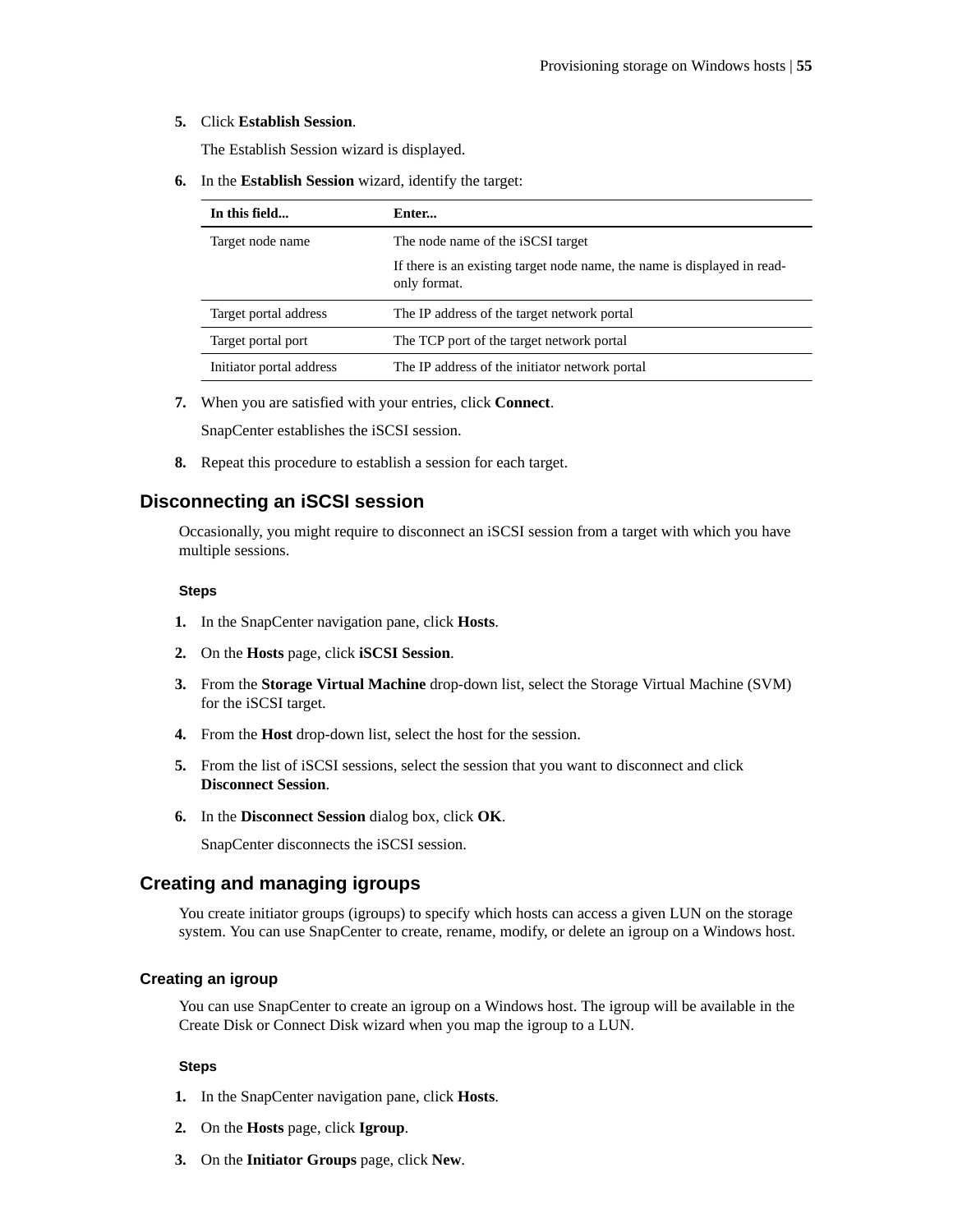| In this field      | Do this                                                                                                                           |
|--------------------|-----------------------------------------------------------------------------------------------------------------------------------|
| <b>SVM</b>         | Select the SVM for the LUN you will map to the igroup.                                                                            |
| Host               | Select the host on which you want to create the igroup. Type the first few<br>letters of the host name to autocomplete the field. |
| <b>IGroup Name</b> | Enter the name of the igroup.                                                                                                     |
| <b>Initiators</b>  | Select the initiator.                                                                                                             |
| Type               | Select the initiator type, mixed or iSCSI.                                                                                        |

**4.** In the **Create Igroup** dialog box, define the igroup:

**5.** When you are satisfied with your entries, click **OK**.

SnapCenter creates the igroup on the storage system.

### **Renaming an igroup**

You can use SnapCenter to rename an existing igroup.

### **Steps**

- **1.** In the SnapCenter navigation pane, click **Hosts**.
- **2.** On the **Hosts** page, click **Igroup**.
- **3.** On the **Initiator Groups** page, click in the **Storage Virtual Machine** field to display a list of available SVMs, and then select the SVM for the igroup you want to rename.
- **4.** In the list of igroups for the SVM, select the igroup you want to rename and click **Rename**.
- **5.** In the **Rename igroup** dialog box, enter the new name for the igroup and click **Rename**.

### **Modifying an igroup**

You can use SnapCenter to add igroup initiators to an existing igroup. While creating an igroup you can add only one host. If you want to create an igroup for a cluster, you can modify the igroup to add other nodes to that igroup.

#### **Steps**

- **1.** In the SnapCenter navigation pane, click **Hosts**.
- **2.** On the **Hosts** page, click **Igroup**.
- **3.** In the list of igroups, select an igroup and click **Add Initiator to igroup**.
- **4.** Select a host.
- **5.** Select the initiators and click **OK**.

### **Deleting an igroup**

You can use SnapCenter to delete an igroup when you no longer need it.

- **1.** In the SnapCenter navigation pane, click **Hosts**.
- **2.** On the **Hosts** page, click **Igroup**.
- **3.** On the **Initiator Groups** page, click in the **Storage Virtual Machine** field to display a dropdown list of available SVMs, then select the SVM for the igroup you want to delete.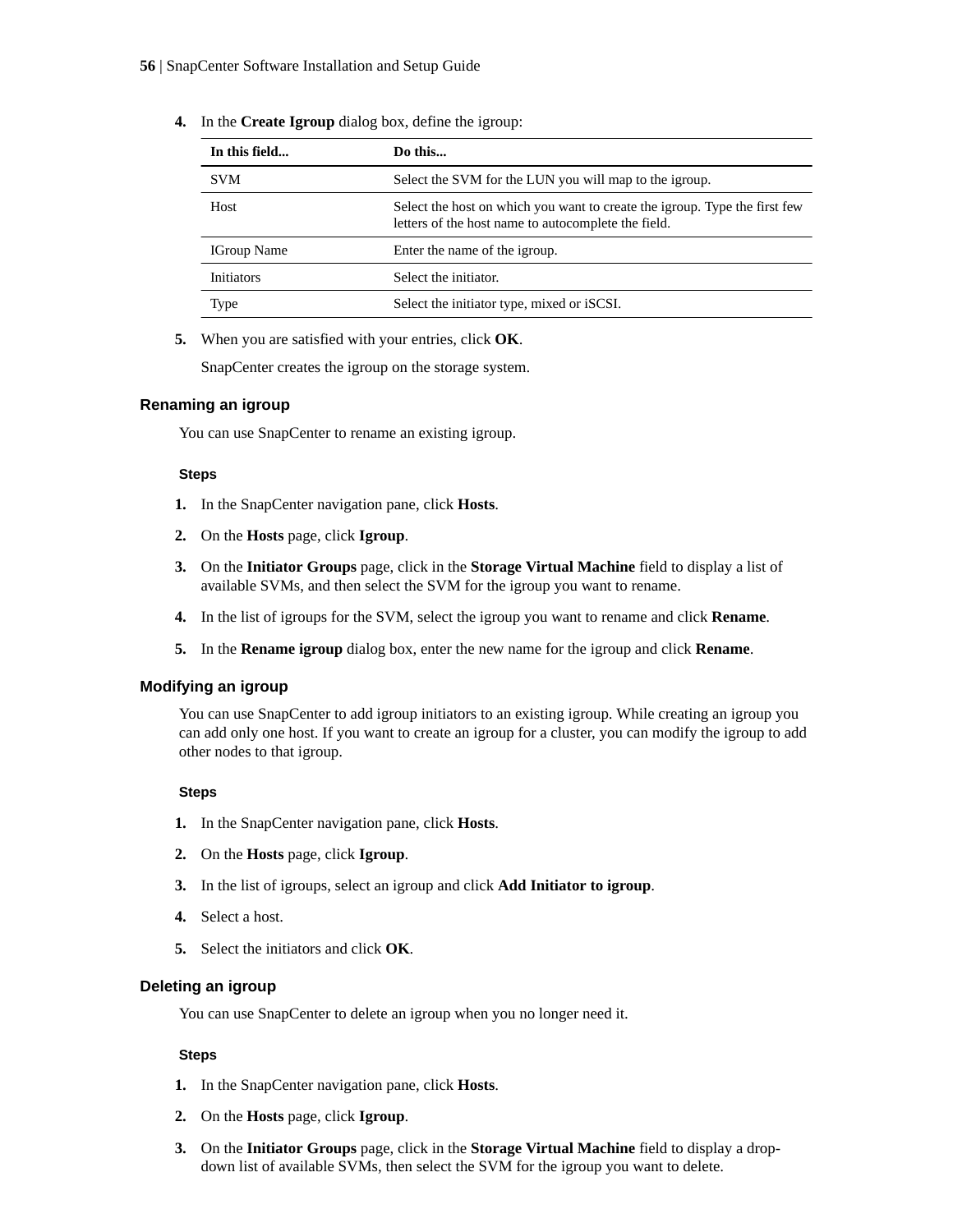- <span id="page-56-0"></span>**4.** In the list of igroups for the SVM, select the igroup you want to delete and click **Delete**.
- **5.** In the **Delete igroup** dialog box, click **OK**.

SnapCenter deletes the igroup.

### **Creating and managing disks**

The Windows host sees LUNs on your storage system as virtual disks. You can use SnapCenter to create and configure an FC-connected or iSCSI-connected LUN.

### **About this task**

Using SnapCenter, you can perform the following disk-related tasks:

- View the lists of disks on a host.
- Create a disk.
- Resize a disk.
- Connect to a disk.
- Disconnect from a disk.
- Delete a disk.

### **Viewing the disks on a host**

You can view the disks on each host you manage with SnapCenter.

#### **Steps**

- **1.** In the SnapCenter navigation pane, click **Hosts**.
- **2.** On the **Hosts** page, click **Disks**.
- **3.** Select the host from the **Host** drop-down box.

The disks are listed.

### **Creating a disk**

The Windows host sees LUNs on your storage system as virtual disks. You can use SnapCenter to create and configure an FC-connected or iSCSI-connected LUN.

### **Before you begin**

• You must have created a volume for the LUN on your storage system. The volume should hold LUNs only, and only LUNs created with SnapCenter. For more information, see the [Clustered Data ONTAP 8.3 Logical Storage Management Guide](https://library.netapp.com/ecm/ecm_download_file/ECMLP2348026).

**Note:** You cannot create a LUN on a SnapCenter-created clone volume unless the clone has already been split.

- You must have started the FC or iSCSI service on the storage system. For more information, see the *[Clustered Data ONTAP 8.3 SAN Administration Guide](https://library.netapp.com/ecm/ecm_download_file/ECMLP2348030)*.
- If you are using iSCSI, you must have established an iSCSI session with the storage system. For more information, see *[Starting an iSCSI session](#page-53-0)* on page 54.

### **About this task**

You cannot connect a LUN to more than one host unless the LUN is shared by hosts in a Windows Server failover cluster.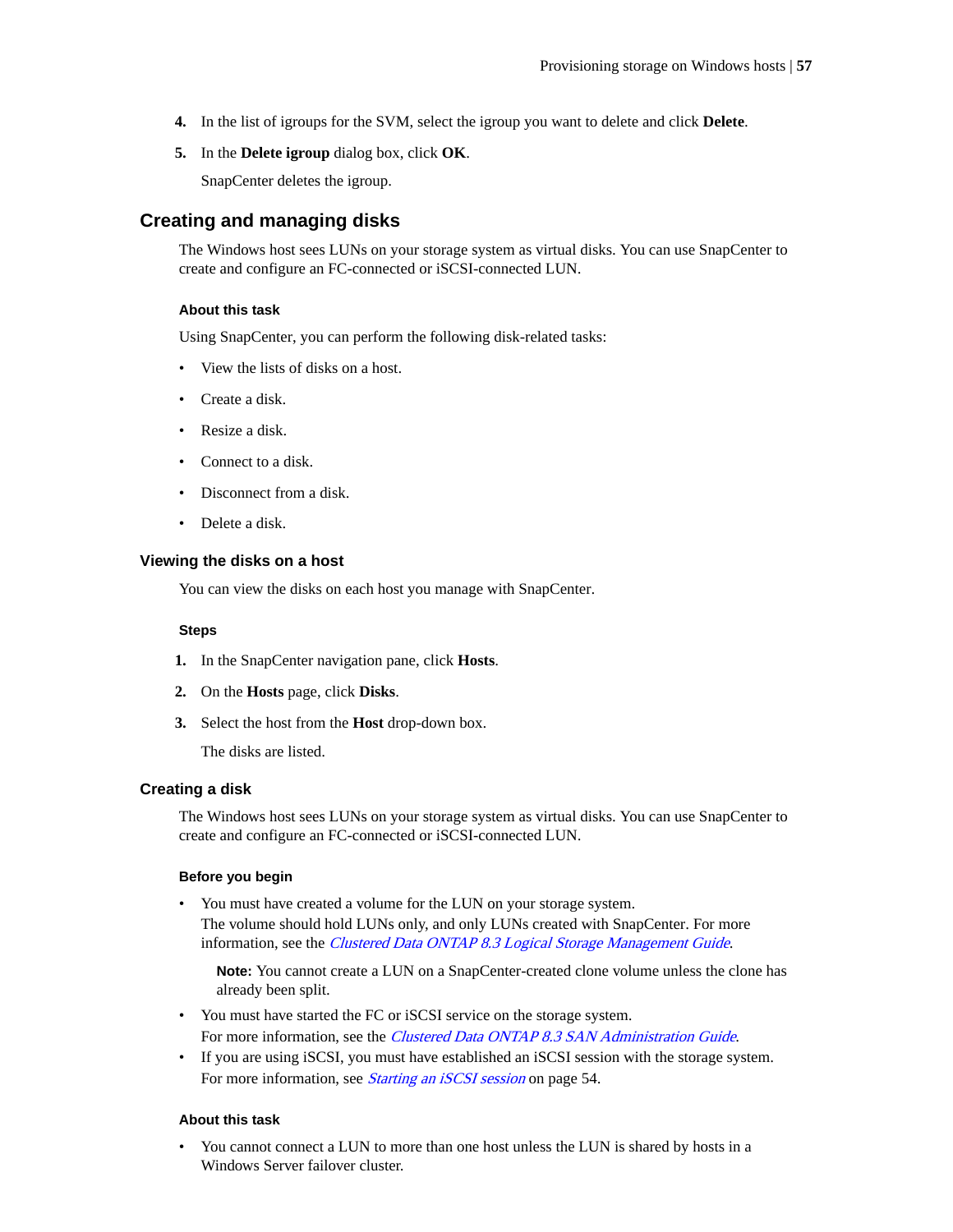- If a LUN is shared by hosts in a Windows Server failover cluster that uses CSV (Cluster Shared Volumes), you must create the disk on the host that owns the cluster group.
- The SnapCenter Plug-ins Package for Windows must be installed only on the host on which you are creating the disk.

### **Steps**

- **1.** In the SnapCenter navigation pane, click **Hosts**.
- **2.** On the **Hosts** page, click **Disks**.
- **3.** Select the host from the **Host** drop-down box.
- **4.** Click **New**.

The Create Disk wizard opens.

**5.** On the **LUN Name** page, identify the LUN:

| In this field | Do this                                                                                                                   |
|---------------|---------------------------------------------------------------------------------------------------------------------------|
| <b>SVM</b>    | Select the SVM for the LUN.                                                                                               |
| LUN path      | Click <b>Browse</b> to select the full path of the folder containing the LUN.                                             |
| LUN name      | Enter the name of the LUN.                                                                                                |
| Cluster size  | Select the LUN block allocation size for the cluster. Cluster size depends<br>upon the operating system and applications. |
| LUN label     | Optionally, enter descriptive text for the LUN.                                                                           |

### **6.** On the **Disk Type** page, select the disk type:

| Select                         | <b>If</b>                                                                                                                                                      |
|--------------------------------|----------------------------------------------------------------------------------------------------------------------------------------------------------------|
| Dedicated disk                 | The LUN can be accessed by only one host. Ignore the <b>Resource Group</b><br>field.                                                                           |
| Shared disk                    | The LUN is shared by hosts in a Windows Server failover cluster. Enter<br>the name of the cluster resource group in the <b>Resource Group</b> field.           |
|                                | You need only create the disk on one host in the failover cluster.                                                                                             |
| Cluster Shared Volume<br>(CSV) | The LUN is shared by hosts in a Windows Server failover cluster that<br>uses CSV. Enter the name of the cluster resource group in the Resource<br>Group field. |
|                                | Make sure that the host on which you are creating the disk is the owner of<br>the cluster group.                                                               |

### **7.** On the **Drive Properties** page, specify the drive properties:

| <b>Property</b>        | <b>Description</b>                                                                                                                                                                                                                                                          |
|------------------------|-----------------------------------------------------------------------------------------------------------------------------------------------------------------------------------------------------------------------------------------------------------------------------|
| Auto assign            | Allow SnapCenter to automatically assign a volume mount point based<br>on the system drive. For example, if your system drive is $C^*$ , auto assign<br>creates a volume mount point under your $C:$ drive $(C:\sempt)$ .<br>Auto assign is not supported for shared disks. |
| Assign drive letter    | Mount the disk to the drive you select in the adjoining drop-down list.                                                                                                                                                                                                     |
| Use volume mount point | Mount the disk to the drive path you specify in the adjoining field.                                                                                                                                                                                                        |
|                        | The root of the volume mount point must be owned by the host on which<br>you are creating the disk.                                                                                                                                                                         |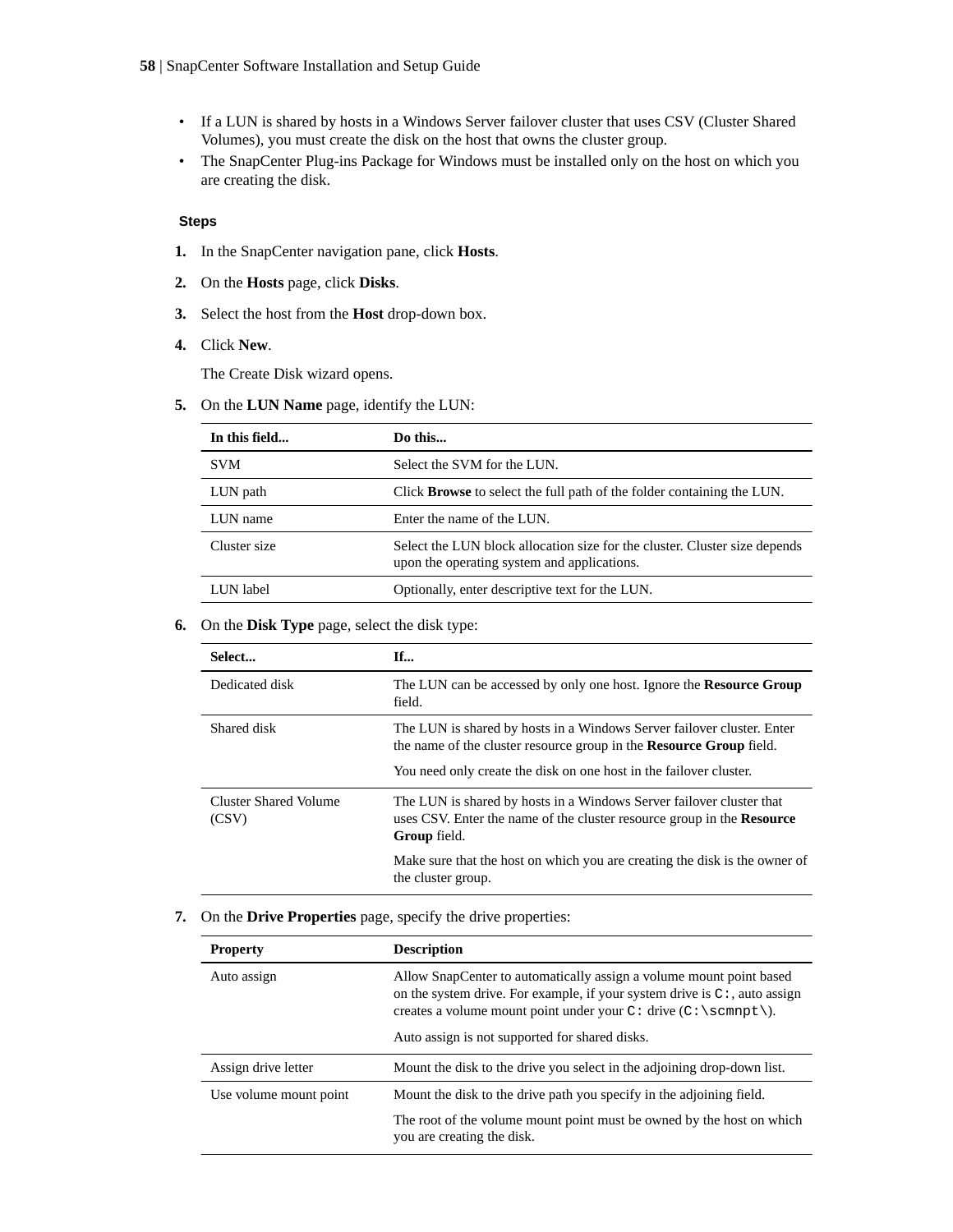| <b>Property</b>                                     | <b>Description</b>                                                                                                                                                                     |
|-----------------------------------------------------|----------------------------------------------------------------------------------------------------------------------------------------------------------------------------------------|
| Do not assign drive letter or<br>volume mount point | Choose this option if you prefer to mount the disk manually in Windows.                                                                                                                |
| LUN size                                            | Specify the LUN size. Select MB, GB, or TB in the adjoining drop-down<br>list.                                                                                                         |
| Use thin provisioning                               | Thin provision the LUN. Thin provisioning allocates only as much<br>storage space as is needed at one time, allowing the LUN to grow<br>efficiently to the maximum available capacity. |
|                                                     | Make sure there is enough space available on the volume to<br>accommodate all the LUN storage you think you will need.                                                                 |
| Partition type                                      | Select GPT partition for a GUID Partition Table, or MBR partition for a<br>Master Boot Record.                                                                                         |
|                                                     | MBR partitions might cause misalignment issues in Windows Server<br>failover clusters.                                                                                                 |

**8.** On the **Map LUN** page, select the iSCSI or FC initiator on the host:

| In this field         | Do this                                                                                                                                                                     |
|-----------------------|-----------------------------------------------------------------------------------------------------------------------------------------------------------------------------|
| Host                  | Double-click the cluster group name to display a drop-down list that<br>shows the hosts that belong to the cluster and then select the host for the<br>initiator.           |
|                       | This field is displayed only if the LUN is shared by hosts in a Windows<br>Server failover cluster.                                                                         |
| Choose host initiator | Select <b>FibreChannel</b> or <b>iSCSI</b> and select the initiator on the host. You<br>can select multiple FC initiators if you are using FC with multipath I/O<br>(MPIO). |

**9.** On the **Group Type** page, specify whether you want to map an existing igroup to the LUN, or create a new igroup:

| Select                                                                          | If                                                                                                                                                                                                                                                                     |
|---------------------------------------------------------------------------------|------------------------------------------------------------------------------------------------------------------------------------------------------------------------------------------------------------------------------------------------------------------------|
| Create new igroup for<br>selected initiators                                    | You want to create a new igroup for the selected initiators.                                                                                                                                                                                                           |
| Choose an existing igroup or<br>specify a new igroup for<br>selected initiators | You want to specify an existing igroup for the selected initiators, or<br>create a new igroup with the name you specify. Type the igroup name in<br>the <b>igroup name</b> field. Type the first few letters of the existing igroup<br>name to autocomplete the field. |

**10.** On the **Summary** page, review your selections and click **Finish**.

SnapCenter creates the LUN and connects it to the specified drive or drive path on the host.

### **Related tasks**

[Viewing the disks on a host](#page-56-0) on page 57

### **Resizing a disk**

You can increase or decrease the size of a disk as your storage system needs change.

### **About this task**

- You cannot expand a LUN by more than 10 times its original size, or shrink a LUN by more than half.
- LUNs with MBR-style partitions have a size limit of 2 TB. LUNs with GPT-style partitions have a storage system size limit of 16 TB.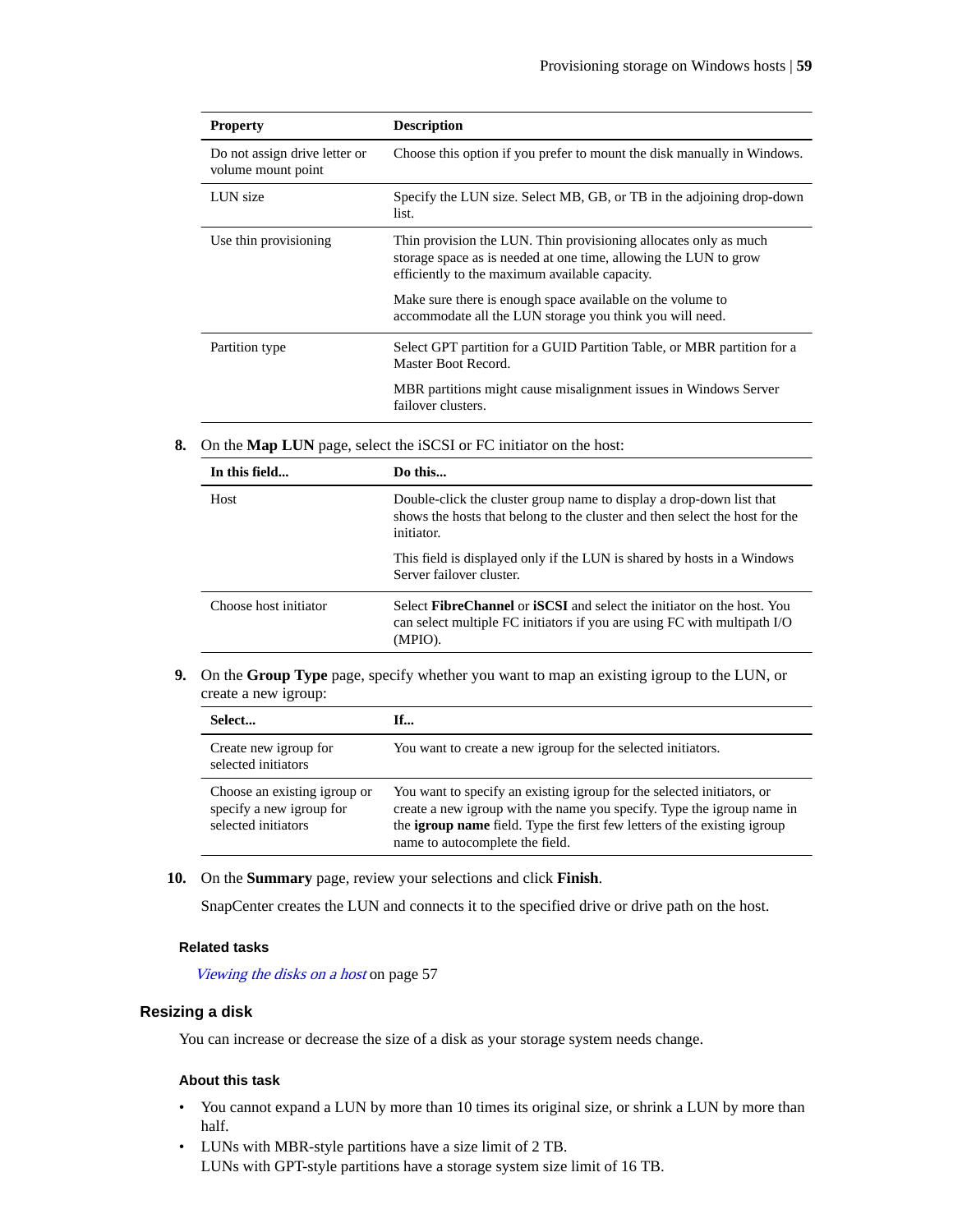- It is a good idea to make a Snapshot copy before resizing a LUN.
- If you need to restore a LUN from a Snapshot copy made before the LUN was resized, SnapCenter automatically resizes the LUN to the size of the Snapshot copy. After the restore operation, data added to the LUN after it was resized must be restored from a Snapshot copy made after it was resized.

### **Steps**

- **1.** In the SnapCenter navigation pane, click **Hosts**.
- **2.** On the **Hosts** page, click **Disks**.
- **3.** Select the host from the **Host** drop-down box.

The disks are listed.

- **4.** Select the disk you want to resize and click **Resize**.
- **5.** In the **Resize Disk** dialog box, use the slider tool to specify the new size of the disk, or enter the new size in the **Size** field.

**Note:** If you enter the size manually, you need to click outside the **Size** field before the **Shrink** or **Expand** button is enabled appropriately. Also, you must click **MB**, **GB**, or **TB** to specify the unit of measurement.

**6.** When you are satisfied with your entries, click **Shrink** or **Expand**, as appropriate.

SnapCenter resizes the disk.

### **Related tasks**

[Viewing the disks on a host](#page-56-0) on page 57

### **Connecting a disk**

You can use the Connect Disk wizard to connect an existing LUN to a host, or to reconnect a LUN that has been disconnected.

### **Before you begin**

- You must have started the FC or iSCSI service on the storage system.
- If you are using iSCSI, you must have established an iSCSI session with the storage system.

### **About this task**

- You cannot connect a LUN to more than one host unless the LUN is shared by hosts in a Windows Server failover cluster.
- If the LUN is shared by hosts in a Windows Server failover cluster that uses CSV (Cluster Shared Volumes), you must connect the disk on the host that owns the cluster group.
- The Plug-in for Windows needs to be installed only on the host on which you are connecting the disk.

- **1.** In the SnapCenter navigation pane, click **Hosts**.
- **2.** On the **Hosts** page, click **Disks**.
- **3.** Select the host from the **Host** drop-down box.
- **4.** Click **Connect**.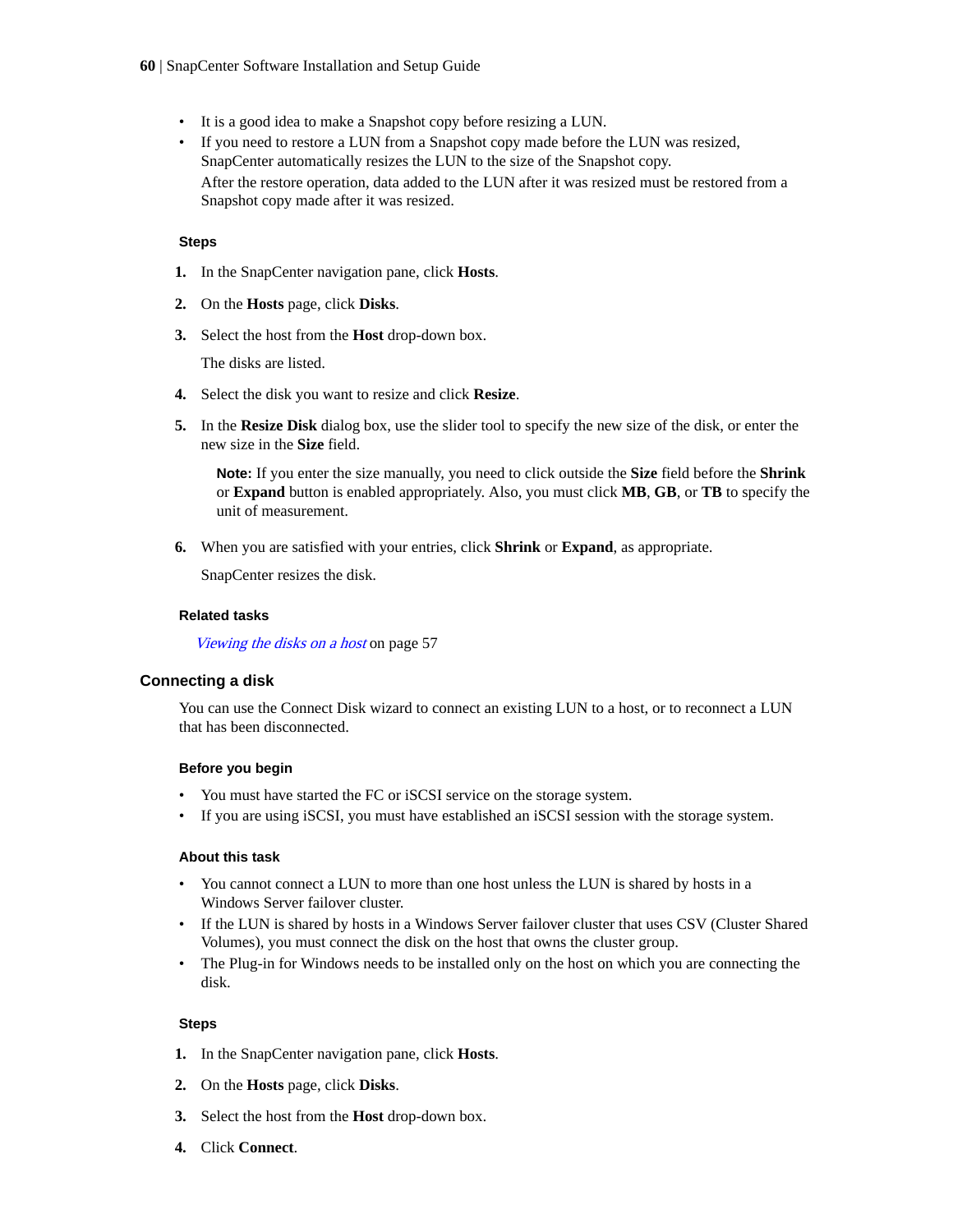The Connect Disk wizard opens.

**5.** On the **LUN Name** page, identify the LUN to connect to:

| In this field | Do this                                                                                |
|---------------|----------------------------------------------------------------------------------------|
| <b>SVM</b>    | Select the SVM for the LUN.                                                            |
| LUN path      | Click <b>Browse</b> to select the full path of the folder containing the LUN.          |
| LUN name      | Enter the name of the LUN.                                                             |
| Cluster size  | If the LUN is shared by hosts in a Windows cluster, select the size of the<br>cluster. |
| LUN label     | Optionally, enter descriptive text for the LUN.                                        |

### **6.** On the **Disk Type** page, select the disk type:

| Select                         | If                                                                                                    |
|--------------------------------|-------------------------------------------------------------------------------------------------------|
| Dedicated disk                 | The LUN can be accessed by only one host.                                                             |
| Shared disk                    | The LUN is shared by hosts in a Windows Server failover cluster.                                      |
|                                | You need only connect the disk to one host in the failover cluster.                                   |
| Cluster Shared Volume<br>(CSV) | The LUN is shared by hosts in a Windows Server failover cluster that<br>uses CSV.                     |
|                                | Make sure that the host on which you are connecting to the disk is the<br>owner of the cluster group. |

### **7.** On the **Drive Properties** page, specify the drive properties:

| <b>Property</b>                                     | <b>Description</b>                                                                                                                                                                                                                                                                                    |
|-----------------------------------------------------|-------------------------------------------------------------------------------------------------------------------------------------------------------------------------------------------------------------------------------------------------------------------------------------------------------|
| Auto assign                                         | Let SnapCenter automatically assign a volume mount point based on the<br>system drive. For example, if your system drive is $C^*$ , the auto assign<br>property creates a volume mount point under your $C:$ drive $(C:$<br>\scmnpt\).<br>The auto assign property is not supported for shared disks. |
| Assign drive letter                                 | Mount the disk to the drive you select in the adjoining drop-down list.                                                                                                                                                                                                                               |
| Use volume mount point                              | Mount the disk to the drive path you specify in the adjoining field.                                                                                                                                                                                                                                  |
|                                                     | The root of the volume mount point must be owned by the host on which<br>you are creating the disk.                                                                                                                                                                                                   |
| Do not assign drive letter or<br>volume mount point | Choose this option if you prefer to mount the disk manually in Windows.                                                                                                                                                                                                                               |

### **8.** On the **Map LUN** page, select the iSCSI or FC initiator on the host:

| In this field         | Do this                                                                                                                                                        |
|-----------------------|----------------------------------------------------------------------------------------------------------------------------------------------------------------|
| Host                  | Double-click the cluster group name to display a drop-down list that<br>shows the hosts that belong to the cluster, then select the host for the<br>initiator. |
|                       | This field is displayed only if the LUN is shared by hosts in a Windows<br>Server failover cluster.                                                            |
| Choose host initiator | Select FibreChannel or iSCSI, and then select the initiator on the host.<br>You can select multiple FC initiators if you are using FC with MPIO.               |

**9.** On the **Group Type** page, specify whether you want to map an existing igroup to the LUN or create a new igroup: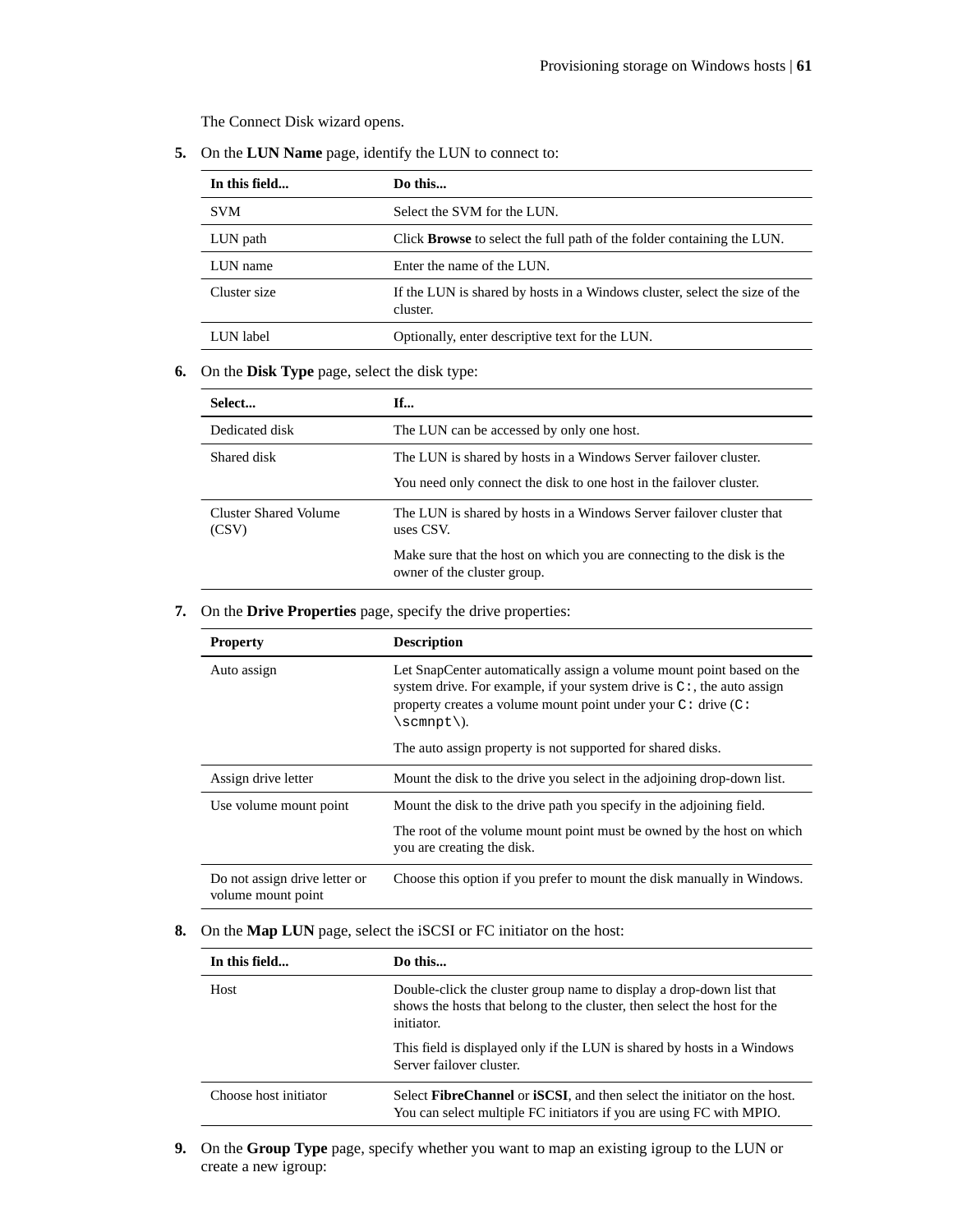| Select                                                                          | If                                                                                                                                                                                                                                                                        |
|---------------------------------------------------------------------------------|---------------------------------------------------------------------------------------------------------------------------------------------------------------------------------------------------------------------------------------------------------------------------|
| Create new igroup for<br>selected initiators                                    | You want to create a new igroup for the selected initiators.                                                                                                                                                                                                              |
| Choose an existing igroup or<br>specify a new igroup for<br>selected initiators | You want to specify an existing igroup for the selected initiators, or<br>create a new igroup with the name you specify. Type the igroup name in<br>the igroup name field. Type the first few letters of the existing igroup<br>name to automatically complete the field. |

**10.** On the **Summary** page, review your selections and click **Finish**.

SnapCenter connects the LUN to the specified drive or drive path on the host.

### **Related tasks**

[Viewing the disks on a host](#page-56-0) on page 57

### **Disconnecting a disk**

You can disconnect a LUN from a host without affecting the contents of the LUN, with one exception: If you disconnect a clone before it has been split off, you lose the contents of the clone.

### **Before you begin**

- Make sure that the LUN is not in use by any application.
- Make sure that the LUN is not being monitored with monitoring software.
- If the LUN is shared, make sure to remove the cluster resource dependencies from the LUN and verify that all nodes in the cluster are powered on, functioning properly, and available to SnapCenter.

### **About this task**

If you disconnect a LUN in a FlexClone volume that SnapCenter has created and no other LUNs on the volume are connected, SnapCenter deletes the volume. Before disconnecting the LUN, SnapCenter displays a message warning you that the FlexClone volume might be deleted.

To avoid automatic deletion of the FlexClone volume, you should rename the volume before disconnecting the last LUN. When you rename the volume, make sure that you change multiple characters than just the last character in the name.

### **Steps**

- **1.** In the SnapCenter navigation pane, click **Hosts**.
- **2.** On the **Hosts** page, click **Disks**.
- **3.** Select the host from the **Host** drop-down box.

The disks are listed.

- **4.** Select the disk you want to disconnect, and then click **Disconnect**.
- **5.** In the **Disconnect Disk** dialog box, click **OK**.

SnapCenter disconnects the disk.

### **Related tasks**

[Viewing the disks on a host](#page-56-0) on page 57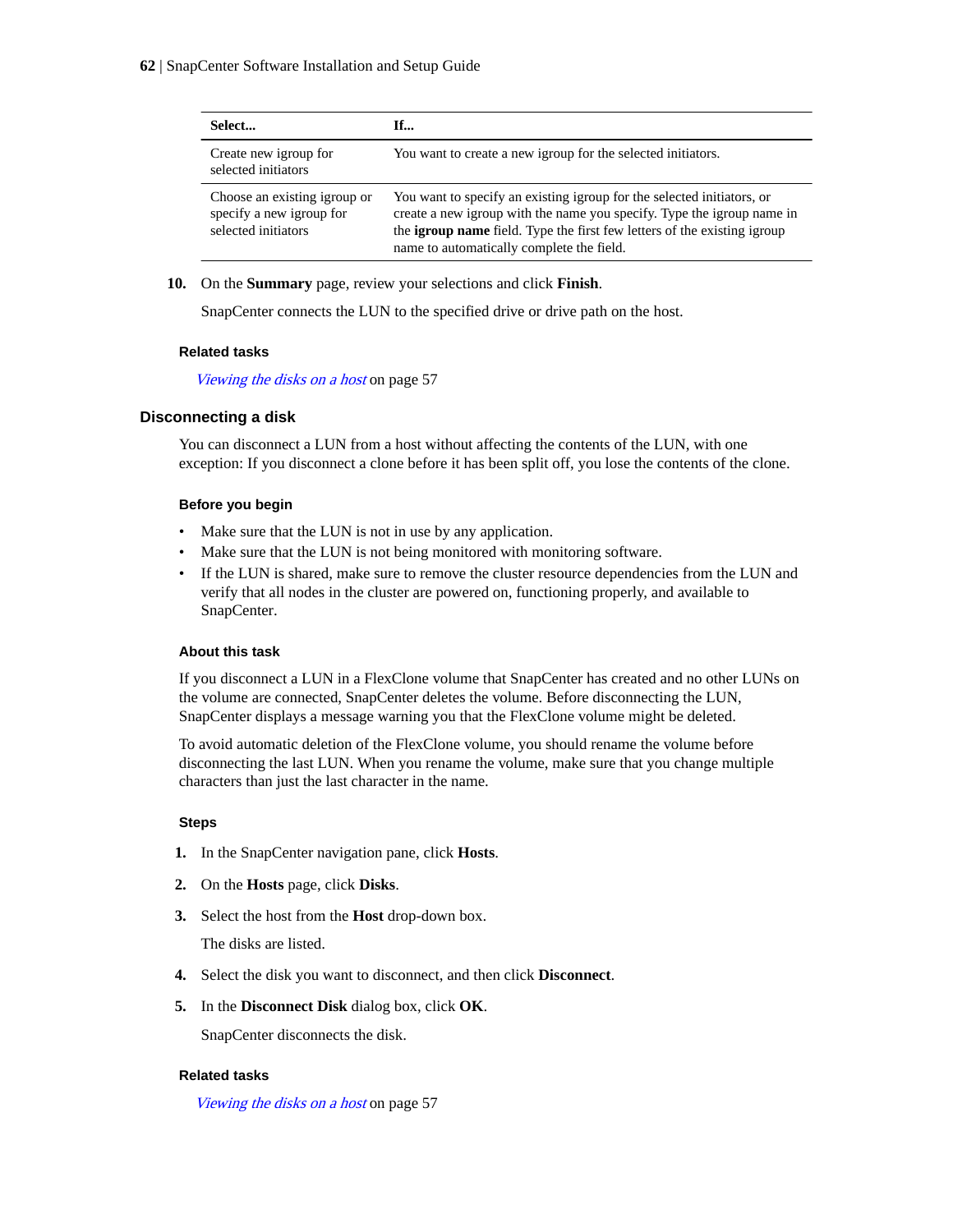### **Deleting a disk**

You can delete a disk when you no longer need it. After you delete a disk, you cannot undelete it.

### **Steps**

- **1.** In the SnapCenter navigation pane, click **Hosts**.
- **2.** On the **Hosts** page, click **Disks**.
- **3.** Select the host from the **Host** drop-down box.

The disks are listed.

- **4.** Select the disk you want to delete, and then click **Delete**.
- **5.** In the **Delete Disk** dialog box, click **OK**.

SnapCenter deletes the disk.

### **Related tasks**

[Viewing the disks on a host](#page-56-0) on page 57

## **Creating and managing SMB shares**

To configure an SMB3 share on a Storage Virtual Machine (SVM), you can use either the SnapCenter user interface or PowerShell cmdlets. Using the cmdlets is recommended because it enables you to take advantage of templates provided with SnapCenter to automate share configuration.

The templates encapsulate best practices for volume and share configuration. You can find the templates in the Templates folder in the installation folder for the SnapCenter Plug-ins Package for Windows.

**Tip:** If you feel comfortable doing so, you can create your own templates following the models provided. You should review the parameters in the cmdlet documentation before creating a custom template.

### **Creating an SMB share**

You can use the SnapCenter Shares page to create an SMB3 share on a Storage Virtual Machine (SVM).

### **Steps**

- **1.** In the SnapCenter navigation pane, click **Hosts**.
- **2.** On the **Hosts** page, click **Shares**.
- **3.** Select the SVM from the **Storage Virtual Machine** drop-down box.
- **4.** Click **New**.

The New Share dialog opens.

**5.** In the **New Share** dialog, define the share:

| In this field | Do this                               |
|---------------|---------------------------------------|
| Description   | Enter descriptive text for the share. |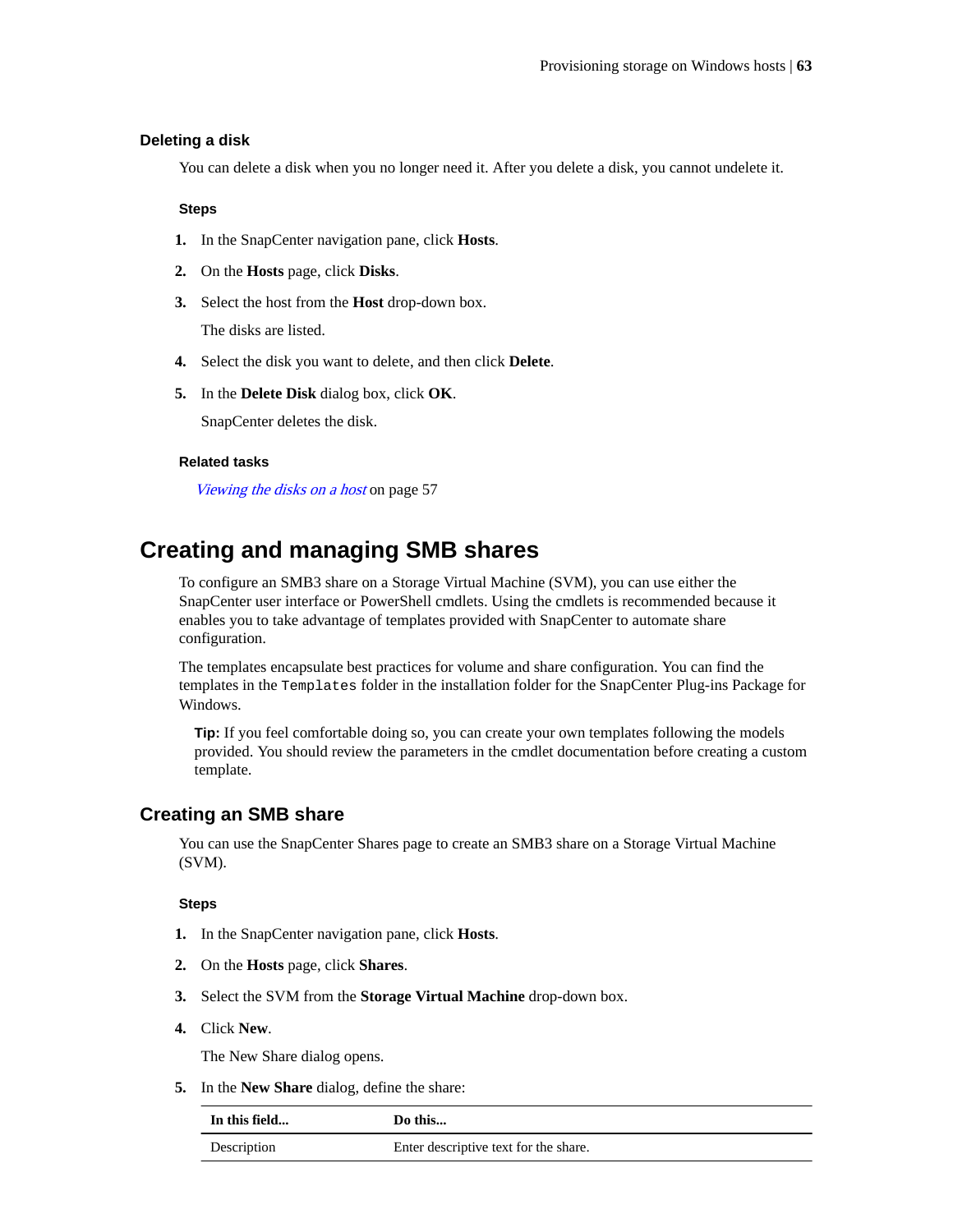| In this field | Do this                                                                                                                                                                                                                                 |
|---------------|-----------------------------------------------------------------------------------------------------------------------------------------------------------------------------------------------------------------------------------------|
| Share name    | Enter the share name, for example, test_share. The name you enter<br>for the share will also be used as the volume name.                                                                                                                |
|               | The share name:                                                                                                                                                                                                                         |
|               | Must be a UTF-8 string.<br>Must not include the following characters: control characters from<br>٠<br>$0x00$ to $0x1F$ (both inclusive), $0x22$ (double quotes), and the special<br>characters $\setminus$ / [ ] : $  \leq$ > + = ; , ? |
| Share path    | Click in the field to enter a new file system path, for example, /.<br>٠<br>Double-click in the field to select from a list of existing file system<br>$\bullet$<br>paths.                                                              |

**6.** When you are satisfied with your entries, click **OK**.

SnapCenter creates the SMB share on the SVM.

### **Deleting an SMB share**

You can delete an SMB share when you no longer need it.

### **Steps**

- **1.** In the SnapCenter navigation pane, click **Hosts**.
- **2.** On the **Hosts** page, click **Shares**.
- **3.** On the **Shares** page, click in the **Storage Virtual Machine** field to display a drop-down with a list of available Storage Virtual Machines (SVMs), then select the SVM for the share you want to delete.
- **4.** From the list of shares on the SVM, select the share you want to delete and click **Delete**.
- **5.** In the **Delete Share** dialog box, click **OK**.

SnapCenter deletes the SMB share from the SVM.

## **Reclaiming space on the storage system**

Although NTFS tracks the available space on a LUN when files are deleted or modified, it does not report the new information to the storage system. You can run the space reclamation PowerShell cmdlet on the Plug-in for Windows host to ensure that newly freed blocks are marked as available in storage.

### **Before you begin**

If you are running the cmdlet on a remote plug-in host, you must have run the SnapCenter Open-SMConnection cmdlet to open a connection to the SnapCenter Server.

### **About this task**

- You must ensure that the space reclamation process has completed before performing a restore operation.
- If the LUN is shared by hosts in a Windows Server failover cluster, you must perform space reclamation on the host that owns the cluster group.
- For optimum storage performance, you should perform space reclamation as often as possible. You should ensure that the entire NTFS file system has been scanned.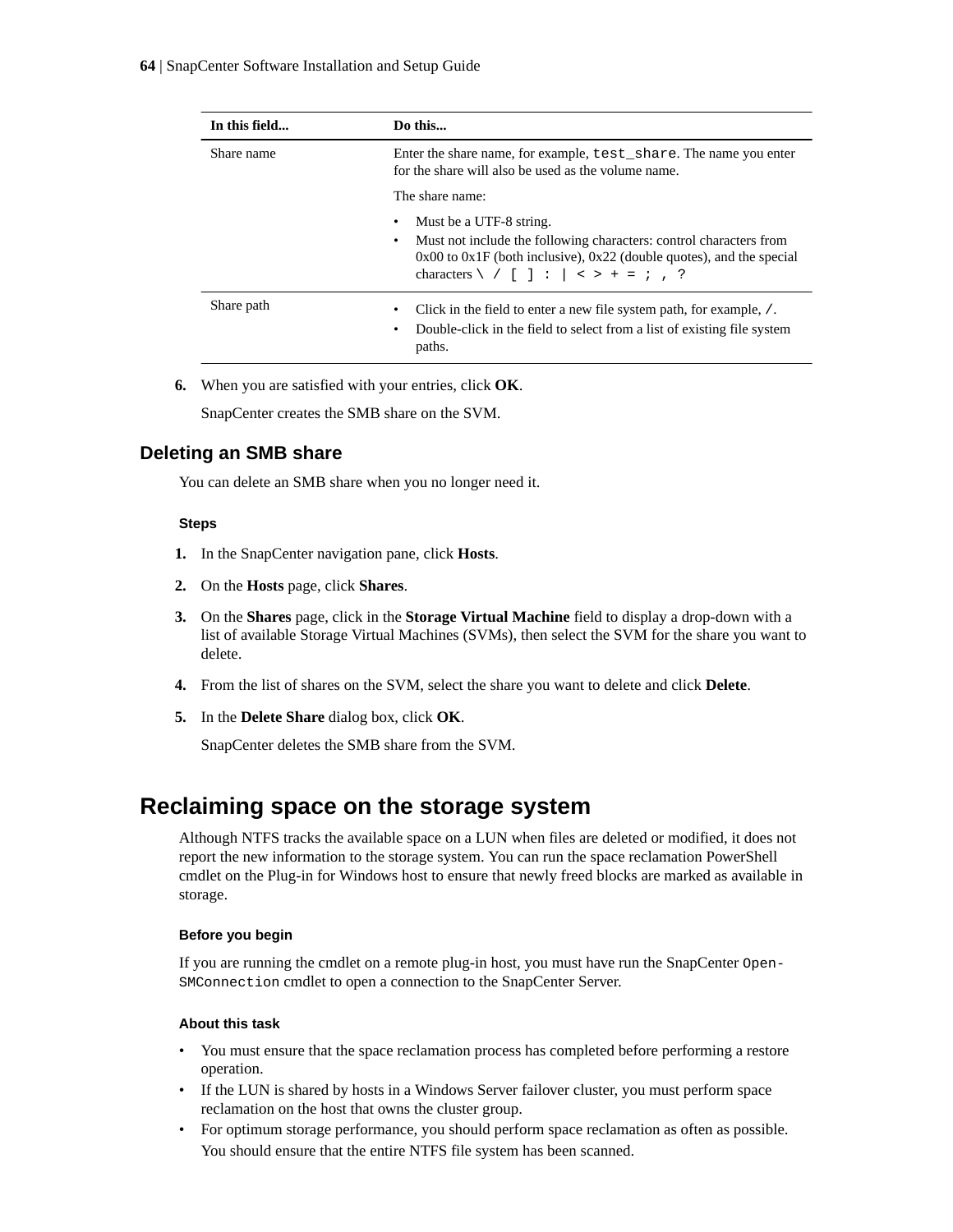- Space reclamation is time-consuming and CPU-intensive, so it is usually best to run the operation when storage system and Windows host usage is low.
- Space reclamation reclaims nearly all available space, but not 100 percent.
- You should not run disk defragmentation at the same time as you are performing space reclamation.

Doing so can slow the reclamation process.

### **Step**

**1.** From the application server PowerShell command prompt, enter the following command:

```
Invoke-SdHostVolumeSpaceReclaim -Path drive_path
```
drive\_path is the drive path mapped to the LUN.

#### **Related information**

[SnapCenter Software 1.1 Windows Cmdlet Reference Guide](https://library.netapp.com/ecm/ecm_download_file/ECMLP2440057)

## **Using the SnapCenter Plug-in for Microsoft Windows in VMware environments**

You can use the SnapCenter Plug-in for Microsoft Windows in VMware environments to create and manage LUNs and manage Snapshot backup copies.

**Note:** For more information on support for VMware storage, see *[Supported storage types](#page-13-0)* on page 14.

### **Supported VMware guest OS platforms**

You can use the Plug-in for Windows for LUN provisioning and Snapshot copy management support on x64 guest operating systems running on VMware ESXi 5.0U3 or later.

The Plug-in for Windows supports the following VMware guest OS configurations:

- Windows Server 2008 R2, Windows Server 2012, and Windows Server 2012 R2, on x64 platforms
- Microsoft cluster configurations of up to a maximum of 16 nodes supported on VMware when using the Microsoft iSCSI Software Initiator, or up to two nodes using FC
- A maximum of 56 RDM LUNs with four LSI Logic SCSI controllers for normal RDMS, or 42 RDM LUNs with three LSI Logic SCSI controllers on a VMware VM MSCS box-to-box Plug-in for Windows configuration
- Paravirtual SCSI (PVSCSI) adapters, with some additional requirements:
	- PVSCSI adapters require ESX/ESXi 4.0 or later.
	- The PVSCSI controller must exist before the LUN is created.

### **VMware ESX server-related limitations**

The SnapCenter Plug-in for Microsoft Windows is supported on VMware ESX server. Before you use the Plug-in for Windows to perform provisioning and Snapshot copy management operations, you should be aware of some limitations.

• Installing the Plug-in for Windows on a Microsoft cluster on virtual machines using ESX credentials is not supported.

You should use your vCenter credentials when installing the Plug-in for Windows on clustered virtual machines.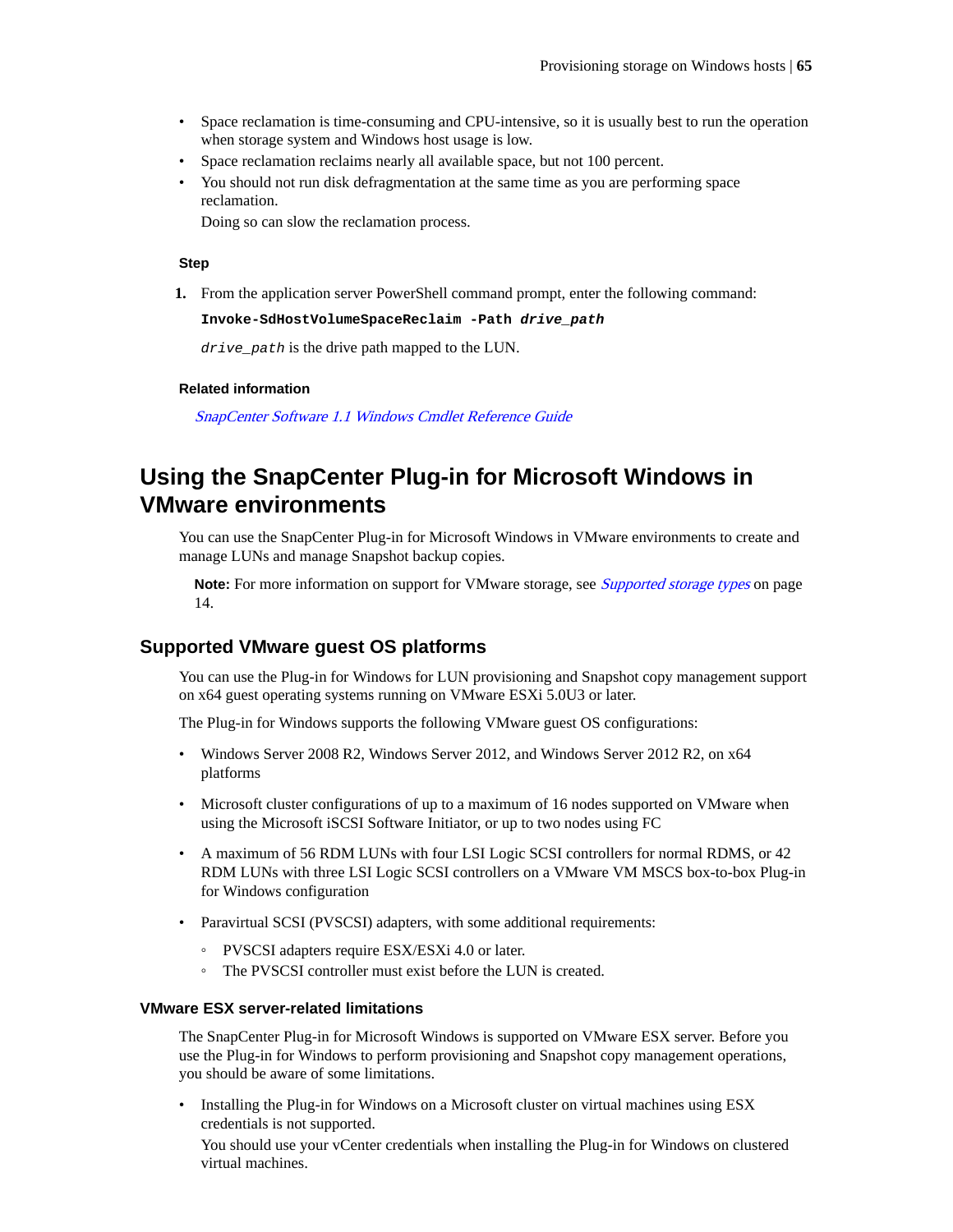- RDM LUNs greater than 2 TB are not supported either in a VMFS 3.0 datastore or on ESX or ESXi server versions earlier than 5.0.
- The VMFS datastore housing the RDM descriptor files must be VMFS 5.0, and both ESXi and vCenter must be version 5.0U3 or later, 5.1U2 or later, or 5.5 or later.
- All clustered nodes must use the same target ID (on the virtual SCSI adapter) for the same clustered disk.
- When you create an RDM LUN outside of the Plug-in for Windows, you must restart the plug-in service to enable it to recognize the newly created disk.
- You cannot use iSCSI and FC initiators at the same time on a VMware guest OS.

### **Minimum vCenter privileges required for SnapCenter RDM operations**

To perform RDM operations in a guest OS, you must have minimum vCenter privileges.

You must have the following minimum privileges set on the host:

- Datastore: **Remove File**
- Host: **Configuration > Storage Partition Configuration**
- Virtual Machine: **Configuration**

You must assign these privileges to a role at the Virtual Center Server level. The role to which you assign these privileges cannot be assigned to any user without root privileges.

After you assign these privileges, you can install the Plug-in for Windows on the guest OS.

### **Using FC RDM LUNs in a Microsoft cluster**

You can use the Plug-in for Windows to manage a Microsoft cluster using FC RDM LUNs, but you must first create the shared RDM quorum and shared storage outside the plug-in, and then add the disks to the virtual machines in the cluster.

Starting with ESXi 5.5, you can also use ESX iSCSI and FCoE hardware to manage a Microsoft cluster. The Plug-in for Windows includes out-of-box support for Microsoft clusters.

### **Requirements for using FC RDM LUNs in a Microsoft cluster**

The Plug-in for Windows provides support for Microsoft clusters using FC RDM LUNs on two different virtual machines that belong to two different ESX servers, also known as *cluster access* boxes, when you meet specific configuration requirements.

The following configuration requirements must be met to use FC RDM LUNs on virtual machines in a Microsoft cluster:

- The VMs must be running the same Windows Server version.
- ESX server versions must be the same for each VMware parent host.
- Each parent host must have at least two network adapters.
- There must be at least one VMFS datastore shared between the two ESX servers.
- VMware recommends that the shared datastore be created on an FC SAN. If necessary, the shared datastore can also be created over iSCSI.
- The shared RDM LUN must be in physical compatibility mode.
- The shared RDM LUN must be created manually outside of the Plug-in for Windows. You cannot use virtual disks for shared storage.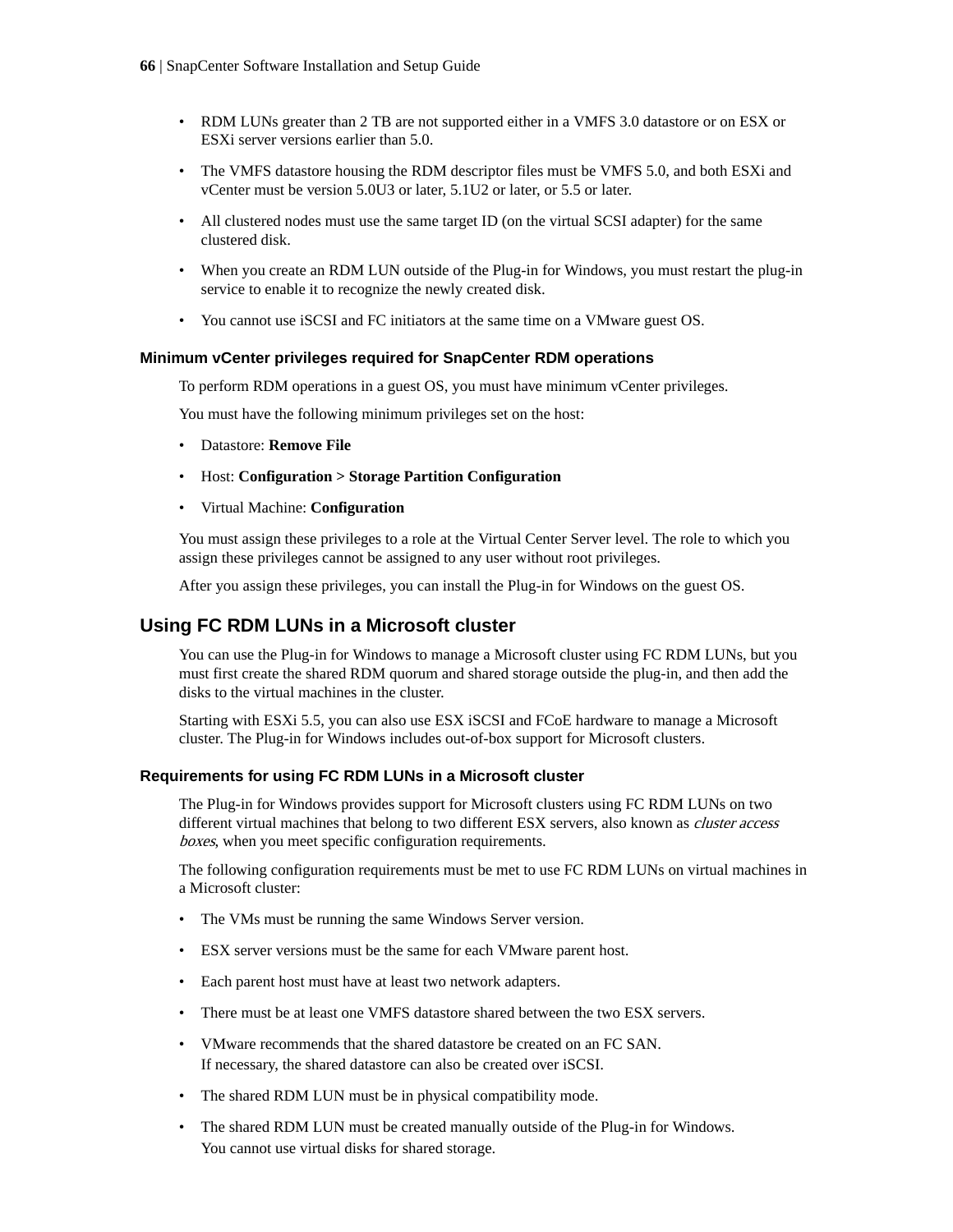• A SCSI controller must be configured on each virtual machine in the cluster in physical compatibility mode:

Windows Server 2008 R2 requires you to configure the LSI Logic SAS SCSI controller on each virtual machine.

Shared LUNs cannot use the existing LSI Logic SAS controller if only one of its type exists and it is already attached to the C: drive.

SCSI controllers of type paravirtual are not supported on VMware Microsoft clusters.

**Note:** When you add a SCSI controller to a shared LUN on a virtual machine in physical compatibility mode, you must select the **Raw Device Mappings** option and not the **Create a new disk** option in the VMware Infrastructure Client.

- Microsoft virtual machine clusters cannot be part of a VMware cluster.
- You must use vCenter credentials and not ESX credentials when you install the Plug-in for Windows on virtual machines that will belong to a Microsoft cluster.
- The Plug-in for Windows cannot create a single igroup with initiators from multiple hosts. The igroup containing the initiators from all ESXi hosts must be created on the storage controller prior to creating the RDM LUNs that will be used as shared cluster disks.
- You can create an RDM LUN on ESXi 5.0 using an FC initiator. When you create an RDM LUN, an initiator group is created with ALUA.

### **Microsoft cluster support limitations when using FC RDM LUNs**

The Plug-in for Windows supports Microsoft clusters using FC RDM LUNs on different virtual machines belonging to different ESX servers.

**Note:** This feature is not supported in releases before ESX 5.5i.

- The Plug-in for Windows does not support clusters on ESX iSCSI and NFS datastores.
- The Plug-in for Windows does not support mixed initiators in a cluster environment. Initiators must be either FC or Microsoft iSCSI, but not both.
- ESX iSCSI initiators and HBAs are not supported on shared disks in a Microsoft cluster.
- The Plug-in for Windows does not support virtual machine migration with vMotion if the virtual machine is part of a Microsoft cluster.
- The Plug-in for Windows does not support MPIO on virtual machines in a Microsoft cluster.

### **Creating a shared FC RDM LUN**

Before you can use FC RDM LUNs to share storage between nodes in a Microsoft cluster, you must first create the shared quorum disk and shared storage disk, and then add them to both virtual machines in the cluster.

### **About this task**

The shared disk is not created using the Plug-in for Windows.

### **Step**

**1.** Create and then add the shared LUN to each virtual machine in the cluster using the procedure in the VMware Setup for Failover Clustering and Microsoft Cluster Service documentation.

See the section that describes how to cluster virtual machines across physical hosts.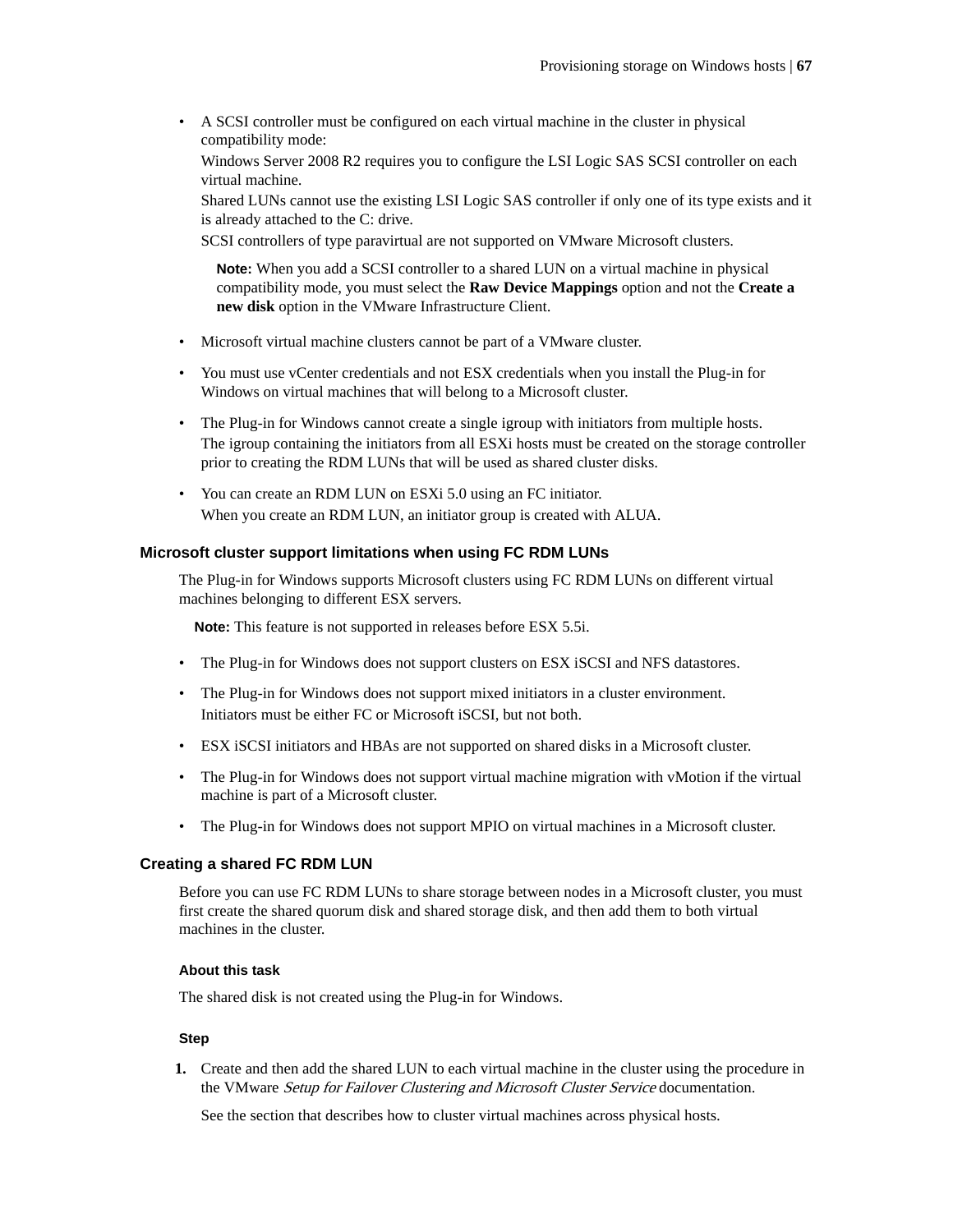### **Troubleshooting RDM LUN creation**

If you experience errors creating RDM LUNs, you should be aware of some of the common errors and workarounds.

#### **Error message**

Failed to create disk in virtual machine, Failed to Map virtual disk: File [datastore] path\_name was not found.

### **Problem**

You might encounter this error when you attempt to create an RDM LUN with ESX Software Initiator on a VM with a name with more than 33 characters.

You have several options to work around this issue.

#### **Workaround 1**

Manually create the same directory inside the datastore.

### **Workaround 2**

Rather than selecting your datastore with the Store with Virtual machine option, select the datastore in which you intend to create the RDM LUN. When you create the RDM LUN, use the same datastore you just selected.

### **Workaround 3**

Configure the Plug-in for Windows VirtualCenter or ESX Server login settings with the VirtualCenter credentials.

## **SnapCenter Plug-in for Microsoft Windows cmdlets**

The SnapCenter Plug-in for Microsoft Windows provides PowerShell cmdlets to support host provisioning and space reclamation jobs.

If you are running the cmdlets on a remote plug-in host, you must run the SnapCenter Open-SMConnection cmdlet to open a connection to the SnapCenter Server:

**Open-SmConnection –SMSbaseUrl https://SNAPCENTER\_SERVER\_NAME/DOMAIN\_NAME - RoleName "ROLE\_NAME"**

Where:

- SNAPCENTER\_SERVER\_NAME is the server name or IP address of the machine where SnapCenter is installed.
- DOMAIN\_NAME is the domain (for example, nextgen).
- "ROLE\_NAME" is the role name for the user assigned with the Admin role (for example, "Snap") Admin"). Role name is required only if the user is a member of multiple roles. Typically, you do not need to specify this.

Provide the credentials you used to log in to the SnapCenter GUI.

**Note:** If you are a domain user with local administrator rights, you must run the Grant-ClusterAccess PowerShell cmdlet before you can run the Plug-in for Windows cmdlets in a Windows failover cluster.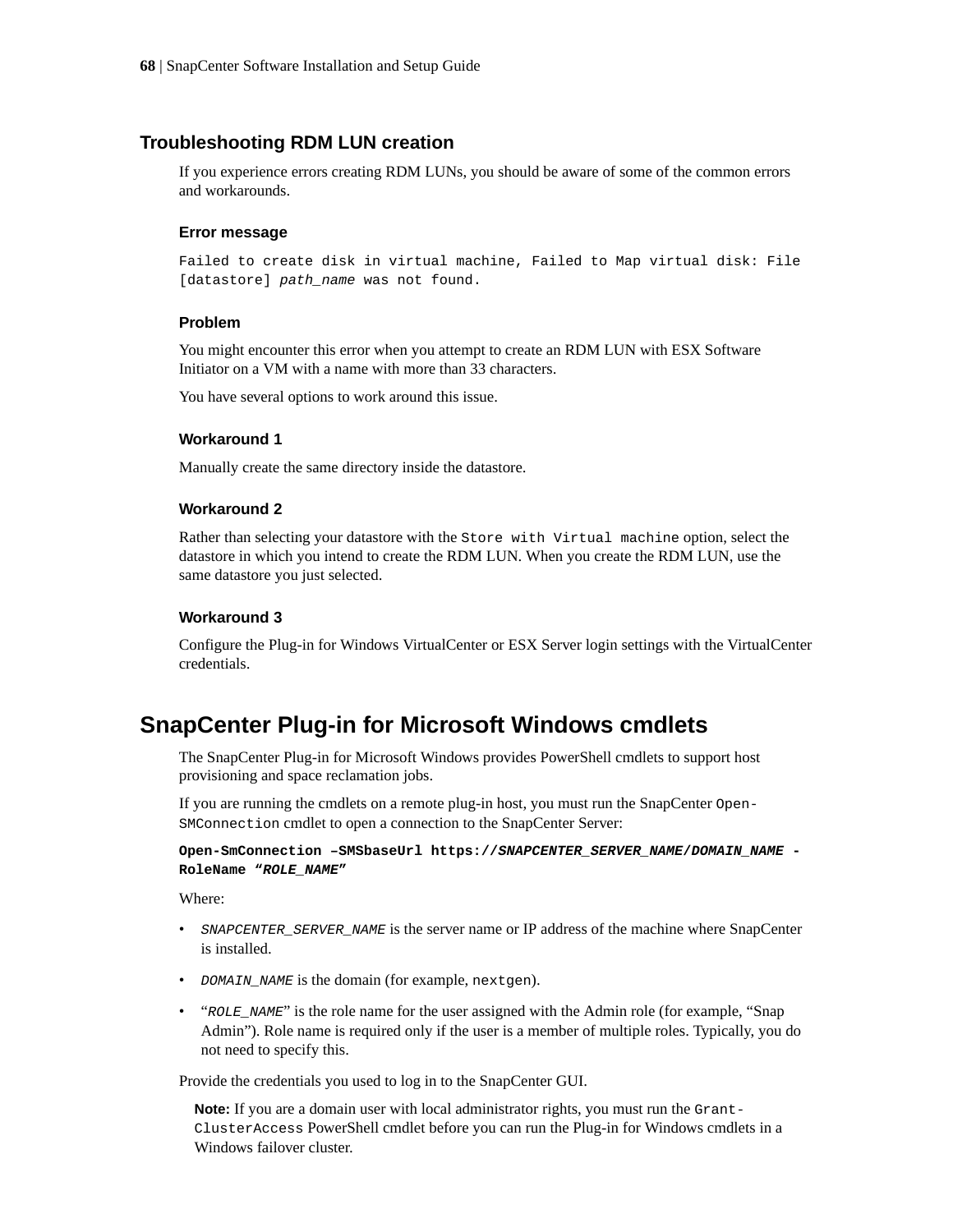For detailed information about the Plug-in for Windows cmdlets, including syntax and examples, see the SnapCenter Software Cmdlet Reference.

[SnapCenter Software 1.1 Windows Cmdlet Reference Guide](https://library.netapp.com/ecm/ecm_download_file/ECMLP2440057)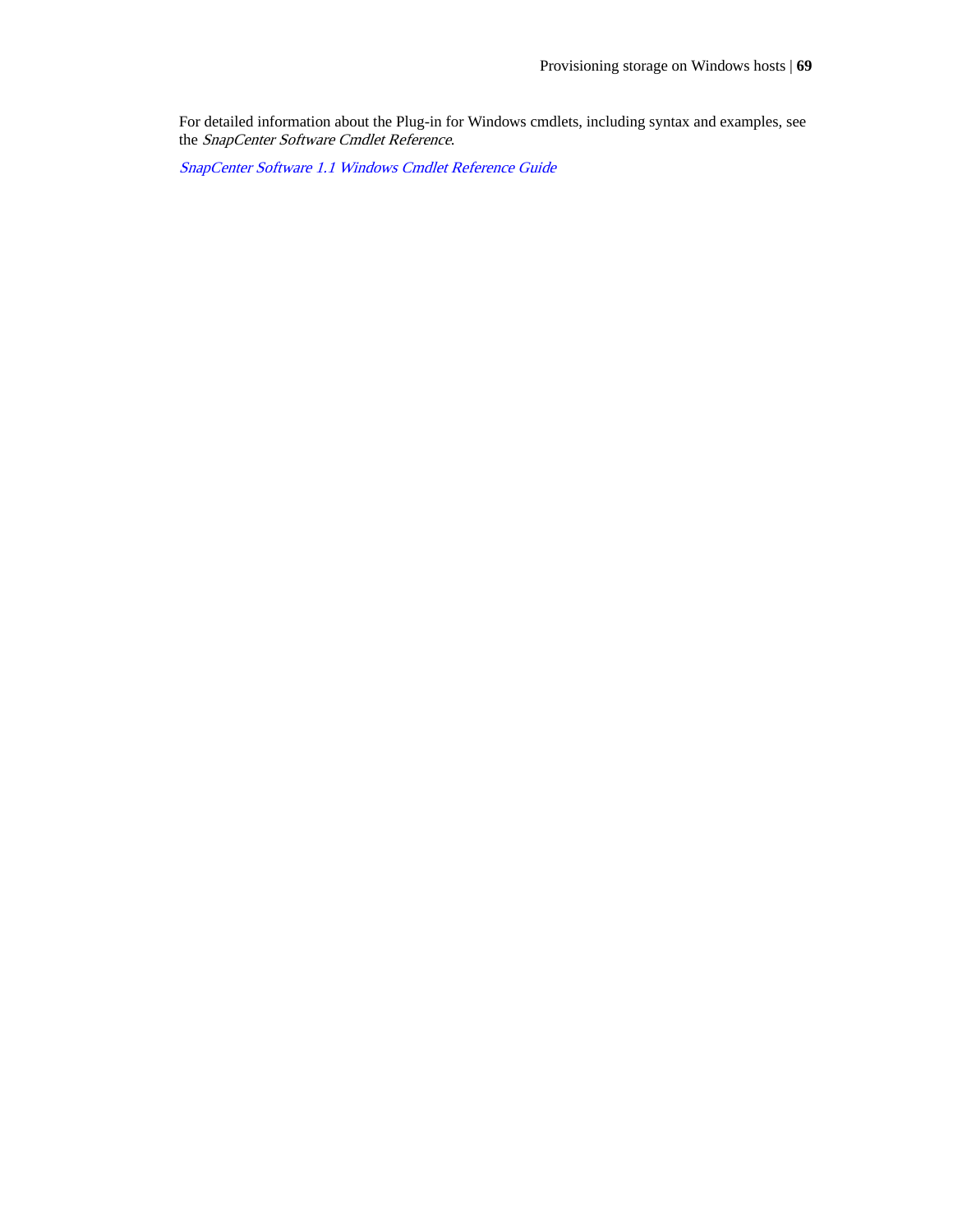# **Preparing storage systems for SnapMirror and SnapVault replication**

You can use a SnapCenter plug-in with Data ONTAP SnapMirror technology to create mirror copies of backup sets on another volume, and with Data ONTAP SnapVault technology to perform disk-todisk backup replication for standards compliance and other governance-related purposes. Before you perform these tasks, you must configure a data-protection relationship between the source and destination volumes and *initialize* the relationship.

**Note:** If you are coming to SnapCenter from a NetApp SnapManager product and are satisfied with the data protection relationships you have configured, you can skip this section.

A data protection relationship replicates data on primary storage (the source volume) to secondary storage (the destination volume). When you initialize the relationship, Data ONTAP transfers the data blocks referenced on the source volume to the destination volume.

**Note:** SnapCenter does not support cascade relationships between SnapMirror and SnapVault volumes (**Primary > Mirror > Vault**). Use fanout relationships only (**Primary > Mirror**, **Primary > Vault**).

## **Understanding the differences between SnapMirror and SnapVault**

SnapMirror is disaster recovery technology, designed for failover from primary storage to secondary storage at a geographically remote site. SnapVault is disk-to-disk backup replication technology, designed for standards compliance and other governance-related purposes.

These objectives account for the different balance each technology strikes between the goals of backup currency and backup retention:

SnapMirror stores *only* the Snapshot copies that reside in primary storage, because, in the event of a disaster, you need to be able to fail over to the most recent version of primary data you know to be good.

Your organization, for example, might mirror hourly copies of production data over a ten-day span. As the failover use case implies, the equipment on the secondary system must be equivalent or nearly equivalent to the equipment on the primary system to serve data efficiently from mirrored storage.

SnapVault, in contrast, stores Snapshot copies whether or not they currently reside in primary storage, because, in the event of an audit, access to historical data is likely to be as important as access to current data.

You might want to keep monthly Snapshot copies of your data over a 20-year span, for example, to comply with government accounting regulations for your business. Because there is no requirement to serve data from secondary storage, you can use slower, less expensive disks on the vault system.

The different weights that SnapMirror and SnapVault give to backup currency and backup retention ultimately derive from the limit of 255 Snapshot copies for each volume. While SnapMirror retains the most recent copies, SnapVault retains the copies made over the longest period of time.

## **Preparing storage systems for SnapMirror replication**

Before you can use a SnapCenter plug-in to mirror Snapshot copies, you need to configure a *data*protection relationship between the source and destination volumes, then initialize the relationship.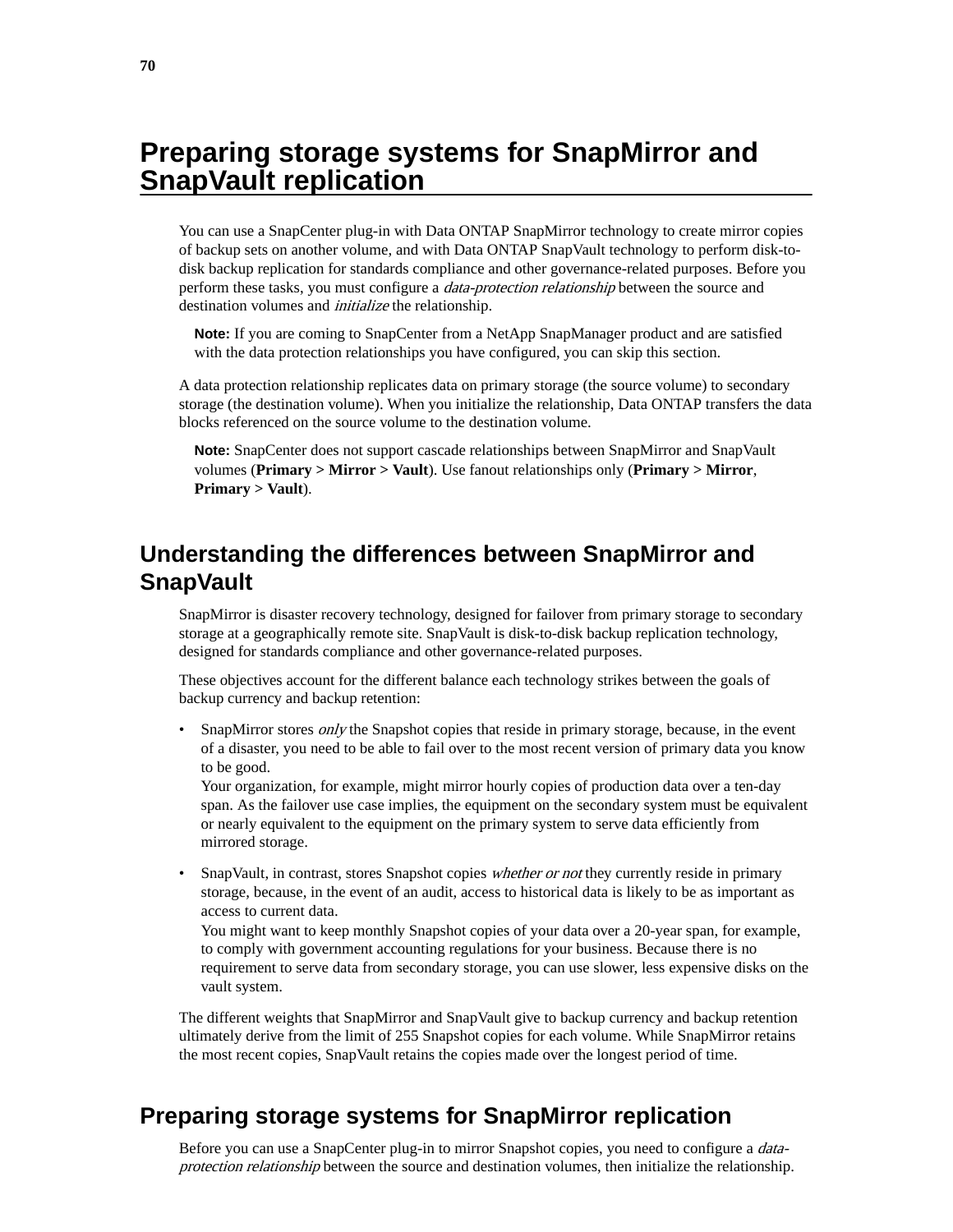Upon initialization, SnapMirror makes a Snapshot copy of the source volume, then transfers the copy and all the data blocks that it references to the destination volume. It also transfers any other, less recent Snapshot copies on the source volume to the destination volume.

#### **Before you begin**

• You must have created the source and destination volumes in peered clusters with peered Storage Virtual Machines (SVMs).

For more information, see the *[Clustered Data ONTAP 8.3 Cluster Peering Express Guide](https://library.netapp.com/ecm/ecm_download_file/ECMP1547469)*.

- You must be a cluster administrator.
- For Snapshot copy verification on the destination volume, the source and destination Storage Virtual Machines (SVMs) must have a management LIF as well as a data LIF.

The management LIF must have the same DNS name as the SVM. Set the management LIF role to **data**, the protocol to **none**, and the firewall policy to **mgmt**.

### **About this task**

You can use the Data ONTAP command-line interface (CLI) or OnCommand System Manager to create a SnapMirror relationship. The following procedure documents CLI usage.

**Important:** If you are storing database files and transaction logs on different volumes, you must create relationships between the source and destination volumes for the database files and between the source and destination volumes for the transaction logs.

The following illustration shows the procedure for initializing a SnapMirror relationship:



#### **Steps**

- **1.** Identify the destination cluster.
- **2.** On the destination cluster, use the volume create command with the  $-type$  **DP** option to create a SnapMirror destination volume that is either the same or greater in size than the source volume.

**Important:** The language setting of the destination volume must match the language setting of the source volume.

#### **Example**

The following command creates a 2 GB destination volume named dstvolB in SVM2 on the aggregate node01\_aggr: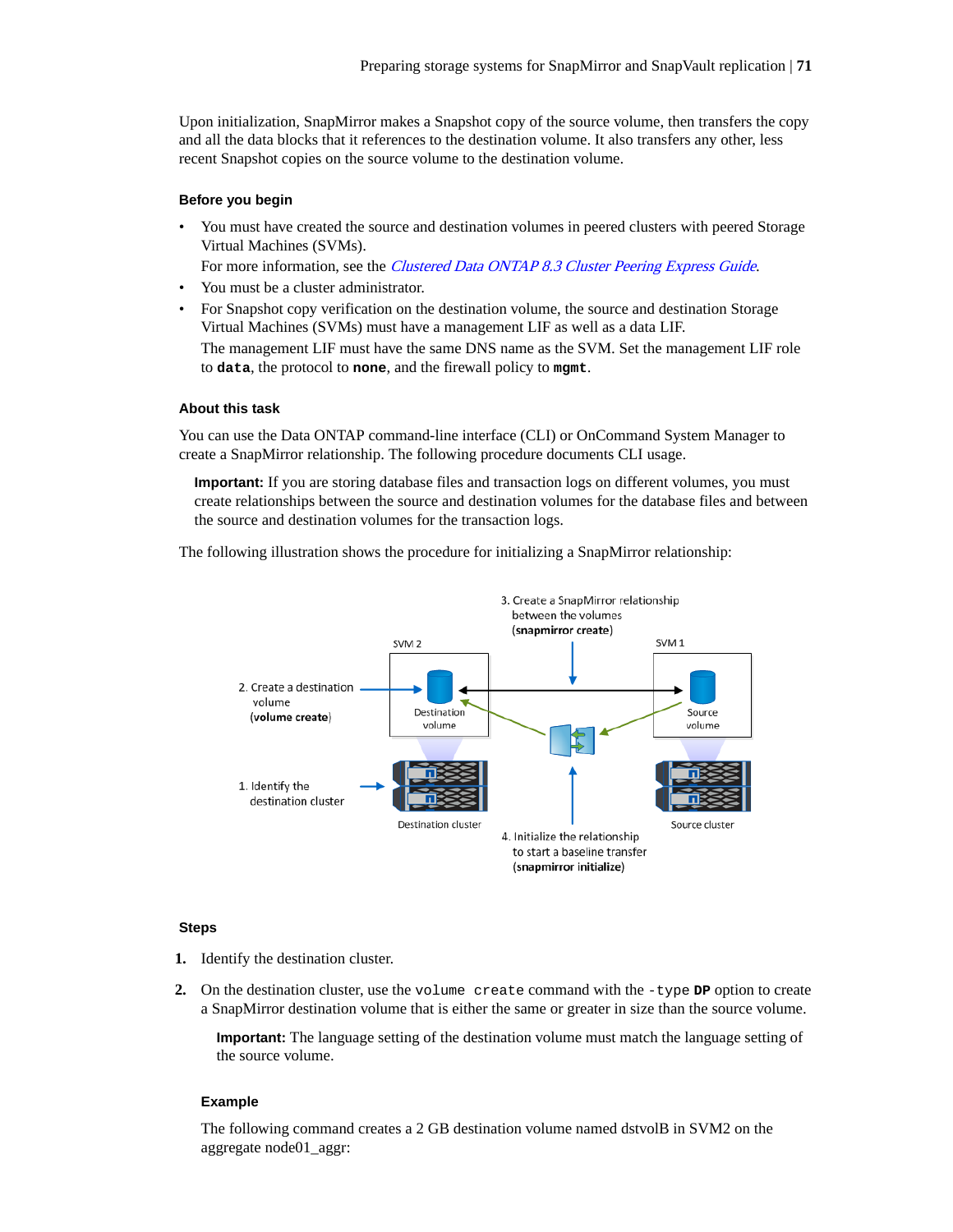cluster2::> volume create -vserver SVM2 -volume dstvolB -aggregate node01\_aggr -type DP  $-$ size 2GB

**3.** On the destination SVM, use the snapmirror create command with the -type DP parameter to create a SnapMirror relationship.

The **DP** type defines the relationship as a SnapMirror relationship.

### **Example**

The following command creates a SnapMirror relationship between the source volume srcvolA on SVM1 and the destination volume dstvolB on SVM2, and assigns the default SnapMirror policy DPDefault:

SVM2::> snapmirror create -source-path SVM1:srcvolA -destination-path SVM2:dstvolB -type DP

**Note:** Do not define a mirror schedule for the SnapMirror relationship. The SnapCenter plug-in does that for you when you create a backup schedule.

If you do not want to use the default SnapMirror policy, you can invoke the snapmirror policy create command to define a SnapMirror policy.

**4.** Use the snapmirror initialize command to initialize the relationship.

The initialization process performs a *baseline transfer* to the destination volume. SnapMirror makes a Snapshot copy of the source volume, then transfers the copy and all the data blocks it references to the destination volume. It also transfers any other Snapshot copies on the source volume to the destination volume.

### **Example**

The following command initializes the relationship between the source volume srcvolA on SVM1 and the destination volume dstvolB on SVM2:

SVM2::> snapmirror initialize -destination-path SVM2:dstvolB

## **Preparing storage systems for SnapVault replication**

Before you can use a SnapCenter plug-in to perform disk-to-disk backup replication, you need to configure a *data-protection relationship* between the source and destination volumes, then initialize the relationship. On initialization, SnapVault makes a Snapshot copy of the source volume, then transfers the copy and all the data blocks it references to the destination volume.

### **Before you begin**

• You must have created the source and destination volumes in peered clusters with peered Storage Virtual Machines (SVMs).

For more information, see the *[Clustered Data ONTAP 8.3 Cluster Peering Express Guide](https://library.netapp.com/ecm/ecm_download_file/ECMP1547469)*.

• You must be a cluster administrator.

### **About this task**

You can use the Data ONTAP command-line interface (CLI) or OnCommand System Manager to create SnapVault relationships. The following procedure documents CLI usage.

**Important:** If you are storing database files and transaction logs on different volumes, you must create relationships between the source and destination volumes for the database files and between the source and destination volumes for the transaction logs.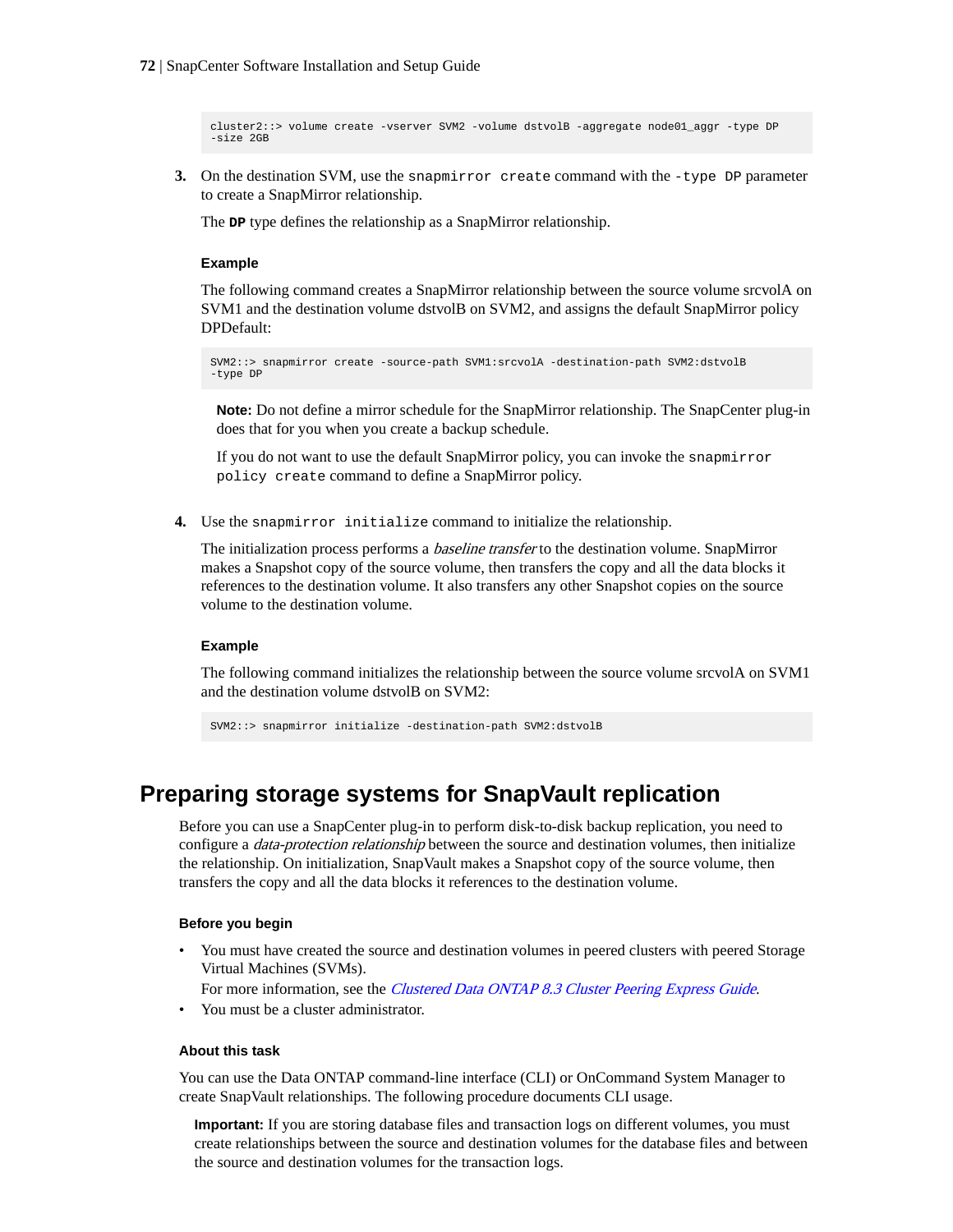

The following illustration shows the procedure for initializing a SnapVault relationship:

#### **Steps**

- **1.** Identify the destination cluster.
- **2.** On the destination cluster, use the volume create command with the -type **DP** option to create a SnapVault destination volume that is the same size as or larger than the source volume.

**Important:** The language setting of the destination volume must match the language setting of the source volume.

#### **Example**

The following command creates a 2 GB destination volume named dstvolB in SVM2 on the aggregate node01\_aggr:

```
cluster2::> volume create -vserver SVM2 -volume dstvolB -aggregate node01_aggr -type DP 
-size 2GB
```
**3.** On the destination SVM, use the snapmirror policy create command to create a SnapVault policy.

#### **Example**

The following command creates the SVM-wide policy SVM1-vault:

SVM2::> snapmirror policy create -vserver SVM2 -policy SVM1-vault

**Note:** Do not define a cron schedule or Snapshot copy policy for the SnapVault relationship. The SnapCenter plug-in does that for you when you create a backup schedule.

- **4.** Use the snapmirror policy add-rule command to add rules to the policy that define the following Snapshot copy labels and the retention policy for each label:
	- One Time
	- Hourly
	- Daily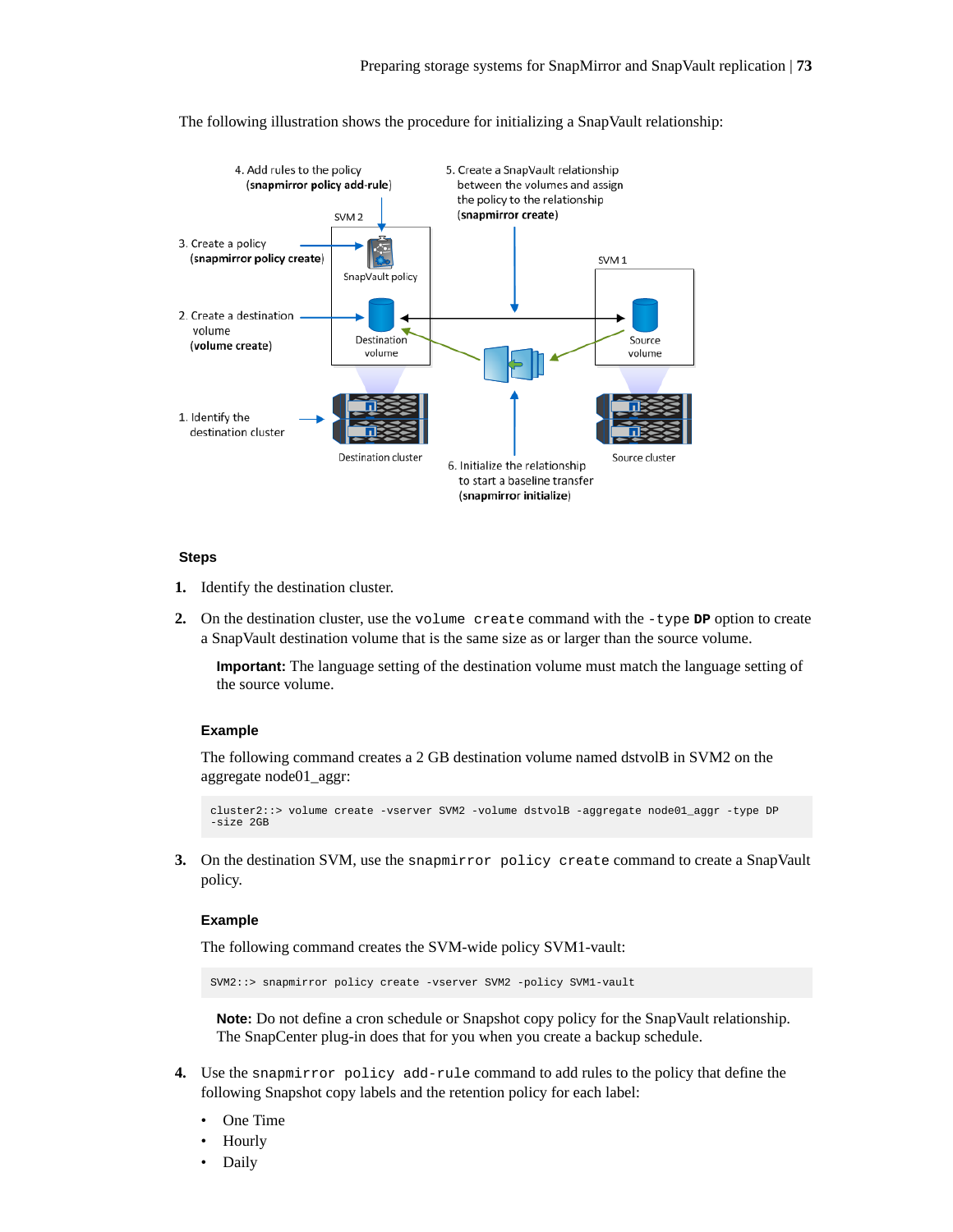- Weekly
- Monthly

**Important:** The labels are case-sensitive.

These are fixed labels for options displayed when you perform a backup. You select one of these options when you archive the backup. You must execute this command once for each of the rules you are adding.

#### **Example**

The following command adds a rule to the SVM1-vault policy that defines the "Daily" label and specifies that 30 Snapshot copies matching the label should be kept in the vault:

```
SVM2::> snapmirror policy add-rule -vserver SVM2 -policy SVM1-vault 
-snapmirror-label Daily -keep 30
```
**5.** Use the snapmirror create command with the -type XDP parameter and the -policy parameter to create a SnapVault relationship and assign a vault policy.

The **XDP** type defines the relationship as a SnapVault relationship.

#### **Example**

The following command creates a SnapVault relationship between the source volume srcvolA on SVM1 and the destination volume dstvolB on SVM2, and assigns the policy SVM1-vault:

```
SVM2::> snapmirror create -source-path SVM1:srcvolA -destination-path SVM2:dstvolB 
-type XDP -policy SVM1-vault
```
**6.** Use the snapmirror initialize command to initialize the relationship.

The initialization process performs a baseline transfer to the destination volume. SnapMirror makes a Snapshot copy of the source volume, then transfers the copy and all the data blocks it references to the destination volume.

#### **Example**

The following command initializes the relationship between the source volume srcvolA on SVM1 and the destination volume dstvolB on SVM2:

SVM2::> snapmirror initialize -destination-path SVM2:dstvolB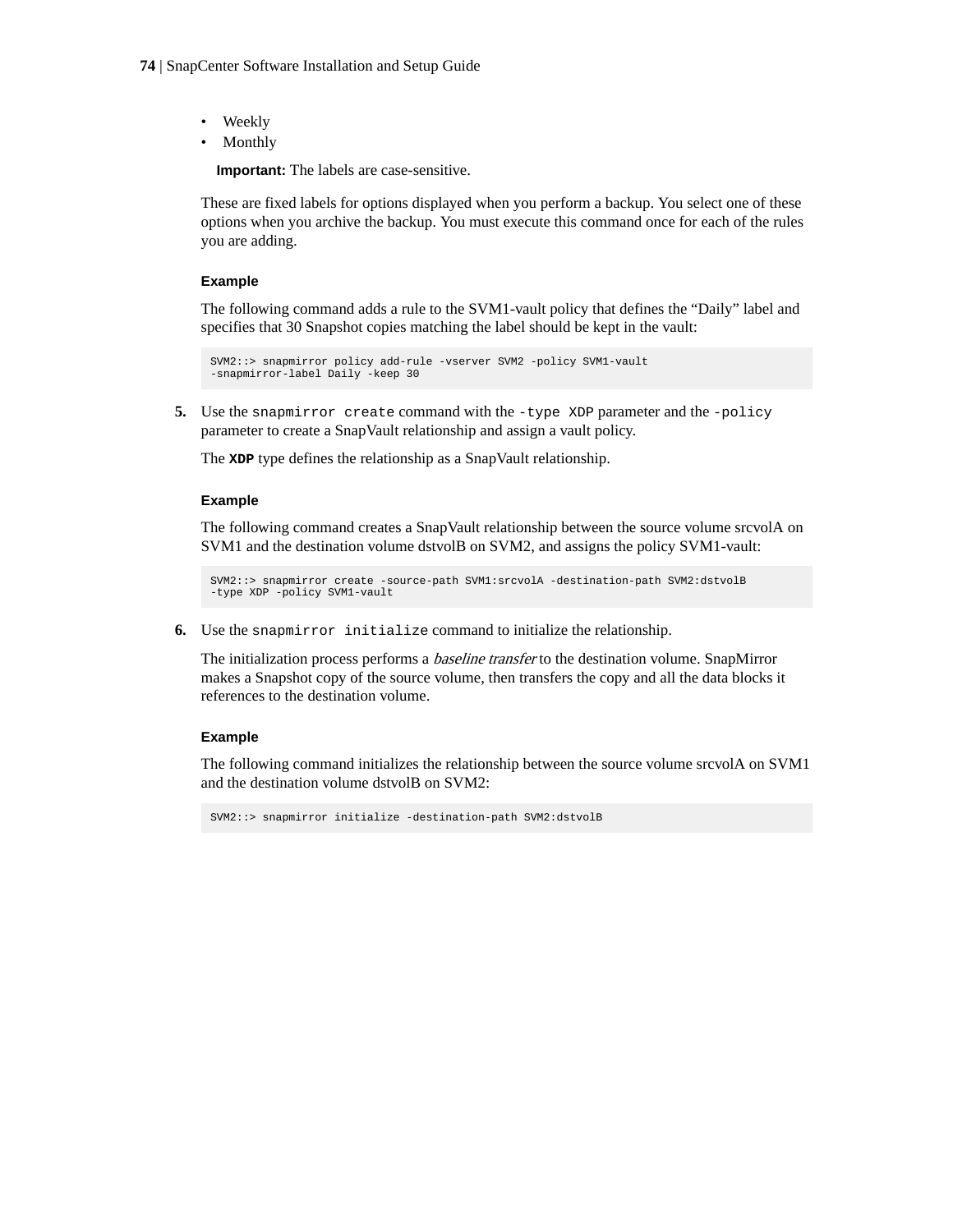# <span id="page-74-0"></span>**Upgrading SnapCenter and SnapCenter plug-in packages**

Periodic SnapCenter plug-in package updates are available. Plug-in package updates are distributed with the SnapCenter installer. You can configure SnapCenter to automatically check for available updates. Then, you must install them.

## **Configuring SnapCenter to check for available updates**

SnapCenter periodically communicates with the NetApp Support Site to notify you of available software updates. You can also create a schedule to specify the interval in which you want to receive information about available updates.

#### **Steps**

- **1.** From the left navigation pane, click **Administration**.
- **2.** Click **Software**.

The Available Software table displays the available plug-in packages, versions available, and their installation status.

- **3.** Click **Check for updates** to see if any newer versions of plug-in packages are available.
- **4.** Click **Schedule Updates** to create a schedule to specify the interval in which you want to receive information about available updates:
	- a. Select the interval in **Check for updates**.
	- b. Select the Run as credential and click **OK**.

# **Upgrading SnapCenter**

To upgrade the SnapCenter Server, you must have the SnapCenter Server installation package on the server where SnapCenter is installed. You can download the installation package directly from the NetApp Support Site. If the server where SnapCenter is installed is in a secure environment, you can download the installation package in a non-secure environment, then copy it to the server in the secure environment.

#### **Before you begin**

If you are not using Network Load Balancing (NLB), you should place datasets or the hosts or both in maintenance mode prior to the upgrade so that scheduled backups do not occur and you avoid creating failed backups. If you are using NLB, you do not need to place datasets or the host in maintenance mode. If you are using NLB, you should have the same version of SnapCenter on all NLB nodes.

#### **Steps**

- **1.** Download the SnapCenter upgrade package from the NetApp Support Site at [mysupport.netapp.com](http://mysupport.netapp.com/).
- **2.** Place the host in maintenance mode:
	- a. From the left navigation pane, click **Hosts**.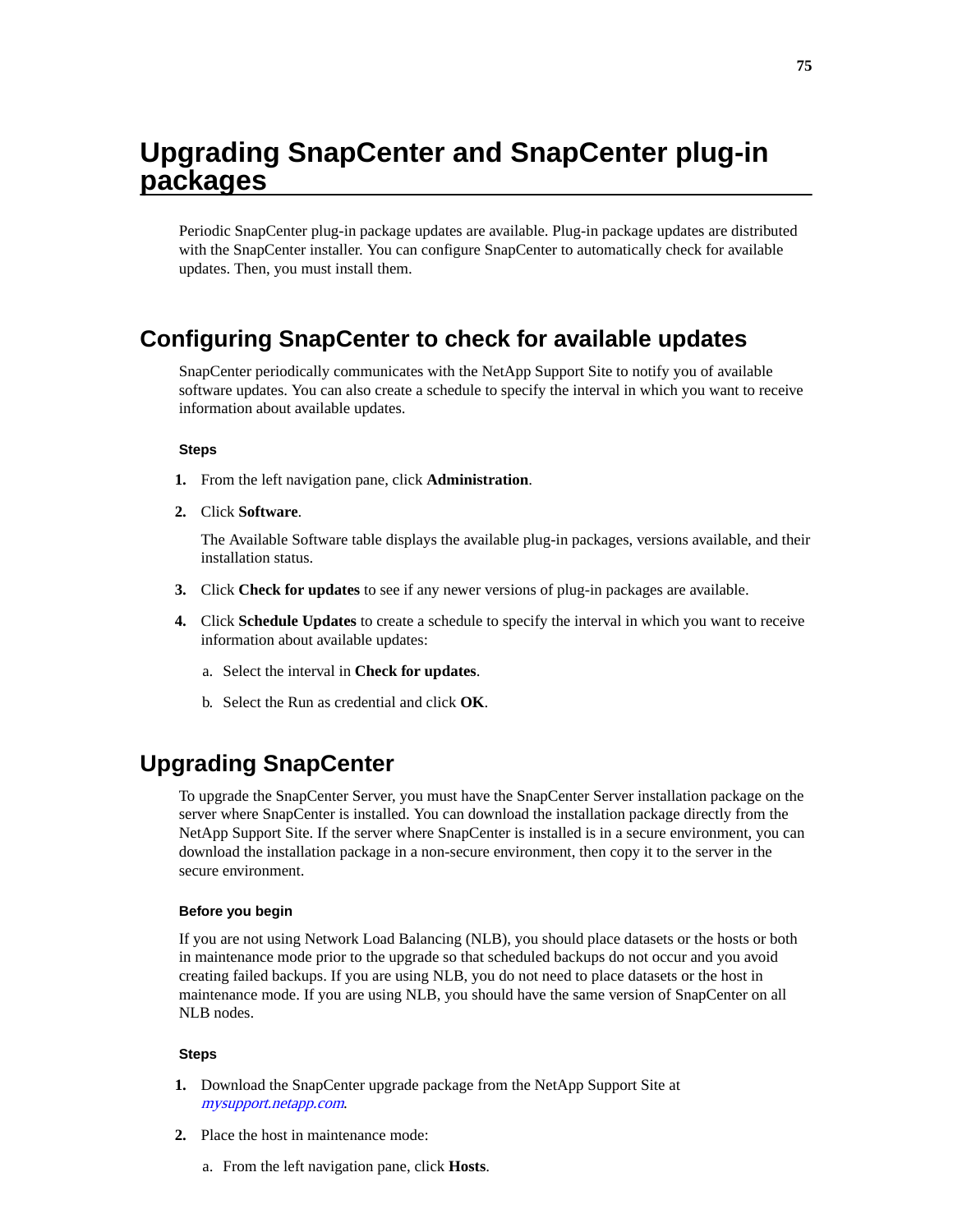#### <span id="page-75-0"></span>**76** | SnapCenter Software Installation and Setup Guide

- b. Select the host and its plug-in, and then click **Suspend Schedule**.
- **3.** Place datasets in maintenance mode:
	- a. From the left navigation pane, click **Datasets**.
	- b. Select the dataset, and then click **Maintenance**.
- **4.** Launch the SnapCenter upgrade wizard and follow the instructions.

During the upgrade, you can complete the following tasks:

- Enable the Application Request Routing (ARR) for SnapCenter.
- Enable and configure Network Load Balancing (NLB) on the host by either creating a new NLB cluster or joining an existing NLB cluster.
- Specify user credentials for the SnapCenter administrator.
- Change SQL Server settings to use either Windows authentication or SQL authentication.
- Start the upgrade process.
- **5.** Click **Datasets > Production** to bring the datasets out of maintenance mode so that operations can resume.
- **6.** Click **Hosts > Resume Schedule** to bring the host out of maintenance mode so that operations can resume.

#### **Related concepts**

[Network Load Balancing and Application Request Routing options](#page-21-0) on page 22

#### **Related information**

[SnapCenter Software 1.1 Administration Guide](https://library.netapp.com/ecm/ecm_download_file/ECMLP2439718)

# **Upgrading your plug-in packages**

The plug-in packages are distributed as part of the SnapCenter upgrade.

#### **About this task**

This procedure places your host in maintenance mode, which prevents the host from running any scheduled jobs.

#### **Steps**

- **1.** From the left navigation pane, click **Hosts**.
- **2.** From the **Managed Hosts** page, select the host on which you want to upgrade a plug-in package.
- **3.** From the **Information** section, select the plug-in package you want to upgrade, and then click **Suspend Schedule** to place the host for this plug-in in maintenance mode.
- **4.** Select the host that contains the plug-in package you want to upgrade, and then click **Modify**.
- **5.** Supply the information and then click **OK**.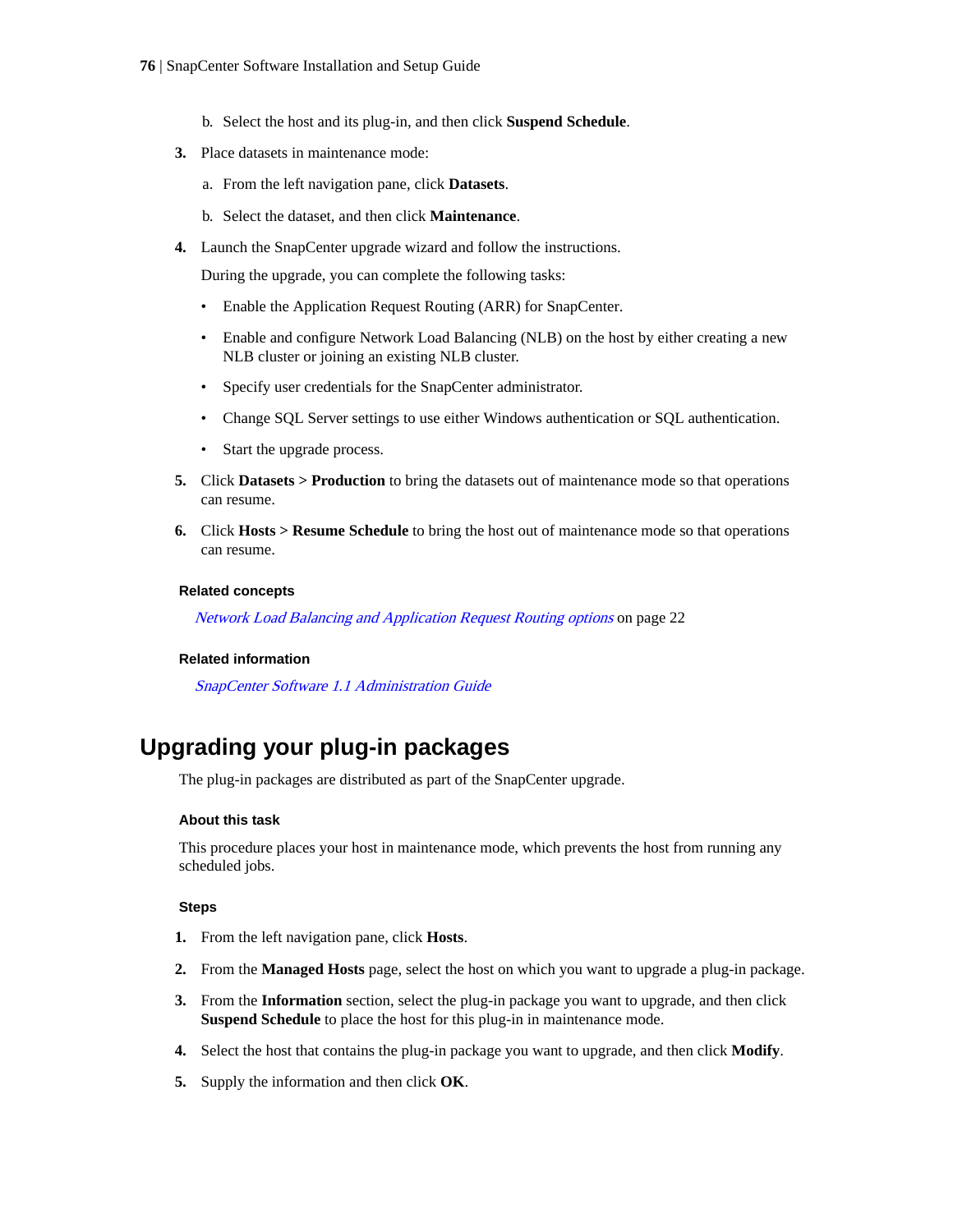## **After you finish**

After the plug-in package is upgraded, bring the host out of maintenance mode by clicking **Resume Schedule**.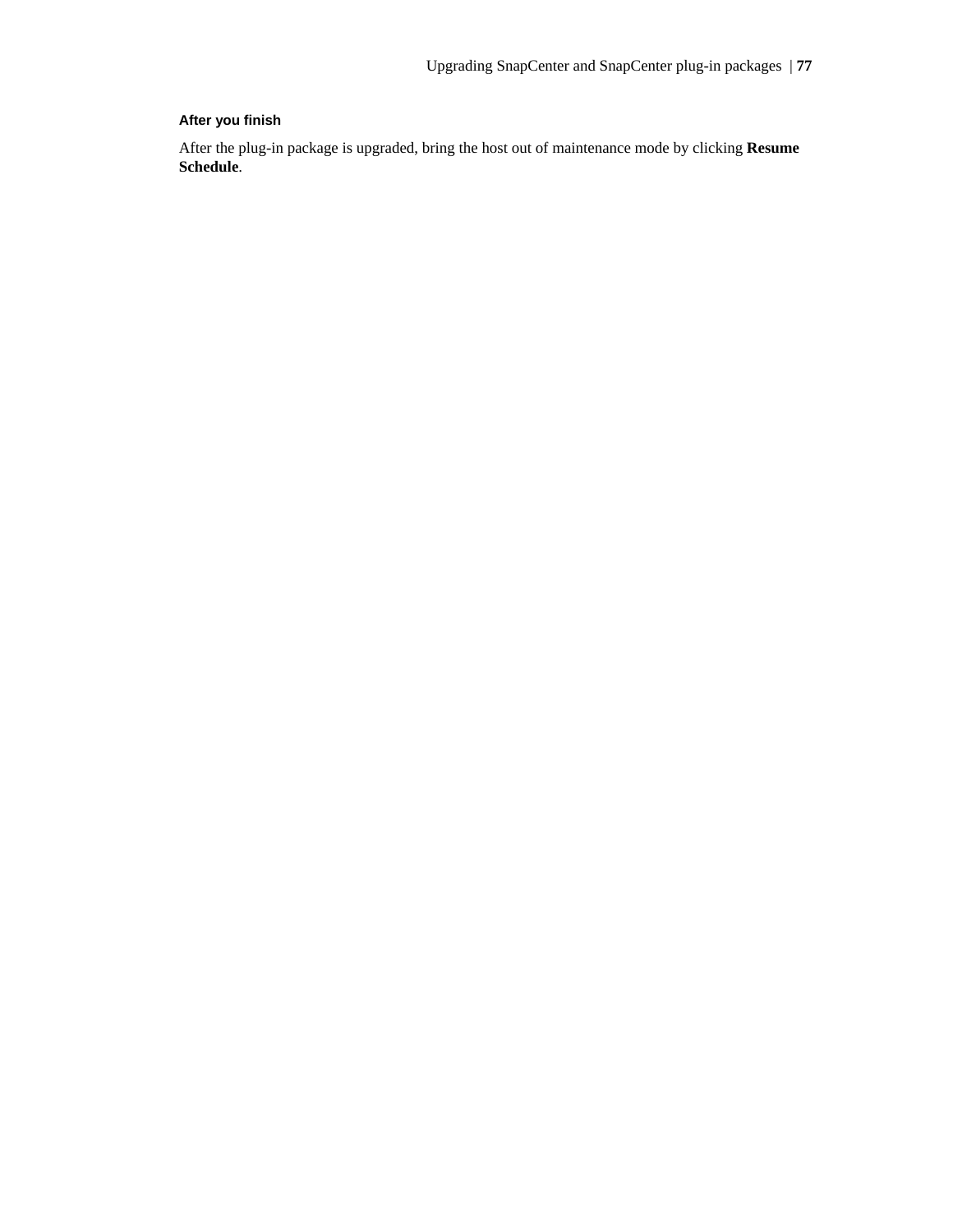# <span id="page-77-0"></span>**Uninstalling SnapCenter and the plug-in packages**

You can remove hosts and their plug-in packages using the SnapCenter interface. There are several steps you must take in preparation for removing hosts. If you no longer wish to use SnapCenter to manage data protection jobs, you can uninstall SnapCenter using the Programs and Features Control Panel on the SnapCenter host system.

## **Preparing for plug-in uninstallation**

You must delete the datasets and policies that you created for a plug-in before you remove the plugin.

### **Detaching policies from a dataset**

Any time that you no longer want policies for a dataset, you can detach them.

#### **Steps**

- **1.** In the left navigation pane, click **Datasets**.
- **2.** Select the dataset and click **Modify**.
- **3.** In the **Name** page of the **Modify Dataset** wizard, clear the check mark next to the names of the policies you want to detach:



**4.** Make any additional modifications to the dataset in the rest of the wizard and click **Finish**.

## **Deleting datasets for SQL Server**

You can delete a dataset if you no longer need it to perform different operations. You must ensure that datasets are deleted before you remove plug-ins from SnapCenter.

#### **Before you begin**

For clone datasets, you must have manually deleted all clones associated with that dataset.

#### **About this task**

You can optionally force the deletion of all backups, metadata, policies, and Snapshot copies associated with the dataset.

#### **Steps**

- **1.** In the left navigation pane, click **Datasets**.
- **2.** Select the dataset and click **Delete**.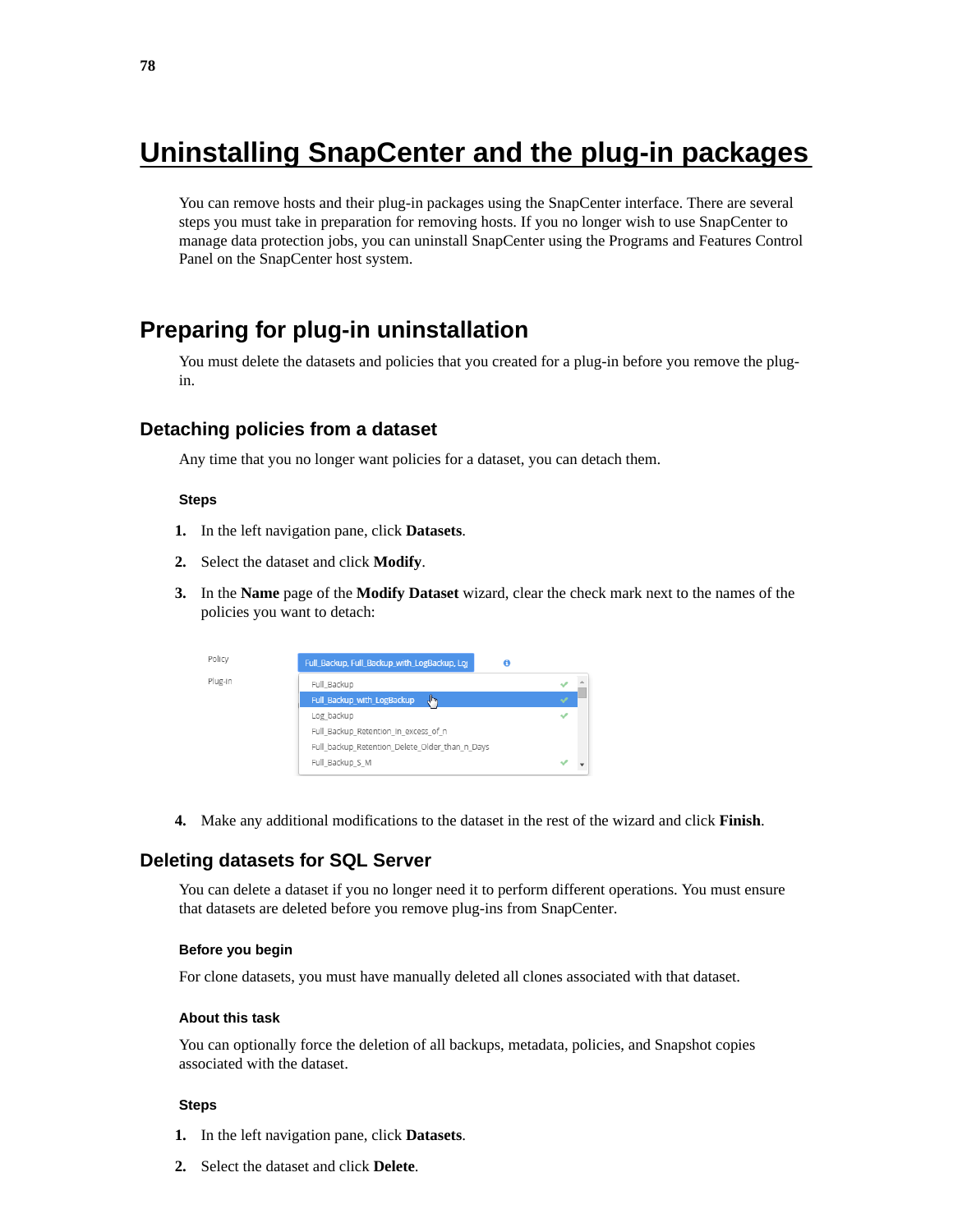- <span id="page-78-0"></span>**3.** To remove all backups, metadata, policies, and Snapshot copies associated with the dataset, select the **Delete backups and policies associated with this dataset** check box.
- **4.** Click **OK**.

## **Deleting datasets for Oracle databases**

You can delete a dataset if you no longer need it to perform different operations. You must ensure that datasets are deleted before you remove plug-ins from SnapCenter.

#### **About this task**

You can optionally force the deletion of all backups, metadata, policies, and Snapshot copies associated with the dataset.

#### **Steps**

- **1.** In the left navigation pane, click **Datasets**.
- **2.** Select the dataset and click **Delete**.
- **3.** Select the **Delete backups and policies associated with this dataset** check box to remove all backups, metadata, policies, and Snapshot copies associated with the dataset.
- **4.** Click **OK**.

# **Uninstalling the plug-in packages from a host using SnapCenter GUI**

When you decide that you no longer require a particular plug-in package, you can uninstall it any time. Before you uninstall, you must be aware of several prerequisites and the dependencies between plug-ins.

#### **Before you begin**

- You must have removed the datasets for the plug-in package that you are uninstalling.
- You must have detached the policies associated with the datasets for the plug-in package that you are uninstalling.

#### **About this task**

- If you have removed a host from SnapCenter, all the plug-in packages installed on the host are removed.
- If you are using the user interface, you can remove plug-ins on a per-host basis only. If you want to uninstall a plug-in from multiple hosts, you must use the PowerShell cmdlet Uninstall-SmPlugin. However, if you want to uninstall the plug-in packages, you must use the PowerShell cmdlet Uninstall-SmHostPackage.

**Note:** Uninstalling the SnapCenter Plug-ins Package for Windows from a host on which the SnapCenter Server is installed will damage the SnapCenter Server installation. Do not uninstall the SnapCenter Plug-ins Package for Windows unless you are certain that you no longer require the SnapCenter Server.

#### **Steps**

**1.** From the left navigation pane, click **Hosts**.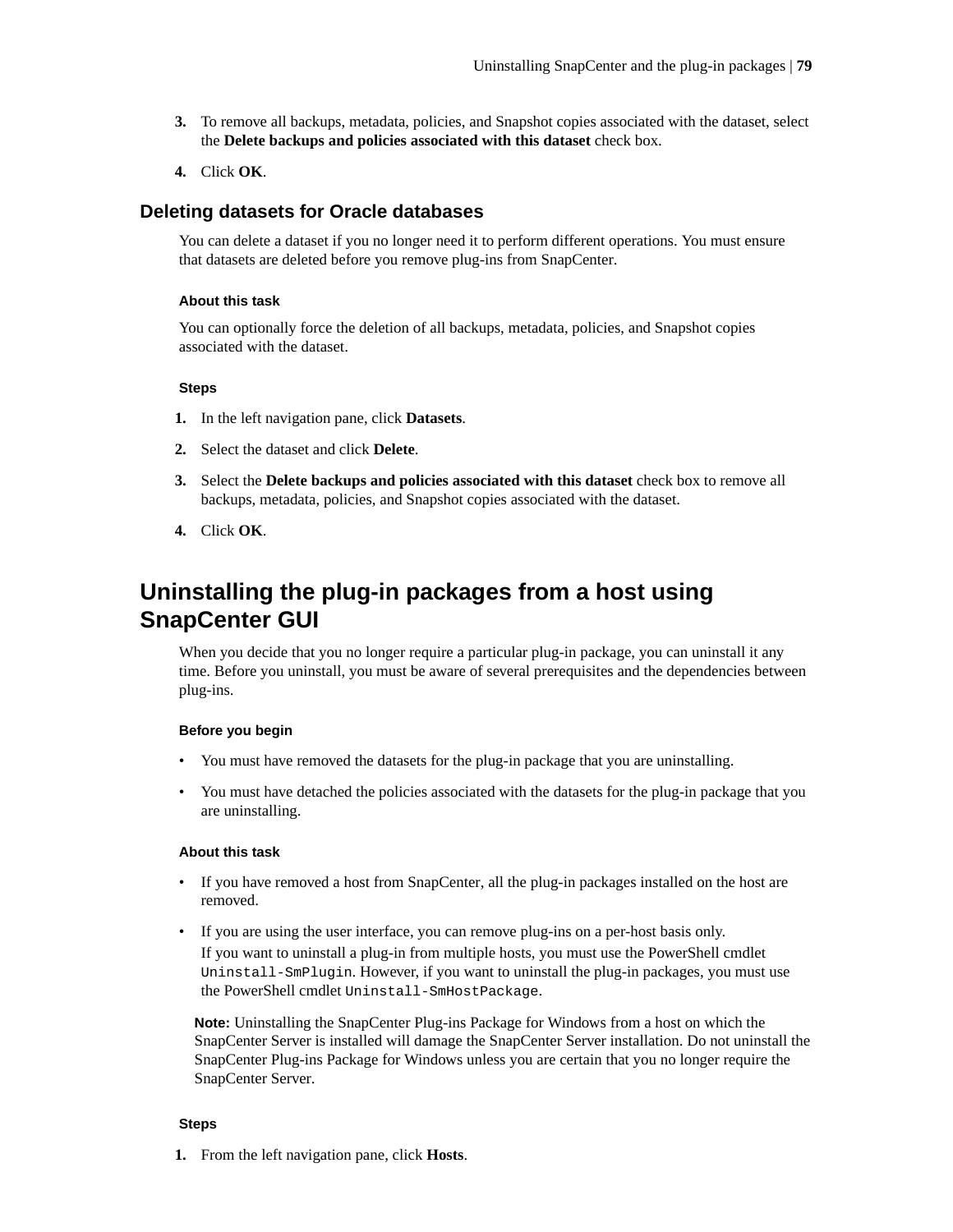- <span id="page-79-0"></span>**2.** From the **Managed Hosts** page, select the host from which you want to uninstall the plug-in.
- **3.** Click **Remove**.

If the host is a member of a cluster, you can select **Include all the hosts of cluster** to remove all the hosts in the cluster.

**4.** Click **OK** to proceed.

#### **After you finish**

After you uninstall a plug-in, you must wait for 5 minutes before you reinstall the plug-in on that host. This time period is sufficient for SnapCenter GUI to refresh the status of the managed host. The installation fails if you immediately reinstall the plug-in.

If you are uninstalling SnapCenter Plug-ins Package for Linux, uninstallation-specific log files are available at: /var/opt/snapcenter/logs.

# **Uninstalling SnapCenter Plug-in for Microsoft SQL Server using SnapCenter GUI**

When you decide that you no longer require SnapCenter Plug-in for Microsoft SQL Server, you can uninstall it at any time.

#### **Before you begin**

- You must have removed the datasets for the plug-in that you are uninstalling.
- You must have detached the policies associated with the datasets for the plug-in that you are uninstalling.

#### **Steps**

- **1.** From the left navigation pane, click **Hosts**.
- **2.** From the **Managed Hosts** page, select the host from which you want to uninstall the plug-in.
- **3.** Click **Modify**.
- **4.** Select **Remove plug-ins** and click **Next**.
- **5.** Select **Microsoft SQL Server**.
- **6.** Click **Finish**.

# **Uninstalling the plug-ins packages from multiple remote hosts**

If you want to uninstall SnapCenter plug-ins packages from multiple hosts at one time, you can do so by using the Uninstall-SmHostPackage cmdlet.

#### **Before you begin**

You must have logged in to SnapCenter as a domain user with local administrator rights on each host on which you want to uninstall the plug-ins.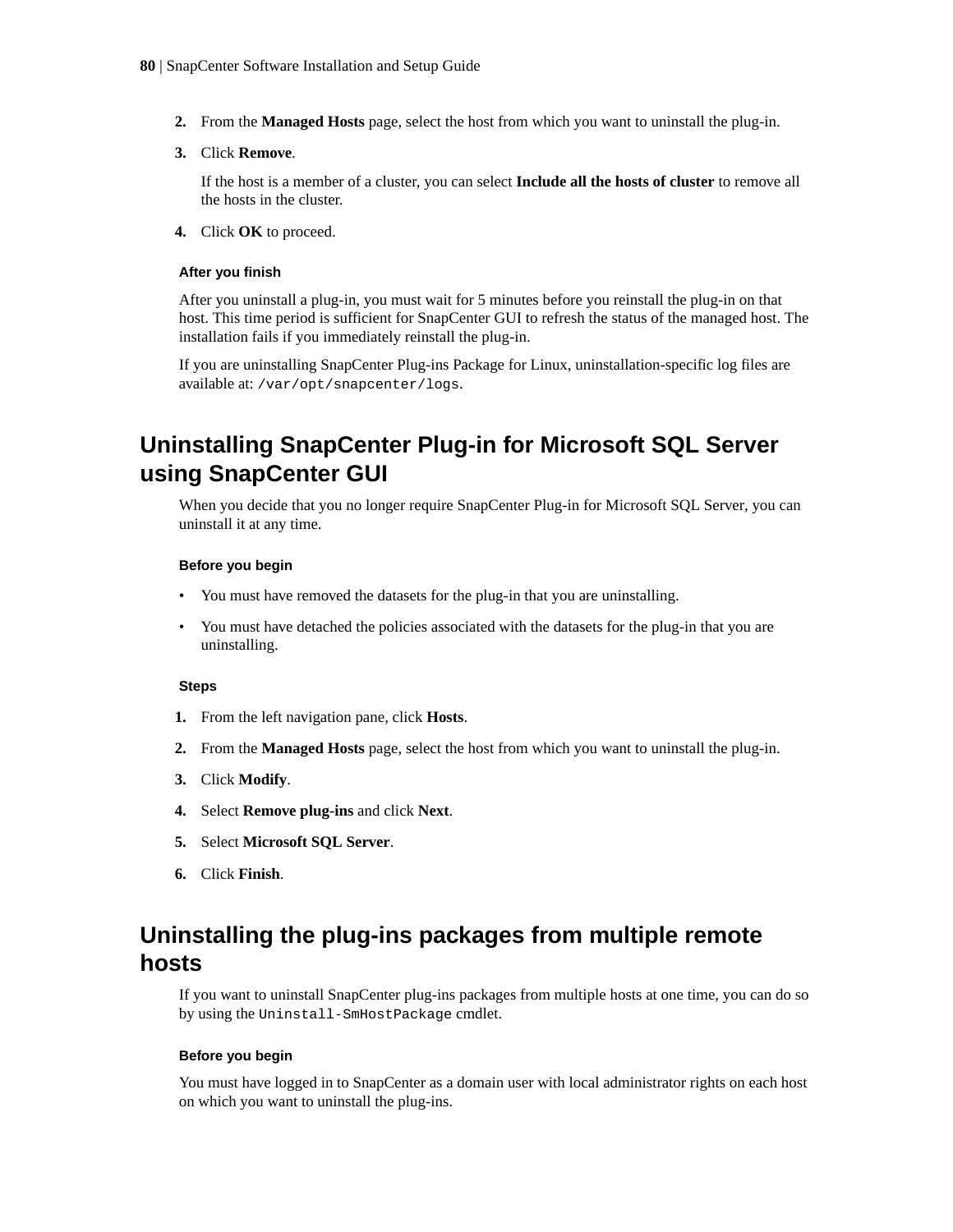#### <span id="page-80-0"></span>**Steps**

- **1.** Launch the PowerShell application.
- **2.** From the SnapCenter Server command prompt, enter:

**Open-SMConnection**

**3.** From the command prompt, enter:

#### **Uninstall-SmHostPackage**

The following prompts are displayed:

#### **hostnames**

Specifies the list of hosts on which you want to uninstall the available plug-ins package.

#### **plugincode**

Specifies the plug-in code for one or more plug-ins that you want to uninstall. The valid values are SCO and MSFT\_SQL. Omitting the plug-in code uninstalls the available plug-ins.

## **Uninstalling SnapCenter**

You should uninstall SnapCenter using the Programs and Features Control Panel on your SnapCenter Server host system. Uninstalling SnapCenter removes the Network Load Balancing (NLB) cluster, the Application Request Routing server farm, and, if appropriate, the SnapCenter database.

#### **About this task**

The domain in which the SnapCenter host is located must remain unchanged. If you remove SnapCenter Server from the domain it was in when SnapCenter Server was installed and then try to uninstall SnapCenter Server, the uninstall operation fails.

#### **Steps**

- **1.** On your SnapCenter host system, navigate to the **Control Panel**.
- **2.** Make sure you are in the **Category** view.
- **3.** Under **Programs**, click **Uninstall a program**.

Programs and Features opens.

- **4.** Select NetApp SnapCenter Server and click **Uninstall**.
- **5.** Select to remove the NLB cluster and the Application Request Routing server farm.
- **6.** If you do not want to use this SnapCenter repository in with a newly installed SnapCenter Server, select to remove the SnapCenter repository.

#### **After you finish**

- Deleting the NLB cluster requires that you restart your SnapCenter Server host system. If you do not restart the host system, you might experience a failure if you attempt to reinstall SnapCenter Server.
- Some non-NetApp components installed by SnapCenter are not removed during uninstallation, including SQL Server Express and .NET Framework. If you want to remove these components, you must uninstall them manually.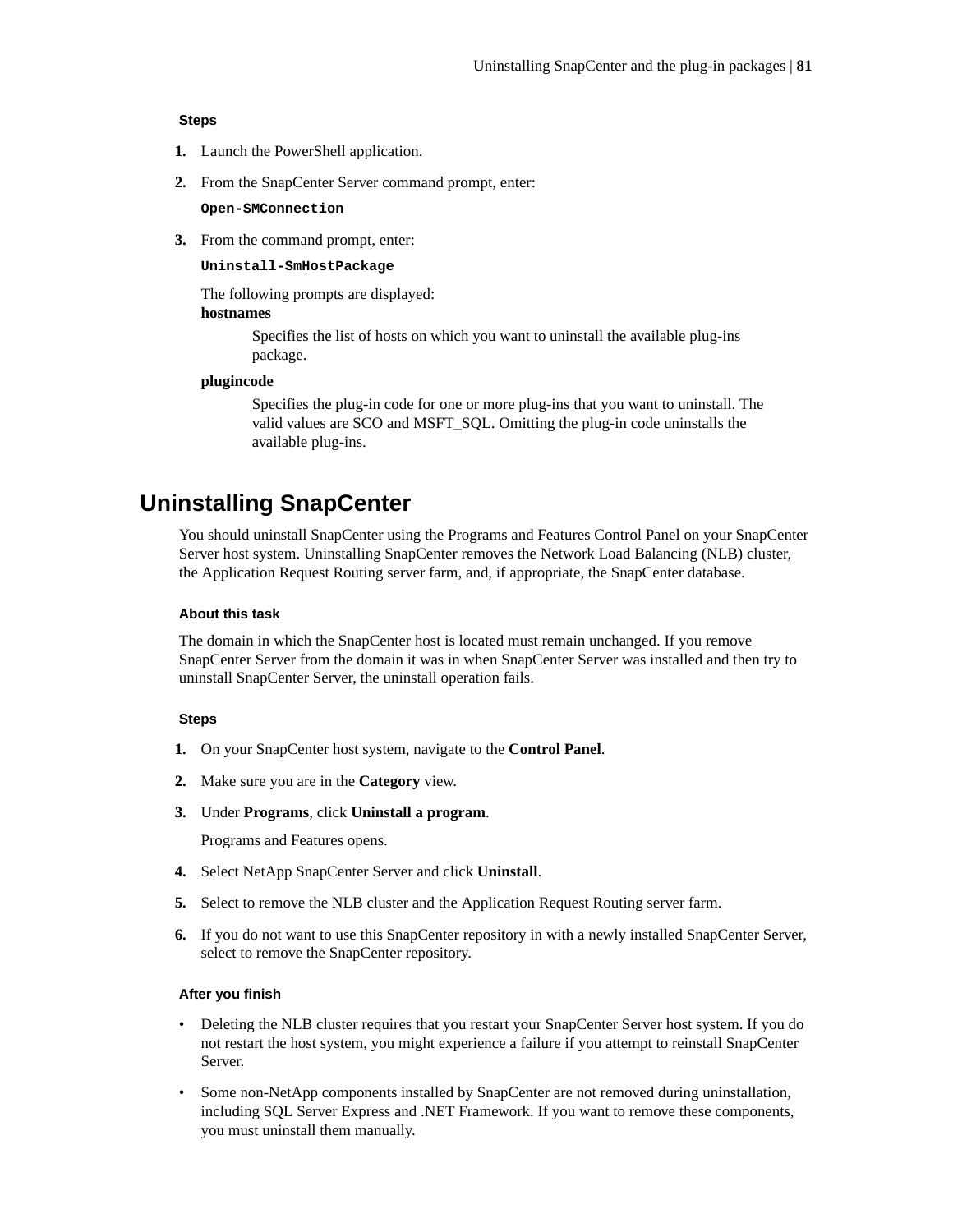If you want to uninstall SQL Express, first delete the SnapCenter Server repository, then uninstall SQL Express by selecting Microsoft SQL Server 2012 (64-bit).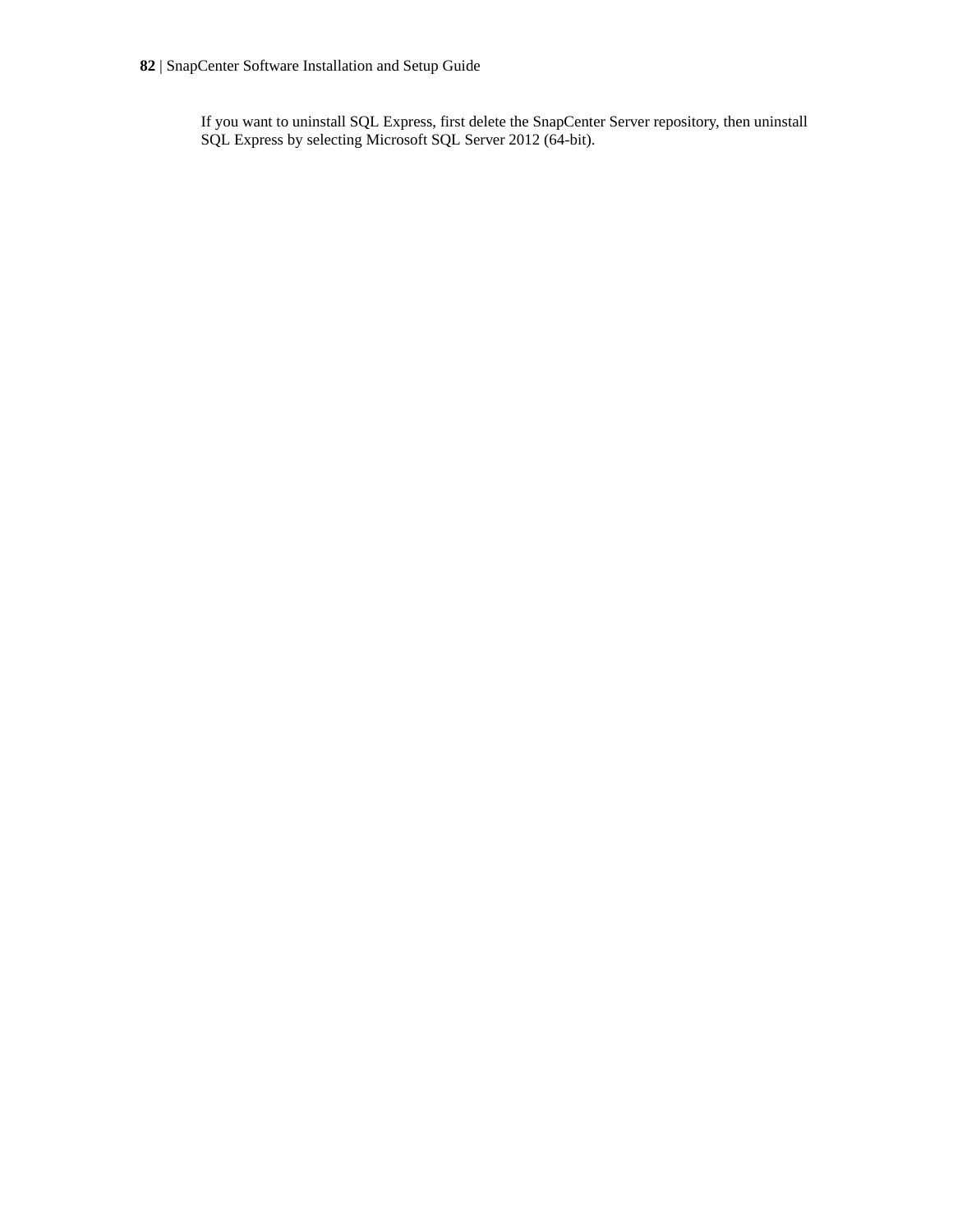# <span id="page-82-0"></span>**Features enabled on your Windows host during installation**

The SnapCenter Server installer enables the Windows features and roles on your Windows host during installation. These might be of interest for troubleshooting and host system maintenance purposes.

| Category                                          | <b>Feature</b>                                                                                                                                                                                                                                                                                                                                                                                                          |
|---------------------------------------------------|-------------------------------------------------------------------------------------------------------------------------------------------------------------------------------------------------------------------------------------------------------------------------------------------------------------------------------------------------------------------------------------------------------------------------|
| Web Server                                        | <b>Internet Information Services</b><br>$\bullet$<br>World Wide Web Services<br>$\bullet$<br><b>Common HTTP Features</b><br>٠                                                                                                                                                                                                                                                                                           |
|                                                   | Default Document<br>$\circ$<br><b>Directory Browsing</b><br>$\circ$<br><b>HTTP</b> Errors<br>$\circ$<br><b>HTTP</b> Redirection<br>$\circ$<br><b>Static Content</b><br>$\circ$<br><b>WebDAV Publishing</b><br>$\circ$<br><b>Health and Diagnostics</b><br>$\bullet$<br><b>Custom Logging</b><br>$\circ$<br><b>HTTP</b> Logging<br>$\circ$                                                                               |
|                                                   | <b>Logging Tools</b><br>$\circ$<br><b>Request Monitor</b><br>$\circ$<br>Tracing<br>$\circ$<br><b>Performance Features</b><br>$\bullet$                                                                                                                                                                                                                                                                                  |
|                                                   | <b>Static Content Compression</b><br>$\circ$<br>Security<br>$\bullet$                                                                                                                                                                                                                                                                                                                                                   |
|                                                   | IP Security<br>$\circ$<br><b>Basic Authentication</b><br>$\circ$<br><b>Centralized SSL Certificate Support</b><br>$\circ$<br><b>Client Certificate Mapping Authentication</b><br>$\circ$<br>IIS Client Certificate Mapping Authentication<br>$\circ$<br>IP and Domain Restrictions<br>$\circ$<br><b>Request Filtering</b><br>$\circ$<br><b>URL</b> Authorization<br>$\circ$<br><b>Windows Authentication</b><br>$\circ$ |
|                                                   | <b>Application Development Features</b><br>$\bullet$<br>.NET Extensibility 4.5<br>$\circ$<br>Application Initialization<br>$\circ$<br><b>ASP.NET 4.5</b><br>$\circ$<br>Server-Side Includes<br>$\circ$<br>WebSocket Protocol<br>$\circ$<br><b>Management Tools</b><br>$\bullet$<br><b>IIS Management Console</b><br>$\circ$                                                                                             |
| <b>IIS Management Scripts and</b><br><b>Tools</b> | <b>IIS Management Service</b><br>$\bullet$<br>Web Management Tools<br>٠                                                                                                                                                                                                                                                                                                                                                 |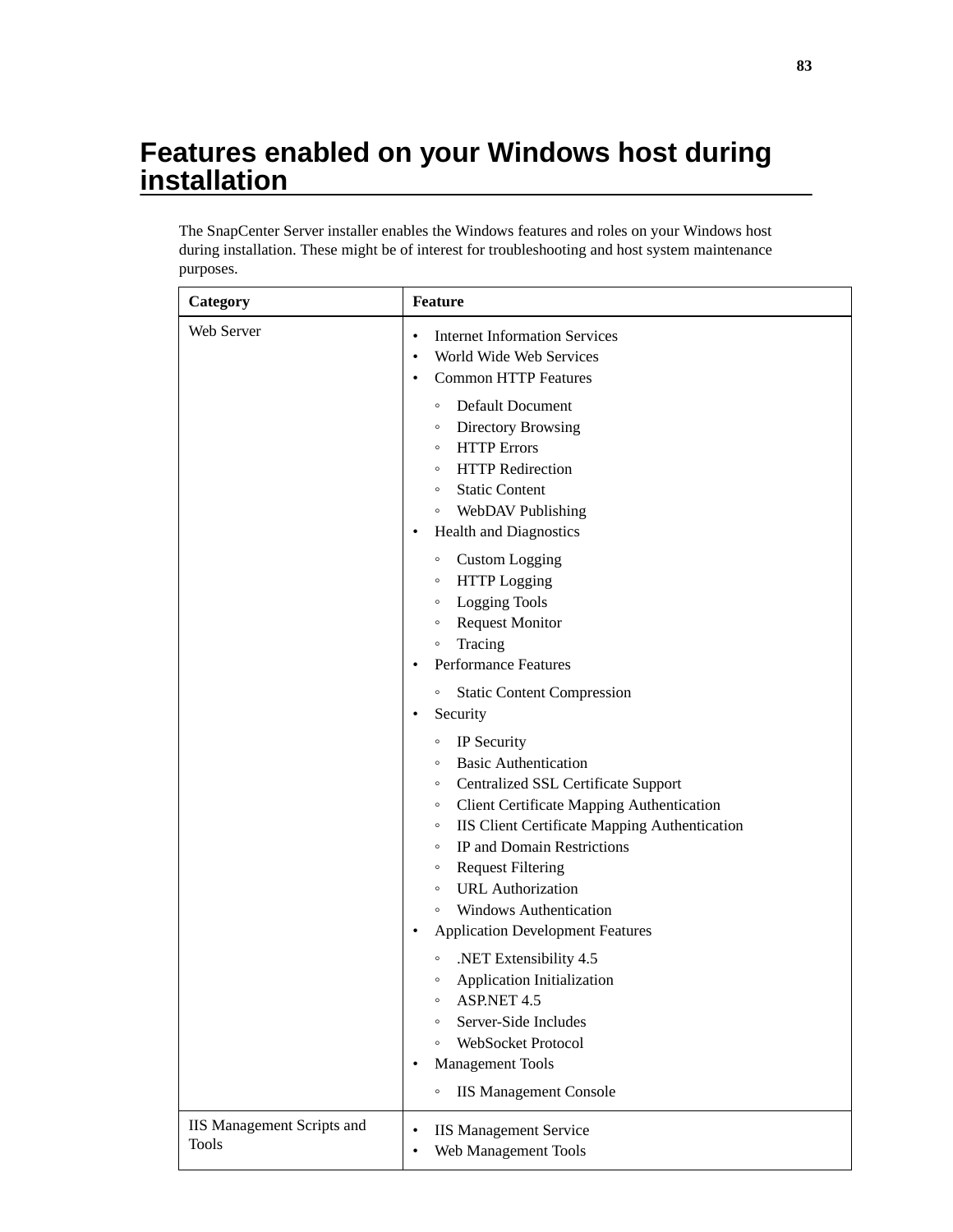| Category                                     | <b>Feature</b>                                                                                                                                                                                                                                          |
|----------------------------------------------|---------------------------------------------------------------------------------------------------------------------------------------------------------------------------------------------------------------------------------------------------------|
| NET Framework 4.5 Features                   | NET Framework 4.5<br>$\bullet$<br>ASP.NET 4.5<br>$\bullet$<br>Windows Communication Foundation (WCF) HTTP<br>٠<br>Activation45<br><b>TCP</b> Activation<br>$\circ$<br><b>HTTP</b> Activation<br>$\circ$<br>Message Queuing (MSMQ) Activation<br>$\circ$ |
| <b>Message Queuing</b>                       | <b>Message Queuing Services</b><br>٠<br>Microsoft Message Queue (MSMQ) Server<br>$\bullet$                                                                                                                                                              |
| <b>Windows Process Activation</b><br>Service | Process Model<br>$\bullet$                                                                                                                                                                                                                              |
| <b>Configuration APIs</b>                    | All                                                                                                                                                                                                                                                     |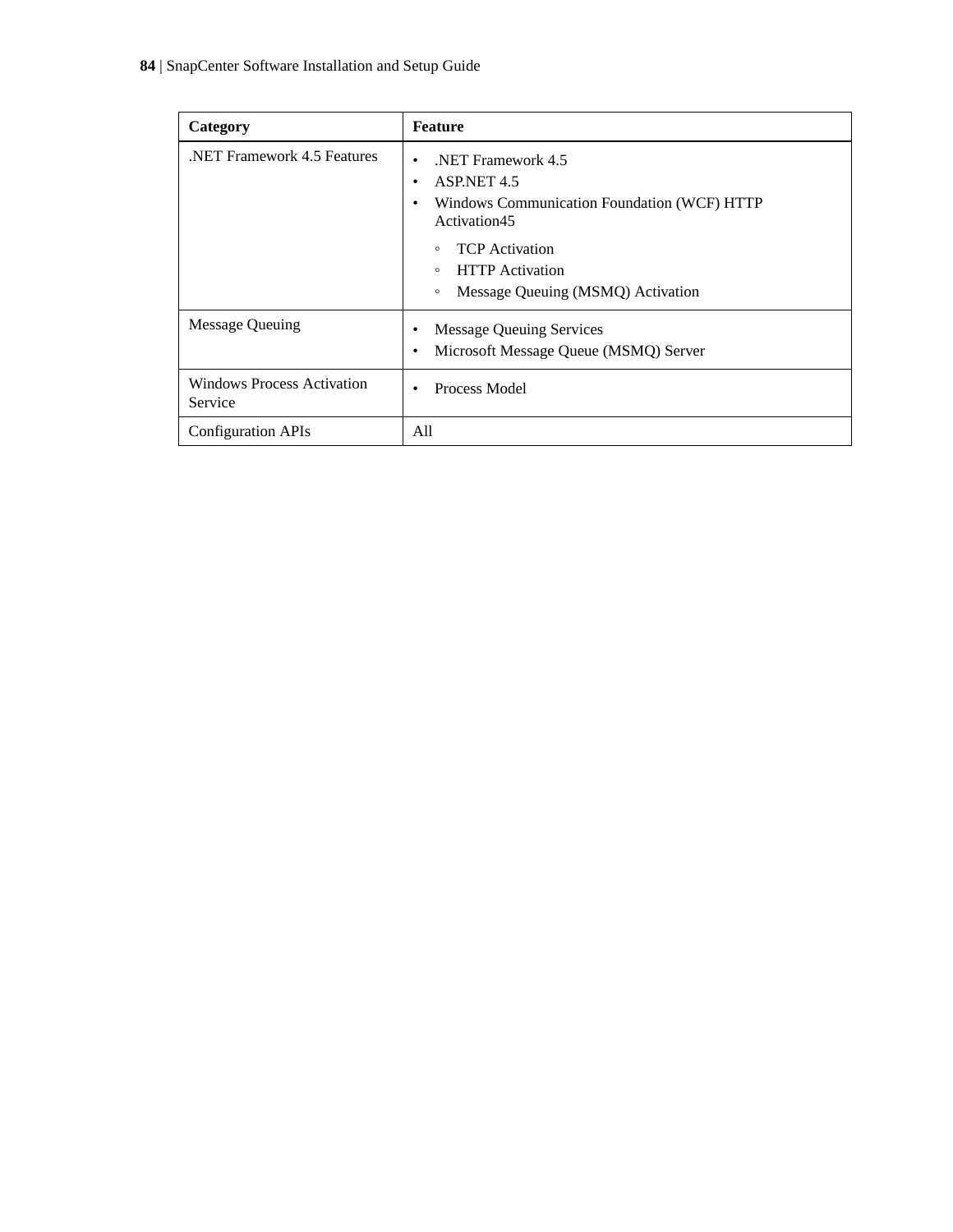# <span id="page-84-0"></span>**Installation troubleshooting**

If you encounter unexpected behaviour or failure while performing the installation, you can use the installation log files to identify the cause and resolve the issue.

# **Enabling AutoSupport email notifications**

You can enable AutoSupport email notifications on your storage system so that AutoSupport messages are sent to a specified storage system user. AutoSupport messages can alert you to issues such as failed backups.

#### **Step**

**1.** Enable AutoSupport email notifications from the storage system command line:

```
autosupport trigger modify -node nodename -autosupport-message
client.app.info enable -noteto enable
```
## **HTTP error 503. The service is unavailable.**

#### **Description**

Launching SnapCenter from a browser or opening a connection from the CLI might fail after installation if Windows Process Activation Service (WAS) is not enabled.

#### **Corrective action**

Verify in Windows Server Manager that Windows Process Activation Service is enabled.

## **Unable to display SnapCenter web login page on local host**

#### **Description**

When using Internet Explorer with Protected Mode enabled, the SnapCenter login page does not display when logging in to the local SnapCenter host as a user from another trusted domain.

#### **Corrective action**

Disable Protected Mode in Internet Explorer.

# **SnapCenter Plug-ins Package for Linux installation fails due to incorrect Java version**

#### **Description**

The SnapCenter Plug-ins Package for Linux installation might fail if the Java Virtual Machine (JVM) is not found or the JVM version required for installation of SnapCenter Plug-ins Package for Linux is not available.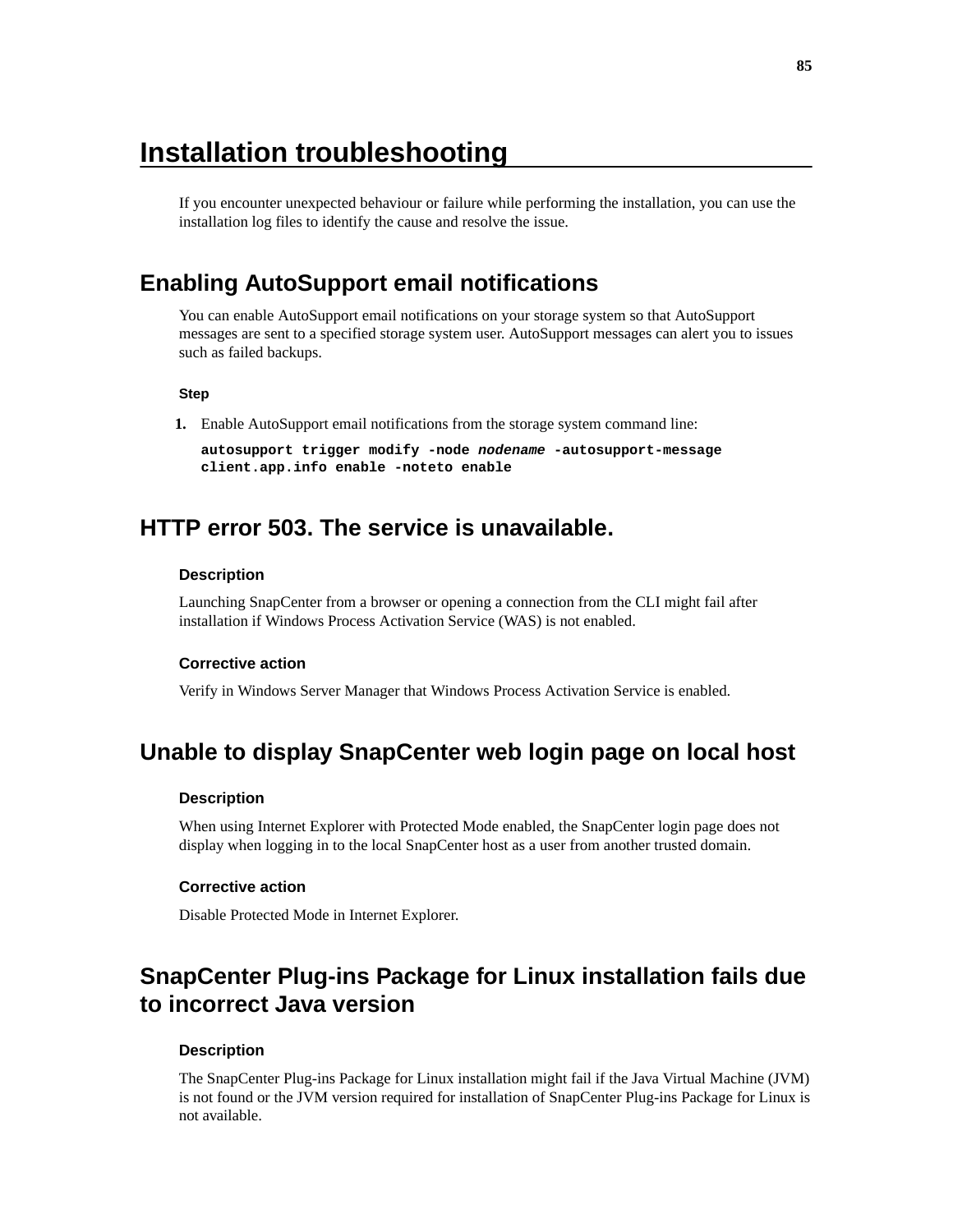#### <span id="page-85-0"></span>**Corrective action**

- **1.** Add java executable path to the PATH environmental variable.
- **2.** Verify the java version by running the following command:

**#ssh root@host\_name java -version**

# **SnapCenter Plug-ins Package for Linux installation fails due to improper uninstallation**

#### **Description**

The SnapCenter Plug-ins Package for Linux installation might fail if the uninstallation was not performed properly.

#### **Error message**

```
An instance of SnapCenter plug-in for Oracle is already installed
```
#### **Corrective action**

**1.** List the RPM packages:

```
rpm -qa | grep netapp-snapcenter-plugin
```
**2.** Delete the RPM packages:

**rpm -e netapp-snapcenter-plugin-loader netapp-snapcenter-plugin-oracle netapp-snapcenter-plugin-unix**

**3.** Remove the /var/.com.zerog.registry.xml file manually.

# **SnapCenter Server is unable to communicate with the host**

#### **Description**

After installing the plug-in remotely, SnapCenter Server is unable to communicate with the host.

#### **Corrective action**

- **1.** Verify whether the SnapCenter plug-in loader is started on the correct port with proper host name.
- **2.** Configure the FQDN of the host if the SnapCenter plug-in loader has been started with localhost: 8145.
- **3.** Run the hostname -f command to find the FQDN of the host.
- **4.** Restart the SnapCenter plug-in loader service after changing the host name.

# **SnapCenter plug-in loader fails with an error**

#### **Description**

SnapCenter plug-in loader fails with an error.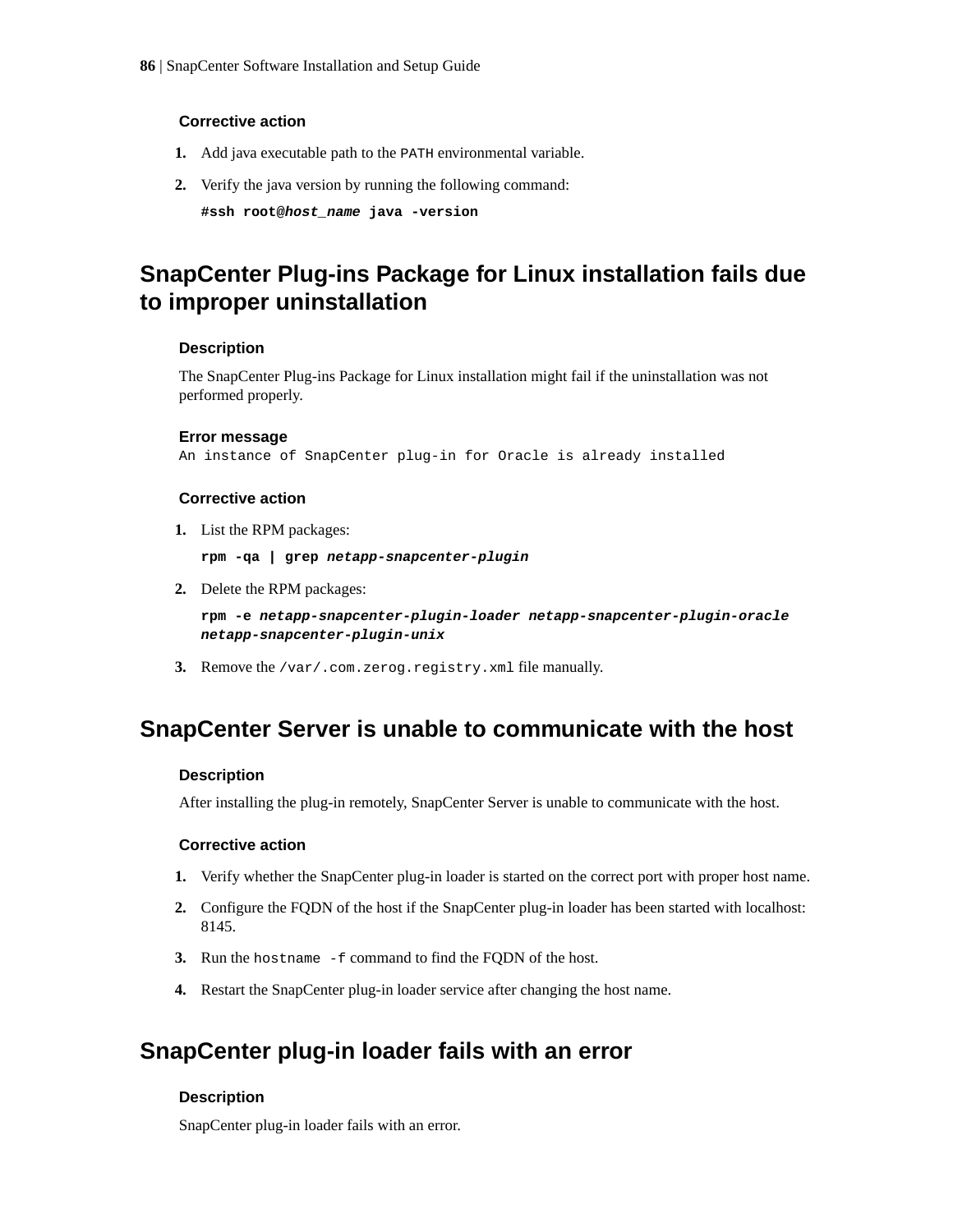#### **Error message**

Error retrieving current directory.

### **Corrective action**

- You must ensure that you have not deleted any directory where the plug-in is operating on.
- You must increase the memory space allotted to the Java Virtual Machine.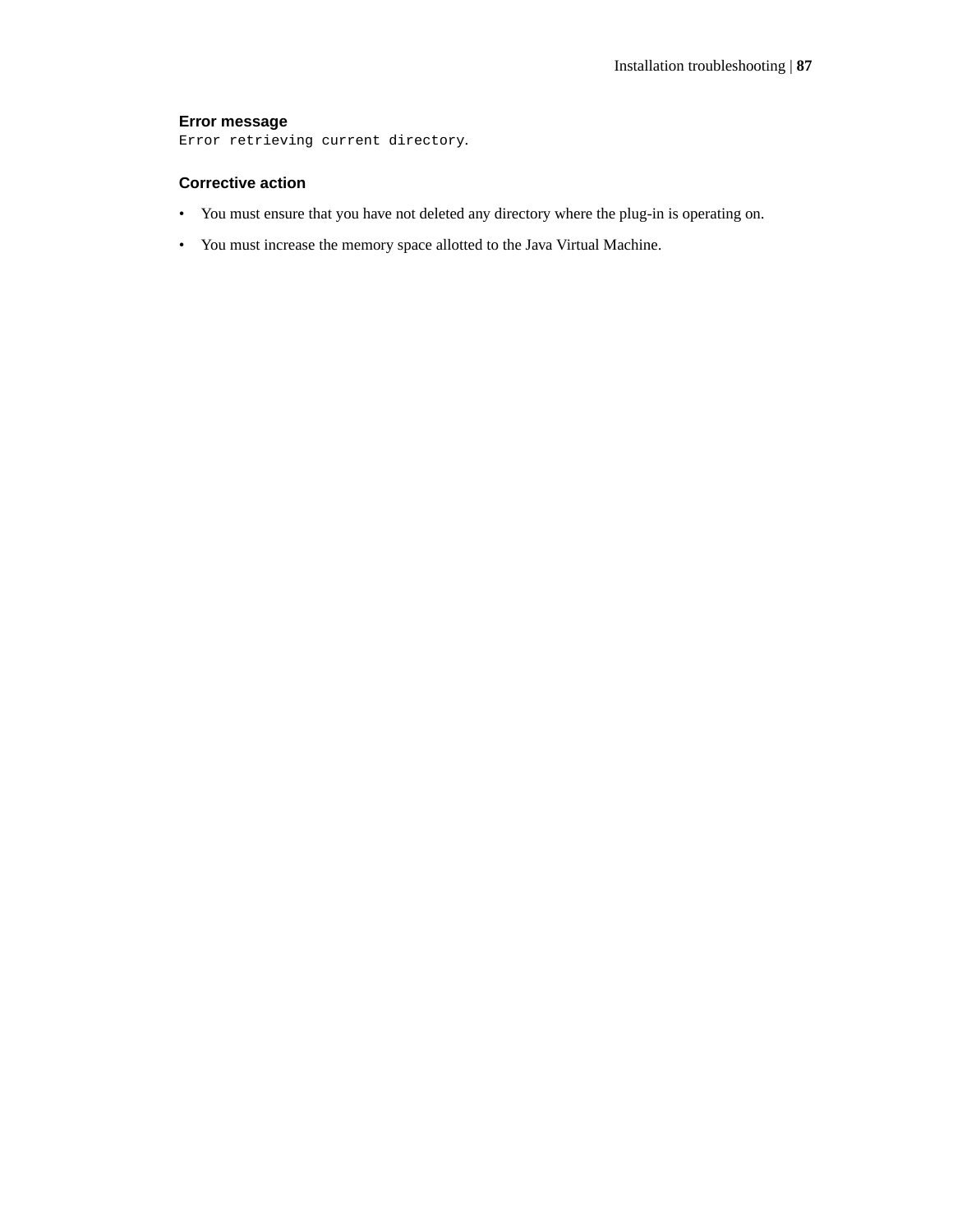# <span id="page-87-0"></span>**Where to go next**

You can find more information about different features and release-specific information for SnapCenter in the documentation available on the NetApp Support Site at *[mysupport.netapp.com](http://mysupport.netapp.com/)*.

• [SnapCenter Software 1.1 Release Notes](https://library.netapp.com/ecm/ecm_download_file/ECMLP2439715)

Provides important information about this release of Snap Creator Server and the SnapCenter plug-in packages, including fixed issues, known issues, cautions, limitations, and any documentation updates or corrections.

• [SnapCenter Software 1.1 SnapManager Migration Guide](https://library.netapp.com/ecm/ecm_download_file/ECMLP2440302)

Describes how to migrate data from previous versions of SnapDrive and SnapManager to your SnapCenter environment.

• [SnapCenter Software 1.1 Getting Started Guide](https://library.netapp.com/ecm/ecm_download_file/ECMLP2440145)

Provides simple information about how to get started with SnapCenter, regardless of which plugin packages you have installed, and outlines a simple workflow to help you perform your first backup operation.

• [SnapCenter Software 1.1 Administration Guide](https://library.netapp.com/ecm/ecm_download_file/ECMLP2439718)

Provides information about how to administer SnapCenter, provision Windows hosts with storage, configure and maintain role-based access control (RBAC), and use the centralized reporting options.

• [SnapCenter Software 1.1 Data Protection Guide for Microsoft SQL Server](https://library.netapp.com/ecm/ecm_download_file/ECMLP2440325)

Describes how to use SnapCenter to perform backup, restore, clone, and verification jobs on Microsoft SQL Server databases.

• [SnapCenter Software 1.1 Data Protection Guide for Oracle Databases](https://library.netapp.com/ecm/ecm_download_file/ECMLP2440314)

Describes how to use SnapCenter to perform backup, restore, clone, mount, unmount, and verification jobs on Oracle databases.

• [SnapCenter Software 1.1 Windows Cmdlet Reference Guide](https://library.netapp.com/ecm/ecm_download_file/ECMLP2440057)

Provides reference information about the Windows PowerShell cmdlets available in SnapCenter, including a description of each cmdlet, its syntax, and examples for its use. This content is also available through the SnapCenter PowerShell cmdlet help.

• [SnapCenter Software 1.1 Linux Command Reference Guide](https://library.netapp.com/ecm/ecm_download_file/ECMLP2440332)

Provides reference information about the Linux commands available for Linux plug-ins, including a description of each command, its syntax, and examples for its use. This content is also available through the SnapCenter command-line interface help.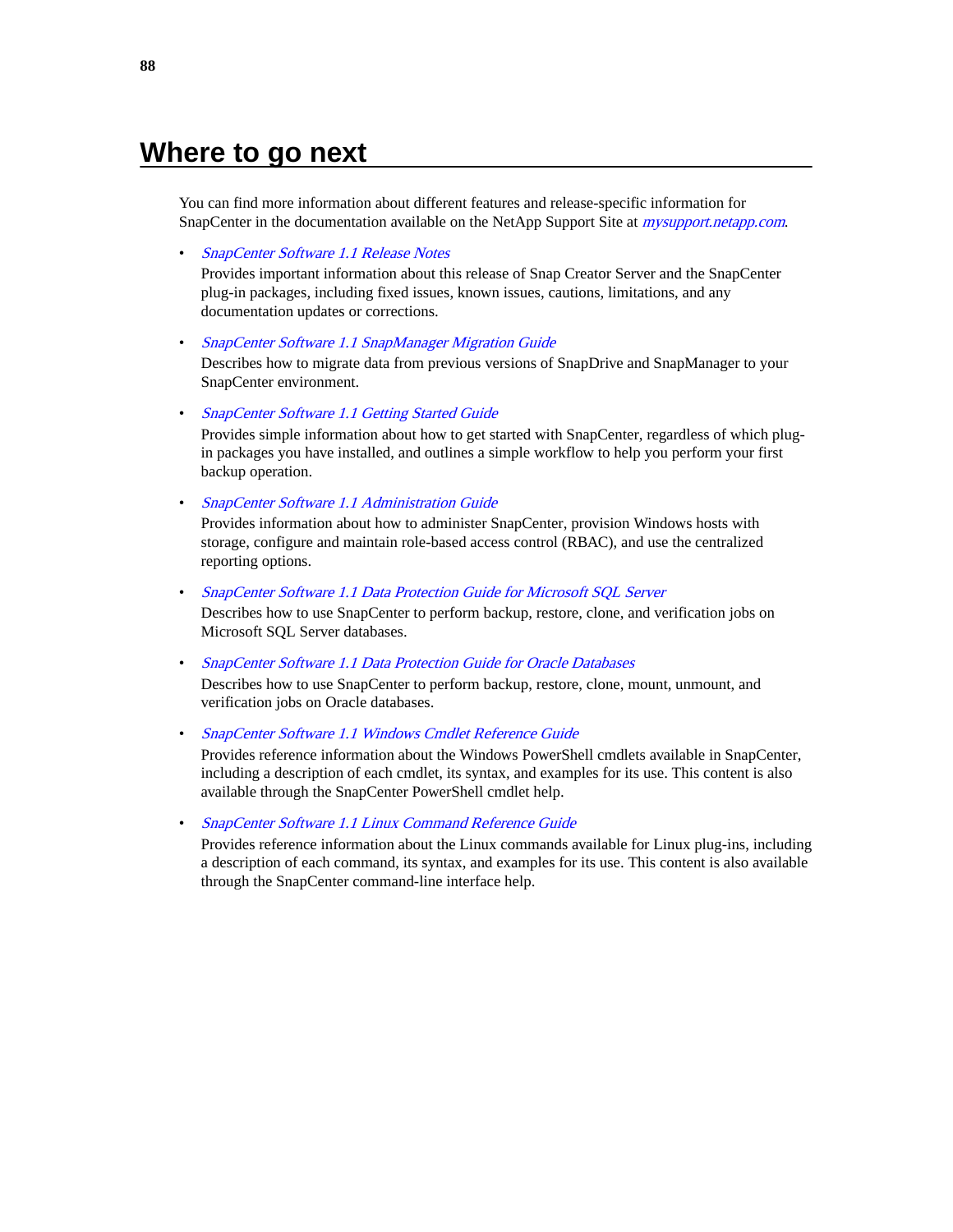# **Copyright information**

Copyright © 1994–2016 NetApp, Inc. All rights reserved. Printed in the U.S.

No part of this document covered by copyright may be reproduced in any form or by any means graphic, electronic, or mechanical, including photocopying, recording, taping, or storage in an electronic retrieval system—without prior written permission of the copyright owner.

Software derived from copyrighted NetApp material is subject to the following license and disclaimer:

THIS SOFTWARE IS PROVIDED BY NETAPP "AS IS" AND WITHOUT ANY EXPRESS OR IMPLIED WARRANTIES, INCLUDING, BUT NOT LIMITED TO, THE IMPLIED WARRANTIES OF MERCHANTABILITY AND FITNESS FOR A PARTICULAR PURPOSE, WHICH ARE HEREBY DISCLAIMED. IN NO EVENT SHALL NETAPP BE LIABLE FOR ANY DIRECT, INDIRECT, INCIDENTAL, SPECIAL, EXEMPLARY, OR CONSEQUENTIAL DAMAGES (INCLUDING, BUT NOT LIMITED TO, PROCUREMENT OF SUBSTITUTE GOODS OR SERVICES; LOSS OF USE, DATA, OR PROFITS; OR BUSINESS INTERRUPTION) HOWEVER CAUSED AND ON ANY THEORY OF LIABILITY, WHETHER IN CONTRACT, STRICT LIABILITY, OR TORT (INCLUDING NEGLIGENCE OR OTHERWISE) ARISING IN ANY WAY OUT OF THE USE OF THIS SOFTWARE, EVEN IF ADVISED OF THE POSSIBILITY OF SUCH DAMAGE.

NetApp reserves the right to change any products described herein at any time, and without notice. NetApp assumes no responsibility or liability arising from the use of products described herein, except as expressly agreed to in writing by NetApp. The use or purchase of this product does not convey a license under any patent rights, trademark rights, or any other intellectual property rights of NetApp.

The product described in this manual may be protected by one or more U.S. patents, foreign patents, or pending applications.

RESTRICTED RIGHTS LEGEND: Use, duplication, or disclosure by the government is subject to restrictions as set forth in subparagraph  $(c)(1)(ii)$  of the Rights in Technical Data and Computer Software clause at DFARS 252.277-7103 (October 1988) and FAR 52-227-19 (June 1987).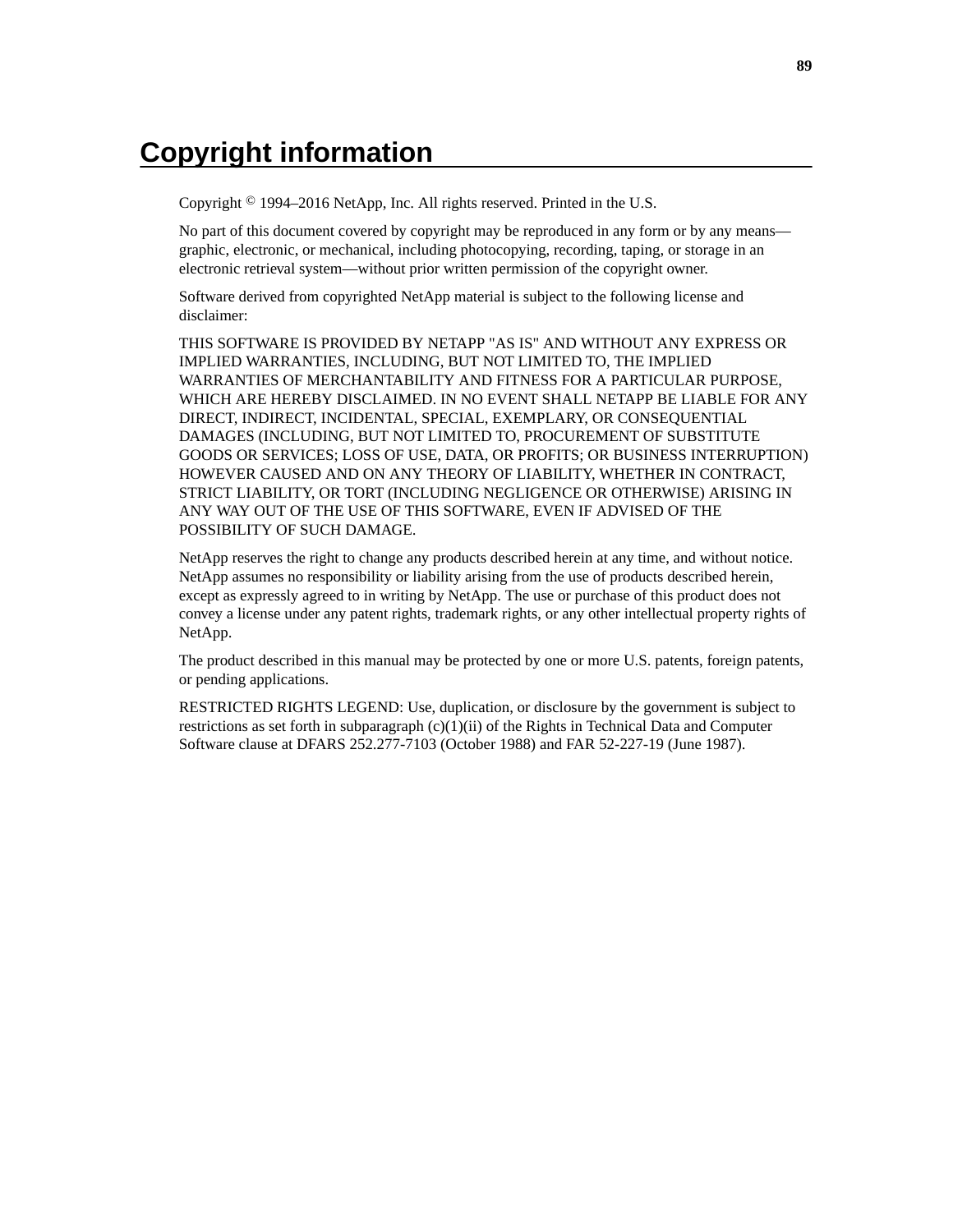# **Trademark information**

NetApp, the NetApp logo, Go Further, Faster, AltaVault, ASUP, AutoSupport, Campaign Express, Cloud ONTAP, Clustered Data ONTAP, Customer Fitness, Data ONTAP, DataMotion, Fitness, Flash Accel, Flash Cache, Flash Pool, FlashRay, FlexArray, FlexCache, FlexClone, FlexPod, FlexScale, FlexShare, FlexVol, FPolicy, GetSuccessful, LockVault, Manage ONTAP, Mars, MetroCluster, MultiStore, NetApp Insight, OnCommand, ONTAP, ONTAPI, RAID DP, RAID-TEC, SANtricity, SecureShare, Simplicity, Simulate ONTAP, Snap Creator, SnapCenter, SnapCopy, SnapDrive, SnapIntegrator, SnapLock, SnapManager, SnapMirror, SnapMover, SnapProtect, SnapRestore, Snapshot, SnapValidator, SnapVault, StorageGRID, Tech OnTap, Unbound Cloud, and WAFL and other names are trademarks or registered trademarks of NetApp, Inc., in the United States, and/or other countries. All other brands or products are trademarks or registered trademarks of their respective holders and should be treated as such. A current list of NetApp trademarks is available on the web.

<http://www.netapp.com/us/legal/netapptmlist.aspx>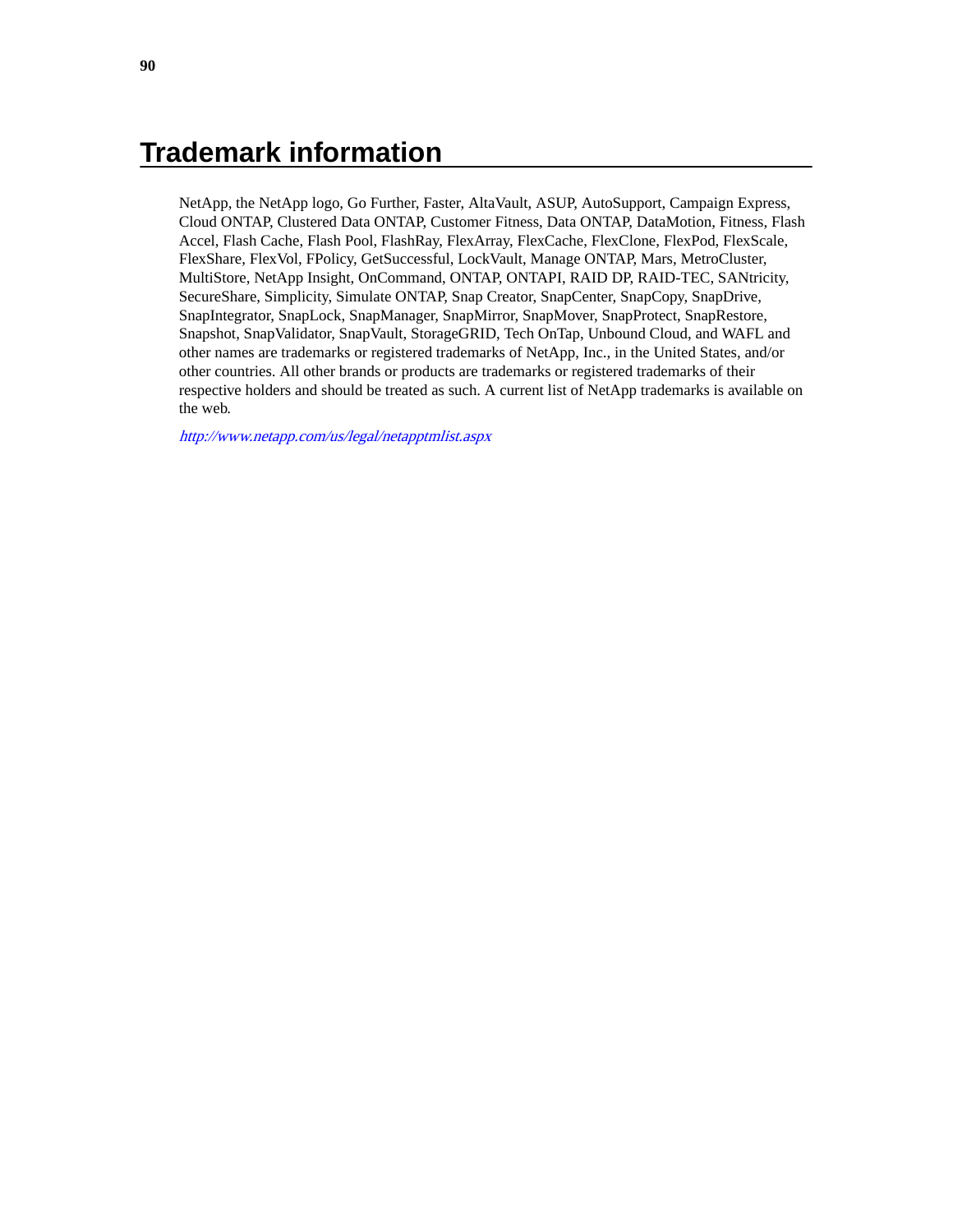# <span id="page-90-0"></span>**How to send comments about documentation and receive update notifications**

You can help us to improve the quality of our documentation by sending us your feedback. You can receive automatic notification when production-level (GA/FCS) documentation is initially released or important changes are made to existing production-level documents.

If you have suggestions for improving this document, send us your comments by email.

#### [doccomments@netapp.com](mailto:doccomments@netapp.com)

To help us direct your comments to the correct division, include in the subject line the product name, version, and operating system.

If you want to be notified automatically when production-level documentation is released or important changes are made to existing production-level documents, follow Twitter account @NetAppDoc.

You can also contact us in the following ways:

- NetApp, Inc., 495 East Java Drive, Sunnyvale, CA 94089 U.S.
- Telephone: +1 (408) 822-6000
- Fax:  $+1$  (408) 822-4501
- Support telephone:  $+1$  (888) 463-8277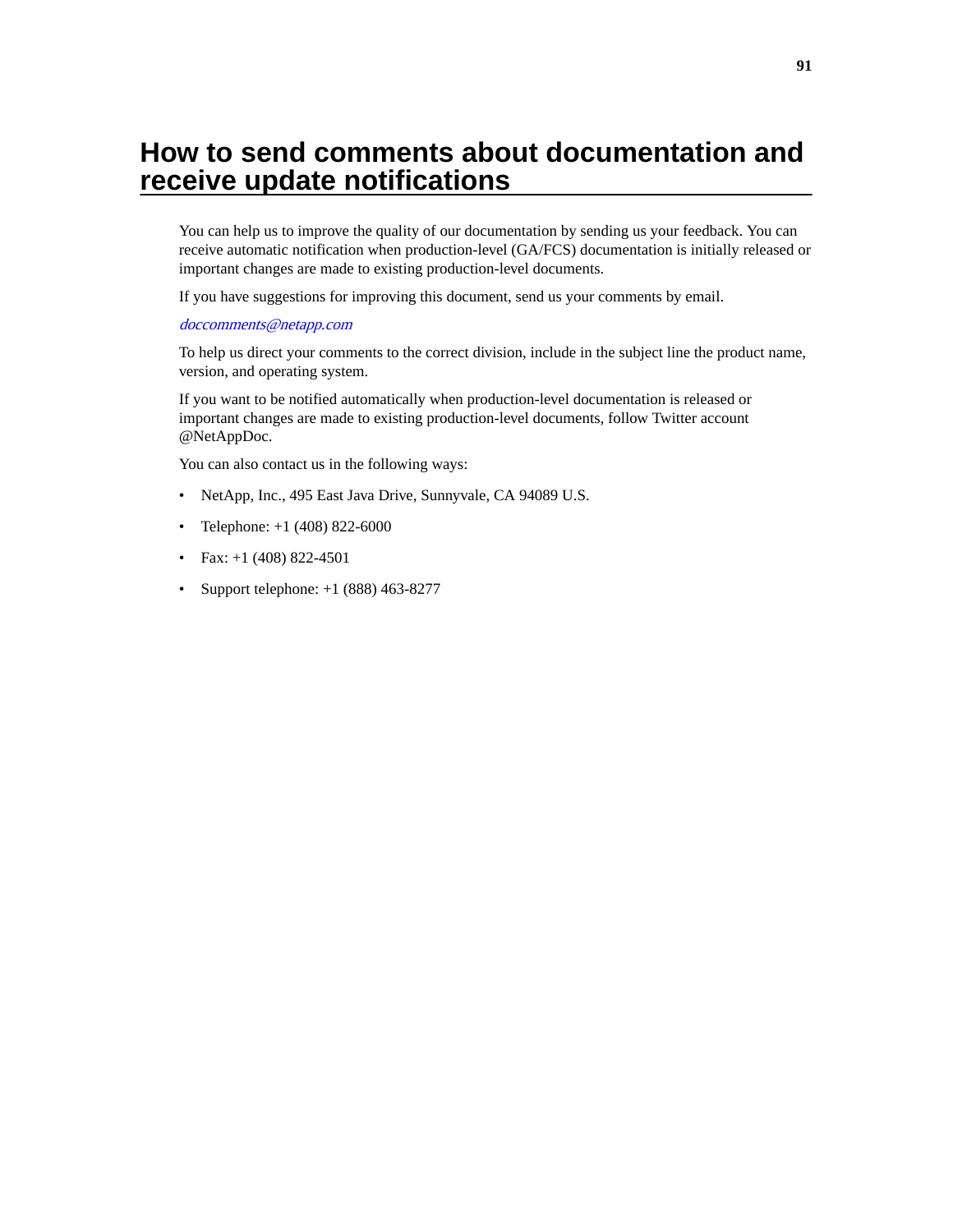# **Index**

### **A**

administrator role [29](#page-28-0), [30](#page-29-0) administrator role logging in as  $28$ Application Request Routing configuring [22](#page-21-0) removing server farm  $81$ requirements for installation [23](#page-22-0) understanding [22](#page-21-0), [23](#page-22-0) architecture overview of SnapCenter components [6](#page-5-0) ASM instance setting up your Run As account credentials [36](#page-35-0), [37](#page-36-0) authentication encryption [9](#page-8-0) for Run As credential [36](#page-35-0) types [36](#page-35-0) authentication mode setting up your Run As account  $36$ ,  $37$ authentication SnapCenter [9](#page-8-0) AutoSupport enabling email notifications [85](#page-84-0) Virtual Storage Console [49](#page-48-0)

## **B**

backup operations resources, datasets, and policies overview [10](#page-9-0) backups configuring log directory [51](#page-50-0) using SnapMirror and SnapVault replication [70](#page-69-0) best practices for uninstalling plug-ins [79](#page-78-0) for uninstalling SnapCenter [81](#page-80-0) for volume and share configurations  $63$ getting started with SnapCenter [49](#page-48-0) setting up your Run As account [36](#page-35-0), [37](#page-36-0)

## **C**

CIFS licenses required for SnapCenter [20](#page-19-0) clone operations resources, datasets, and policies overview [10](#page-9-0) Cluster Shared Volumes connecting to disks  $60$ creating disks [57](#page-56-0) clusters, Microsoft introduction to using FC RDM LUNs in [66](#page-65-0) support limitations when using FC RDM LUNs [67](#page-66-0) cmdlets SnapCenter Plug-in for Microsoft Windows support [68](#page-67-0) comments how to send feedback about documentation  $91$ configuring

AutoSupport email notifications [85](#page-84-0) host log directory [51](#page-50-0) the frequency of software update checks [75](#page-74-0) connections required before installing SnapCenter [19](#page-18-0) setting up for SVMs  $34$ credentials setting up your Run As account  $36$ ,  $37$ supported for installing plug-ins for Windows  $65, 66$  $65, 66$  $65, 66$ **CSV** See Cluster Shared Volume

## **D**

Data ONTAP account permission requirements for SnapCenter [29](#page-28-0) supported versions  $18$ data protection resources, datasets, and policies overview [10](#page-9-0) SnapCenter [6](#page-5-0) databases preparing for SnapMirror replication [70](#page-69-0) preparing storage systems for SnapVault replication [72](#page-71-0) datasets deleting [78](#page-77-0), [79](#page-78-0) detaching policies from [78](#page-77-0) used in SnapCenter data protection [10](#page-9-0) deleting datasets [78](#page-77-0), [79](#page-78-0) disks connecting to LUNs in SnapCenter [60](#page-59-0) creating in SnapCenter [57](#page-56-0) deleting LUNs in SnapCenter [63](#page-62-0) disconnecting from LUNs in SnapCenter [62](#page-61-0) resizing in SnapCenter [59](#page-58-0) tasks you can perform using SnapCenter [57](#page-56-0) viewing on a host [57](#page-56-0) documentation additional resources [88](#page-87-0) how to receive automatic notification of changes to [91](#page-90-0) how to send feedback about [91](#page-90-0) downloading SnapCenter software updates [75](#page-74-0)

## **E**

email notifications enabling for AutoSupport messages [85](#page-84-0) error messages Error retrieving current directory [86](#page-85-0) launching SnapCenter [85](#page-84-0) ESX servers limitations of SnapCenter Plug-in for Microsoft Windows support [65](#page-64-0)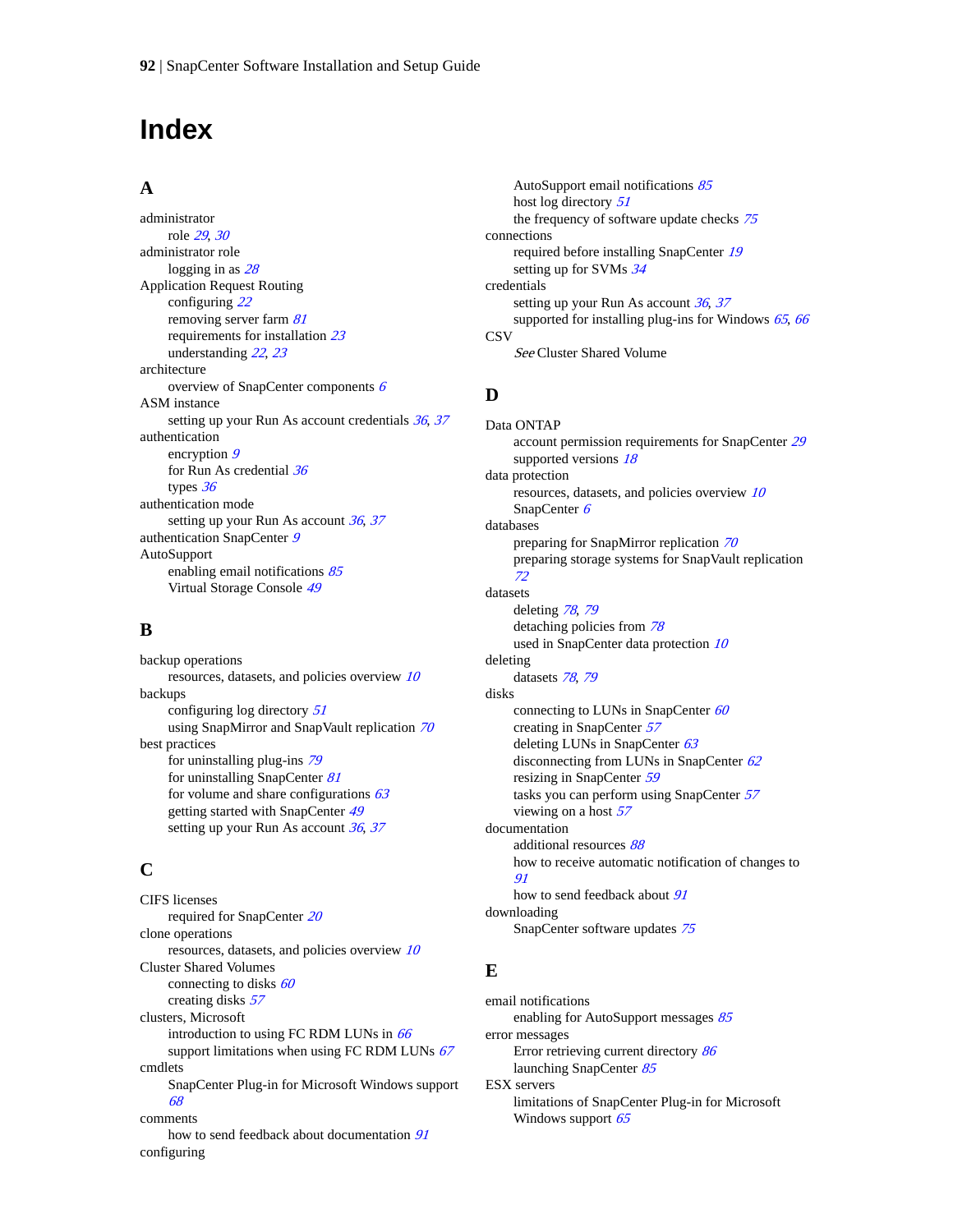### **F**

FC RDM LUNs creating shared [67](#page-66-0) introduction to using in Microsoft clusters [66](#page-65-0) Microsoft cluster support limitations when using  $67$ requirements for using in Microsoft clusters [66](#page-65-0) FC-connected LUNs creating [57](#page-56-0) introduction to configuring with SnapCenter Plug-in for Windows [54](#page-53-0) features enabled during installation on Windows hosts [83](#page-82-0) of SnapCenter [6](#page-5-0) feedback how to send comments about documentation  $91$ Fibre Channel licenses required for SnapCenter [20](#page-19-0) FlexClone licenses required for SnapCenter [20](#page-19-0)

## **H**

hosts creating an igroup in SnapCenter Plug-in for Microsoft Windows [55](#page-54-0) creating SMB shares [63](#page-62-0) deleting an igroup [56](#page-55-0) disconnecting LUNs from  $62$ features enabled during installation on Windows  $83$ licenses for SnapCenter plug-ins [20](#page-19-0) modifying an igroup [56](#page-55-0) provisioning Windows with SnapCenter Plug-in for Microsoft Windows [54](#page-53-0) remote, installing plug-in packages on [42](#page-41-0) removing from SnapCenter [79](#page-78-0) removing from SnapCenter, introduction to [78](#page-77-0) renaming an igroup [56](#page-55-0) supported systems [18](#page-17-0) system requirements for installing SnapCenter [16](#page-15-0) viewing a list of disks on [57](#page-56-0) **HTTP** error 503 launching SnapCenter [85](#page-84-0)

port requirements [19](#page-18-0)

## **I**

igroups creating in SnapCenter Plug-in for Microsoft Windows [55](#page-54-0) deleting in SnapCenter Plug-in for Microsoft Windows [56](#page-55-0) managing [55](#page-54-0) modifying [56](#page-55-0) purpose [55](#page-54-0) renaming [56](#page-55-0) information how to send feedback about improving documentation [91](#page-90-0) initiators adding to an igroup [56](#page-55-0) creating an igroup [55](#page-54-0)

installation connection and port requirements for SnapCenter [19](#page-18-0) features enabled on Windows hosts [83](#page-82-0) monitoring [47](#page-46-0) plug-in checklist [39](#page-38-0) preparing for [24](#page-23-0) required information [24](#page-23-0) SnapCenter Plug-in Loader service [48](#page-47-0) space requirements for packages [16](#page-15-0) installation fails improper uninstallation  $86$ incorrect Java version [85](#page-84-0) installing on multiple hosts [46](#page-45-0) plug-in packages on remote hosts [42](#page-41-0) plug-ins [38](#page-37-0) preparation overview [14](#page-13-0) SnapCenter [27](#page-26-0) SnapCenter and the plug-ins, overview of [26](#page-25-0) SnapCenter process overview for new users  $13$ SnapCenter process overview for SnapManager users [11](#page-10-0) Internet Explorer Protected Mode disabling [85](#page-84-0) iSCSI disconnecting a session  $55$ establishing a session [54](#page-53-0) licenses required for SnapCenter [20](#page-19-0) iSCSI-connected LUNs creating [57](#page-56-0) introduction to configuring with SnapCenter Plug-in for Windows [54](#page-53-0)

## **J**

jobs backups, configuring the log for  $51$ identifying available resources for [49](#page-48-0) monitoring progress of plug-in package installation [47](#page-46-0)

## **L**

licensing for existing SnapManager products [20](#page-19-0) for SnapCenter [20](#page-19-0) limitations support when using FC RDM LUNs in Microsoft clusters [67](#page-66-0) VMware ESX server-related [65](#page-64-0) Linux host setting up your Run As account credentials [36](#page-35-0), [37](#page-36-0) load balancing best practices [23](#page-22-0) using Application Request Routing [23](#page-22-0) local hosts troubleshooting issues with displaying web login page on [85](#page-84-0) logging in as a SnapCenter administrator [28](#page-27-0) as a SnapCenter user [28](#page-27-0) to SnapCenter [28](#page-27-0)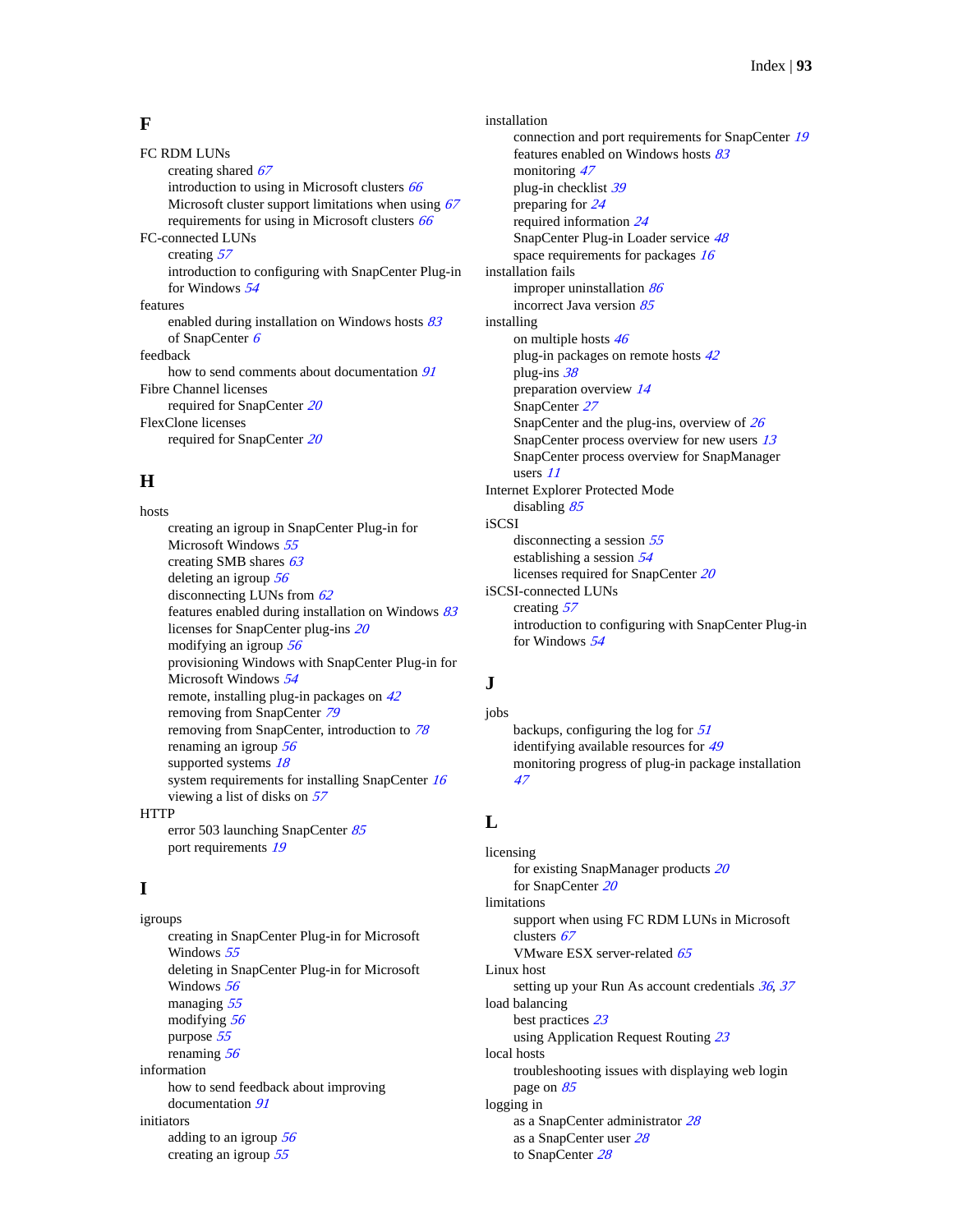with more than one role [28](#page-27-0) LUN storage introduction to configuring with SnapCenter Plug-in for Windows [54](#page-53-0) LUNs connecting to in SnapCenter [60](#page-59-0) creating in SnapCenter [57](#page-56-0) creating shared FC RDM  $67$ deleting in SnapCenter [63](#page-62-0) disconnecting before deleting [62](#page-61-0) disconnecting in SnapCenter [62](#page-61-0) disk-related tasks you can perform using SnapCenter [57](#page-56-0) FC RDM, requirements for using in a Microsoft cluster [66](#page-65-0) introduction to creating and managing using SnapCenter Plug-in for Microsoft Windows in VMware environments [65](#page-64-0) prerequisites for iSCSI connections [54](#page-53-0) RDM, support through PowerShell cmdlets [65](#page-64-0) RDM, troubleshooting creation of  $68$ resizing in SnapCenter [59](#page-58-0) LUNs, FC RDM FC RDM Microsoft cluster support limitations when using  $67$ introduction to using in Microsoft clusters [66](#page-65-0)

## **M**

messages enabling AutoSupport email notifications for [85](#page-84-0) Microsoft clusters introduction to using FC RDM LUNs in  $66$ support limitations when using FC RDM LUNs  $67$ 

## **N**

Network Load Balancing configuring [22](#page-21-0) removing cluster [81](#page-80-0) understanding [22](#page-21-0) NFS licenses required for SnapCenter [20](#page-19-0) notifications enabling for AutoSupport email [85](#page-84-0)

## **O**

Oracle database setting up your Run As account credentials  $36$ ,  $37$ versions supported [18](#page-17-0)

## **P**

permissions associated with pre-defined roles  $30$ list of  $30$ role-based access control [30](#page-29-0) setting for applications [36](#page-35-0), [37](#page-36-0) understanding how to set [29](#page-28-0) plug-in loader failure [86](#page-85-0)

plug-in packages installing on remote hosts [42](#page-41-0) introduction to installing [38](#page-37-0) uninstalling on multiple hosts  $80$ upgrading [76](#page-75-0) plug-ins configuring [51](#page-50-0) deployment checklist [39](#page-38-0) installing [38](#page-37-0) installing on multiple hosts [46](#page-45-0) monitoring package installation [47](#page-46-0) overview of installing SnapCenter and [26](#page-25-0) preparing for uninstallation [78](#page-77-0) removing from a host [79](#page-78-0) uninstalling from SnapCenter, introduction to [78](#page-77-0) policies detaching from a dataset [78](#page-77-0) used in SnapCenter data protection [10](#page-9-0) port requirements before installing SnapCenter [19](#page-18-0) PowerShell cmdlets reclaiming storage space with [64](#page-63-0) SnapCenter Plug-in for Microsoft Windows support [68](#page-67-0)

## **R**

RDM

minimum vCenter privileges required for operations [66](#page-65-0) RDM LUNs creating shared FC [67](#page-66-0) introduction to using FC in Microsoft clusters [66](#page-65-0) Microsoft cluster support limitations when using for FC [67](#page-66-0) requirements for FC support [66](#page-65-0) troubleshooting creation of  $\frac{68}{68}$  $\frac{68}{68}$  $\frac{68}{68}$ registering Virtual Storage Console with SnapCenter [49](#page-48-0) remote hosts installing plug-in packages on [42](#page-41-0) remote installation on multiple hosts [46](#page-45-0) remote uninstallation on multiple hosts [80](#page-79-0) removing a host from SnapCenter [79](#page-78-0) hosts from SnapCenter, introduction to [78](#page-77-0) the Application Request Routing server farm [81](#page-80-0) the Network Load Balancing cluster [81](#page-80-0) the SnapCenter repository [81](#page-80-0) replication considerations for preparing storage systems for SnapMirror and SnapVault [70](#page-69-0) preparing storage systems for SnapMirror [70](#page-69-0) preparing storage systems for SnapVault [72](#page-71-0) repositories for SnapCenter, overview of  $6$ identifying for SnapCenter metadata [22](#page-21-0) requirements Application Request Routing [23](#page-22-0) connection and port, before installing SnapCenter [19](#page-18-0) for SnapCenter installation [24](#page-23-0)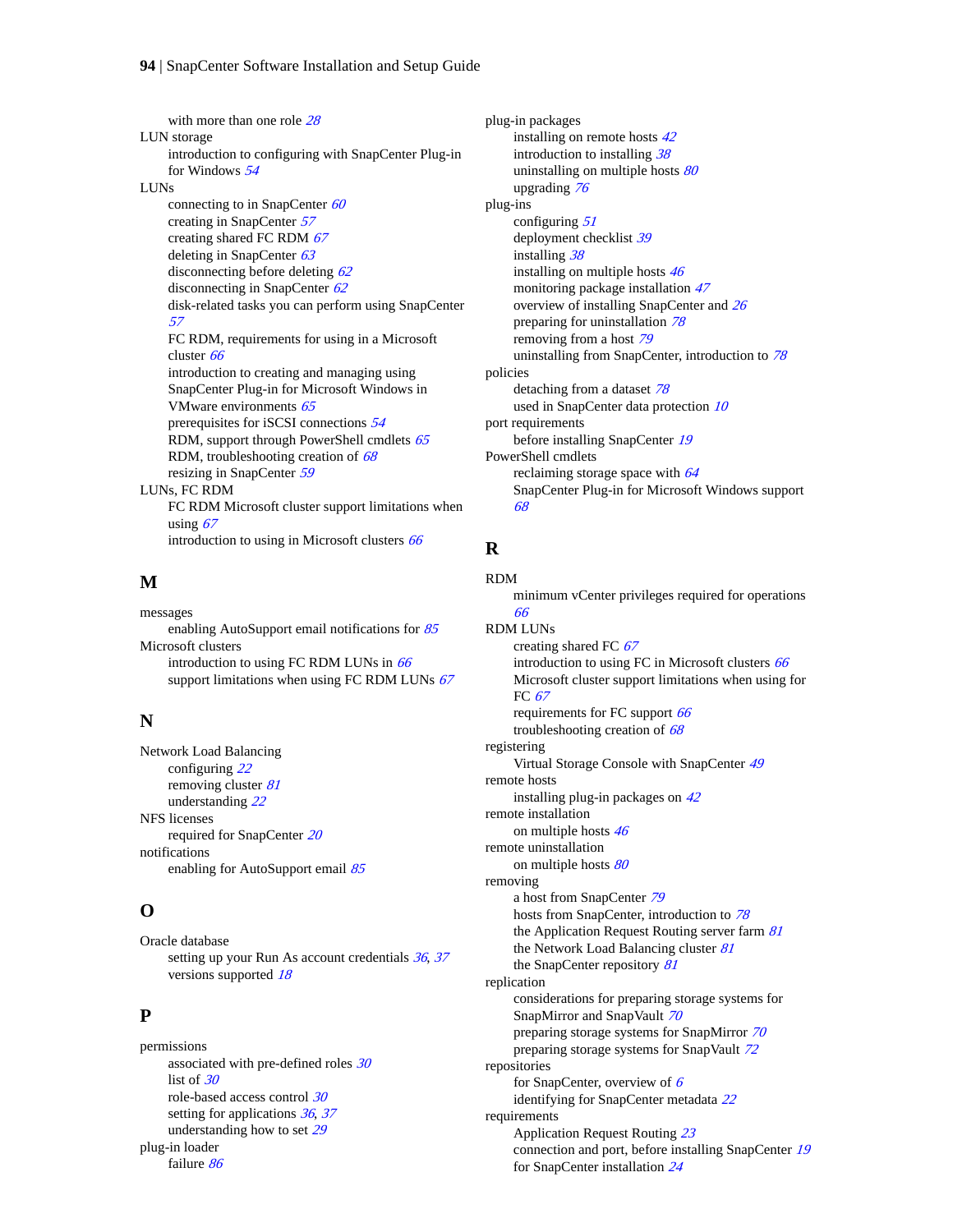resizing disks [59](#page-58-0) LUNs [59](#page-58-0) resources assigning to users  $34$ discovering [49](#page-48-0) identifying available [49](#page-48-0) used in SnapCenter data protection [10](#page-9-0) restore operations resources, datasets, and policies overview [10](#page-9-0) role-based access control adding users to a role  $33$ assigning resources to users [34](#page-33-0) introduction to configuring for SnapCenter users [28](#page-27-0) list of roles and permissions  $30$ pre-defined roles and permissions  $30$ understanding [29](#page-28-0) roles adding users to [33](#page-32-0) app backup and clone admin role, defined [30](#page-29-0) available pre-defined [30](#page-29-0) backup and clone viewer role, defined [30](#page-29-0) infrastructure admin role, defined [30](#page-29-0) list of  $30$ understanding role-based access control [29](#page-28-0) Run As account authentication methods  $36$ overview [29](#page-28-0) setting up  $36, 37$  $36, 37$  $36, 37$ 

## **S**

security features described [9](#page-8-0) servers VMware ESX limitations of SnapCenter Plug-in for Microsoft Windows support [65](#page-64-0) shared FC RDM LUNs creating [67](#page-66-0) using in a Microsoft cluster  $67$ shares, SMB creating in SnapCenter Plug-in for Microsoft Windows [63](#page-62-0) SMB shares creating in SnapCenter Plug-in for Microsoft Windows [63](#page-62-0) deleting in SnapCenter [64](#page-63-0) SnapCenter adding a VSC host [49](#page-48-0) archiving Snapshot copies [72](#page-71-0) components  $6$ connection and port requirements for installation [19](#page-18-0) data protection  $6$ finding the URL [28](#page-27-0) installation process overview for new users [13](#page-12-0) installation process overview for SnapManager users [11](#page-10-0) installing [27](#page-26-0) introduction to configuring role-based access control for users [28](#page-27-0) mirroring Snapshot copies [70](#page-69-0) overview [6](#page-5-0) registering Virtual Storage Console with [49](#page-48-0)

removing repository [81](#page-80-0) templates for creating SMB shares  $63$ uninstalling [81](#page-80-0) uninstalling, introduction to [78](#page-77-0) upgrading plug-in packages [76](#page-75-0) SnapCenter Plug-in for Linux installation failure [86](#page-85-0) SnapCenter Plug-in for Microsoft SQL Server overview of components [6](#page-5-0) removing from a host  $80$ SnapCenter Plug-in for Microsoft Windows creating an igroup [55](#page-54-0) creating SMB shares [63](#page-62-0) deleting an igroup [56](#page-55-0) limitations when using VMware ESX server  $65$ modifying an igroup [56](#page-55-0) overview of components  $6$ PowerShell cmdlet support [68](#page-67-0) renaming an igroup [56](#page-55-0) SnapCenter Plug-in for Oracle database overview of components [6](#page-5-0) SnapCenter Plug-in for UNIX installation failure [85](#page-84-0) overview of components [6](#page-5-0) SnapCenter Plug-in Loader service start [48](#page-47-0) status [48](#page-47-0) stop [48](#page-47-0) SnapCenter Server overview [6](#page-5-0) unable to communicate with the host [86](#page-85-0) upgrading [75](#page-74-0) SnapMirror differences from SnapVault [70](#page-69-0) licenses required for SnapCenter [20](#page-19-0) SnapMirror replication considerations for preparing storage systems for  $70$ preparing storage systems for [70](#page-69-0) SnapRestore licenses required for SnapCenter [20](#page-19-0) Snapshot backup copies introduction to managing using SnapCenter Plug-in for Microsoft Windows in VMware environments [65](#page-64-0) Snapshot copies features in SnapCenter [6](#page-5-0) preparing for SnapVault replication [72](#page-71-0) preparing storage systems for SnapMirror replication [70](#page-69-0) SnapVault differences from SnapMirror [70](#page-69-0) licenses required for SnapCenter [20](#page-19-0) preparing storage systems for replication [72](#page-71-0) SnapVault replication considerations for preparing storage systems for [70](#page-69-0) software updates configuring SnapCenter to automatically check for [75](#page-74-0) space reclamation on storage systems [64](#page-63-0) SQL Server identifying a repository for SnapCenter metadata [22](#page-21-0) setting up your Run As account credentials [36](#page-35-0), [37](#page-36-0) supported versions  $18$